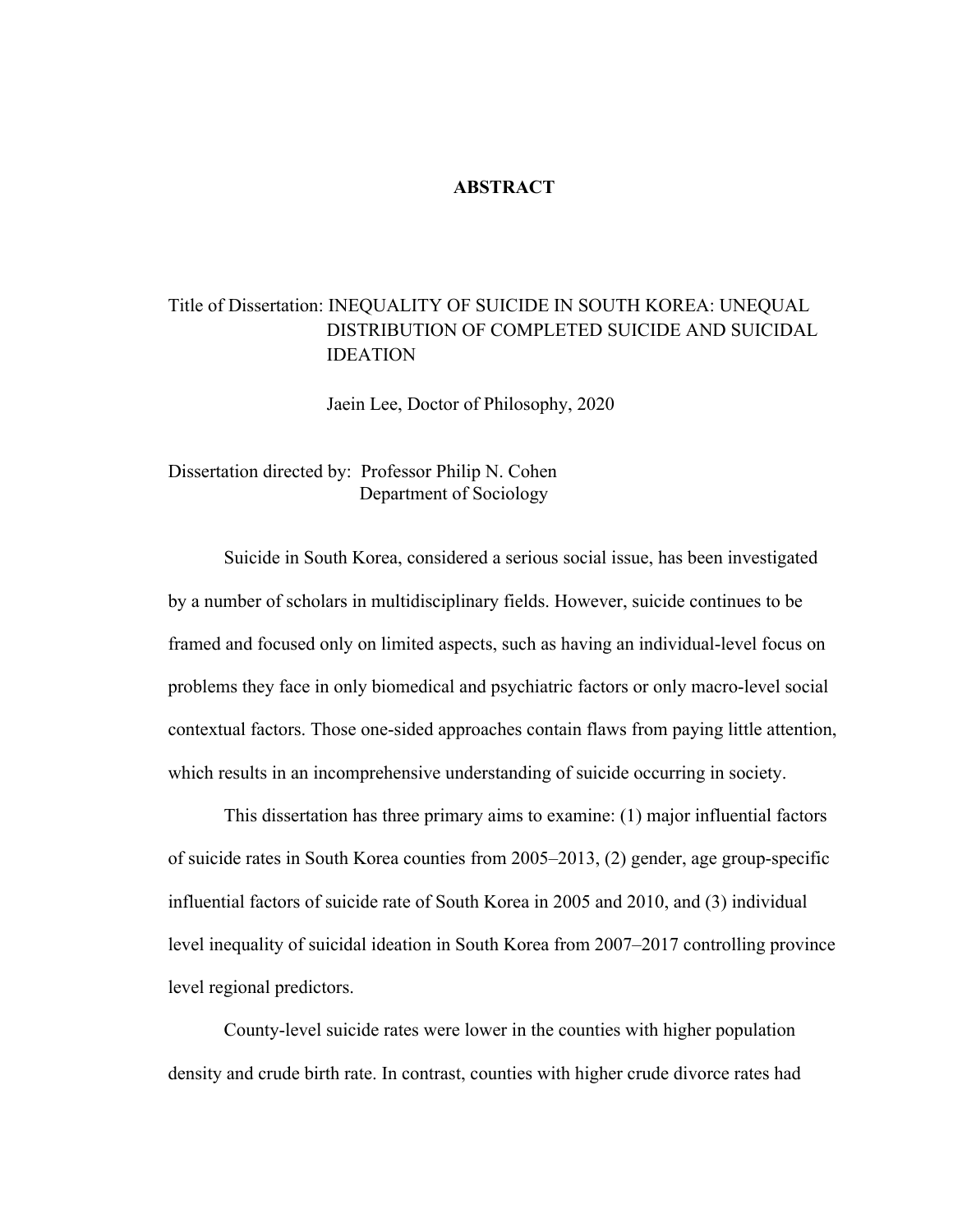higher expected suicide rates. For age group- and gender-specific suicide rates, all age groups had higher suicide rates in 2010 than 2005 after holding all other variables constant. Especially for the elderly suicide rate, counties with a higher proportion of the elderly were associated with a lower suicide rate, indicating the social network effect. The risk of suicidal ideation was higher for females, older age groups, lower-income, unemployed, not currently married, negative health status (stressed, bad health, depression without care).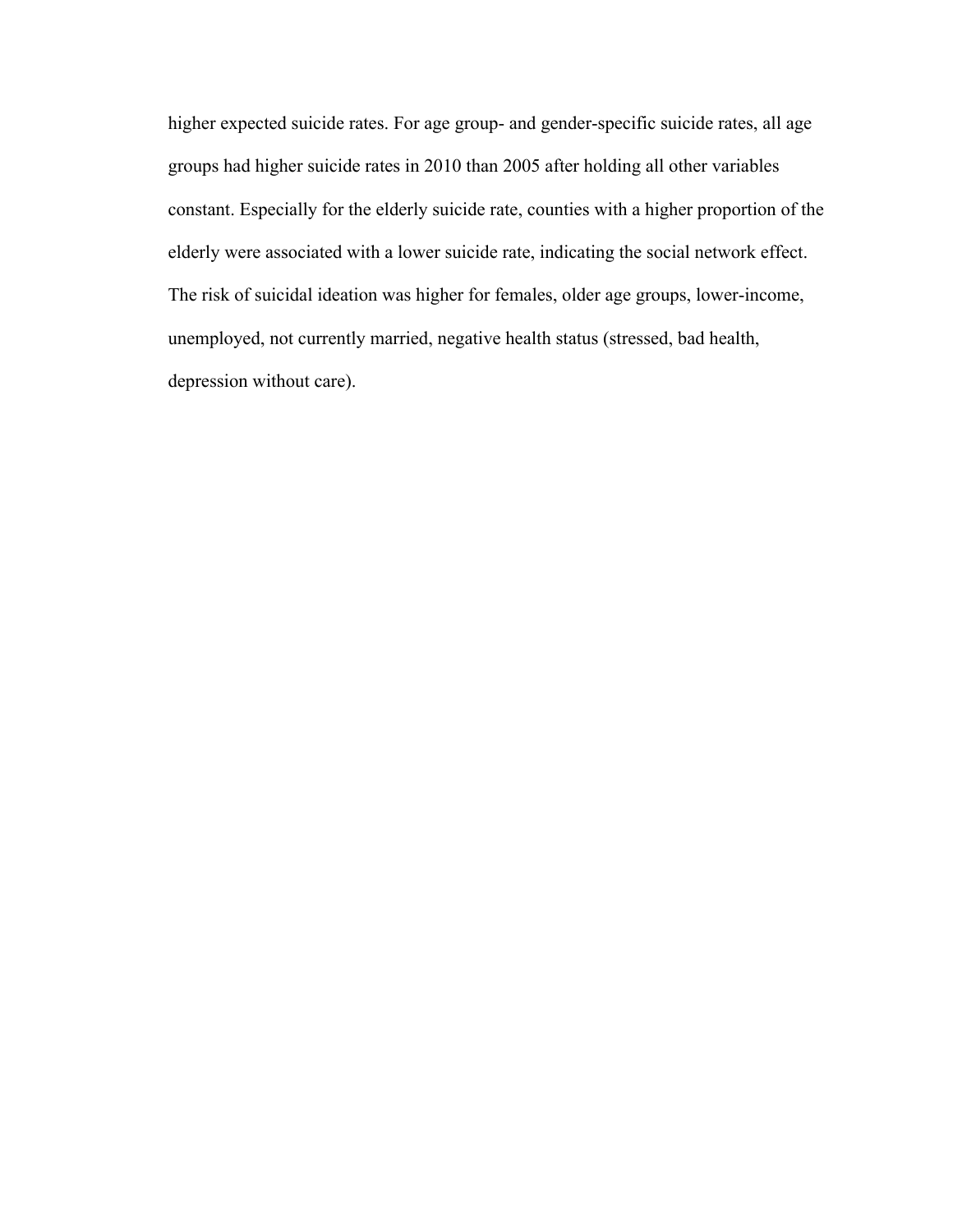### **INEQUALITY OF SUICIDE IN SOUTH KOREA: UNEQUAL DISTRIBUTION OF COMPLETED SUICIDE AND SUICIDAL IDEATION**

by

Jaein Lee

Dissertation submitted to the Faculty of the Graduate School of the University of Maryland, College Park in partial fulfillment of the requirements for the degree of Doctor of Philosophy 2020

Advisory Committee:

Professor Philip N. Cohen, Chair Professor Feinian Chen Professor Liana C. Sayer Professor Rayshawn Ray Professor Karen O'Brien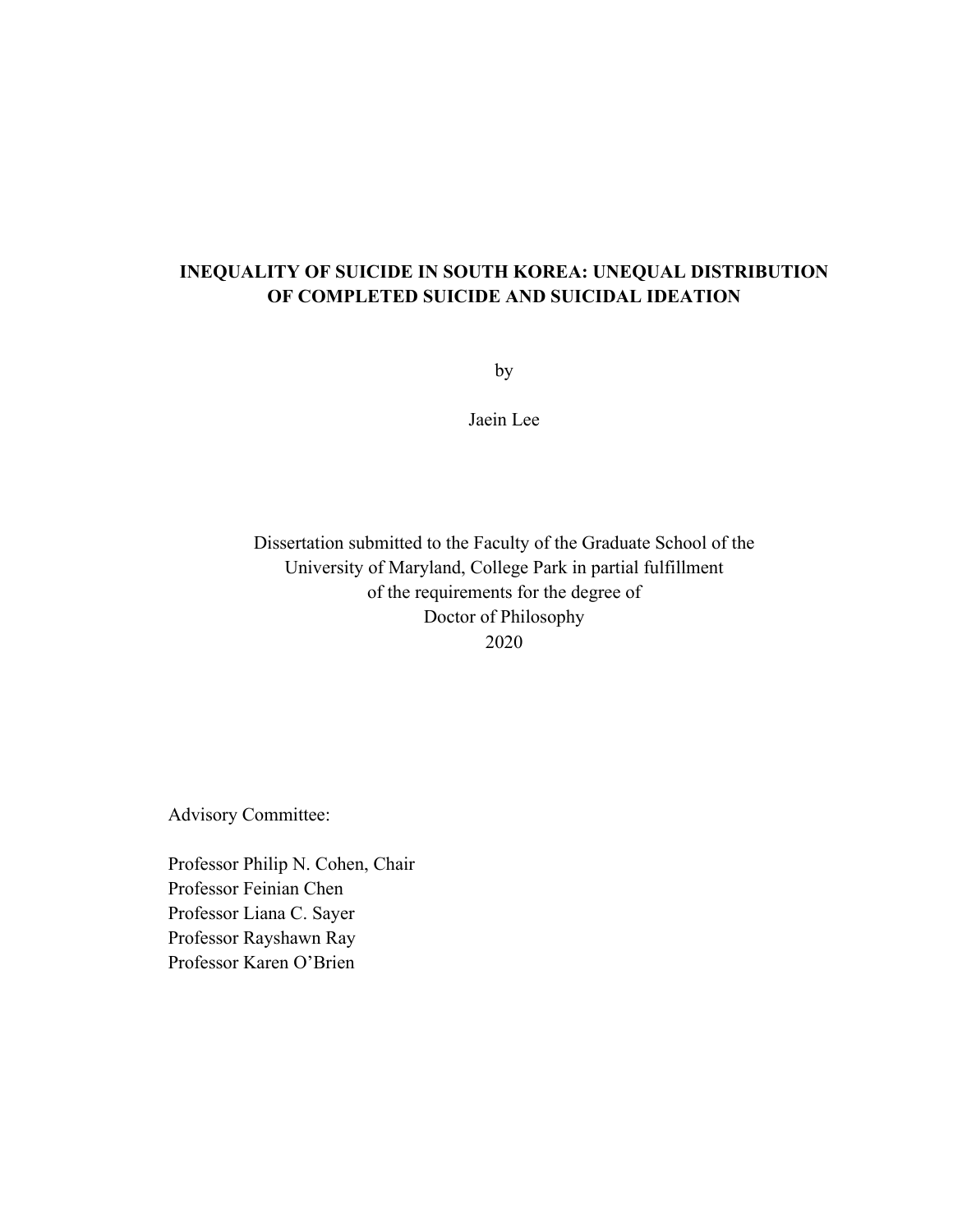## Table of Contents

| County-Level Suicide Rates 1: the total suicide rate in 2005–2013 30 |  |
|----------------------------------------------------------------------|--|
| County-Level Suicide Rates 2: age-, gender-specific suicide rate  35 |  |
|                                                                      |  |
|                                                                      |  |
|                                                                      |  |
|                                                                      |  |
|                                                                      |  |
|                                                                      |  |
|                                                                      |  |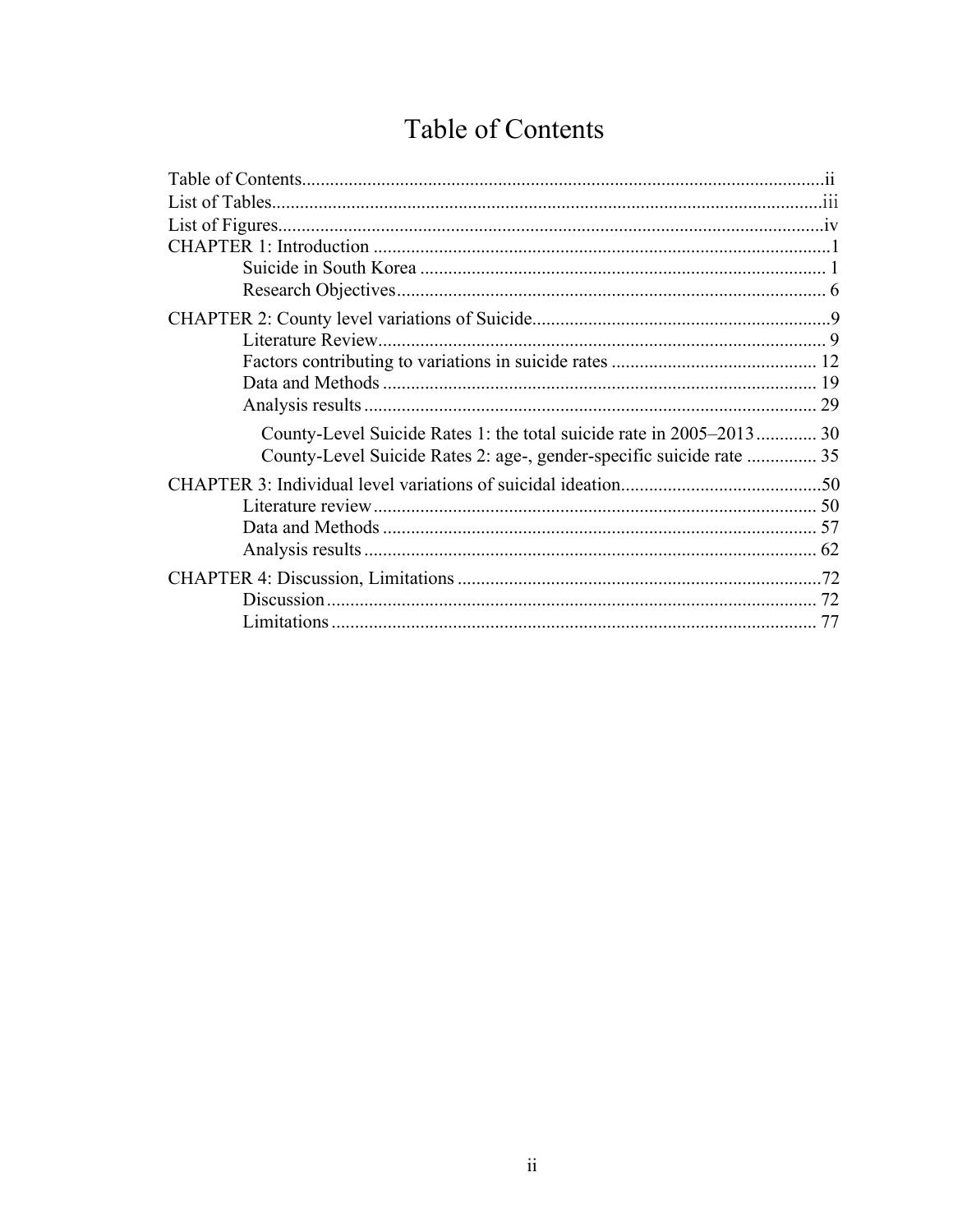## List of tables

| 27                                                                                          |
|---------------------------------------------------------------------------------------------|
| Table 2: Descriptive Statistics: County level suicide rates in 2005-201330                  |
| Table 3: Negative Binomial Regression Estimation of County Level Total Suicide              |
|                                                                                             |
| Table 4: Descriptive: Age-group and gender specific suicides in 2005 & 201035               |
| Table 5: Negative Binomial Regression Estimation of total suicide rates in 2005 $\&$        |
|                                                                                             |
| Table 6: Negative Binomial Regression Estimation of total suicide rates in 2005 &           |
|                                                                                             |
| Table 7: Zero-inflated Regression Estimation of age-group, gender specific suicide rates in |
|                                                                                             |
|                                                                                             |
|                                                                                             |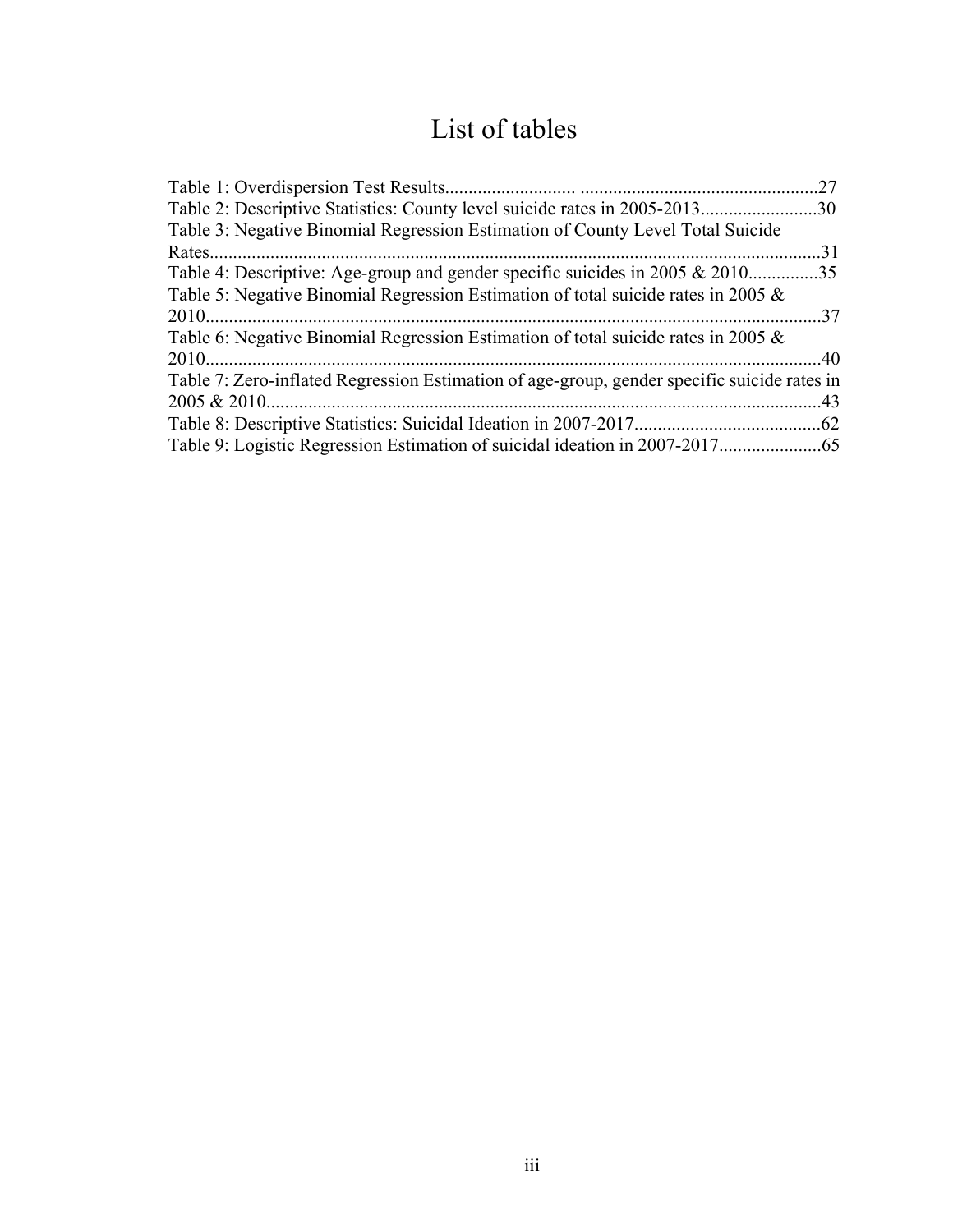# List of figures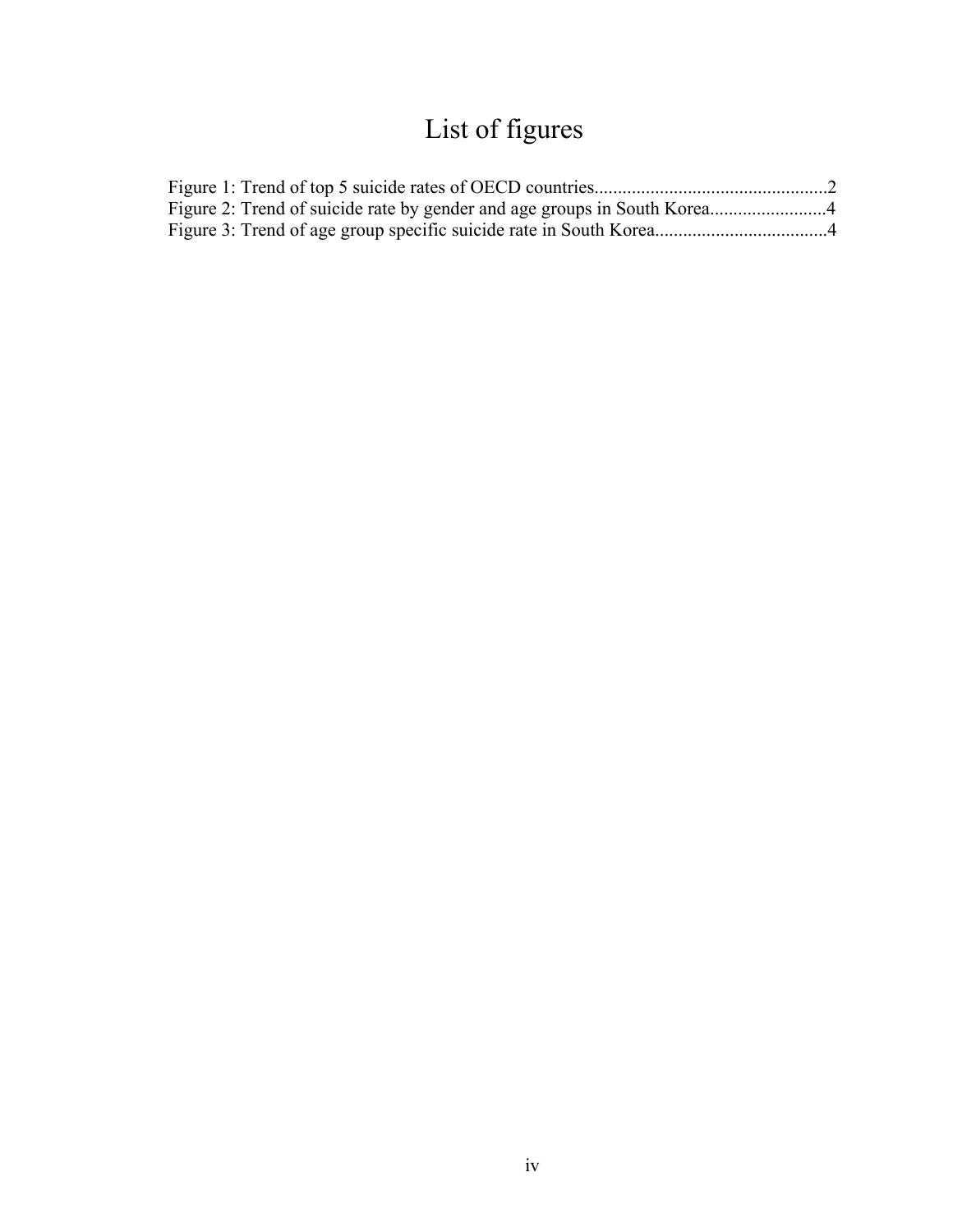#### **CHAPTER 1: INTRODUCTION**

#### **Suicide in South Korea**

*"Please forgive me. I want to quit my life. I don't have any reason to live, just don't want to be alive. I want to have eternal peace. Please forgive me."* 

The suicide note above was written by a 64-year-old man without a job and a cohabitant. In the classic novel, *Dante's Inferno*, suicide is a stigmatized way of death resisting human nature and virtue, even more disdained than murderers (Joiner 2007). In Eastern countries, including Asia and Middle Eastern countries, suicide is also considered a dishonorable death compared to deaths from natural causes (Headley 1983). Despite the pervasive and enduring taboo and stigma of suicide, suicides occur across the world every day. In fact, reports indicate that one person dies from suicide every 40 seconds in 2016 (WHO 2017). In general, 'death' is perceived as what human beings want to avoid from. However, sometimes it becomes the final stage of someone's life when he/she is in a desperate situation that disrupts their normal life (Park 2010). However, since suicide is deciding to kill oneself instead of opting to live, it can be considered a strong indicator of the 'abnormality' of lives in society (Kim 2010, Sainsbury 1955, Travis 1990). Even more, if the risks are distributed disproportionally by region, macro and micro differentials, it would indicate a specific kind of inequality in suicide.

Suicide is one of the top causes of death in South Korea. The suicide rates in South Korea from early 1990s have increased rapidly until early 2000s and are now ranked the highest in OECD countries. The overall suicide rate in OECD countries has been decreasing yearly (OECD 2016), but the rate in South Korea is still much higher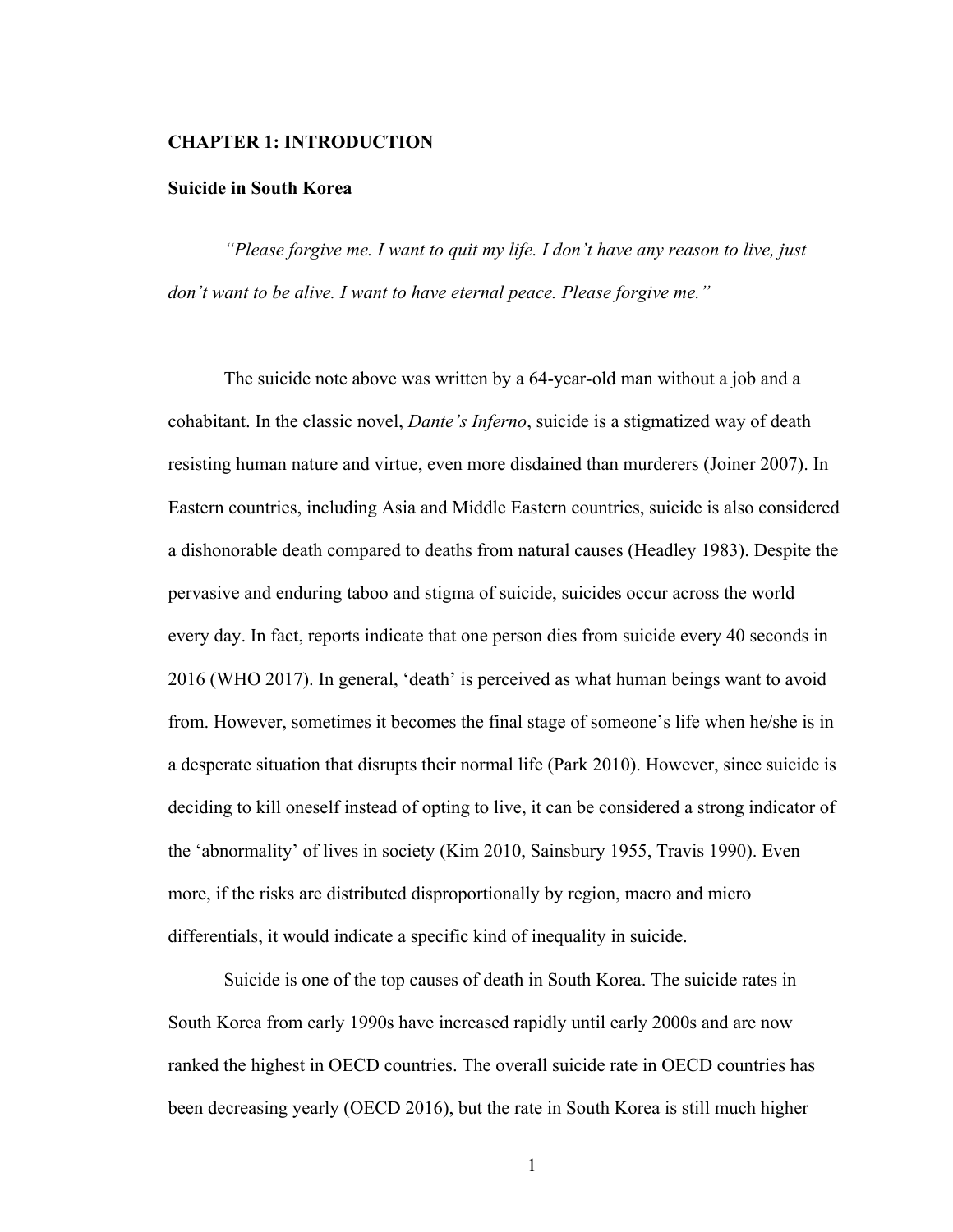than in other countries. The Figure 1 presents recent trends of suicide rates in the last decade among selected OECD countries, having top level suicide rates. Suicide rate of South Korea exceeded the average by 5 persons over Japan and Hungary in suicide rates per 100,000 in 2005 (OECD, 2010). The elderly suicide rate especially exceeds by two or three times than Hungary and Japan (WHO 2017).



<Figure 1: Trend of top 5 suicide rates of OECD countries>

As the current suicide rate<sup>1</sup> of South Korea is a constant disaster, it can be even comparable to countries in a state of war. According to the mortality statistics by the

<sup>&</sup>lt;sup>1</sup> 'Suicide rate' means 'number of committing suicides per 100,000' in this paper.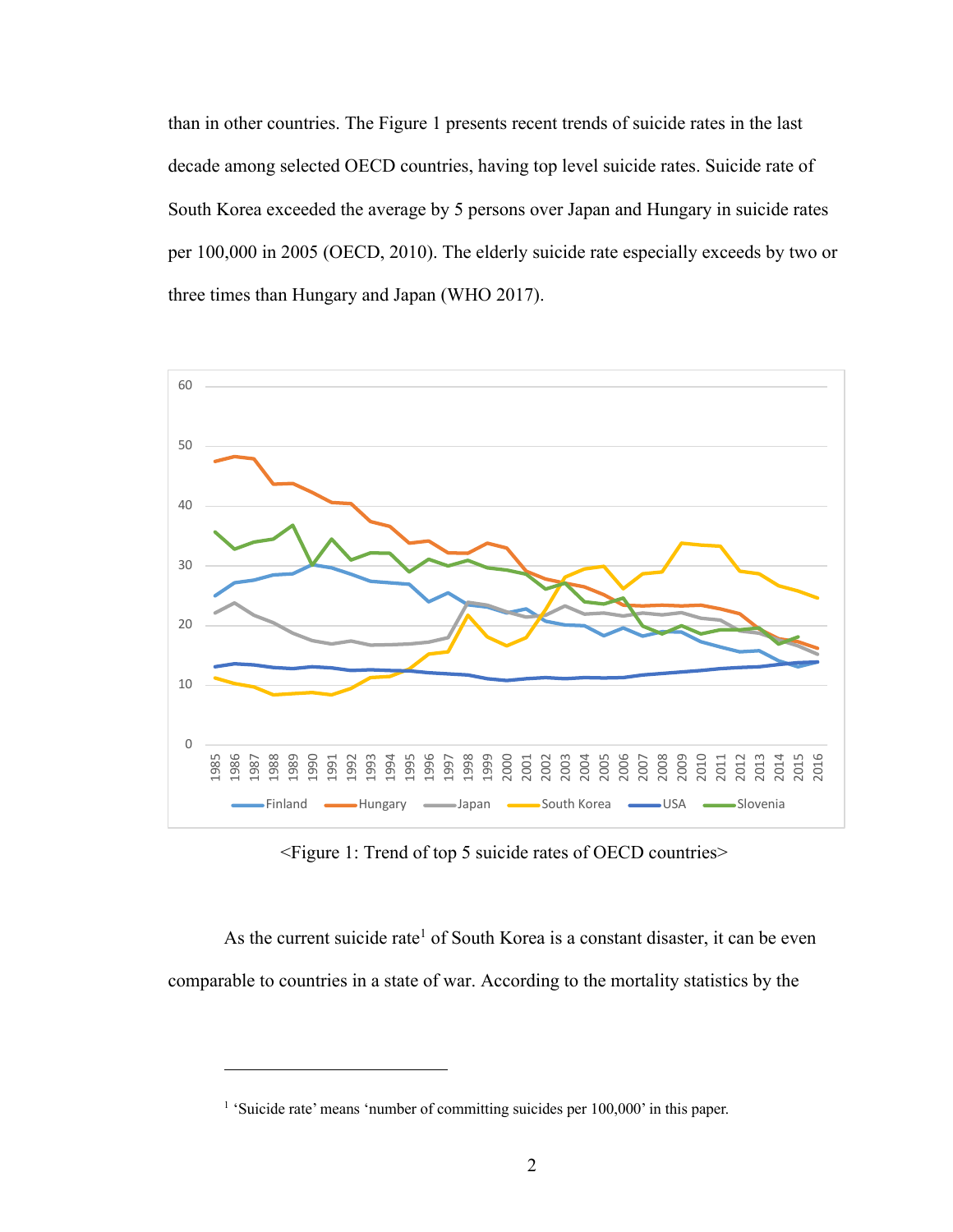National Statistics Office, 15,558 persons committed<sup>2</sup> suicide in 2010 (NSO 2019a). This is higher than the number of American army forces who died during the Iraq War. It indicates that Koreans are killing themselves more frequently than local war situations. In 2010, the suicide rate was 31.2 per 100,000 and that of the elderly (over 60 years old) was 2.5 times higher than the younger age group (0~59 years old). Suicide rates among aged persons occurred more often than younger generations.

Based on Korean mortality statistics, suicide is one of the leading causes of death. Suicide was ranked  $1<sup>st</sup>$  among causes of death for teenagers (10–19) and young adults  $(20-39)$ . In all ages, suicide is the 4<sup>th</sup> most frequent reason for death following cancer, cerebrovascular disease, and cardiac disorders (NSO 2019a).

<sup>2</sup> Some scholars indicate suicidal deaths as 'die by suicide' instead of 'committing suicide' as it's potentially considering these deaths as criminal behaviors. However, I used 'committing suicide' as the decision of killing oneself is done by themselves voluntarily, and I believe the term 'committing' indicates a decision affected by social and individual factors.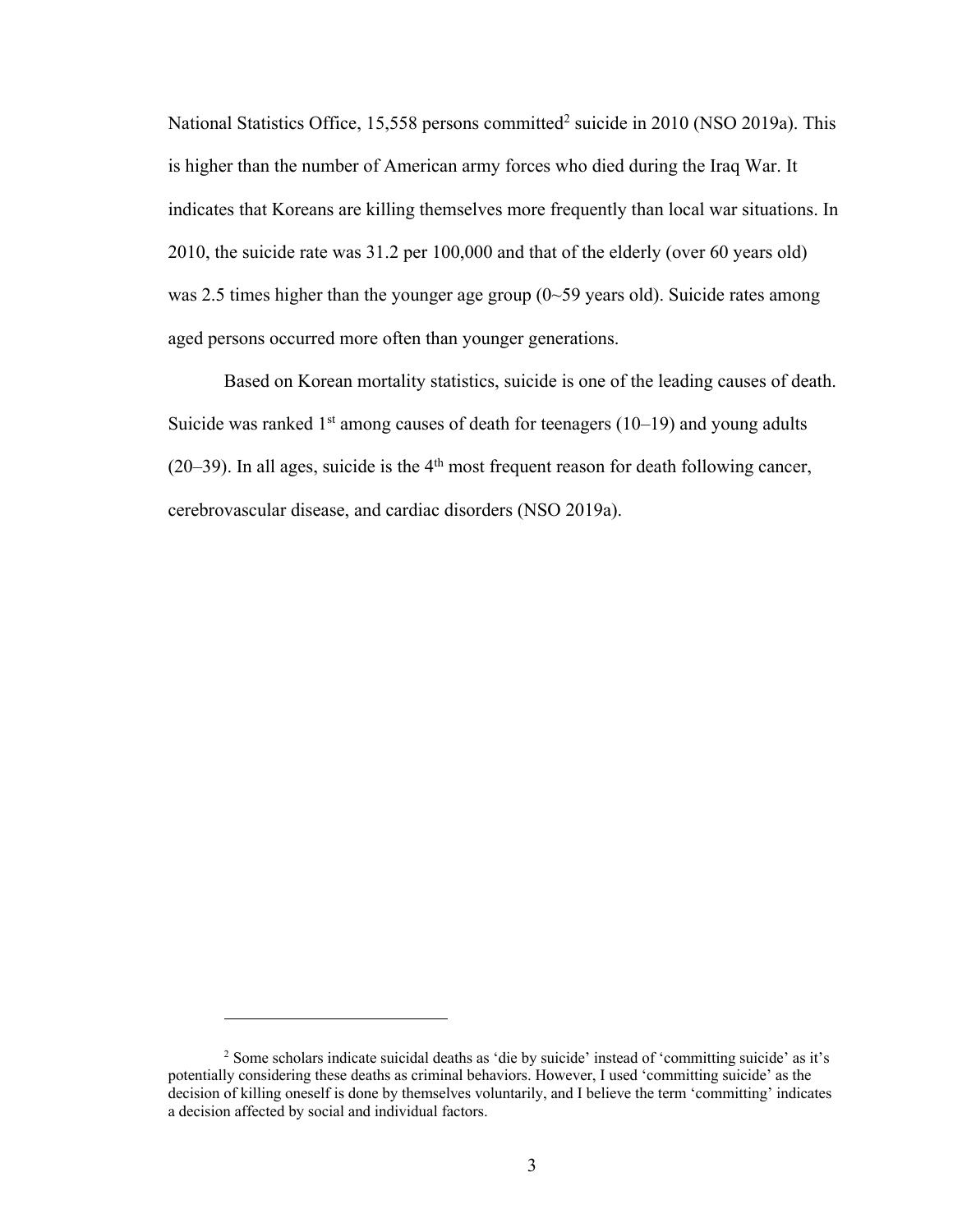

< Figure 2: Trend of suicide rate by gender and age groups in South Korea>



<Figure 3: Trend of age group specific suicide rate in South Korea>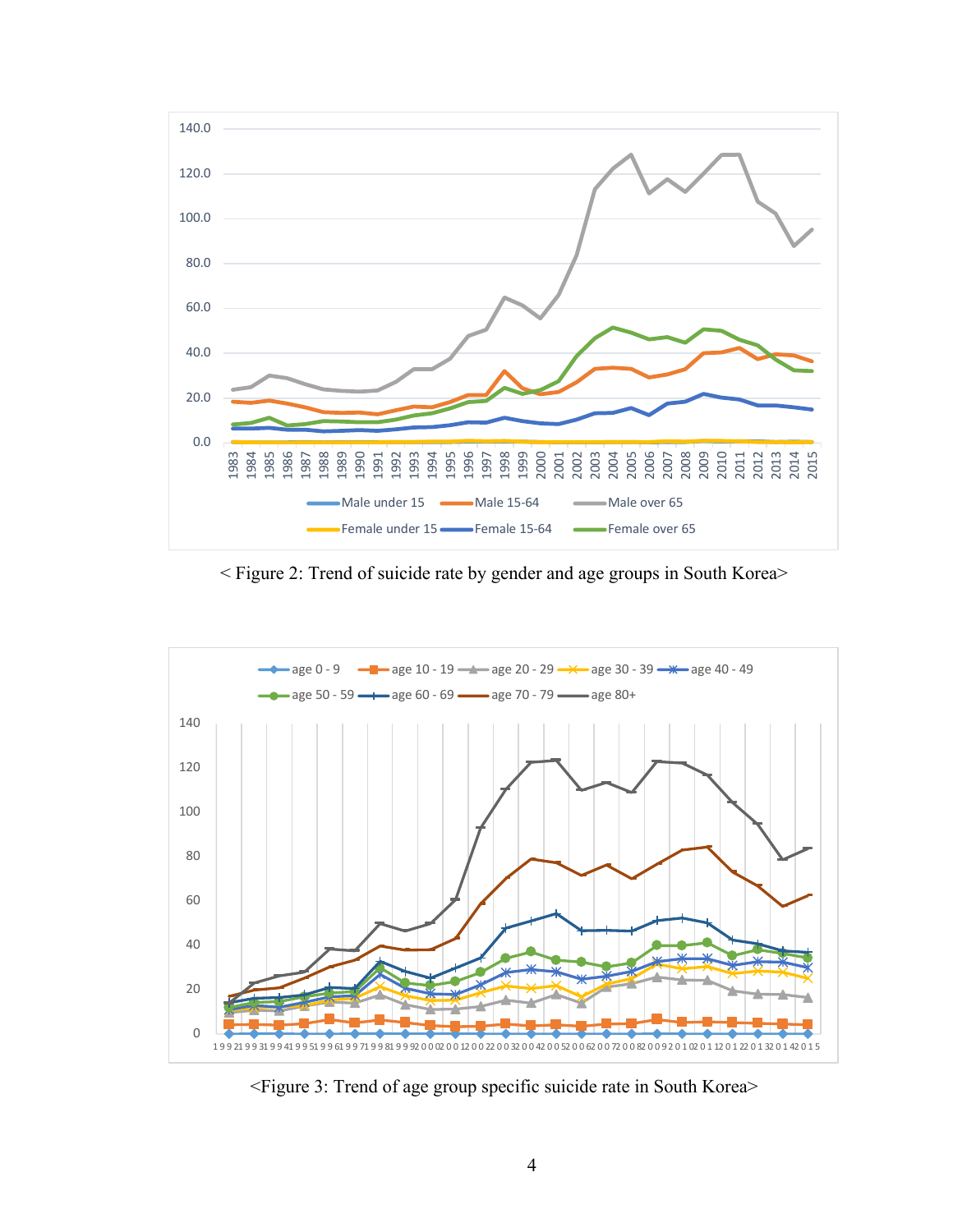Figure 2 presents the diverged suicide rate, which is considered a severe issue in South Korea. In 1992, the difference in the suicide rate among age groups was not vast. The gap was relatively convergent. However, after the financial crisis in 1997, the suicide rate suddenly began to increase at a rapid speed. Economic uncertainty is a well-known fact for having an aggravating effect on suicidal risk because it is a good indicator of raised anomie and less social cohesion (Pierce, 1967). Before this crisis, lifetime employment was an expected, commonplace affair. In that year, however, a large amount of people received immediate dismissal from their workplaces.

However, severe economic insecurity collapses every part of society. Worsening economic insecurity was easily connected to family insecurity such as divorce and separation. It also started to execrate the risk of suicide rates (Eun 2005). In 1992, age group-specific suicide rates were almost similar except for juveniles  $(0\text{~}19 \text{ years}$  old). Even though there was a rapid and steep increase of suicicde rate in 1998, the uprising trend occurred in all of the age groups and eventually began to decrease. Notably, after 2000, the elderly suicide rate increased sharply than younger age groups. The age-group specific suicide rate gaps among suicide rates became more divergent until 2005. After that, the highly increased elderly suicide rate was relented. However, the notable difference of suicide rates between elder and younger age groups are still larger than others.

In addition, according to the mortality data of South Korea, the highest county level suicide rate (administrative units, Si, Goon and Gu in Korea) was about 7.1 times higher than the lowest one in 2010. What is worse was that, the elderly suicide rate was a more severely distinguished from other age-groups' suicide rates. The highest elderly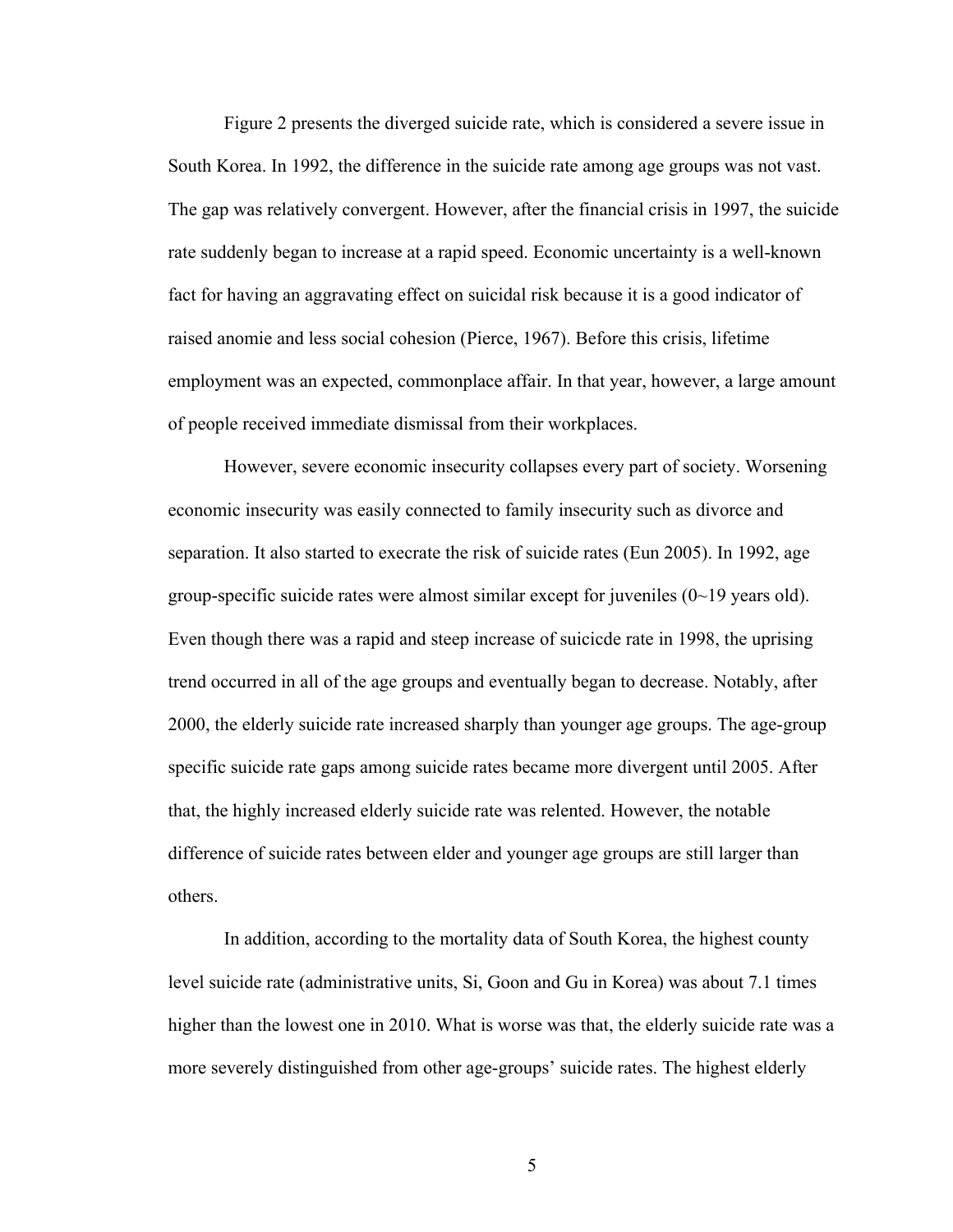suicide rate by administrative units was about 14.2 times higher than the lowest one (NSO 2016). It indicates huge gaps among counties that exist in South Korea. As some counties suffer from much a higher suicidal suicide rate, finding risk factors exacerbates inequalities in mortality, especially in suicide (Kang 2013, Wilkinson 1997).

#### **Research Objectives**

Suicide studies found that people commit suicide due to hardships that are beyond their capacity to overcome (Canetto 1992, Douglas 2015, Gibbs 1982, Headley 1983, Kowalski, Faupel and Starr 1987). It is an individual's choice to decide to commit suicide. However, it is also strongly impacted by social and contextual factors that increase the chance of committing suicide (Wray, Colen and Pescosolido 2011, YIP 2008). It is apparent that sharply increasing suicide rate of South Korea represent the severe social problems in the country. Suicidal deaths have various negative impacts not only for the individual but also on society with bereavement impacts on their friends and family (Mishara 1995) and the community with imitative suicides (Stack 1987). Also, suicide can even be affected and exacerbated by disadvantageous social contextual factors and conditions that people in that society are confronted with (Bae and Park 2006, Lee and Lee 2009).

Regardless of the importance of suicide studies, a large proportion of studies regarding suicide focused only on limited perspectives, such as psychological, mental disorders, suicidal ideation and attempts weighing on individual factors more than societal ones (Eun 2005, Kang 2013). As a result, a large number of suicide studies continued to be framed, understood as a problem of the individual, largely not accounting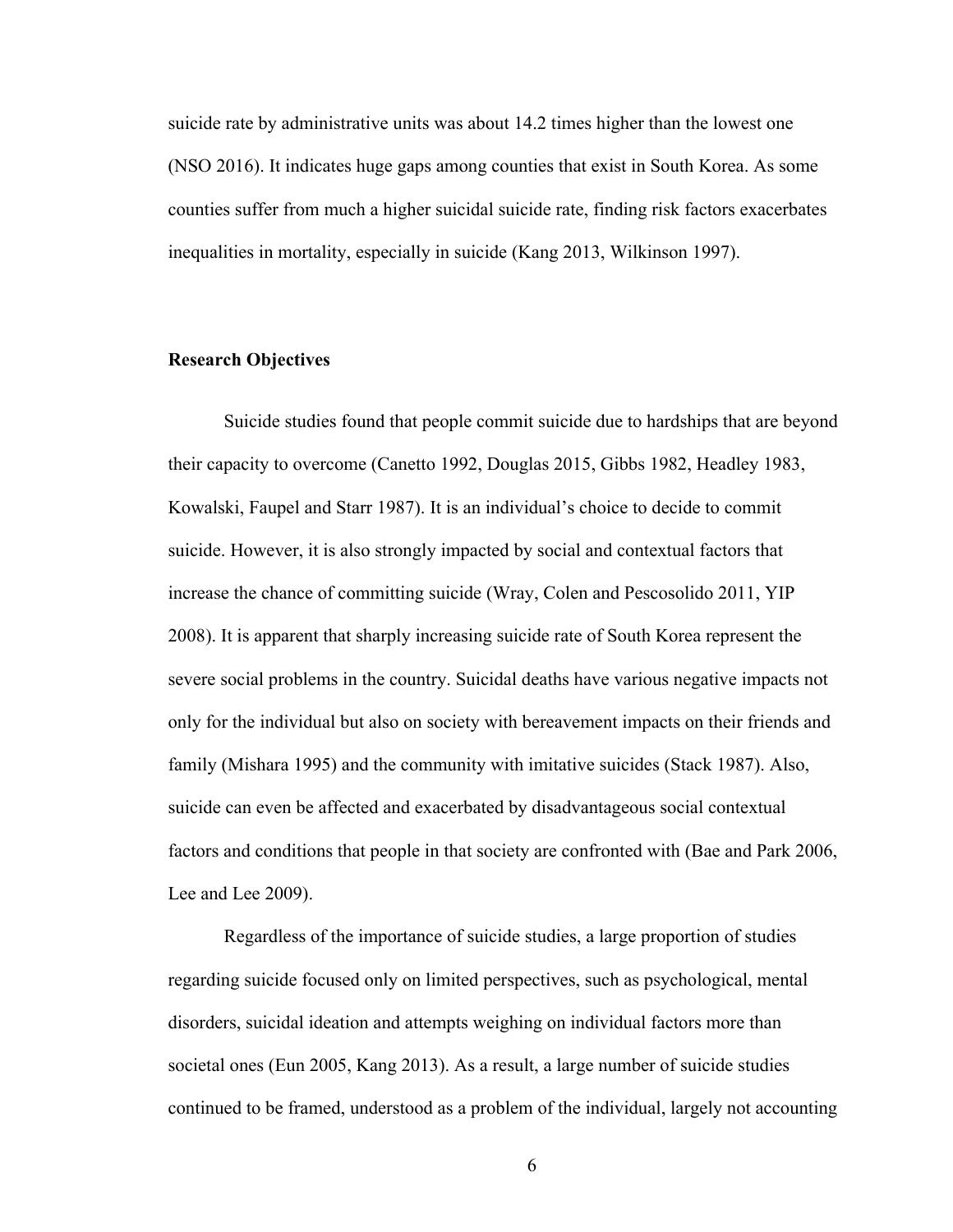well-known social and contextual factors (Matt, Cynthia and Bernice 2011) and stated that it is hard to know the innate inequality of suicidal behaviors. Also, there are a number of academic studies that dealt with completed suicide regarding community factors and their impacts of differentiated suicide risk. However, they have several limitations such as using a limited number of predictors in the regression models due to lack of data (Ryu 2008), just applying simple correlations in the analysis (Eun 2005), or using a single cross-sectional study of non-age  $\&$  gender differentials to suicide rates (Kang 2013). Furthermore, due to the lack of consensus on standard definitions of urban, metropolitan and rural areas, most studies have divided urbanity by administrative units of counties<sup>3</sup>.

Those studies only focusing on one scope have limitations to investigate the current state of suicide in South Korea. In order to overcome the limitations of previous studies and extend knowledge about suicide in South Korea, I utilized the completed county level suicide rate, the minimum unit of official data in South Korea, and employ multiple regression models on the total suicide rate from a span of eleven years, 2005– 2013. I also ran a separate model on gender and age group-specific suicide rates to test and find differentials of influential county-level factors. In addition, I also investigated inequality in risk of suicidal ideation with the most recent survey data of suicidal behavior in South Korea. In this dissertation project, I aim to extend the literature on

<sup>&</sup>lt;sup>3</sup> If the counties have 'Si' and 'Gu' as ending letter of name, they have been considered as urban because that indicates city area. 'Goon' is considered as rural areas in the less developed areas.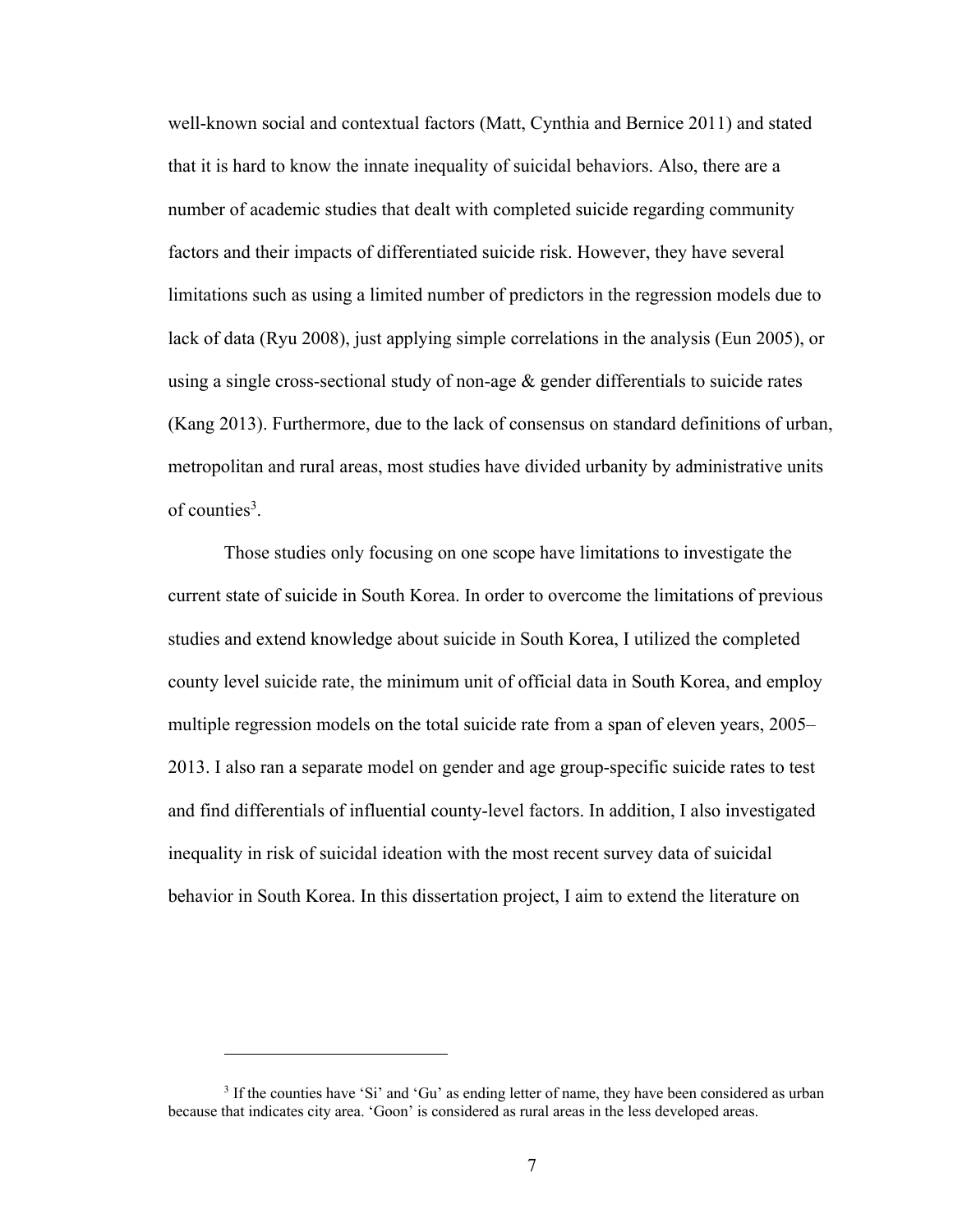differentials of risk in suicide due to various societal and individual factors that can be helpful to build possible policy interventions.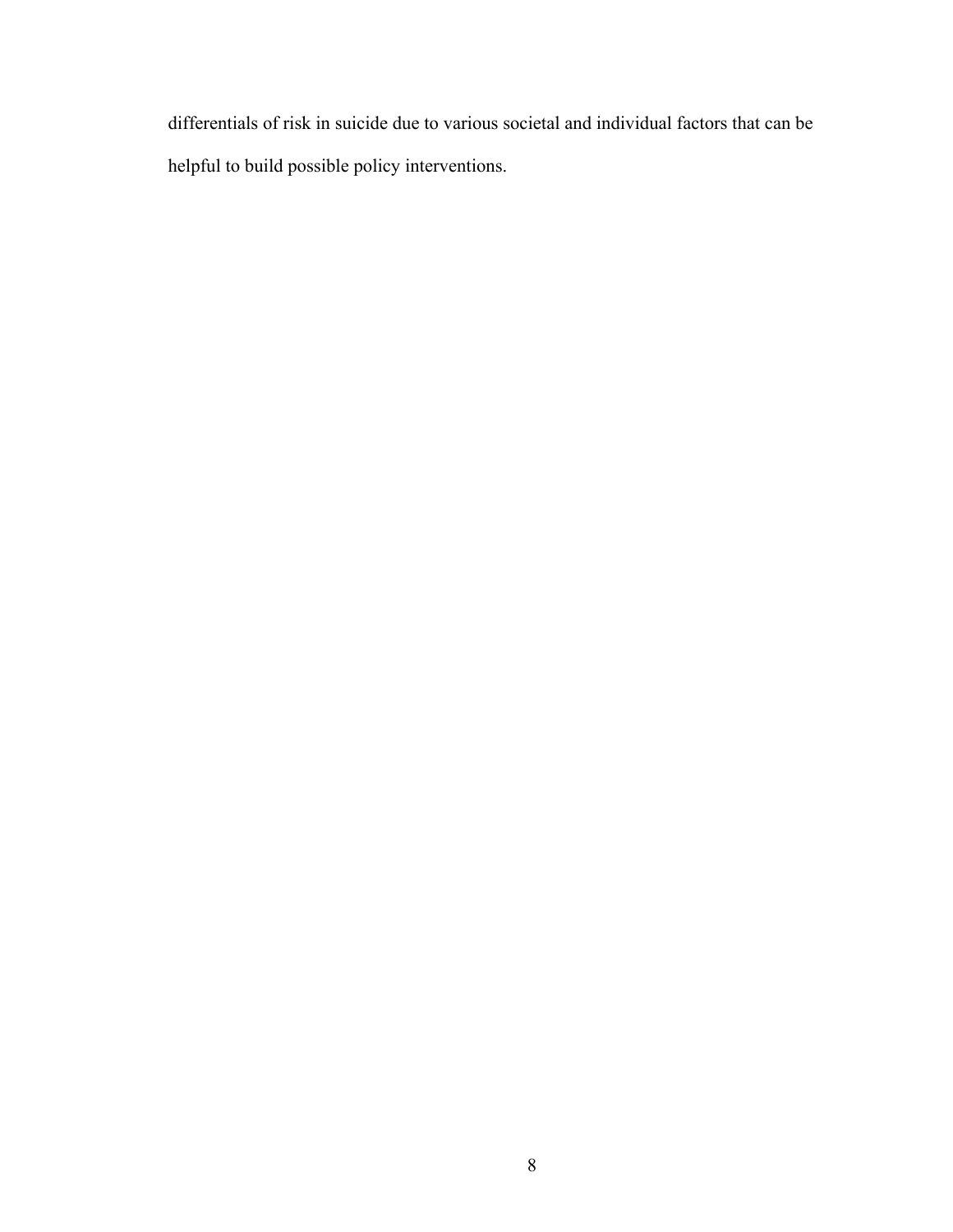#### **CHAPTER 2: COUNTY LEVEL VARIATIONS OF SUICIDE**

#### **Literature Review**

Even though there are various debates and criticism (Joiner 2007, Matt et al. 2011, Park 2010, Värnik 2012), the most influential sociological study of suicide is *Durkheim's Suicide: A Study of Sociology* (Durkheim 1951). It's because his theory is considered to have taught the modern world how to think about suicide (Matt et al. 2011). Before Durkheim's study providing the general frame, specific knowledge, and forms of thoughts about suicide, some statisticians provided explanations about how the rising rates of suicide were due to unintended results of higher levels of education. Having a higher level of education helps people give up traditional ways of thinking and be open to committing suicide to solve their personal problems (Masaryk 1970). Also, a type of social learning theory by Tarde argued that humans imitate behaviors and actions of others living in their proximate geographic areas such as suicide due to a chain reaction, increasing suicidal behaviors, and the higher suicide rate in the given time and place (Abrutyn and Mueller 2014).

Compared to the explanations of suicide before Durkheim, Durkheim used an analytic view toward suicide that revealed how dramatic social change produced negative emotions and in turn influenced groups of people to be more vulnerable and show selfdestructing behavior (Matt et al. 2011). Durkheim addressed that suicide should be considered as a 'social fact' and it should be a major part of research area in sociology, and investigated separate from individual acts that comprised the overall rate (Berk 2006). Although individuals decided to commit suicide by themselves, Durkheim treated suicide was a social phenomenon. Because suicide rate can increase when some society is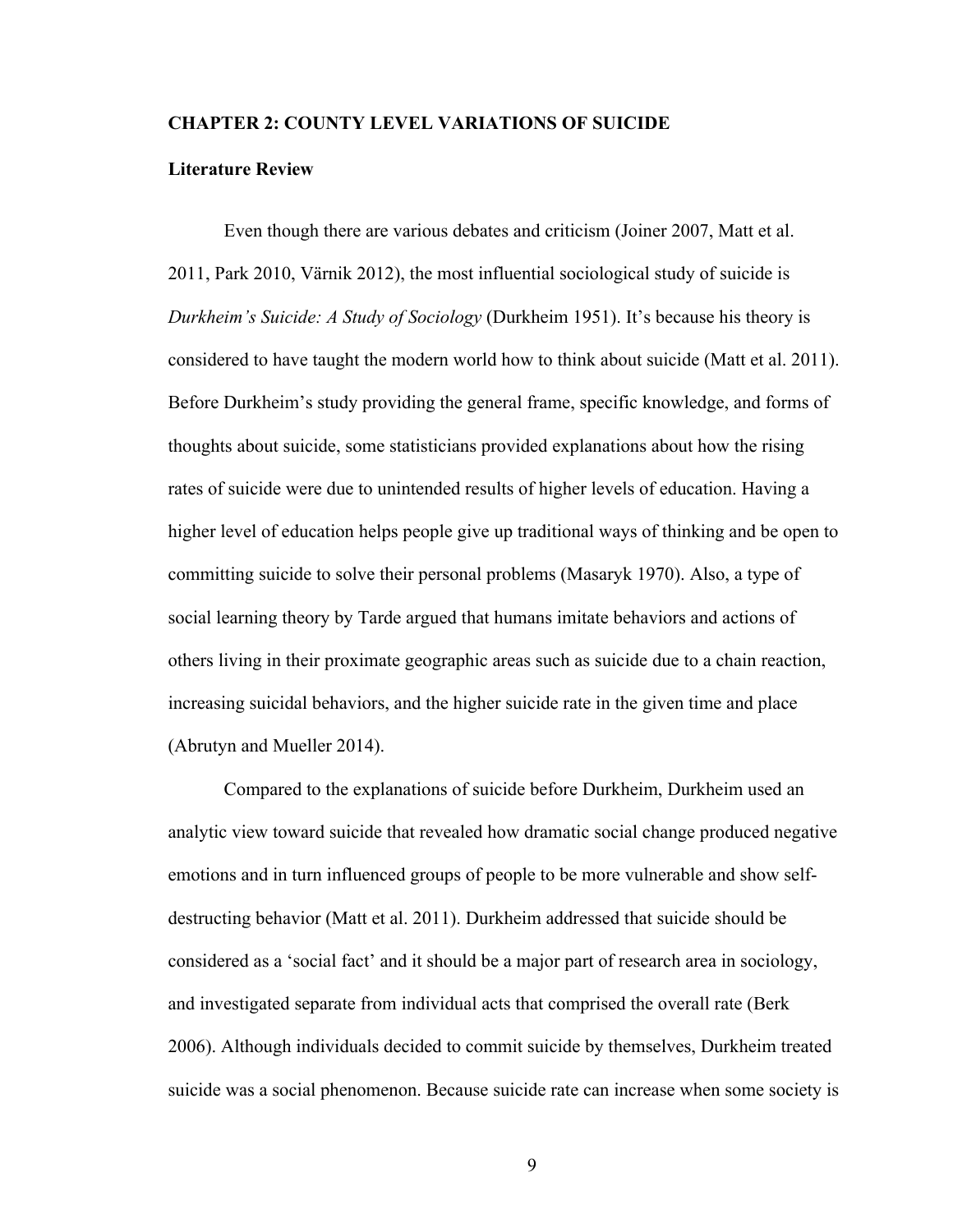not well integrated to a proper degree. Moreover, suicide rate should be treated as a 'social fact' because it happens when society was not working well (Durkheim 1951).

The lack of social integration drives the risk of suicide because losing social regulation leads to the pervasive, anomic status present in modern society – framed as egoistic suicide (Durkheim 1951). With better integration of stable, long-lasting, cohesive social ties, people can feel more supported, particularly during the time of high suicide risks, and have less likelihood of committing suicide. In contrast, people who have experienced a life without support from social ties are more likely to have a higher risk of suicide when they face personal problems and crisis (Abrutyn and Mueller 2014). However, he also argued that "suicide rates vary inversely based on the degree of social group integration where the individual belongs," contributing to higher suicide risks of overly integrated groups since individuals value the needs of the group over their own needs to survive, choosing suicide instead of living, framed as altruism suicide (Durkheim 1951). Anomic and fatalistic suicides also result in increased risks impacted by social structures of under or overregulated systems (Pescosolido and Mendelsohn 1986).

Durkheim's point of view toward suicide became the baseline theory for investigating suicide in Sociology (Wu 2010). Many studies about suicide rates still utilize Durkheim's perspective about how social integration and related influential factors, testing how individuals and groups were affected by their surrounding environments such as the geography of communities and neighborhoods in ecological modeling of suicides (Maris 1969, Sainsbury 1955). The social integration idea was used but applied in different terms as social isolation (Trout 1980), and social support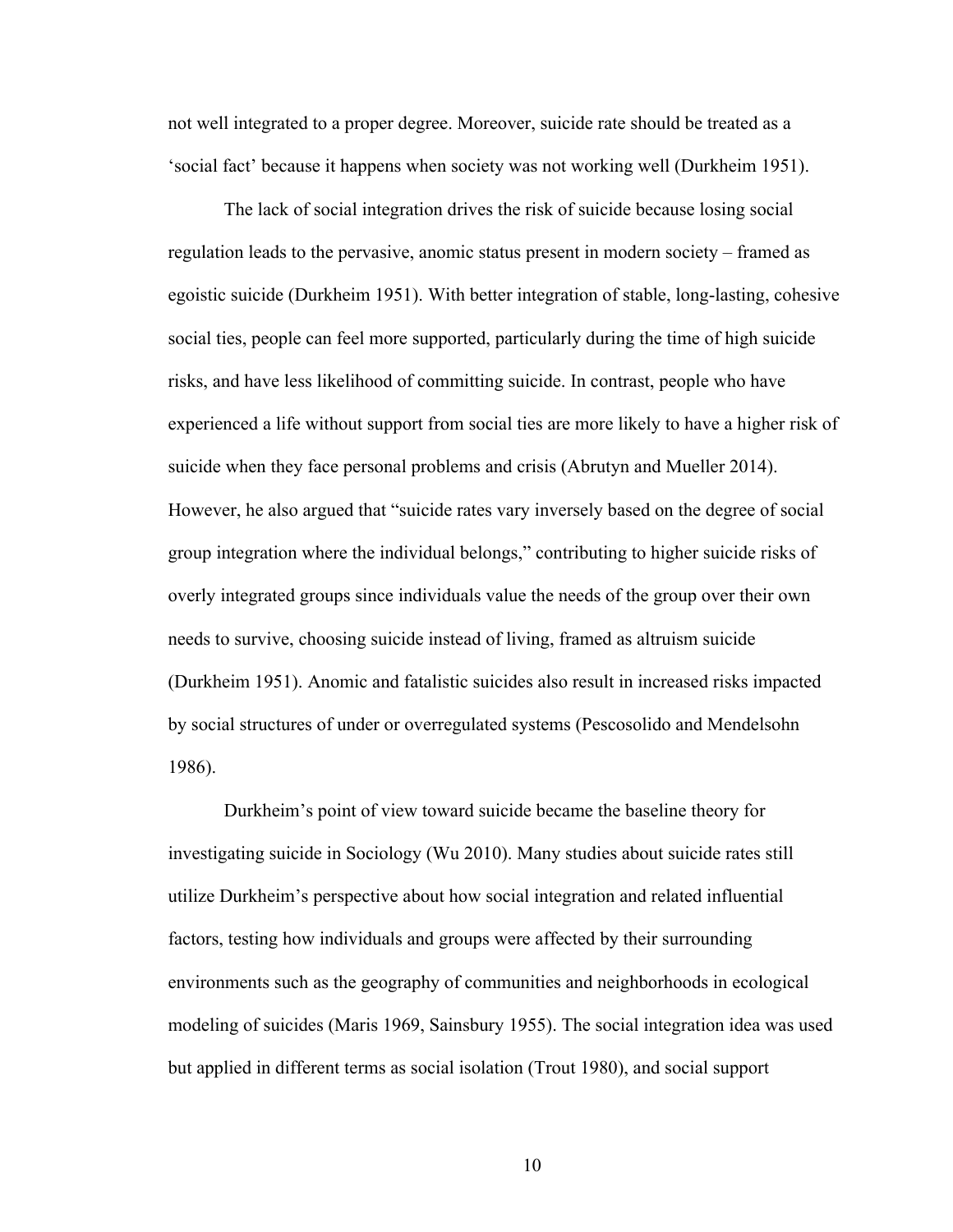(Berkman, Glass, Brissette et al. 2000). Followed by a community-based ecological study in the late 1950s, the status integration theory developed from Durkheim's social integration and regulation found solid empirical supports using quantitative data (Choi 2011, Joiner 2007, Matt et al. 2011). This status integration theory was majorly introduced by Gibbs and Martin (Gibbs and Martin 1964) that analyzes social roles and the increased risk of suicide. Specifically, social roles include age, sex, occupation, marital status and they applied the index of status integration (Gibbs and Martin 1958, Gibbs and Martin 1964, Gibbs 1982). Status integration theory contains more observable, testable concepts than Durkheim's concepts (social integration and regulation). Individuals who have high degrees of role conflict had higher suicide rates (Gibbs 1982).

There were not only sociological theories based on Durkheim, but also on Weber. They criticized that Durkheim's theory disregarded social, cultural meanings of suicide (Douglas 2015). Also, Douglas argued that suicide could have different meanings and definitions by medical examiners due to the increase of errors in validity and reliability of official suicidal records and inaccurate classifications of suicidal deaths (Park 2010). This approach led scholars to reject quantitative approaches of suicide issuing unreliable statistics and to weigh more in the importance of meanings of suicidal actions (Andriolo 1998, Douglas 2015, Marecek 1998). Other sociologists revisited Tarde's theory of an increased suicide rate after a celebrity commits suicide can play a big role (Abrutyn and Mueller 2014, Baller and Richardson 2002, Wasserman 1984). They found a significant increase in suicide rate after cases of celebrity suicide, such as singers, actors and politicians (Phillips 1974).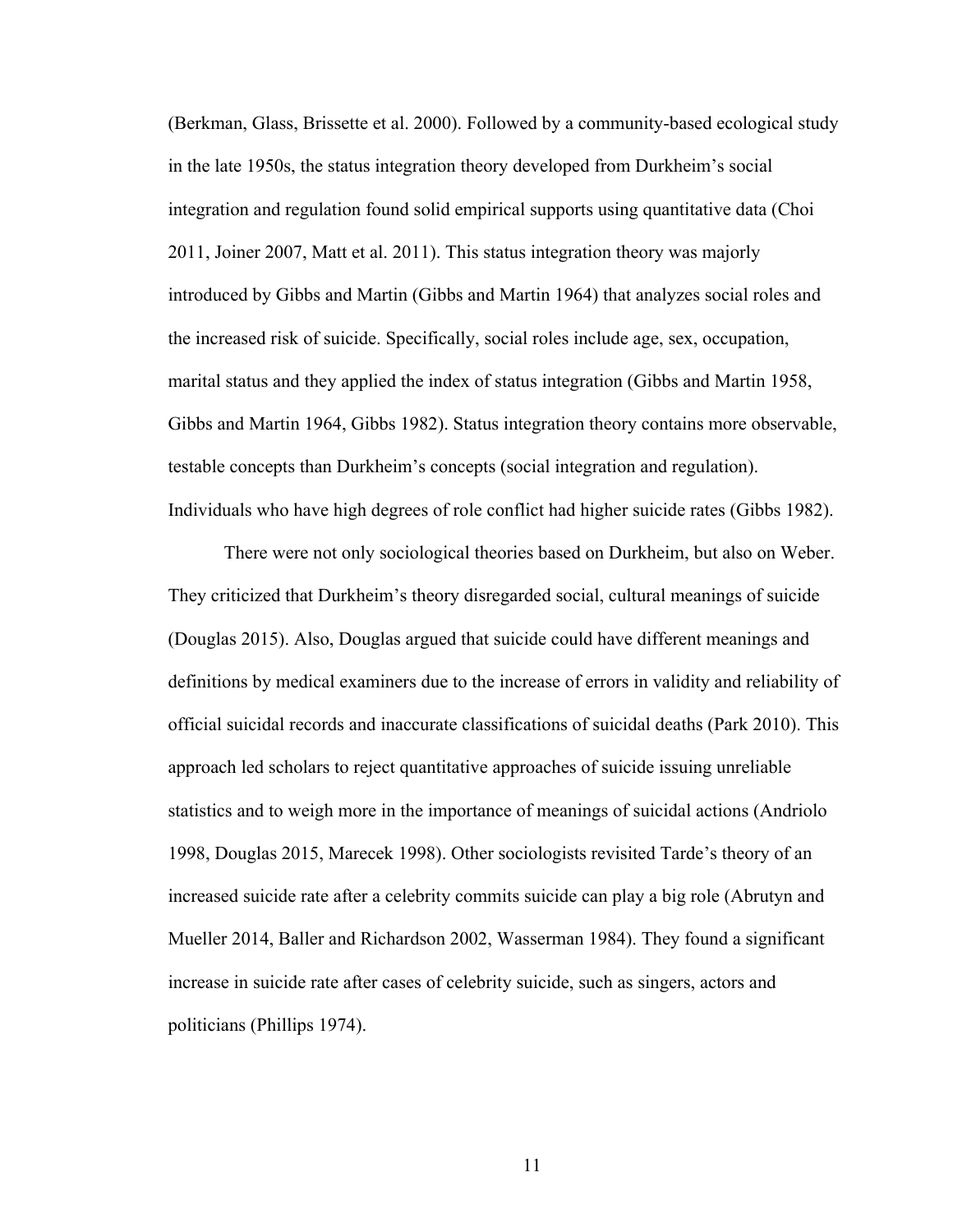Many sociologists have tried to overrule Durkheim's study, but they were treated as adding little to Durkheim's theory (Evans and Farberow 2003). Even though Durkheim continued to influence theoretical frames of suicide studies after 2000, many concerns emerged regarding his theory resulting in the Durkheimian consensus that began to fray (Matt et al. 2011). But I believe we are not able deny that Durkheim is one of the most important scholars in the field of studying suicide. Although multiple number of research projects on suicide have utilized different analytic methods (qualitative or quantitative), suicide has been considered to be affected by gender, age group, population dynamics, family security, human capital and living condition, and etc.

#### **Factors contributing to variations in suicide rates**

#### *Gender, Age and Suicide*

Men continuously show a higher suicide rate than women in most countries; 41 out of 42 nations had a higher suicide rate of men than women in 1990, with the exception of Kuwait (Travis 1990). Recent studies state that men are 1.8 times more likely to commit suicide than women in the world (Värnik 2012). The ratio is even higher in the U.S. and Korea. The rate for American is 4 times higher than that of women (Curtin, Warner and Hedegaard 2016), and Korean men have a rate 2–4 times higher than that of women based on age group, showing even higher male suicide rates among the elderly (NSO 2016).

Notable number of scholars argued that males are more likely to have a high chance of committing suicide due to several reasons. In general, women tend to have better conditions to deal with the risk of suicide as they have a lower record of drug and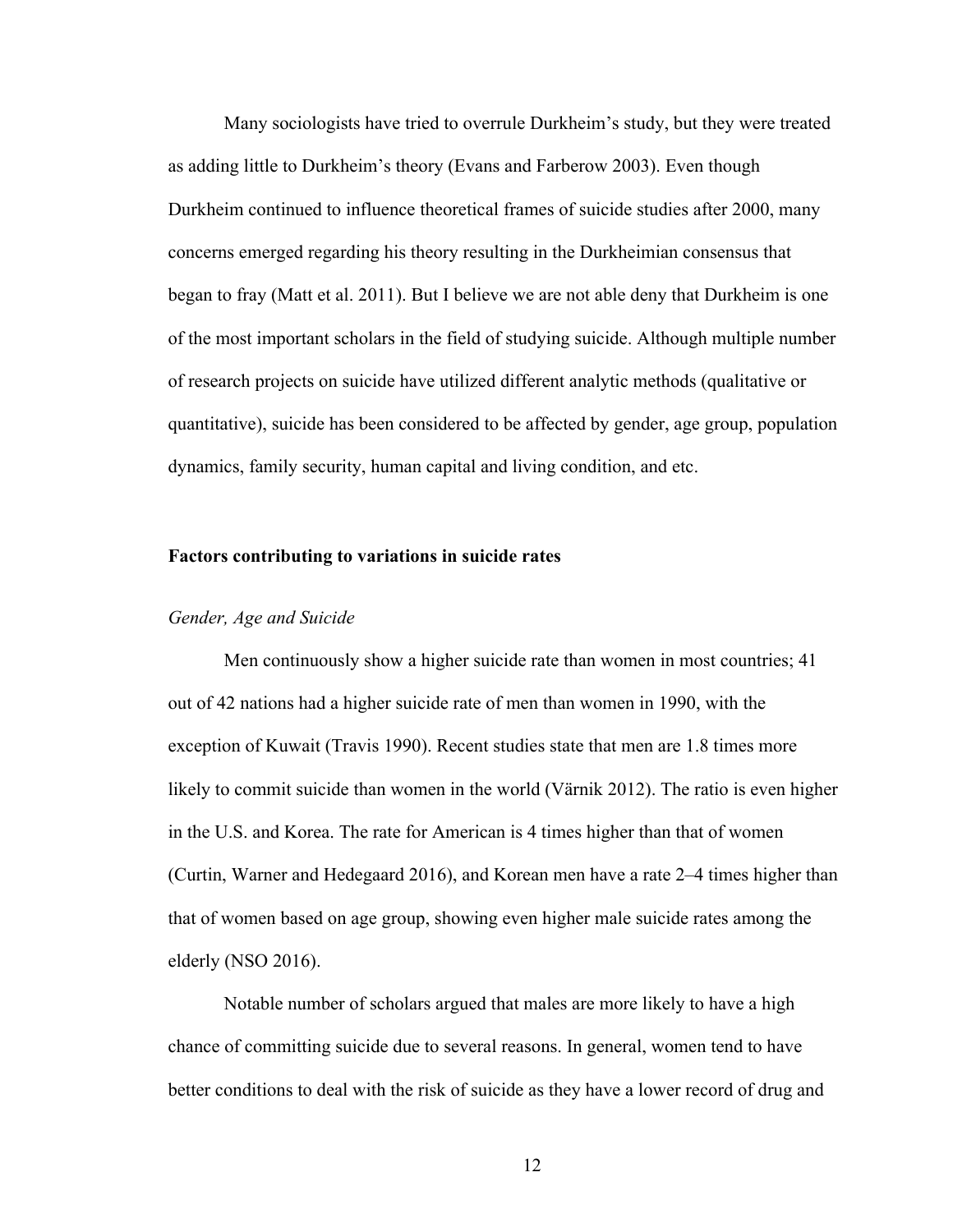alcohol abuse (Canetto 1992). Also, women have higher coping skills based on higher involvement in religion (Stack 2000) and acceptance of changing roles in their life (Girard 1993). Women also have a more sensitive reaction to the psychological signs of suicide risks than men, such as depression (Sanborn 1990) and are more likely to seek professional help in suicidal prevention centers (Overholser, Evans and Spirito 1990).

Compared to men, women tend to have a more extensive social support system (Pescosolido and Wright 1990), lower access to lethal weapons (Khan and Reza 1998), and a higher level of traumatic experiences such as serious physical wounds and loss leading to a higher risk of committing suicide than men (Joiner 2007). In contrast, men are more likely to have a successful attempt of suicide, as a failed attempt may represent them as 'weak' (Stillion, McDowell and May 1984) and 'feminine' (Joiner 2007). Risk factors of suicide such as economic failure are more evident in males than in females (majorly due to family roles), which lead to a higher chance of feeling destructive failure (Girard 1993, Innamorati, Tamburello, Lester et al. 2009).

In some countries, the elderly are less likely to commit suicide than the younger population (Gunnell, Middleton, Whitley et al. 2003). Less developed countries tend to have a peak record of suicide in younger age groups (15–39 years) and a decline in suicide rates after that age (Girard 1993). However, as countries develop, there is a general pattern in many countries that the elderly tend to have a higher suicide rate than younger ages due to their lack of social-economic resources and disadvantageous health conditions in both the U.S and South Korea (Bae and Park 2006, Bengtson, Kim, Myers et al. 2000, Choi, Kim and Suh 2009, Gan, Yoo, Kang et al. 2009, Gunnell et al. 2003, Innamorati et al. 2009, Kim and Kwon 2013, Kim and Kim 2011, Lee 2006, Lee and Lee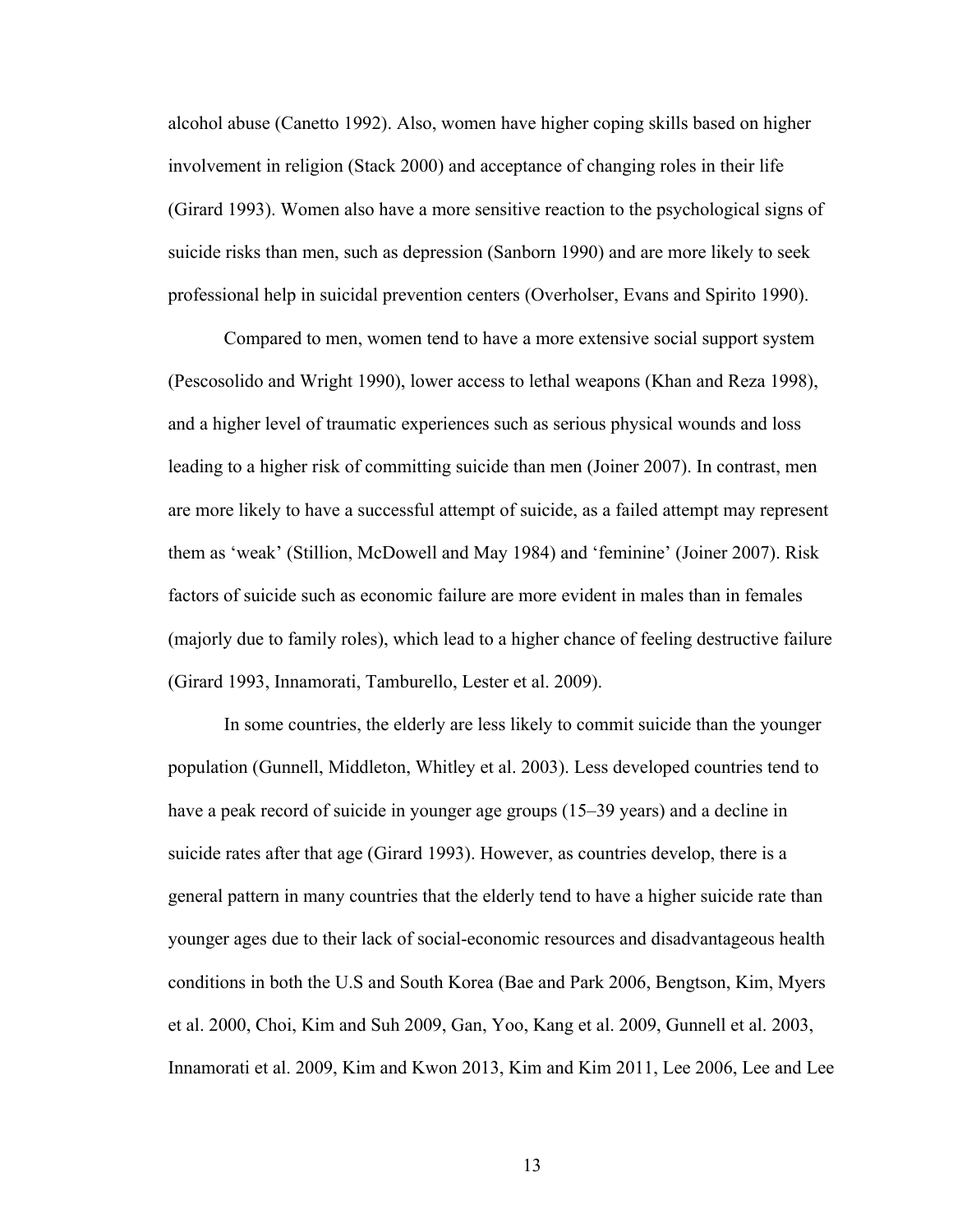2009, Ryu 2008, Yook, Choi, Kim et al. 2011). This pattern is tied to achievement orientation, increased age, and the trend that individuals are more likely to lose the resources they had (job, salary, social network, prestige) in younger ages, which increases suicidal risk as they get older (Stack 2000).

This pattern is more applicable to men than women. Suicide patterns in men tend to increase with age when compared to a peak of suicide in middle age women (Stillion and McDowell 2015). Once nations develop, economic development creates achievement opportunities mainly for men than for women. Women tend to define their identity on kinship more than the labor market, possibly caring for their children more than men (Stack 2000). Therefore, the suicide rate of women peaked at ages 45–55 when their children usually left home after getting married (Girard 1993). Once children leave home, women's stress can be decreased as they feel less pressure from their children's status (Girard 1993). However, when their children experience failures, such as divorce, crimes, and other accidents, women would have higher stress thus increasing the risk of suicide compared to men, which explains the higher risk at that age group. Recent studies show once women's roles are enforced by the labor force and other social roles besides kinship and nurturing roles, this trend could be altered based on their level of responsibility in society (Hedstrom, Liu and Nordvik 2008, Pampel and Williamson 2001).

Teenage and young adult suicide rates increased with lower religious attendance, which resulted in less support for the youth (Pampel and Williamson 2001), divorce, marital disruptions (Stack 1990), and negative relationships with parents (White, Murdock, Richardson et al. 1990). Teenagers were more likely to commit suicide when they were raised in dysfunctional families (Maris 1981). In South Korea, school bullies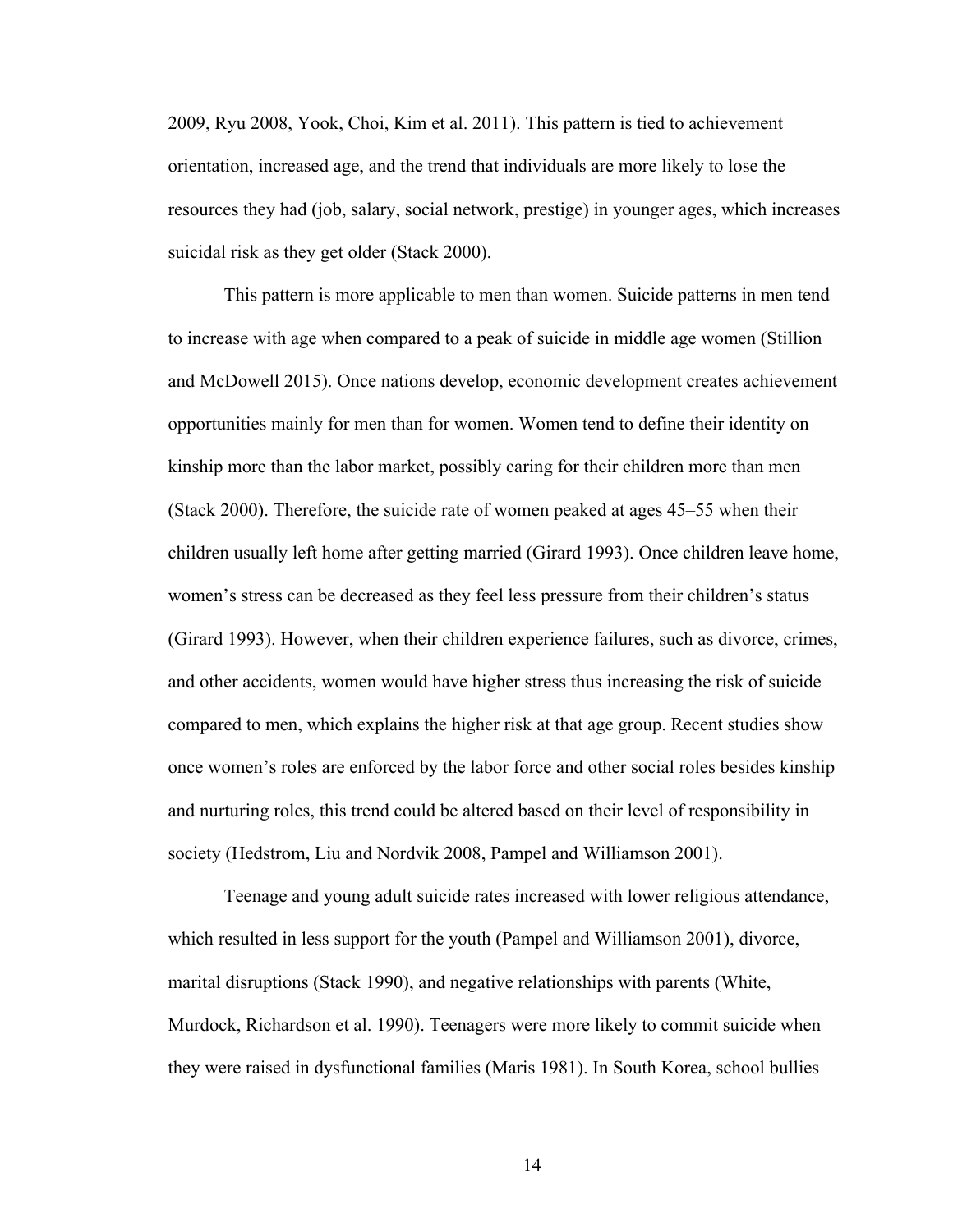and failure in university entrance exams (similar to the SAT in the U.S) were major factors of adolescent suicide (Kim and Kim 2008).

In the early 1990s, suicide among middle-aged Americans declined due to increased stability, acceptance, and comfort in their lives with higher social integration (McIntosh 1991). However, suicide among middle-aged Americans increased after 1999. The increased rate occurred particularly among unmarried, low educated populations (Phillips, Robin, Nugent et al. 2010). This pattern could be explained by a cohort effect. The middle-aged U.S. population born between 1945–1964 had high suicide rates in their younger ages, implying that there were less protected members from the baby boom.

The elderly tend to have higher stress factors including financial strain, physical illness, decreased daily functions, losing social network, and increased cost pressure of health care (Canetto 1992, Gan et al. 2009, Innamorati et al. 2009, Lee 2006, Yook et al. 2011). This pattern applied more to elderly males than women. In the sample of 11 nations, economic strain strongly explained higher suicide rates of the elderly, with a high level of spending on pensions and supportive policies (Altergott 1988). This rationale explains the increased suicide rate in South Korea as well. Even though South Korea has sharply increasing proportion of elderly people, current social welfare systems and policies to care elderly in Korea has not been considered well organized. According to the OECD statistics, South Korea has one of the lowest percentages of welfare expenditure compared to the GDP (OECD 2016). Due to the expanded life expectancy of South Korea's population, the elderly live longer without appropriate support from the government. The average life expectancy in 2012 was 80 (Finance 2013). However, the mandatory retirement age is 58~60, which means people should be expected to live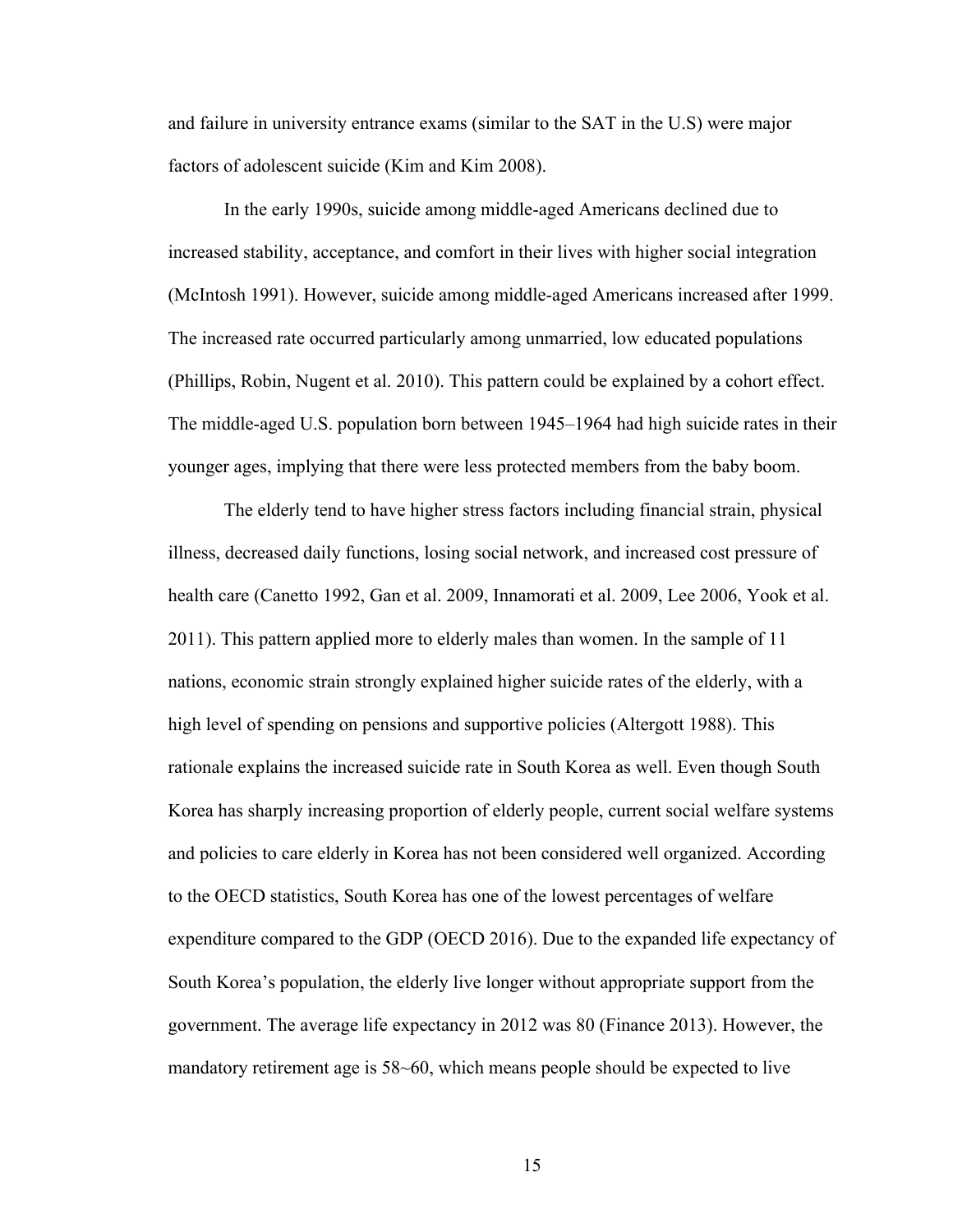without work for about 20 years (JeoungHee 2011). Elderly males are especially considered as the most vulnerable age group to have a risk of suicide (Bae and Park 2006, Choi et al. 2009, Kim and Kwon 2013).

#### *Population dynamics*

As Durkheim's stated in his theory (Durkheim 1951), population dynamics decrease social integration and is considered a risk factor of suicide. Sainsbury (1955) argued that a higher mobility of residences (moving in and out in the area) tend to increase the anomic suicide rates of the area because of increased social isolation. In urban regions, there is a high magnitude of mobility associated with low bonds among residences (Walker 2008). Marris (1969) argued that urban settings have low social cohesion and social network opportunities than suburban areas that decrease the regulation of lesser social relationship contacts. In their perspective, relatively low population densities and less frequent moves are positively associated with higher suicide rates due to higher levels of isolation (Hirsch and Cukrowicz 2014). In contrast to those theories, researchers found that rural areas with a lower population density, growth level, and less active social networks tend to have higher suicide rates than urban areas (Hedstrom et al. 2008, Kang 2013, Ryu 2008). It's possibly because rural area doesn't have good resources for treating people at risk of suicide (Hirsch and Cukrowicz 2014) This is the effect of disadvantageous demographic characteristics (Oh, Cho and Kim 2005) and development levels (Kim and Kim 2011). In accordance with the literature, a recent study of Chinese suicide reported there were higher suicide rates in rural area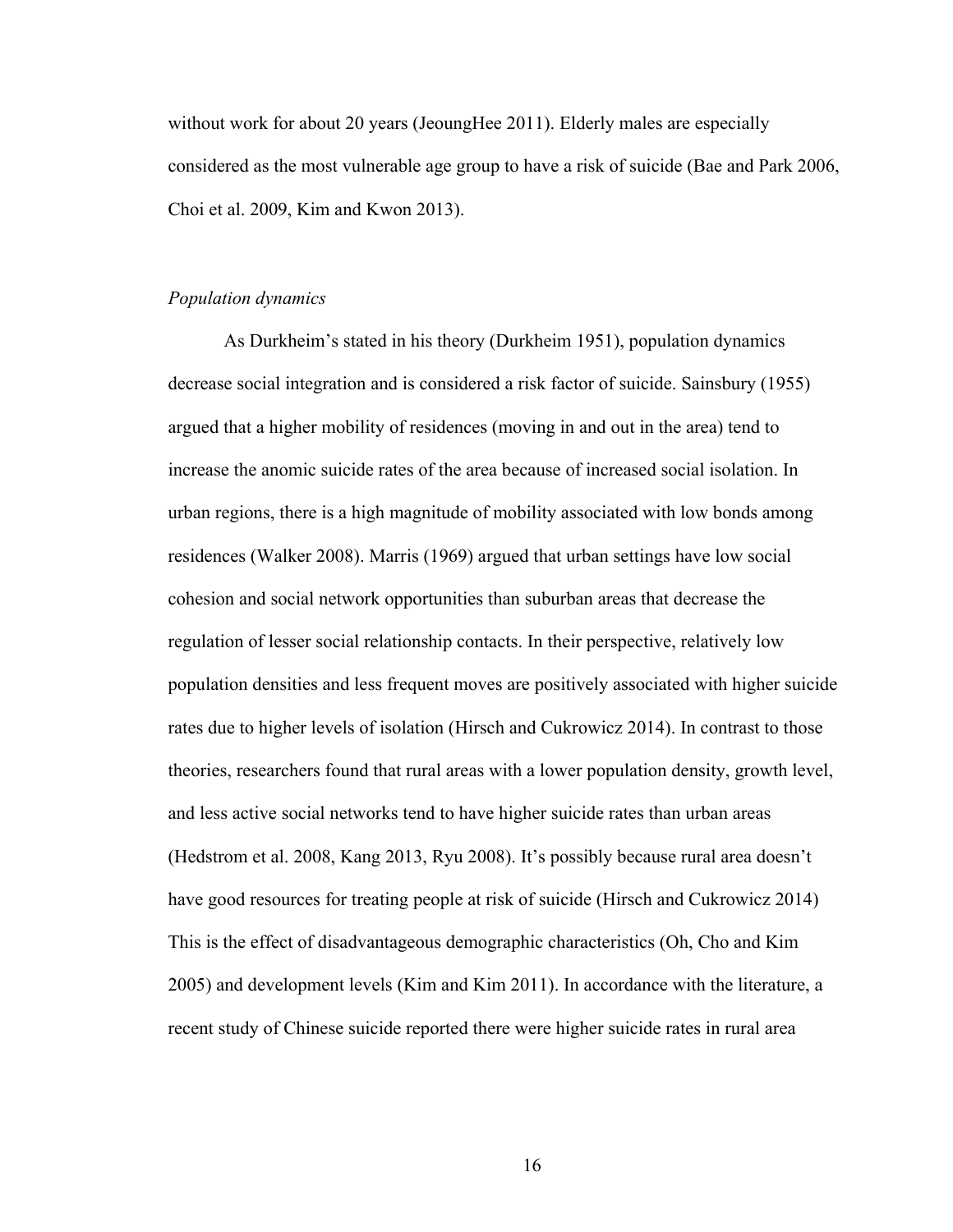compared with urban area, showing 1.6 times higher suicide rates in rural than urban areas (Li 2020)

#### *Family Security*

From Durkheim's study of suicide, marital integration has been considered an important predictor of suicide (Durkheim 1951). As family is an important part of social integration for an individuals' life (Choe and Jang 2009), many studies found the lack of family security to be a cause for increased suicide rates. First of all, the crude divorce rate has been positively associated with suicide rates among all ages (Gan et al. 2009, Kang 2013, Kim and Kim 2011, Oh et al. 2005, Ryu 2008, Stack 1990, Yook et al. 2011). As bonds in family can be broken by divorce, there would also be an increase in the likelihood of having more suicidal ideations (Choi et al. 2009, Gan et al. 2009), suicidal attempts (Im and Kim 2011, Stone 1999) and attempts of suicide (Kang 2013, Kim and Kim 2011, Ryu 2008). Interestingly, Stack (1990) found that the association between divorce and suicide rates in Japan was not statistically significant. A majority of studies regarding suicide rate of South Korea reports statistically significant effects of divorce rates on suicide rate (Gan et al. 2009, Kang 2013, Kim and Kim 2011, Kim 2010, Ryu 2008). Especially in South Korea, as the divorce rate has been increasing, the positive association between divorce rate and suicide rate would be a serious social problem in the future (Park and Raymo 2013).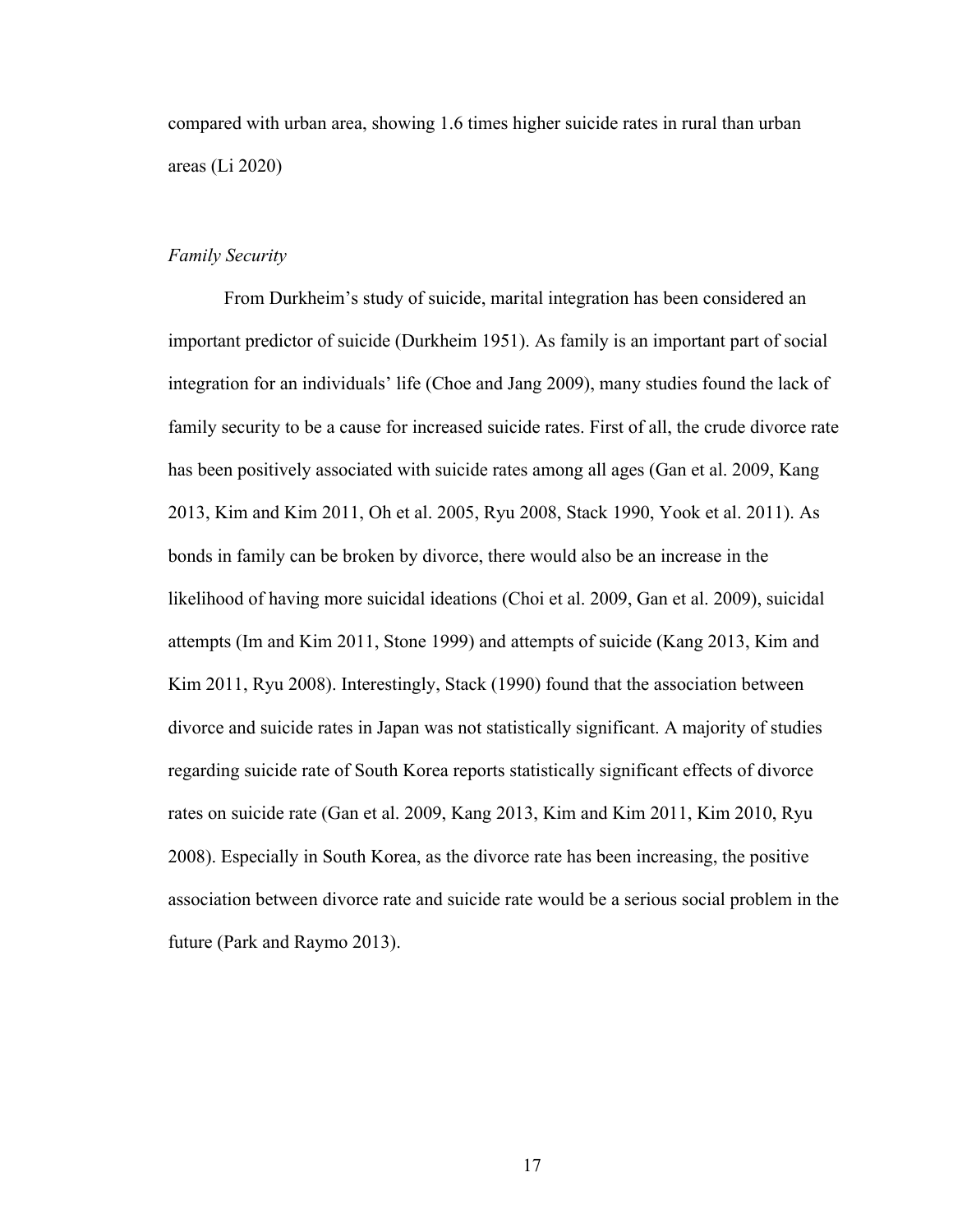#### *Human Capital*

Generally, one's education level plays an important role in a person's entire life. It is a generally accepted notion that more educated people have a lower chance of suffering from chronic, mental and general types of diseases (Wilkinson 1997). A higher education level can be a predictor of lower mortality in the region. Some scholars argue that education is the optimal measure because it is determined by the early decisions made in someone's life (Park and Raymo 2013). Furthermore, education is also a very important factor in determining their future income, information gathering, social networking, and health behavior (Hummer, Rogers and Eberstein 1982). Therefore, higher levels of education can be associated with a lower suicide rate by having access to an enhanced quality of life of better goods and services. In contrast, lower education can cause lower occupational status, which is usually associated with higher suicide rates (Choi 2011, Oh et al. 2005).

#### *Living Condition*

Mortality in most developed countries is affected, especially more by relative than absolute living standards, such as income equality and economic insecurity (Wilkinson 1997). If the welfare policy system lacks of sufficient level of support for the vulnerable groups (in terms of education, race, health and etc), informal kinship support is important to further protect them from dangerous events in life. Generally, disadvantageous living conditions with more pollution and less social infrastructure are more likely to be associated with higher suicide (Choi 2011, Innamorati et al. 2009, Kang 2013, Walker 2008). Ill-prepared social infrastructure and support systems cannot be a buffer of risk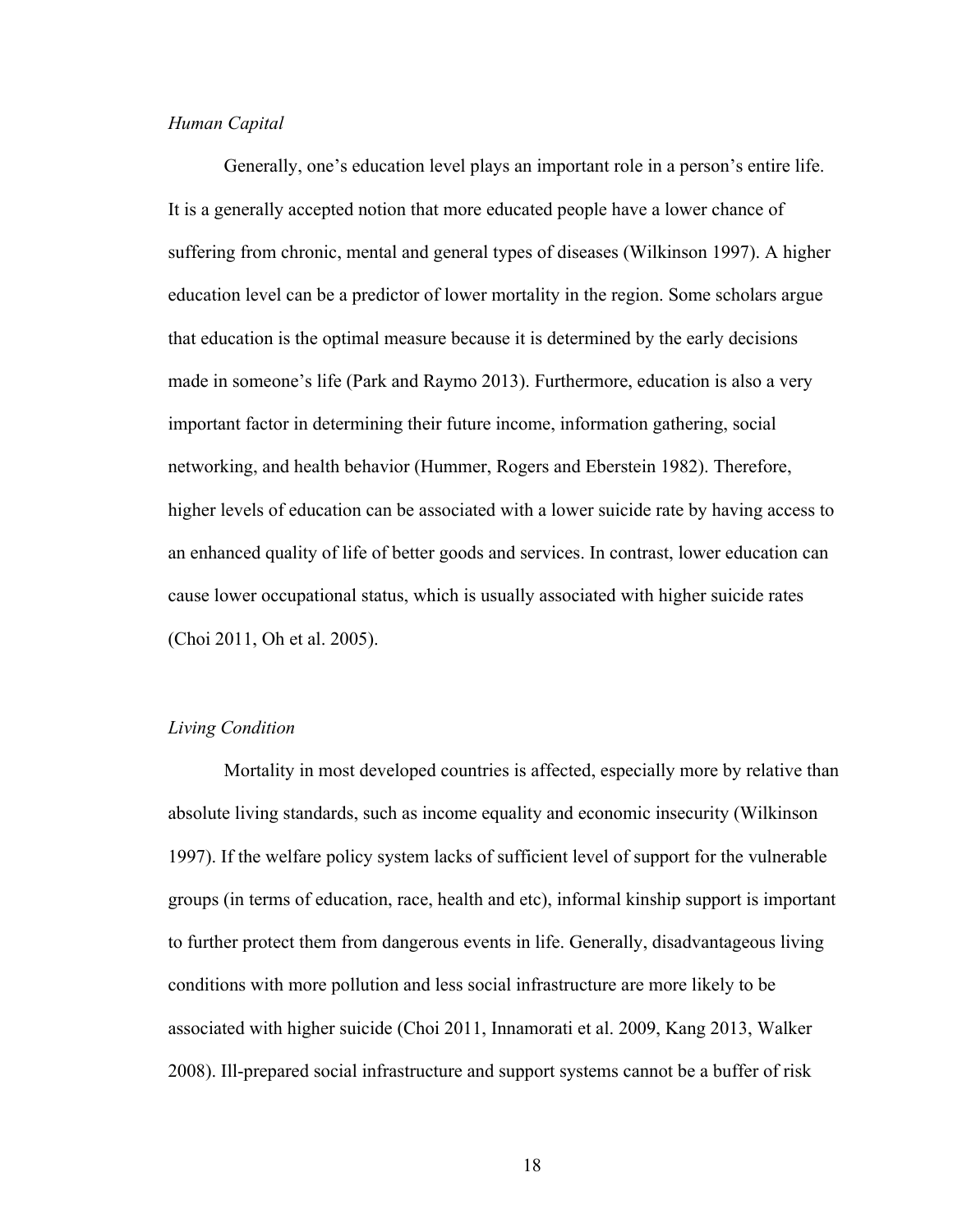factors of suicides as it leads to a lower level of suicide in the region (Gage 1971, Gunnell et al. 2003). Other factors include residential classification such as urban and rural areas. In the early stages of urbanization, this region had a very high suicide rate mainly due to social disruptions (Stack 1990). But well managed and installed social infrastructure with supportive environments has been reported as a factor of reducing the regional suicide rate. Region-specific characteristics regarding medical infrastructure can be applied in sociological studies about suicide (Kowalski et al. 1987).

#### **Data and Methods**

*Data: Inequality of Total Suicide Rates in 2005–2013 and age group- and genderspecific suicide rates in 2005 and 2010*

To conduct an empirical examination of county-level suicide rates in South Korea, I used mortality statistics released by National Statistics Office of South Korea and created two datasets to examine 1) determinants of county-level suicide rate in 2005– 2013 and 2) determinants of gender, age group-specific county-level suicide rate in 2005 and 2010. Controlling that affects time periods will contribute to finding time-invariant county-level indicators affecting suicide rates (Judith and Melinda 2011). I pooled (extended) the records of suicide to keep a larger number of cases and compare the effects of indicators on county-level suicide rates<sup>4</sup>. The Korea Social Science Data

<sup>&</sup>lt;sup>4</sup> As I pooled two time periods, it may have violated the assumption of regression that observations should be independent. Therefore, I used Stata's vce option with county codes to cluster the variable to relax the possible problems caused by repeated observations (counties). It can produce correct standard errors when pooling two time periods.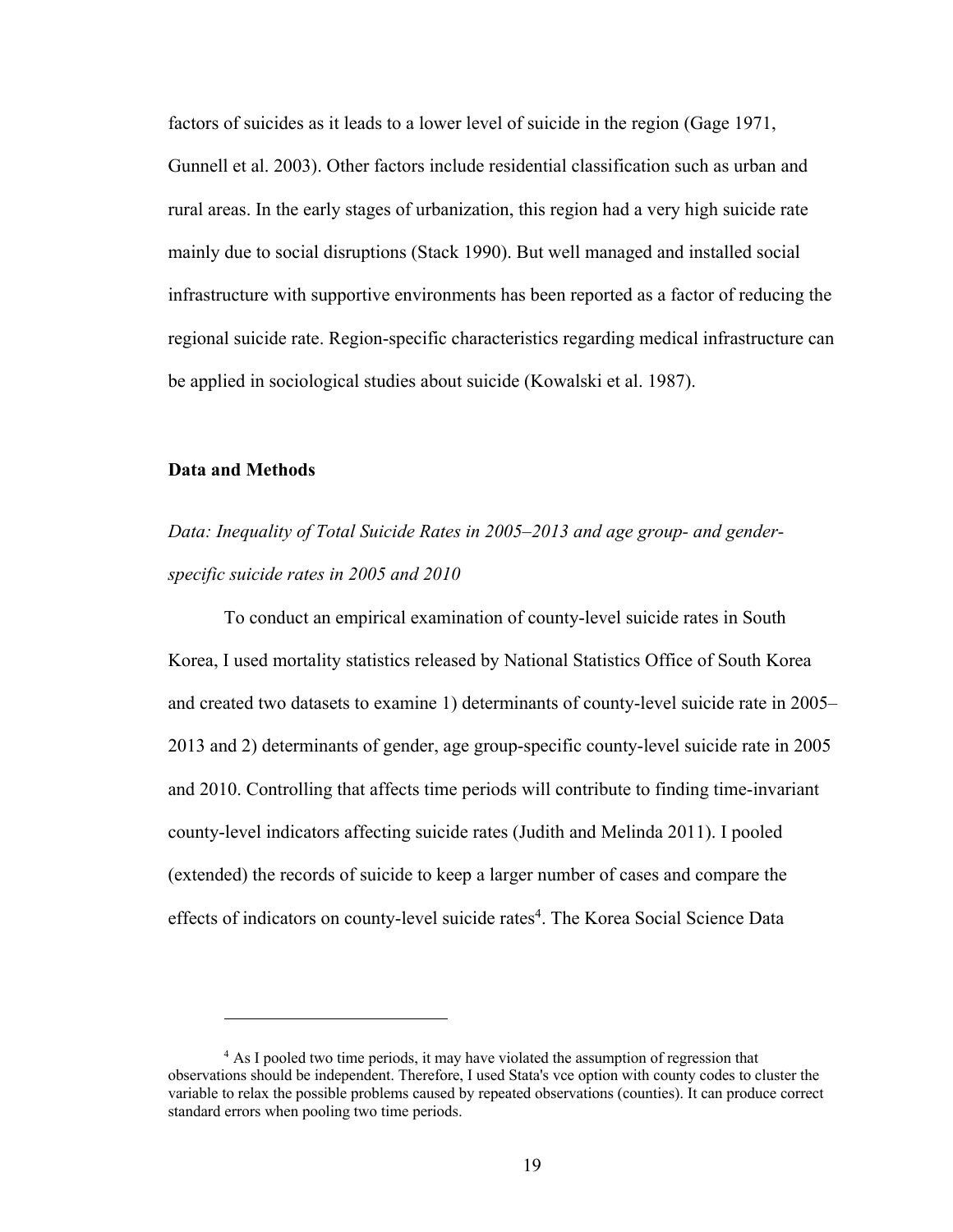Archive (KOSSDA) was released in 2013, covering regional statistics from 2005 to 2013 (KOSSDA 2013), and their unit of analysis included 246 counties in South Korea5 . Although the size of basic units of analysis (areas) is much smaller than counties of the U.S., it helps us to collect aggregated death record data from individuals. While it is almost impossible to find information on deaths by suicide, the suicide rate of each region can be predicted using county-level records and statistics.

#### *Dependent Variable*

I calculated the county-level suicide rate by the number of suicides over the county population and multiplied it to present the rate per 100,000. Total suicide rates, as well as age and gender-specific suicide rates by county, could be calculated by using the mortality statistics data containing causes of death produced by the National Statistics Office (NSO 2016). This population data is collected and calculated from the 'number of registered population' data collected by the Ministry of Public Administration and Security, which lists the population of each area by age (NSO 2016). The specific suicide rate was calculated as below:

County-level suicide rate<sup>6</sup>:  $\frac{Number\ of\ committed\ suicide\ in\ the\ country}{Number\ of\ people\ in\ the\ country} *$ 

100,000

<sup>5</sup> However, due to lack of detailed data for some counties, BookJeju and Namjeju Island in the South area of South Korea was excluded from analysis. Also, due to the changed boundary of range of the counties, several counties united due to the consistency of analysis (Dongnam-gu and Subook-gu into Chenan-city, Echang-gu and Sungsan-gu into Changwon-city).

<sup>&</sup>lt;sup>6</sup> County level age group specific suicide rate  $=\frac{\text{\# of committed switches in that age group in the country}}{\text{\# of people in that age group in the country}}$ 100,000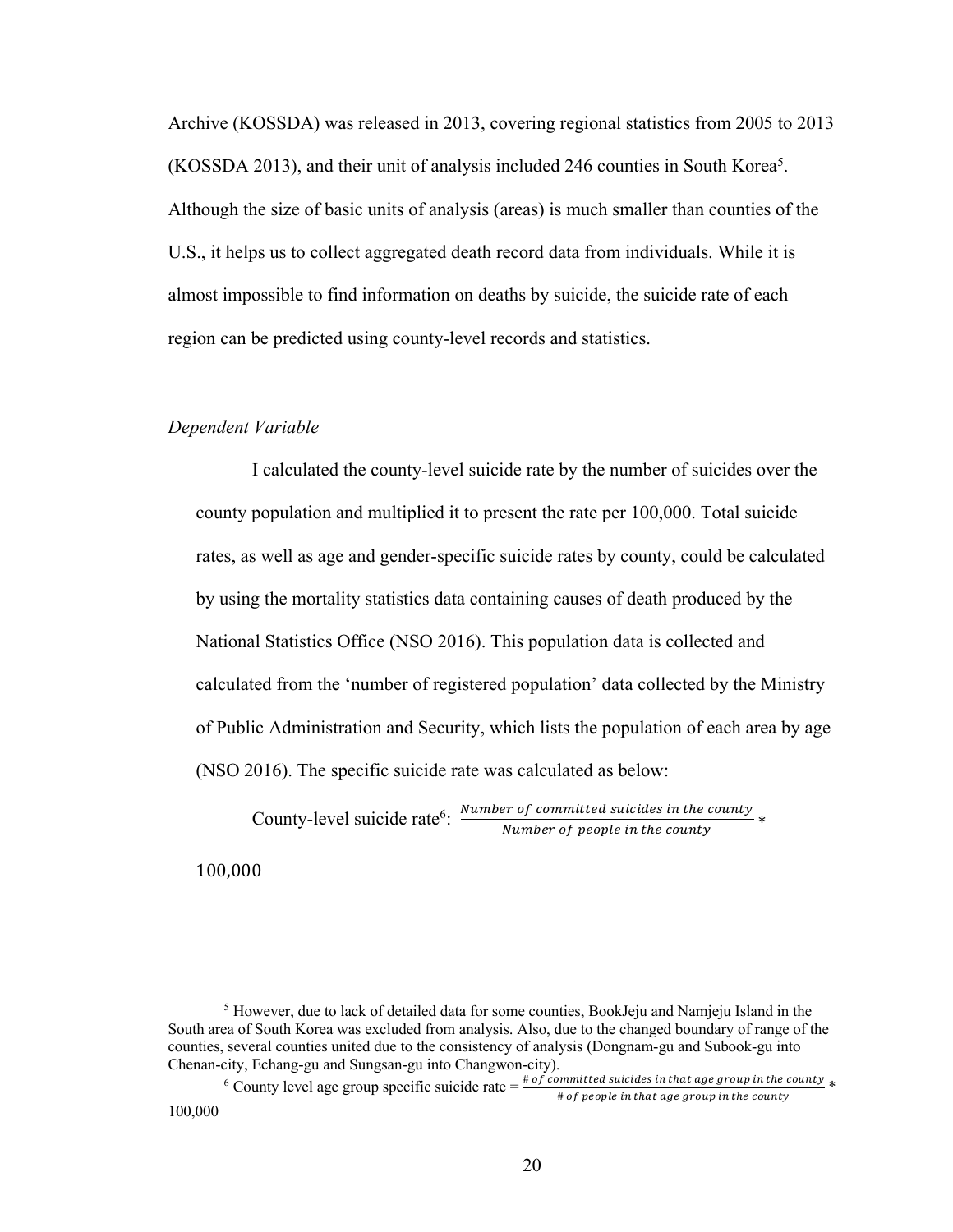I also invested more into age-specific suicide rates by dividing age groups by their life course: 1) 20~39 years old (young adults), 2)  $40~59$  years old (middle ages), 3) 60 years old and older (elderly) (Choi 2011). Males were found to have a higher risk of dying in both middle and old ages because of their heavy burdens and responsibilities as the breadwinner, or the main supporter of their family, and the loss of that authority after retirement. This was especially matter for male population in South Korea (Bae and Park 2006, Bengtson et al. 2000, Gan et al. 2009, Innamorati et al. 2009, Lee 2006, Lee and Lee 2009).

#### *Independent Variable*

In order to predict population dynamics to analyze social isolation and population mobility (Maris 1969, Sainsbury 1955), I utilized the population density and population change rate. Most quantitative studies about suicide in Korea simply sorted counties by their administrative names to prevent county division disputes. I set the standard of population density into quartiles to reduce the effect of the vast differences of the population in counties. Population growth rate is another measure of population dynamics. It is calculated as the value of the ratio between population mobility out of the population in the previous period as,

Population growth rate: 
$$
\frac{population \ in \ current \ year - population \ in \ the \ past \ year}{Population \ in \ the \ past \ year}
$$

100

Therefore, it implies the ratio of mobility into the area, which may imply the relative level of anonymity and density of the social network. Also, as older adults are more likely to commit suicide than young adults (Bae and Park 2006, Gage 1971,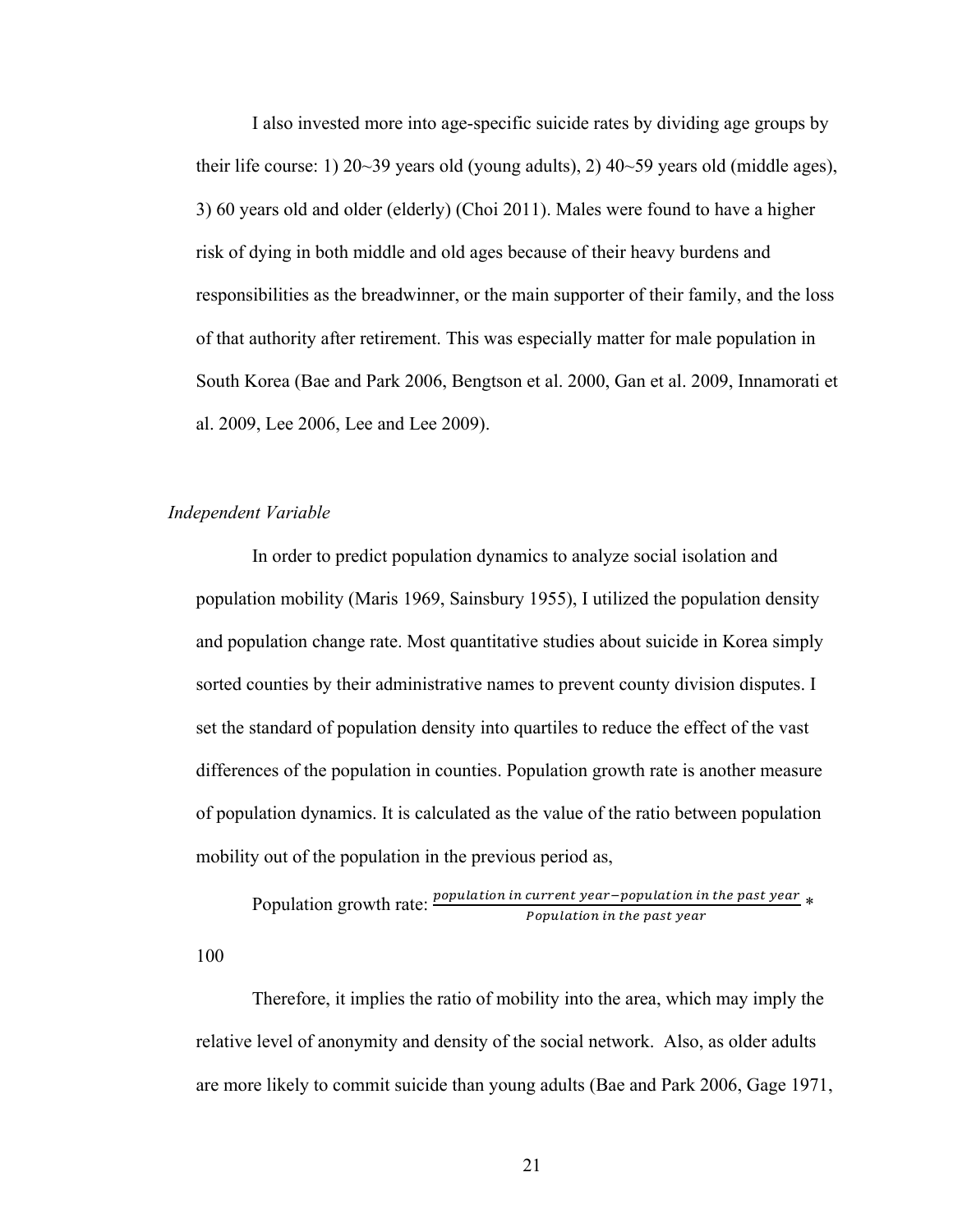Lee 2006, Lee and Lee 2009, Ryu 2008), aging levels (population over 65/population under 14)\*100) and proportion of the elderly in each county can be used as measures of aging level for county-level suicide rate in 2007–2013. For the age group-gender specific rates, I calculated the proportion of 60 years and older population in each county for more consistency of age group categorization (elderly as 60+).

For predicting family security, I considered three major components of demographic variables of crude rates: crude birth, marriage and divorce rate. Out of the three components, the crude divorce rate has been considered the most influential factor of the suicide rate at the community level (Bengtson et al. 2000, Choi et al. 2009, Gunnell et al. 2003, Kang 2013, Kim-Yu-Jin 2011, Mishara 1995, Ryu 2008, Stack 1990). In addition to divorce levels, marriage and birth could be considered as an impactful factor to predict the level of suicide rates, by increasing cohesion with partners and motivation in life (Gunnell et al. 2003). Numbers of crude measures implies the occurrence of the event per 1,000 persons. Also, as a proxy indicator of human capital, the education level was utilized as an independent variable of this research by the proportion of people who have a college or higher degrees.

As the indicators of living conditions in the county, I collected social infrastructure information (average percentage of paved road, water supply and disposal systems), the percentage of the independent budget of the county out of the total amount (fiscal independency ratio), and the number of beds per 1,000 persons as the indicator of medical facilities. Normally, low levels of social infrastructure and medical facilities increases the likelihood of death compared to urban areas that have relatively better living conditions (Chuang and Huang 1997, Gan et al. 2009, Kim and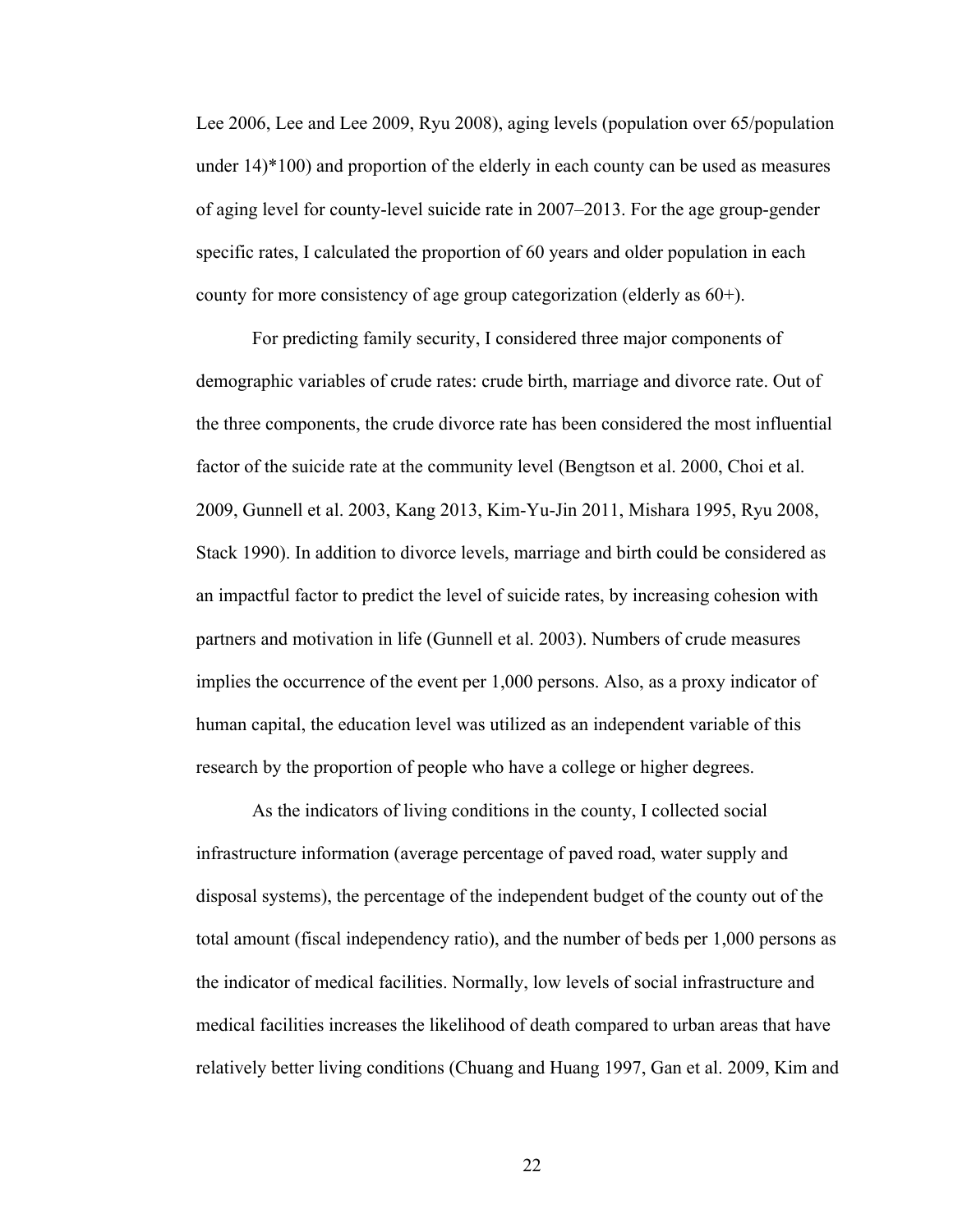Kim 2011, Kowalski et al. 1987, Pampel and Williamson 2001, Park 2010, Ryu 2008).

#### *Hypotheses*

My hypotheses are designed to test models derived from previous researches about the influential factors of South Korea's suicide rate. The first hypothesis is about the time trend. The age-standardized suicide rate of South Korea started from 10.7 per 100,000 in 1993 and remained in a general increasing trend until 1997, 14.5 suicidal deaths per 100,000. The trend had a downfall in 1999, 2000, but started to increase again from 2002, reaching as high as 25.1 suicidal deaths in 2005. The suicide rate fluctuated after then, but compared to 2005, 2009–2013 had higher suicide rates. In terms of trend, I would expect higher suicide rates compared to 2005 in the years 2009–2013.

*Hypothesis 1. Suicide rates7 will be higher in 2009–2013 than 2005.*

The second hypothesis tests the effect of active population dynamics on the suicide rate.

*Hypothesis 2. Suicide rates will be higher in counties with less active population dynamics.*

- *Hypothesis 2(a). Suicide rates will be higher in counties in lower quartiles of population density.*

<sup>7</sup> Every 'suicide rates' in this study mean the county level suicide rate per 100,000.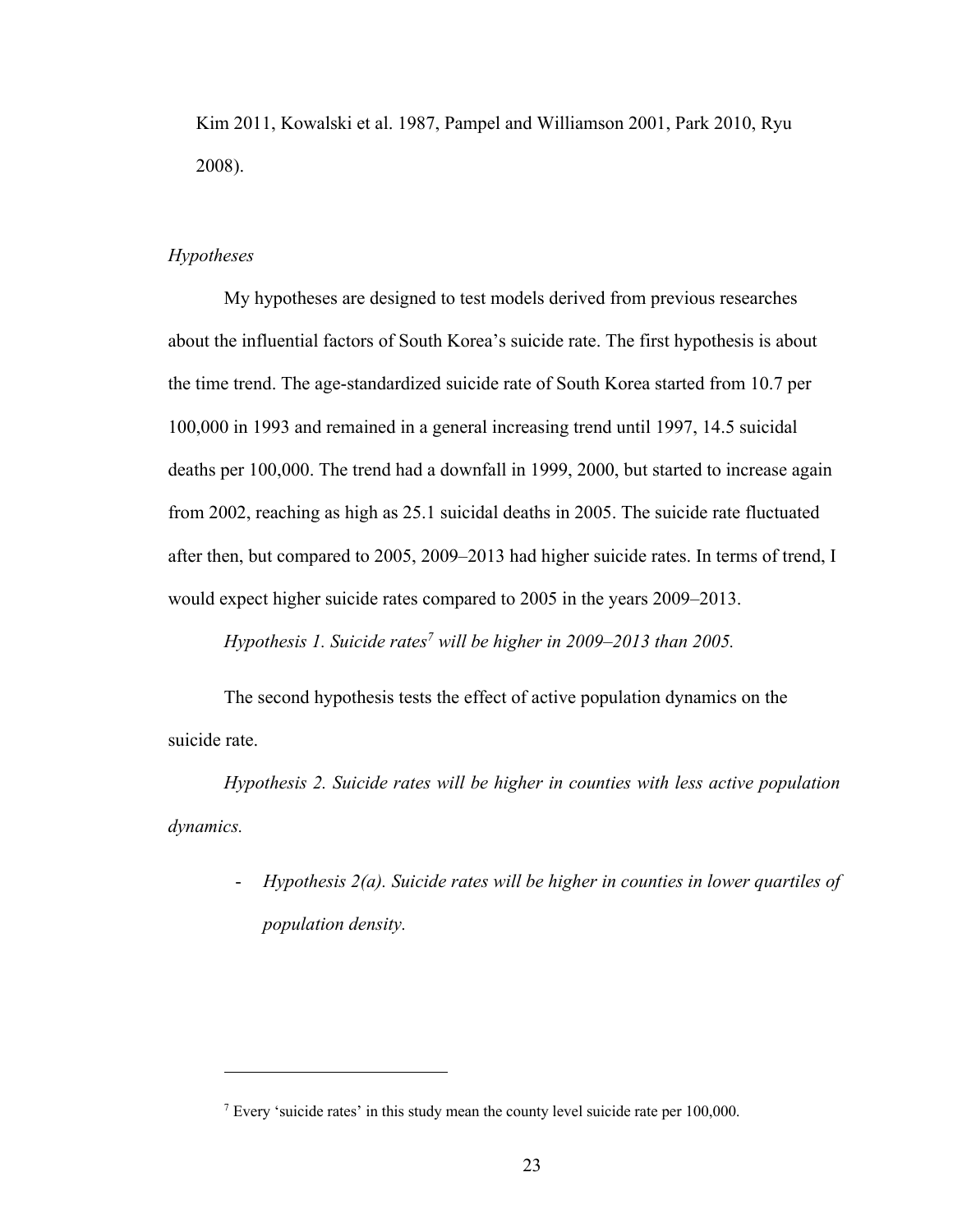- *Hypothesis 2(b). Suicide rates will be higher in counties that have lower population growth rates.*

Although many types of research argued that higher population density and more frequent migration could be associated with higher suicide rates due to higher social isolation and lower social integration (Maris 1969, Stone 1999, Walker 2008), I expected to see the reverse relationship with those previous studies.

The third hypothesis is consistent with the results of researchers about South Korea's suicide rates. As older adults were more likely to be in a disadvantageous socioeconomic and health status than younger age groups, older persons will be more likely to be associated with higher suicide rates (Kim and Kwon 2013, Kim and Kim 2011, Lee 2006). This hypothesis can be tested with the aging level and proportion of the elderly.

*Hypothesis 3. Suicide rates will be higher in counties that have more aged persons.*

- *Hypothesis 3(a). Suicide rates will be higher in counties with higher aging level8.*
- *Hypothesis 3(b). Suicide rates will be higher in counties with a higher proportion of the elderly9 .*

My fourth hypothesis is based on a number of previous research using family security as a predictor of suicide rate because it either influences social integration to increase or decrease suicide rates (Gunnell et al. 2003, Kang 2013, Ryu 2008). Higher

<sup>8</sup> For total suicide rates of 2005–2013

<sup>9</sup> For age-group, gender specific rates in 2005 and 2010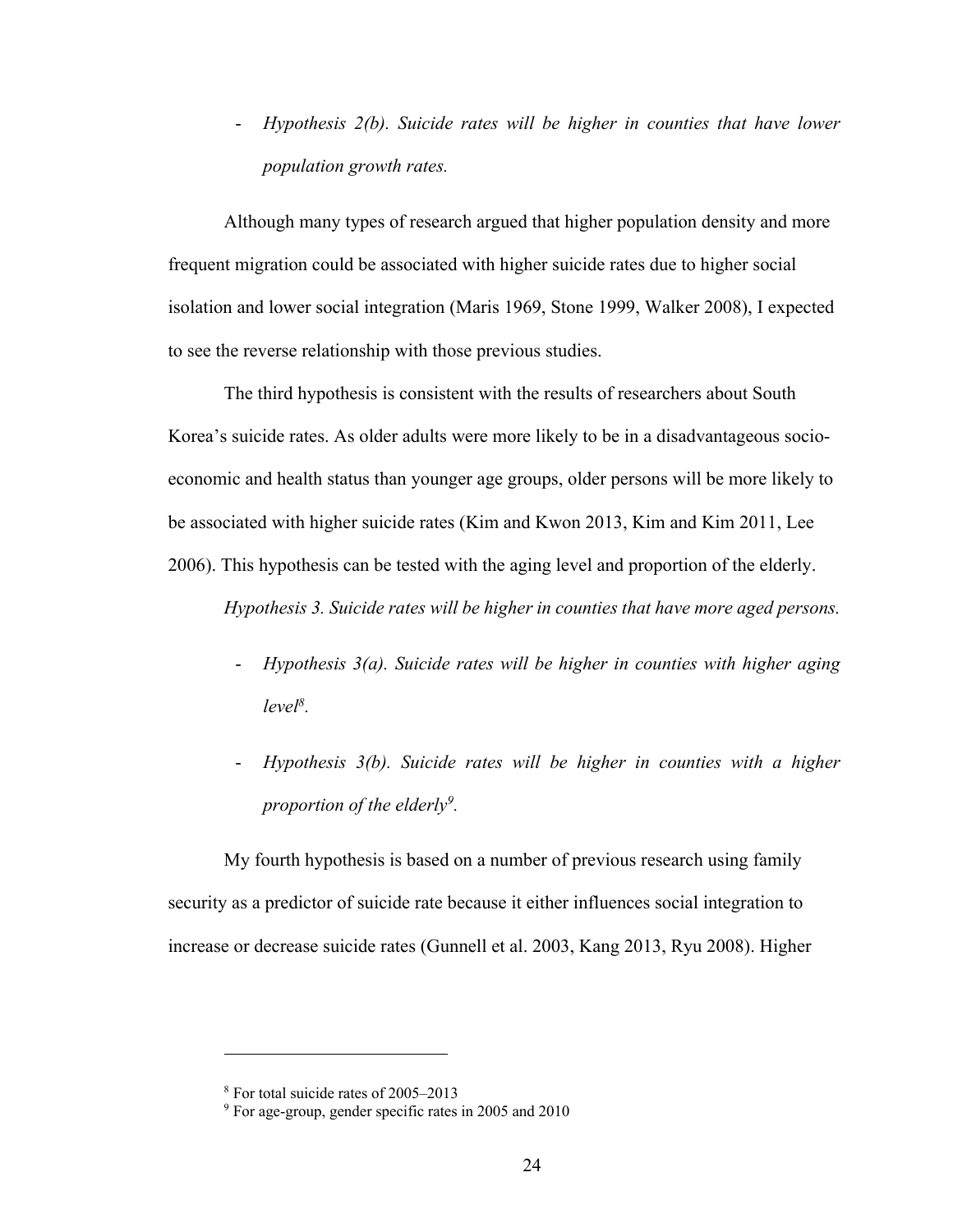family security levels would be measured as having a lower divorce rate, high fertility, and marriage rates in the counties.

*Hypothesis 4. Suicide rates will be higher in counties that have lower family security level*

- *Hypothesis 4(a). Suicide rates will be higher in counties that have higher divorce rates.*
- *Hypothesis 4(b). Suicide rates will be higher in counties that have lower birth rates.*
- *Hypothesis 4(c). Suicide rates will be higher in countries that have lower marriage rates.*

Hypothesis 5 is derived from the importance of education levels in predicting the suicide rate of counties. As higher levels of education can mean better living conditions and other advantageous lifestyles (Innamorati et al. 2009, Oh et al. 2005), the higher the level of college or higher degrees, the lower the suicide rates were.

*Hypothesis 5. Suicide rates will be lower in counties with higher proportion of college or higher degree holders.*

Hypothesis 6 tests the relationship between the wide range of measures of living conditions and suicide rates. Living conditions would be related to social infrastructure, economic conditions, and medical institutions (Choi 2011, Eun 2005, Song, Jin-Dal-lae, Song et al. 2013, Yook et al. 2011).

*Hypothesis 6. Suicide rates will be lower in counties that have better living condition levels.*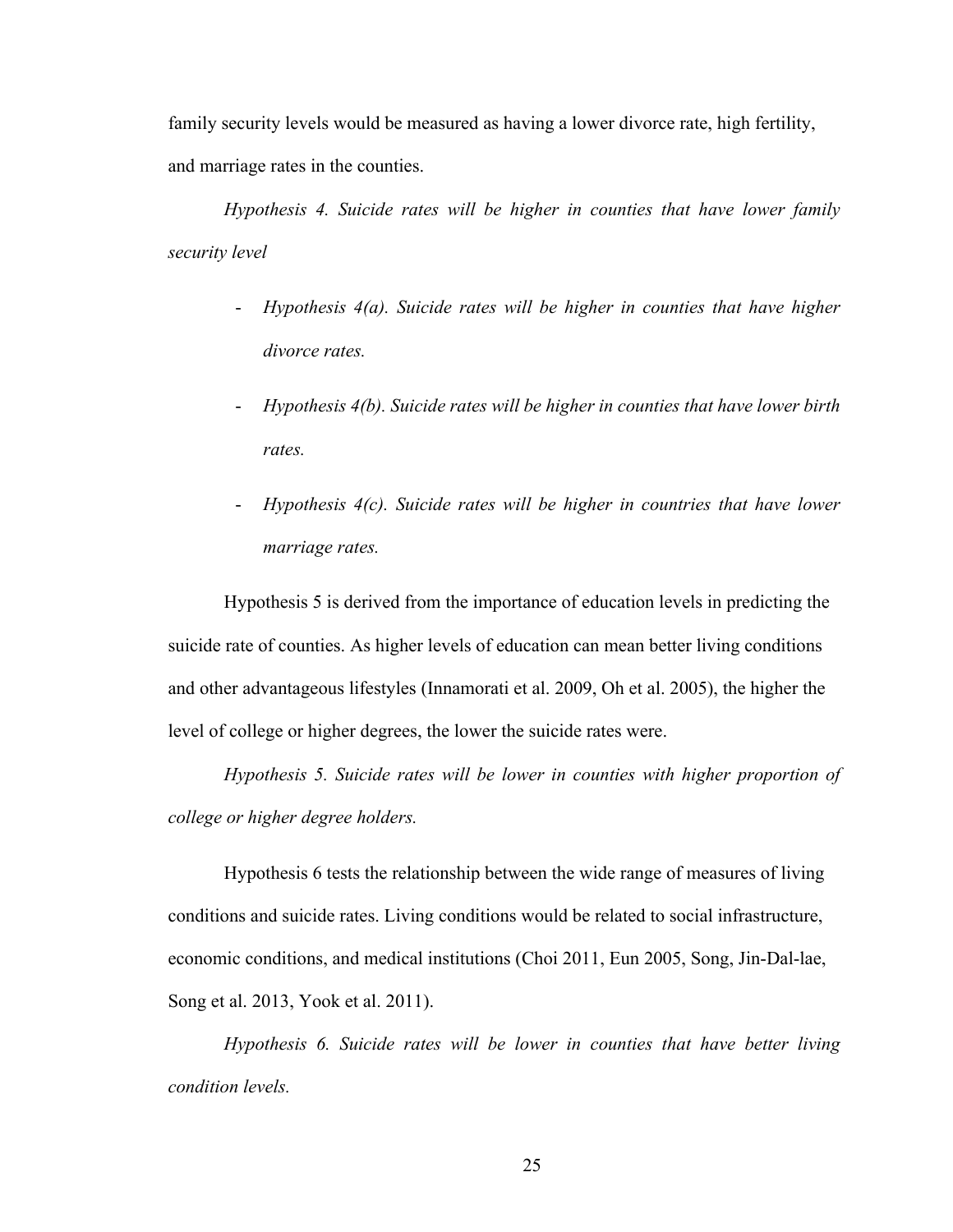- *Hypothesis 6(a). Suicide rates will be higher in counties that have lower levels of social infrastructure.*
- *Hypothesis 6(b). Suicide rates will be higher in counties that have lower levels of economic conditions.*
- *Hypothesis 6(b). Suicide rates will be higher in counties that have lower levels of medical institutions.*

#### *Analytic Method*

#### *Limitations of linear and Poisson regression*

There are four major types of the analysis for suicide rate determination based on the previous studies. Firstly, OLS (ordinary least square) multiple regression analysis for suicide study has been utilized widely, but many scholars found the analytic methodology has various downsides, especially when the dependent variable is rarely occurring social events including the suicides, birth defects (Moksony and Hegedűs 2015). Especially when the suicide rate is transformed to log-scale due to highly skewed distribution, there are high chances of losing cases due to undefined values. Therefore, linear regression would be very inefficient when the data has a count dependent variable (Liu and Cela 2008), and the method is rarely used to analyze suicide rates in recent suicide studies.

Secondly, Poisson regression is widely utilized in studies of suicide, considering suicide rates as count data (Harris, Yang and Hardin 2012). This analysis is very useful, especially adjusted counts in specific periods of time, such as the counted number of suicidal deaths in each county in a year, and when the distribution of counted suicides follow Poisson distribution with rarely happening social events such as suicide (Ismail and Zamani 2013). It would satisfy the important assumption of the Poisson distribution,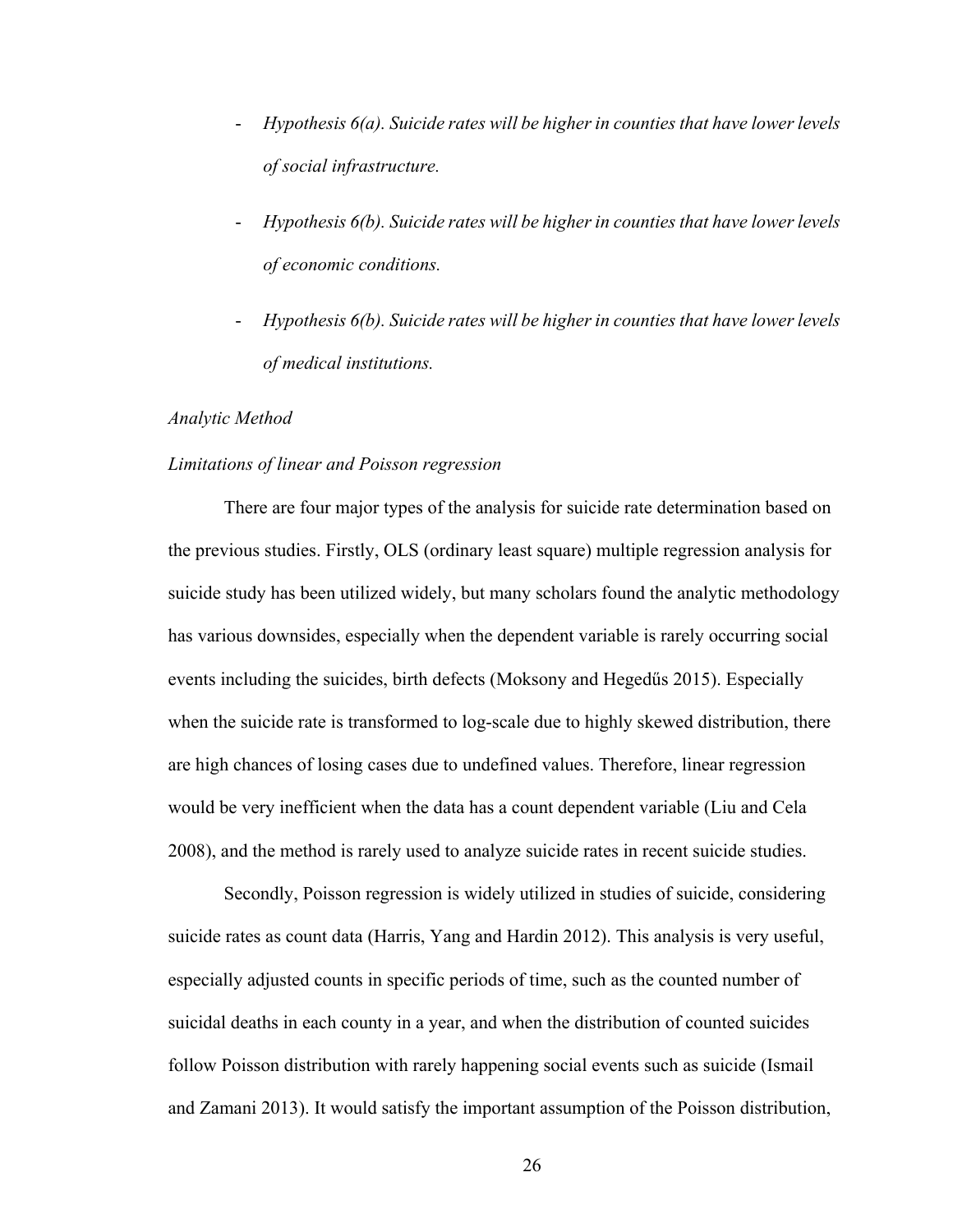as one type of extreme case of the binomially distributed variable (Moksony and Hegedűs 2015). We can find the mean of binomially distributed variable as,

$$
\bar{x}=np,
$$

Also, the variance is

$$
s^2 = np(1-p).
$$

When we have rarely occurring cases such as suicides in the county, the relative occurrence of the event p gets lesser and lesser with the number of cases as n. Then the value in the bracket in the righthand side gets closer to 1, it satisfies the important assumption of Poisson regression that the mean is the same with the variance.

However, as the Poisson regression assumes the dependent variable is not overdispersed (the expected mean is equal to the expected variance), it is not always appropriate based on the distribution of count data (Lawless 1987). In other words, the Poisson regression is not appropriate when the data has the variance larger than the mean in many cases (Moksony and Hegedűs 2015). In this case, we need to consider some other alternatives to ameliorate the distribution in the expected outcome data, such as suicide.

| <b>Suicide</b>                                           | Mean  | Variance | Overdispersion | $#$ of zeros | <b>NB</b> vs<br><b>ZINB</b> |  |  |
|----------------------------------------------------------|-------|----------|----------------|--------------|-----------------------------|--|--|
| County Level Total Suicides in 2005-2013                 |       |          |                |              |                             |  |  |
| Total                                                    | 28.2  | 69.5     | <b>Yes</b>     | 2            | NB                          |  |  |
| County Level Age-Group and Gender Specific Suicide Rates |       |          |                |              |                             |  |  |
| Total                                                    | 29.3  | 68.9     | Yes            |              | NB                          |  |  |
| Male                                                     | 44.5  | 349.3    | Yes            |              | <b>NB</b>                   |  |  |
| Female                                                   | 21.4  | 103.5    | <b>Yes</b>     |              | <b>NB</b>                   |  |  |
| Young male                                               | 30.9  | 340.4    | Yes            | 23           | <b>ZINB</b>                 |  |  |
| Young female                                             | 20.5  | 236.9    | Yes            | 63           | <b>ZINB</b>                 |  |  |
| Middle age male                                          | 54.6  | 601.8    | Yes            | 4            | <b>ZINB</b>                 |  |  |
| Middle age<br>female                                     | 19.6  | 220.7    | Yes            | 54           | <b>ZINB</b>                 |  |  |
| Elderly male                                             | 113.3 | 2486.2   | Yes            | 5            | <b>ZINB</b>                 |  |  |
| Elderly female                                           | 43.4  | 584.2    | Yes            |              | <b>ZINB</b>                 |  |  |

<Table 1: Overdispersion test results>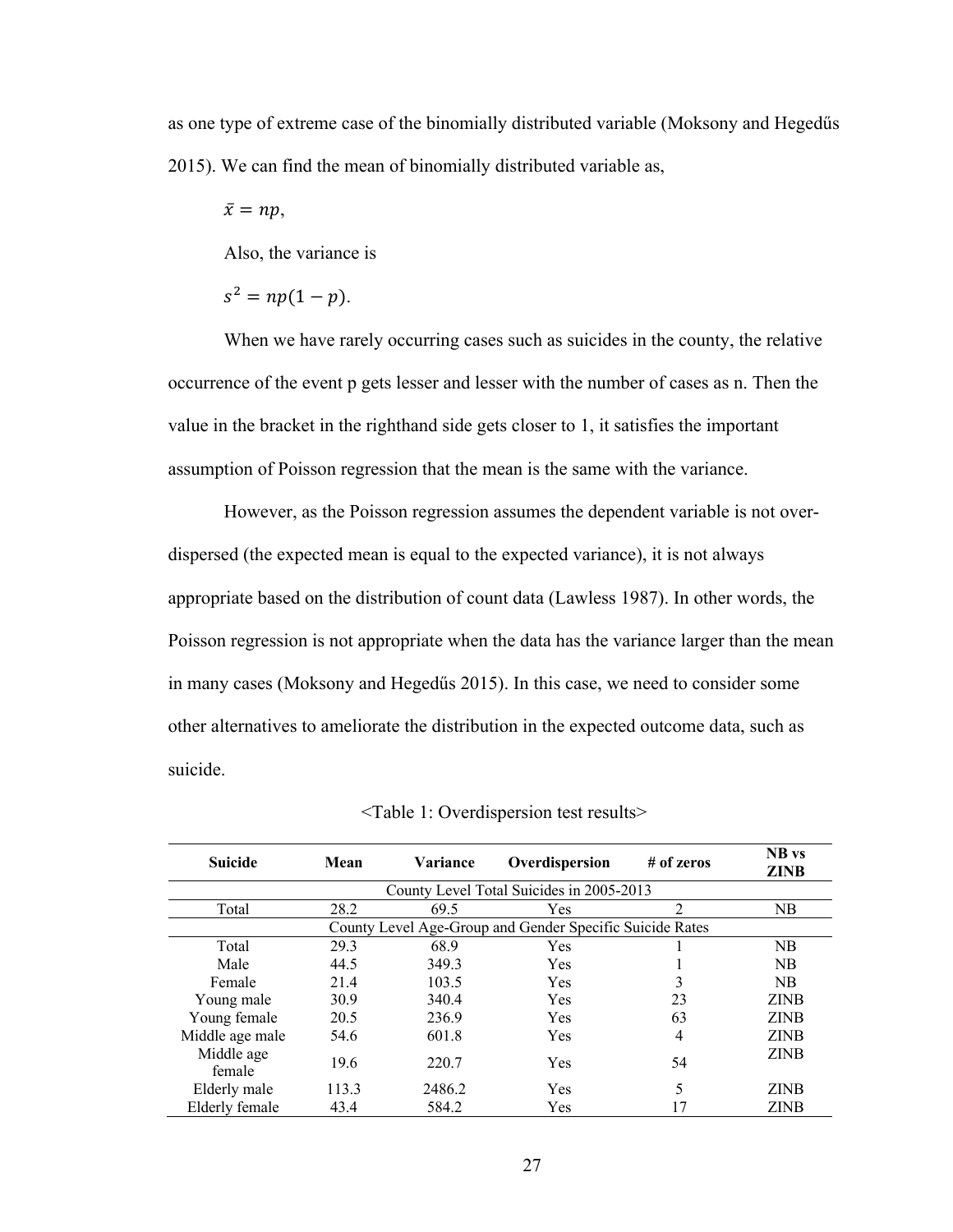The summary statistics and over-dispersion test indicate that variances of all dependent variables in the study exceed the mean of county-level suicide rate per 100,000, and there's an over-dispersion problem $10$ .

*Alternatives when the count data has an over-dispersion problem*

There are two major alternatives to Poisson regression if the data does not meet the assumption. The first alternative is negative binomial regression. This method can be applied when the data is over-dispersed if the conditional variance exceeds the conditional mean. Negative binomial regression relives the restriction of over-dispersion with narrower confidence intervals, with the mixture of two different distributions as 1) the dependent variable Y scatters around the mean  $(\tilde{\lambda})$  as follows the Poisson distribution, 2) the mean, itself a random variable, follows Gamma-distribution scatters around the central value (Hilbe 2011). This method can be altered when there is over-dispersion issue in the data with the equation as

$$
E(Y) = \lambda \text{ and } var(Y) = \lambda (1 + \alpha \lambda) = \lambda + \alpha \lambda^{2},
$$

as the over-dispersion parameter  $\alpha$  indicates the level of over-dispersion. When the dependent variable does not have over-dispersion,  $\alpha$  equals to 0 and  $var(Y)$  equals to  $E(Y)$ , simply satisfying the assumption of Poisson distribution.

Another alternative is the zero-inflated regression model when there is an excessive number of zeros (Ismail and Zamani 2013, Ridout, Hinde and Demétrio 2001). The counted number of zeroes does not mean 'nothing' but means there was no counted

<sup>&</sup>lt;sup>10</sup> The overdispersion is tested if  $var(Y) = \lambda + \alpha \lambda^2$  indicates that the variance is equal to the mean with the dispersion parameter, and all the tests rejected the null hypothesis in p<0.001 level. It implies that the distribution of dependent variable is over-dispersed.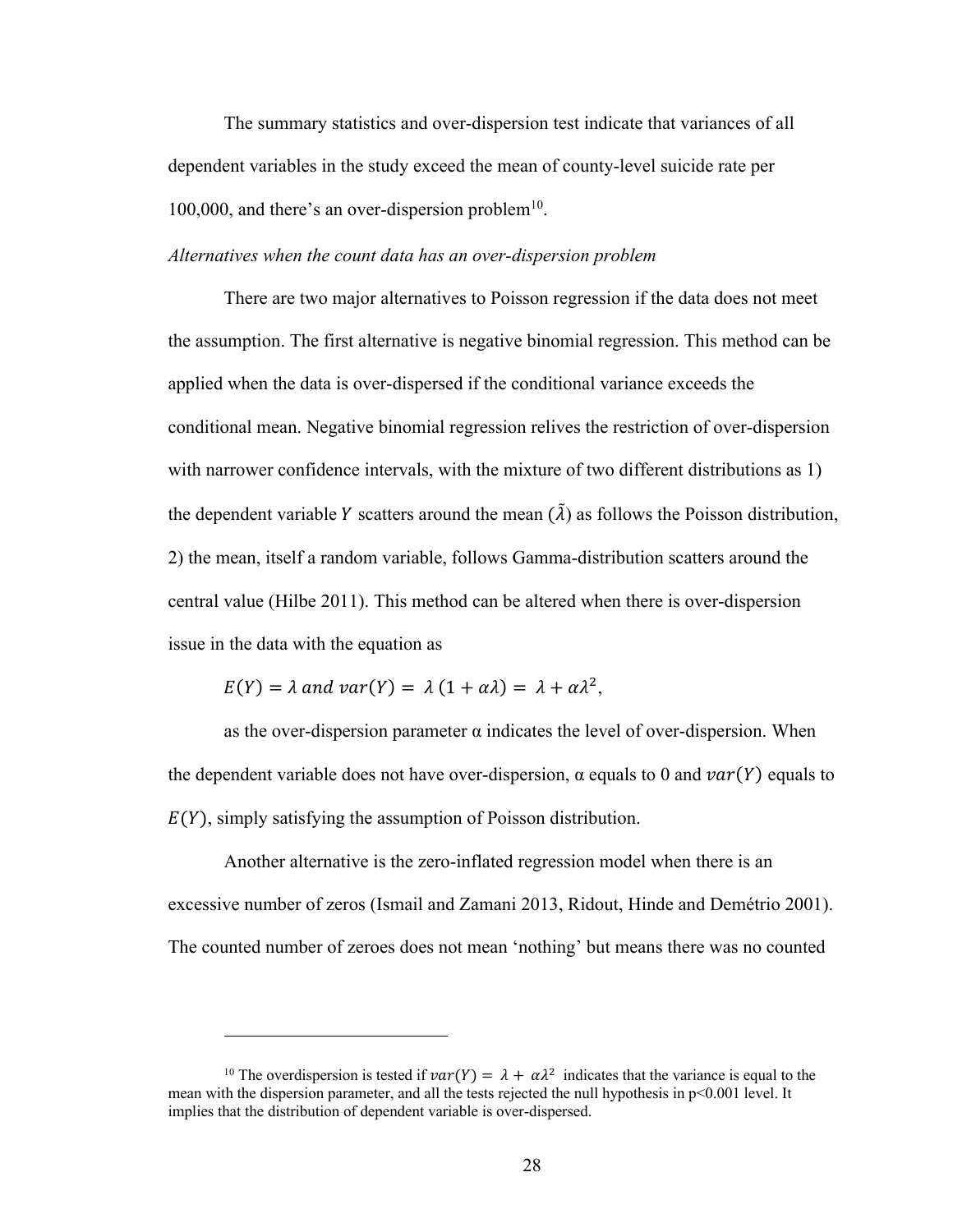deaths by suicide in the specific year and county. But when we analyze a relatively small area with low population density, there are high chances of having no suicidal deaths due to scarcity of people. In this case, we could consider the zeros are not the "true zeros" but "excess zeros" generated by specific settings of data (Minami, Lennert-Cody, Gao et al. 2007).

For the total suicide rate and gender-specific suicide rates, only 1 out of 452 counties has zero as the counted suicide rate per 100,000. However, when the scope is narrower, there were a higher chance of having more number of zeros, especially for women, age-group specific suicide rates. Therefore, negative binomial regression is utilized for total suicide rates as well as Male-Female suicide rates analysis. For age group-, gender-specific suicide rates, the zero-inflated regression model is applied to deal with the excessive number of zeros to check if the number of zeroes would impact the model choice, between negative binomial regression and zero-inflated regression model.

#### **Analysis results**

The term 'significant' and 'significantly' indicates only statistical significance, not theoretical importance or the magnitude of the association between independent and dependent variables.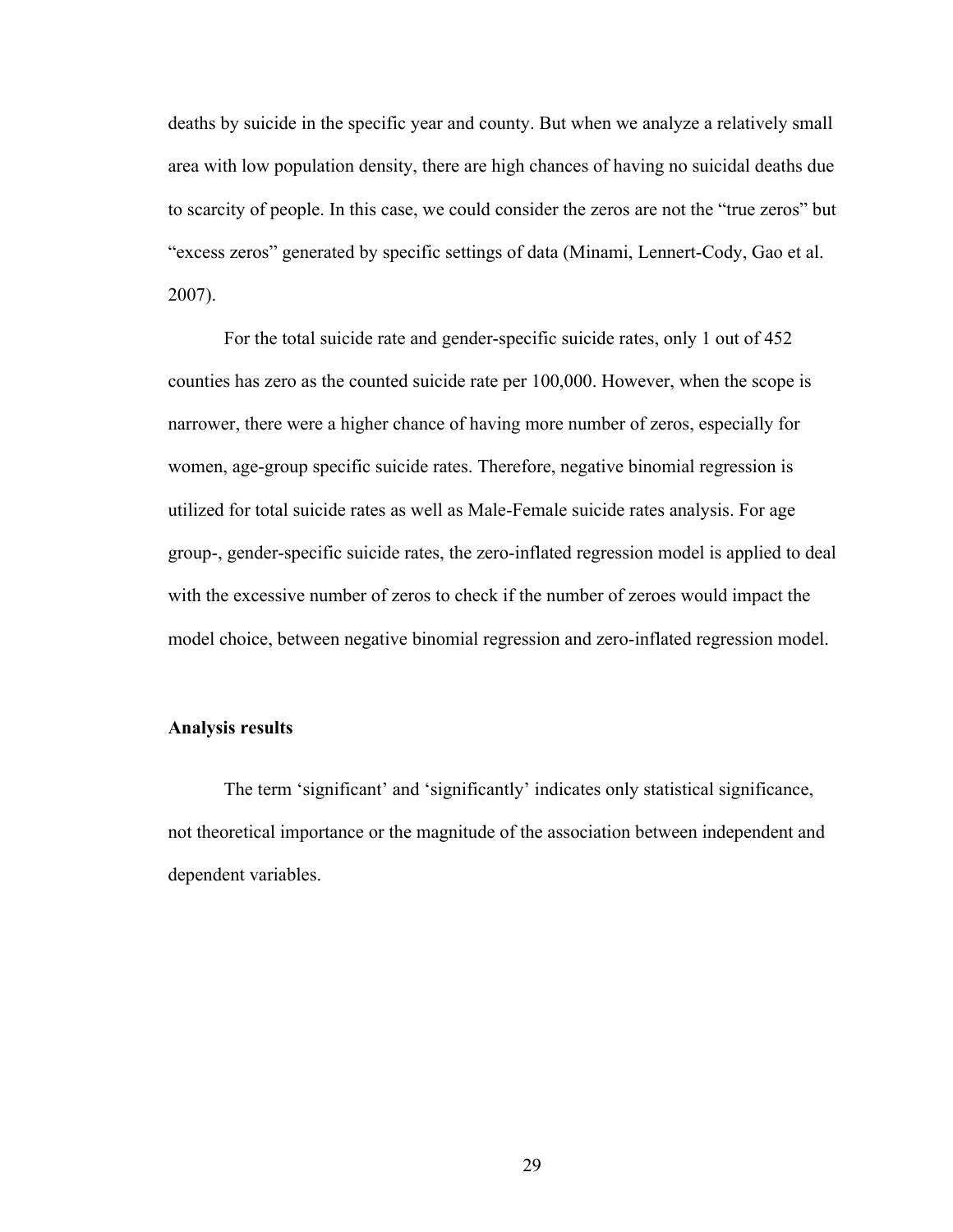| <b>Variables</b> | 2005    | 2006    | 2007    | 2008    | 2009    | 2010    | 2011    | 2012    | 2013    |
|------------------|---------|---------|---------|---------|---------|---------|---------|---------|---------|
| Suicide Rate     | 27.17   | 24.1    | 26.35   | 27.24   | 31.88   | 31.36   | 31.65   | 27.49   | 26.77   |
|                  | (8.12)  | (7.81)  | (7.61)  | (7.79)  | (9.00)  | (7.85)  | (8.37)  | (7.86)  | (6.9)   |
| Population       | $-0.09$ | 0.23    | 0.45    | 0.29    | 0.31    | 1.24    | 0.39    | 0.02    | 0.37    |
| Growth           | (2.95)  | (3.12)  | (2.67)  | (2.81)  | (2.24)  | (2.16)  | (1.82)  | (1.84)  | (1.92)  |
| Population       | 2.5     | 2.48    | 2.48    | 2.49    | 2.48    | 2.5     | 2.52    | 2.52    | 2.52    |
| Ouartile         | (1.11)  | (1.12)  | (1.12)  | (1.12)  | (1.12)  | (1.11)  | (1.13)  | (1.13)  | (1.12)  |
| Crude Birth      | 8.23    | 8.39    | 9.29    | 8.67    | 8.29    | 8.7     | 8.63    | 8.77    | 7.84    |
| Rate             | (1.98)  | (2.07)  | (2.21)  | (2.09)  | (1.98)  | (2.18)  | (2.15)  | (2.17)  | (1.99)  |
| Crude Marriage   | 5.78    | 6.14    | 6.34    | 6.00    | 5.64    | 5.94    | 5.87    | 5.75    | 5.68    |
| Rate             | (1.12)  | (1.17)  | (1.25)  | (1.22)  | (1.13)  | (1.19)  | (1.27)  | (1.28)  | (1.25)  |
| Crude Divorce    | 2.45    | 2.4     | 2.38    | 2.21    | 2.37    | 2.25    | 2.22    | 2.2     | 2.22    |
| Rate             | (0.53)  | (0.48)  | (0.45)  | (0.42)  | (0.44)  | (0.4)   | (0.4)   | (0.39)  | (0.39)  |
| Aging Level      | 82.13   | 89.15   | 96.69   | 104.1   | 111.45  | 119.28  | 125.78  | 134.66  | 143.85  |
|                  | (58.8)  | (63.55) | (67.91) | (73.24) | (78.46) | (83.17) | (86.61) | (91.91) | (97.58) |
| Water Disposal   | 67.61   | 69.94   | 72.24   | 74.12   | 75.55   | 77.48   | 79.69   | 80.74   | 81.65   |
| System           | (30.78) | (29.15) | (27.65) | (26.71) | (25.73) | (24.11) | (21.75) | (20.93) | (20.12) |
| Observations     | 246     | 246     | 246     | 246     | 246     | 246     | 246     | 246     | 246     |

<Table 2: Descriptive Statistics11: County level suicide rates in 2005-2013>

Descriptive statistics are shown in Table 2. The unit of analysis is 246 counties in South Korea per year, so the total sample size is 2,214. In 2009, the mean suicide rate reached its peak of 31.88 during the 2005–2013 period. After 2009, the suicide rate declined to 26.77 in 2003, which is comparable with the suicide rate of 2005. It could be explained with the effects of suicidal prevention policies introduced in 2007 with high

<sup>&</sup>lt;sup>11</sup> Weighted by population size of counties, and standard deviations in the parentheses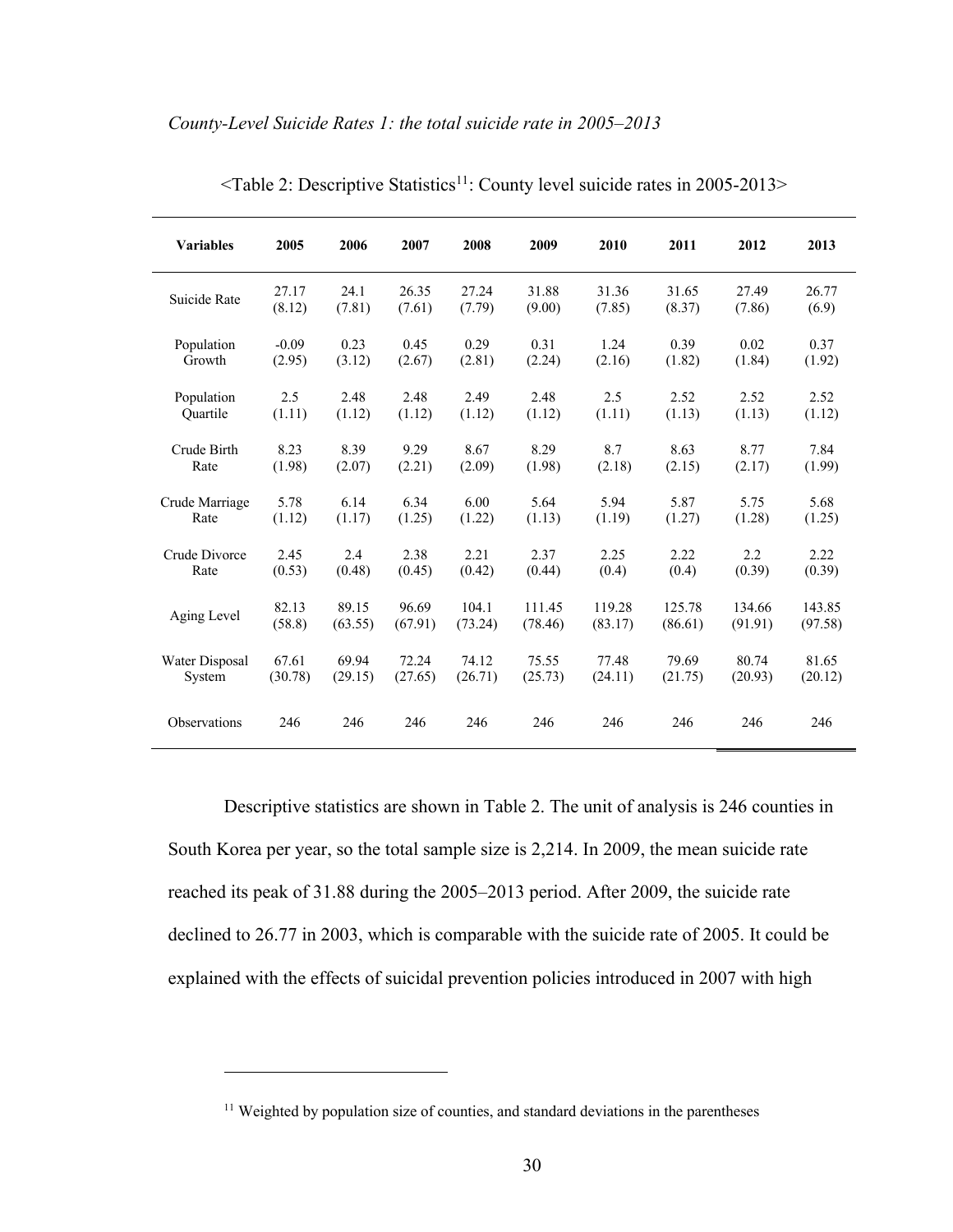governmental spending on suicidal prevention centers and campaigns (Lee and Kang 2014). Population growth representing the population change rate of counties remained similar between 0.2–0.5% for each year. However, there was an extraordinary increase of 1.24% in 2010, implying more active moves in counties during that year. The crude birth rate remained similar to around 8–9 per county but declined in 2013 as 7.84 is considered a low birth rate in South Korea. The crude marriage rate also remained about similar, between 5–6, similar to the crude divorce rate as 2.2–2.4 during 2005–2013. The aging level representing the proportion of the elderly compared with younger ages increased gradually during this period. It started from 82.13, which means 82.13 elderly individuals for one hundred 0–14 years old individuals in the county on average, measuring the proportion of elderly compared with the younger generation. However, it increased to over 100 in 2008 and reached 143.85 in 2013, representing the rapid rise of the older population in South Korea. Also, the installation of the water disposal system in counties reached 81.65% in 2013, compared with 67.61% in 2005, implying an approved social infrastructure and hygiene system in South Korea.

| <b>Predictors</b>    | Population      | Family          | Full      |  |
|----------------------|-----------------|-----------------|-----------|--|
|                      | <b>Dynamics</b> | <b>Security</b> | Model     |  |
| Years (ref= $2005$ ) |                 |                 |           |  |
| 2006                 | $0.89***$       | $0.89***$       | $0.90***$ |  |
|                      | (0.02)          | (0.02)          | (0.02)    |  |
| 2007                 | 0.97            | 0.99            | 1.00      |  |
|                      | (0.02)          | (0.02)          | (0.02)    |  |
| 2008                 | 1.00            | $1.05**$        | $1.06**$  |  |
|                      | (0.02)          | (0.02)          | (0.02)    |  |
| 2009                 | $1.17***$       | $1.19***$       | $1.20***$ |  |
|                      | (0.02)          | (0.02)          | (0.02)    |  |

<Table 3: Negative Binomial Regression Estimation of County Level total Suicide Rates>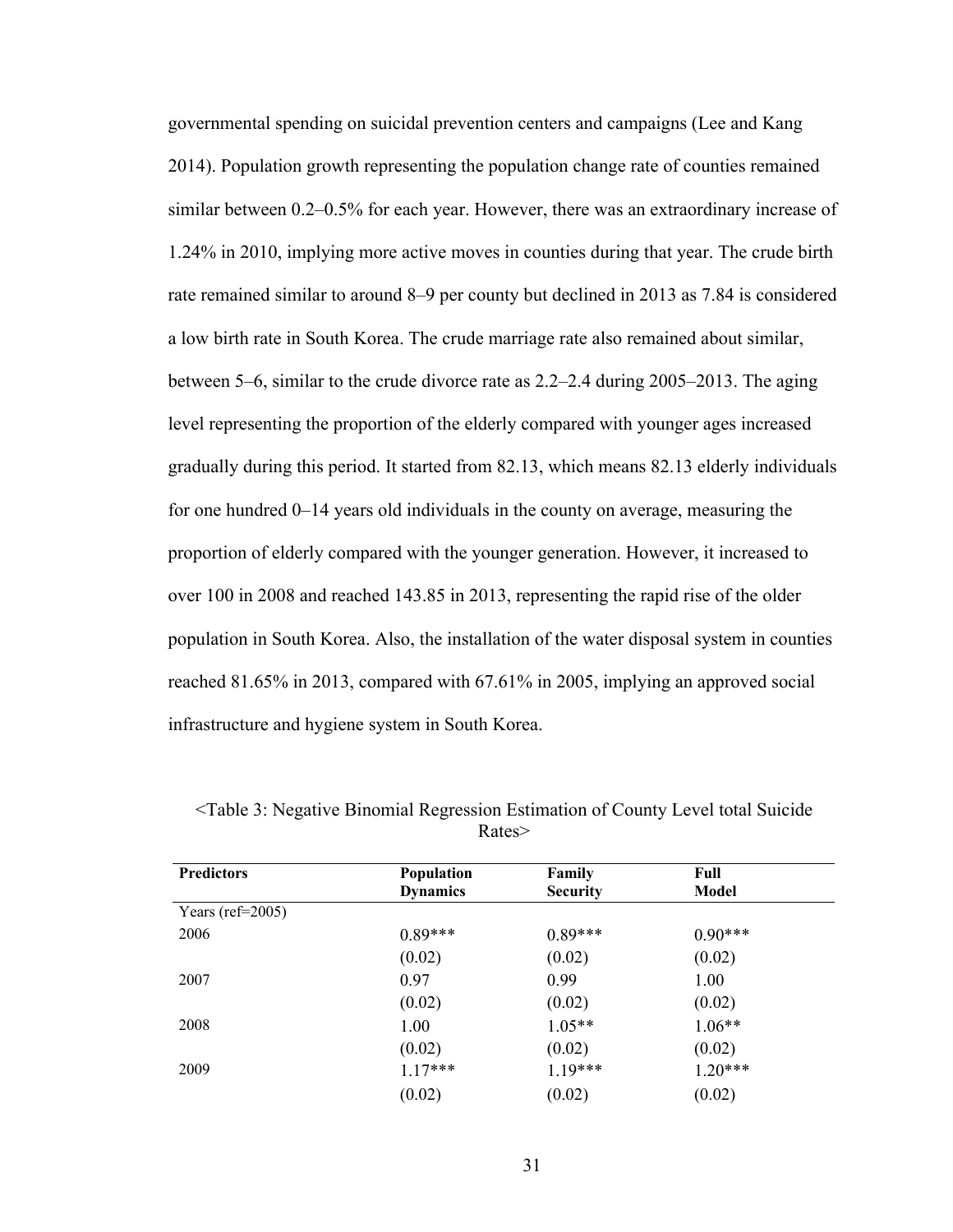| 2010                                       | $1.16***$ | $1.21***$ | $1.22***$ |  |  |  |
|--------------------------------------------|-----------|-----------|-----------|--|--|--|
|                                            | (0.02)    | (0.03)    | (0.03)    |  |  |  |
| 2011                                       | $1.17***$ | $1.22***$ | $1.23***$ |  |  |  |
|                                            | (0.02)    | (0.02)    | (0.03)    |  |  |  |
| 2012                                       | 1.01      | $1.07**$  | $1.08**$  |  |  |  |
|                                            | (0.02)    | (0.02)    | (0.03)    |  |  |  |
| 2013                                       | 0.99      | 1.02      | 1.04      |  |  |  |
|                                            | (0.02)    | (0.02)    | (0.03)    |  |  |  |
| Population Growth                          | 1.00      | 1.00      | 1.00      |  |  |  |
|                                            | (0.00)    | (0.00)    | (0.00)    |  |  |  |
| Population Density<br>$(ref=1st quartile)$ |           |           |           |  |  |  |
| $2nd$ quartile                             | $0.94*$   | $0.91***$ | $0.92**$  |  |  |  |
|                                            | (0.03)    | (0.02)    | (0.03)    |  |  |  |
| $3rd$ quartile                             | $0.79***$ | $0.77***$ | $0.81***$ |  |  |  |
|                                            | (0.02)    | (0.02)    | (0.03)    |  |  |  |
| 4 <sup>th</sup> quartile                   | $0.74***$ | $0.71***$ | $0.75***$ |  |  |  |
|                                            | (0.02)    | (0.02)    | (0.03)    |  |  |  |
| Crude Birth Rate                           |           | $0.99*$   | 0.99      |  |  |  |
|                                            |           | (0.01)    | (0.01)    |  |  |  |
| Crude Marriage Rate                        |           | 1.01      | 1.00      |  |  |  |
|                                            |           | (0.01)    | (0.01)    |  |  |  |
| Crude Divorce Rate                         |           | $1.20***$ | $1.20***$ |  |  |  |
|                                            |           | (0.02)    | (0.02)    |  |  |  |
| Aging Index                                |           |           | 1.00      |  |  |  |
|                                            |           |           | (0.00)    |  |  |  |
| % Water disposal                           |           |           | 1.00      |  |  |  |
|                                            |           |           | (0.00)    |  |  |  |
| Constant                                   | 31.22***  | 22.62***  | 22.67***  |  |  |  |
|                                            | (0.75)    | (1.27)    | (2.64)    |  |  |  |
| Observations                               | 2,214     | 2,214     | 2,214     |  |  |  |
| Robust Standard Errors in narentheses      |           |           |           |  |  |  |

Robust Standard Errors in parentheses

\*\*\* p<0.001, \*\* p<0.01, \* p<0.05, + p<0.10

Table 3 shows the estimation results of negative binomial regression on the total suicide rate between 2005–2013 in South Korea in the incidence rate ratio. Model 1 only includes time and population dynamics, showing increasing trends of suicide rate by years, and lower population density areas. Holding all other variables constant, the suicide rate in 2006 is expected to decrease by a factor of 0.89 compared with 2005.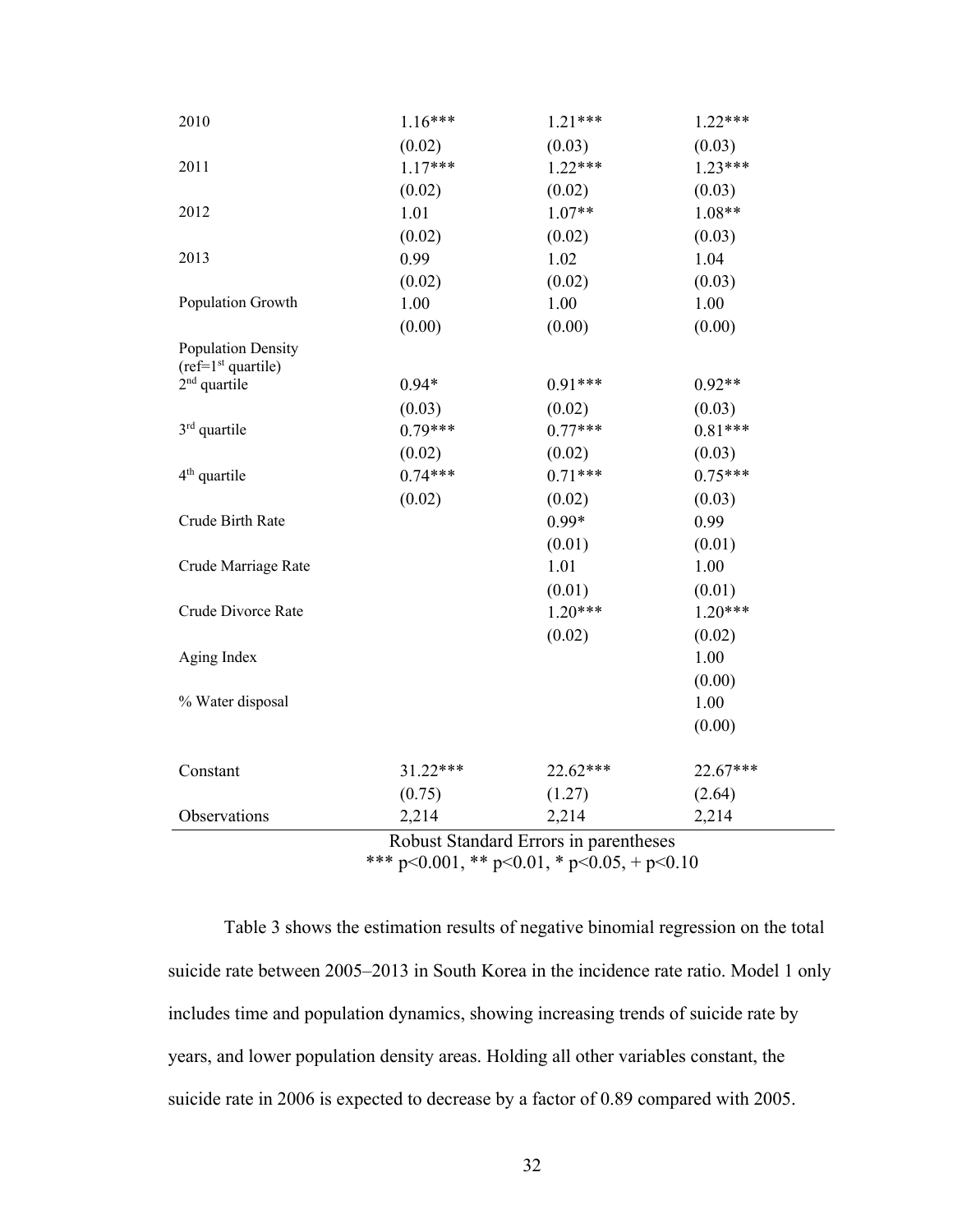However, in 2009, 2010, and 2011, the suicide rates are expected to increase by a factor of 1.17, 1.16, and 1.17 respectively, compared to 2005, holding all other variables constant. Except for 2012 and 2013, suicide rates in 2009–2011 were significantly higher, as expected in hypothesis 1. Additionally, in terms of population dynamics, more populated counties are expected to have lower suicide rate, by a factor of 0.94, 0.79 and 0.74 respectively in  $2<sup>nd</sup>$ ,  $3<sup>rd</sup>$ , and  $4<sup>th</sup>$  quartiles in population density, holding all other variables constant, as expected in hypothesis 1(a). But population growth was not significantly associated with the incident rate ratio of suicide rate.

In model 2, family security variables are added: the crude rates related to birth, marriage, and divorce. There are the numbers of family events per 1,000 individuals in that county, indicating the frequency of the events of the people living in that county. There was a weak relationship between crude birth rate and the total suicide rate in 2005– 2013 so that the incident rate ratio of county-level suicide is expected to decrease by a factor of 0.99, holding all other variables constant, as expected in hypothesis 4(b). Crude marriage rate was not significantly associated, but each additional number of crude divorce rates in the county, the incident rate ratio of suicide rate was expected to increase by a factor of 1.2, holding all other variables constant, supporting the hypothesis 3(a) and other previous studies (Stack 1990, Stack 2000).

Model 3 is the full model, with aging level and water disposal system installation rate as the proxy measure of development level of the county, even if the county is a rural area with more aged people (there is high likelihood of rural area with lower development level). After holding all other variables constant, the aging index and the proportion of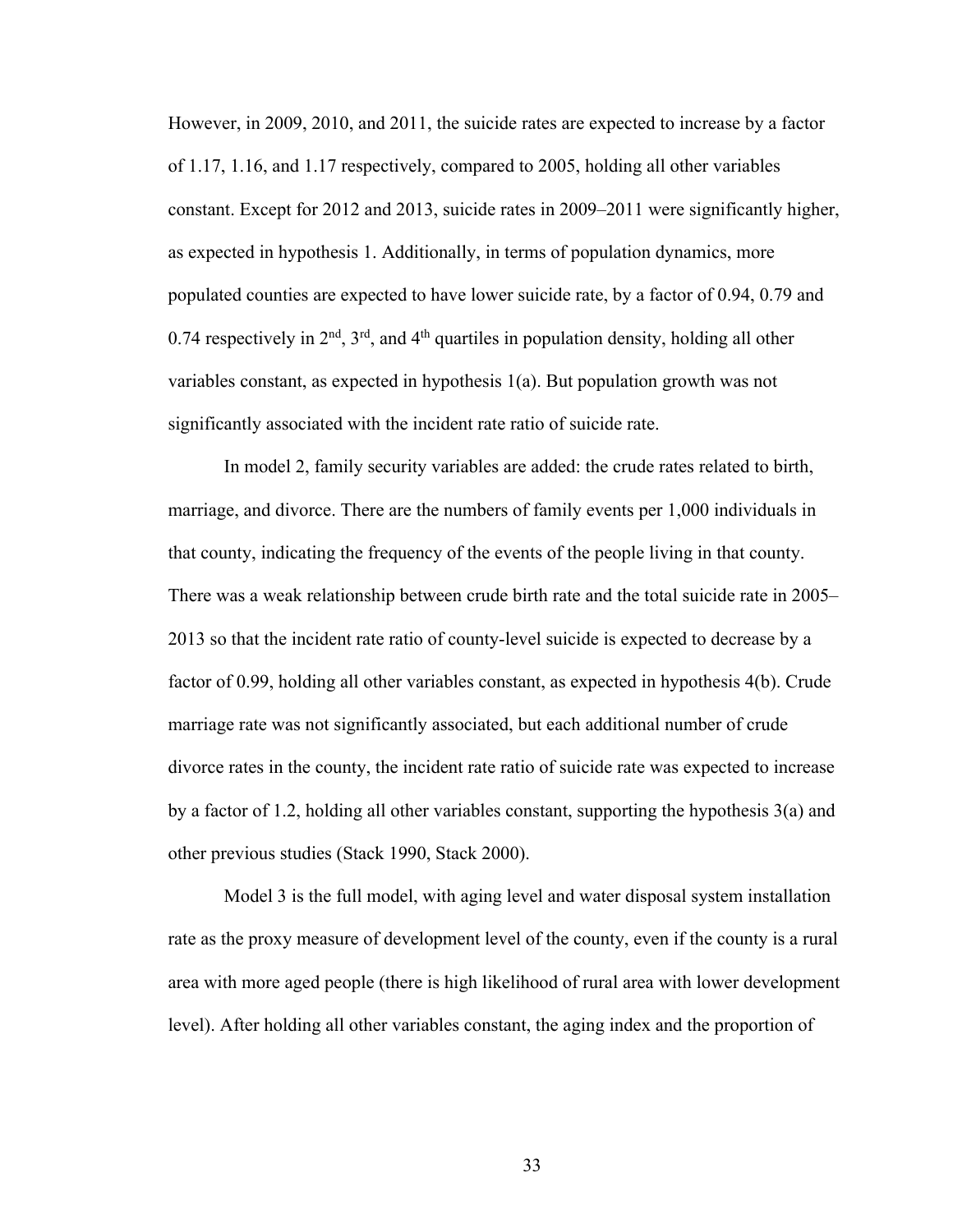area with water disposal system were not significantly associated with the incident rate ratio of suicide in the counties.

In summary, suicide rates from 2005–2013 were significantly associated with population density and the crude divorce rate. There was a consistent pattern that more populated city areas were more likely to have better social environments and social network opportunities to cope with the risks of suicide as well as higher family stability and social support to prevent the higher risk of suicide. However, due to the limitation of data for a long period of years (2005–2013), many covariates could not be added as they were not released to the public. The Korean government established an institute of health big data, and user-requested detailed data became available only of Korean citizens using Korean IP (Internet Protocol). So, the more detailed data not open to the public were not available while I was physically in the U.S.

In the next study, I added more covariates as well as age group- to gender-specific suicide rates from 2005 to 2010 based on the publicly released data by the National Statistics Office online.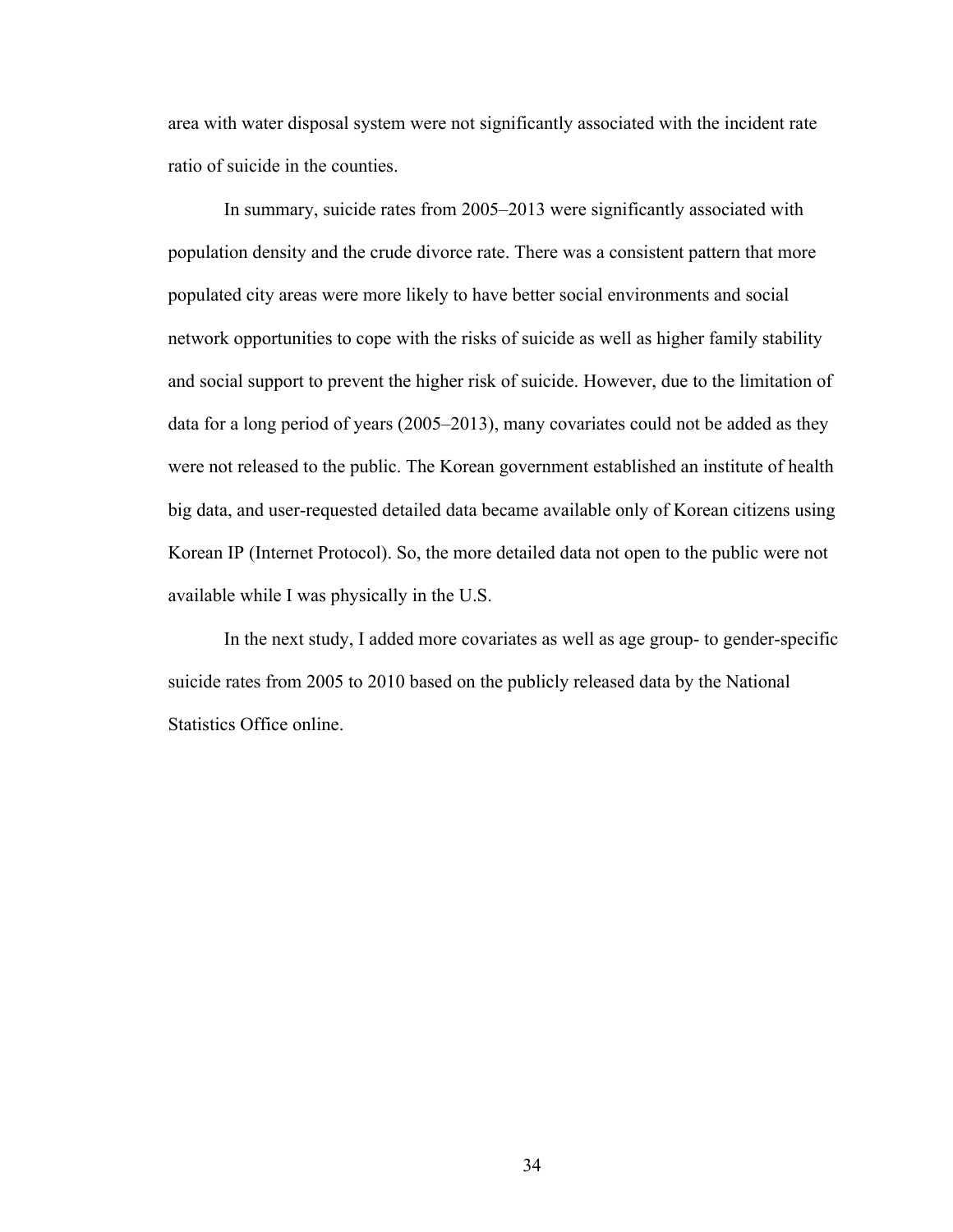# *County-Level Suicide Rates 2: age-, gender-specific suicide rate*

|                                                          | 2005<br>Mean (S.D.)  | 2010<br>Mean (S.D.) | Max/Min<br>2005 | Max/Min<br>2010 |
|----------------------------------------------------------|----------------------|---------------------|-----------------|-----------------|
| Population density <sup>13</sup>                         | 4327.92<br>(6576.00) | 4385.04(6616.37)    | 1421            | 1461.62         |
| Proportion of elderly $(60+)$                            | 17.61(8.16)          | 20.22 (8.70)        | 8.98            | 9.18            |
| Percentage growth rate                                   | 1.77(1.73)           | 1.55(1.96)          | $-0.94$         | $-4.24$         |
| Crude Birth Rate                                         | 8.23 (1.99)          | 8.73(2.21)          | 3.50            | 3.75            |
| Crude Marriage Rate                                      | 5.79(1.12)           | 5.95(1.20)          | 2.41            | 2.71            |
| Crude Divorce Rate                                       | 2.45(0.54)           | 2.25(0.40)          | 4.41            | 3.18            |
| Proportion of college degree or higher degree<br>holders | 16.00(10.17)         | 17.94 (10.13)       | 16.03           | 12.89           |
| Average percent of social infrastructure <sup>14</sup>   | 75.62 (20.22)        | 81.82 (16.02)       | 3.06            | 2.46            |
| Proportion of independent budget                         | 32.43 (18.84)        | 29.79 (17.68)       | 13.42           | 9.64            |
| Number of hospital beds per 1,000                        | 8.27(5.16)           | 11.27 (17.68)       | 182             | 397             |
| Suicide rate per 100,000 <sup>15</sup>                   | 27.20(8.19)          | 31.30 (7.91)        | 5.92            | 4.59            |
| Male's Suicide rate per 100,000 (total)                  | 40.00 (17.42)        | 49.02 (18.86)       | 20.73           | 10.02           |
| Male's Suicide rate per 100,000 (20-39)                  | 27.18 (17.67)        | 34.58 (18.51)       | 24.94           | 23.07           |
| Male's Suicide rate per 100,000 (40-59)                  | 51.82 (24.91)        | 57.40 (23.87)       | 13.22           | 13.35           |
| Male's Suicide rate per $100,000(60+)$                   | 111.50(51.15)        | 115.13 (48.58)      | 23.34           | 21.33           |
| Female's Suicide rate per 100,000 (total)                | 18.58 (9.07)         | 24.23 (10.45)       | 12.77           | 8.19            |
| Female's Suicide rate per 100,000 (20-39)                | 16.99(11.60)         | 23.98 (17.76)       | 15.91           | 30.16           |
| Female's Suicide rate per 100,000 (40-59)                | 17.11 (14.48)        | 22.08 (14.84)       | 35.27           | 47.76           |
| Female's Suicide rate per 100,000 (60+)                  | 41.83 (24.95)        | 44.88 (23.32)       | 50.72           | 51.17           |

< Table 4: Descriptive: Age-group and gender specific suicides in 2005 & 2010 **<sup>12</sup>**>

 $12$  Calculated by nation level. In my analysis, those statistics will be divided by county level as community level data. Provided by Korea Social Science Data Archive KOSSDA. 2013. *Regional Statistics of South Korea 2005-2010*. Seoul: Korea Social Science Data Archive.

 $13$  (person/Km square)

<sup>&</sup>lt;sup>14</sup> Average of percentages of paced road, water supply and disposal systems by county

<sup>&</sup>lt;sup>15</sup> Mean of suicide rate per 100,000 of counties.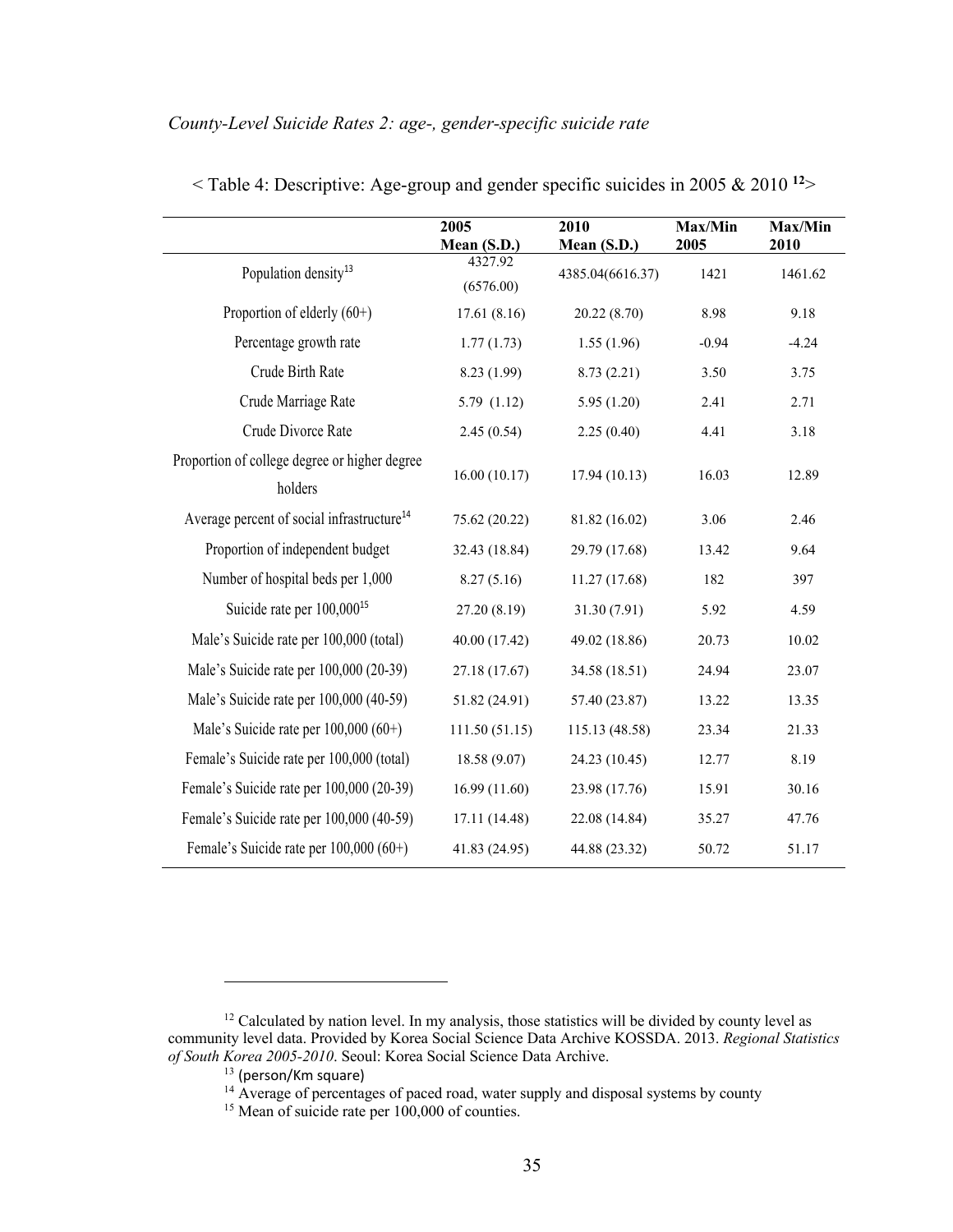The unit of analysis is also 246 counties in South Korea per year, and the total size of sample is 492. Overall, the suicide rate in South Korea increased from 2005 to 2010 in every age groups as stated in Table 4. Especially for males, the elderly population had about 2-3 times higher suicide rates in both 2005 and 2010. Although the absolute rate has increased, the variation of suicide rates decreased except for young adults (20–39 years old), with decreased standard deviations and the ratio between the maximum and minimum suicide rates of countries. Compared to males, female suicide rates were lower in South Korea. It may imply a higher risk of suicidal deaths among males in South Korea than females. As an indicator of mobility, the percentage of population change reduced in 2010. However, the higher standard deviation can imply active population changes/flows within counties in South Korea. Also, reflecting the rapid increasing trend of aging, the proportion of elderly in counties increased in 2010.

Although there was a small decrease in the average crude divorce rate in 2010, there was an increase in crude birth and marriage rates, implying better family security measure results in 2010 than in 2005. As time goes by, the general education level (16% -  $> 17.94\%$ ), average percent of social infrastructure (75.62% - $> 81.82$ ), number of hospital beds per 1,000 persons (8.27 ->11.27) have increased. In contrast, there was a decrease in fiscal independency ratios (32.43% -> 29.79%), implying less independence and capacity of welfare policies in the people of that county. Also, as seen in Figures 3-5, the distribution of suicide rates diverged in 2010 compared to rates in 2005. In general, there was a lesser number of darker shaded areas in the map of 2005, indicating a lower suicide rate. By 2010, all maps for male and female suicide rates showed an increase in numbers for countries with dark shades. Eastern and southern areas were especially more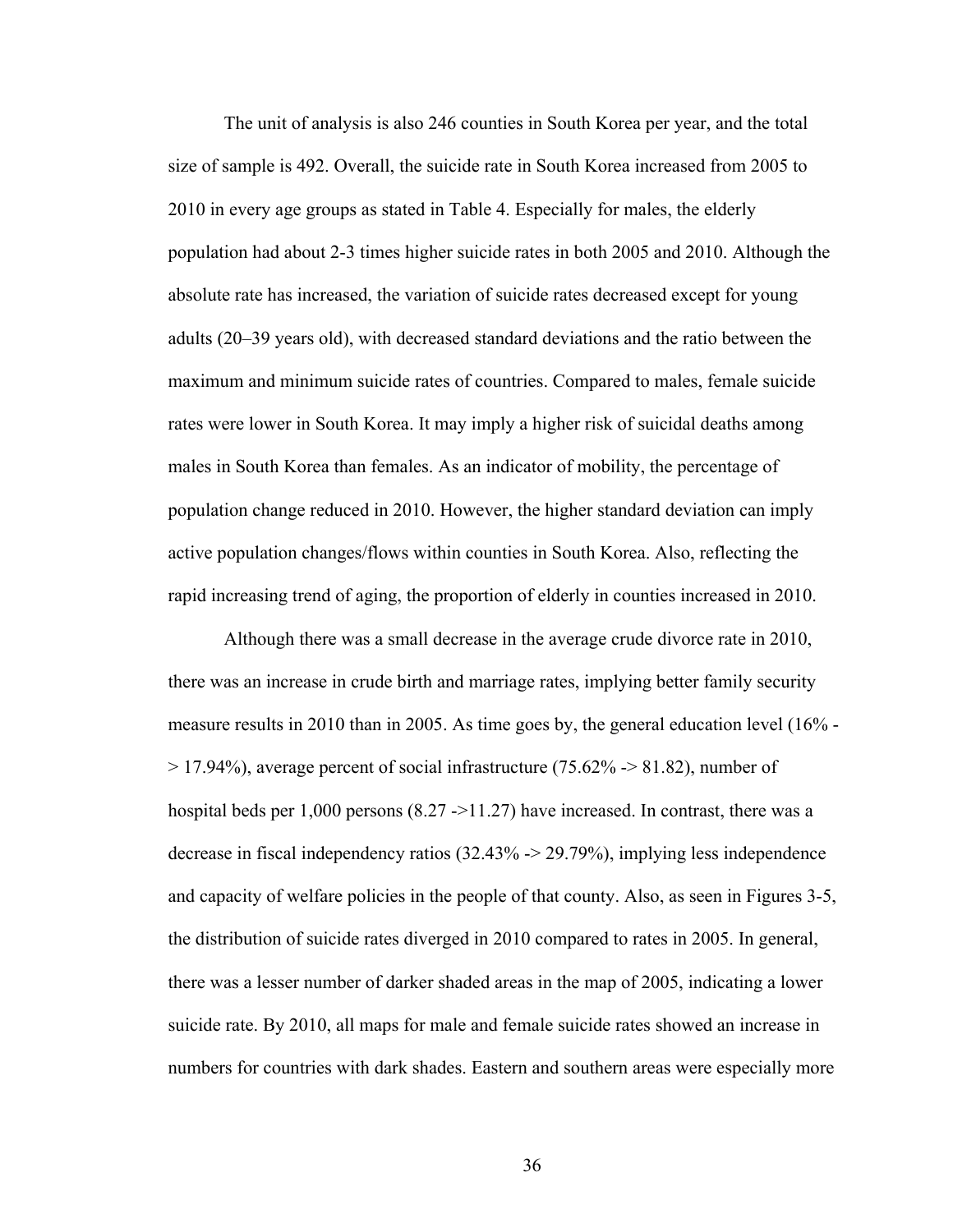likely to have a higher suicide rate than western and middle areas. This indicates uneven/unequal development among more populated areas (Seoul metropolitan city and other specialized cities) and less developed, populated counties by out-migration to better living standards in more developed counties.

| <b>Predictors</b>                          | Model 1<br>Population<br><b>Dynamics</b> | <b>Model 2</b><br>Aging<br>Level | Model 3<br>Family<br><b>Security</b> | Model 4<br>Human<br>Capital | Model 5<br>Full<br><b>Model</b> |
|--------------------------------------------|------------------------------------------|----------------------------------|--------------------------------------|-----------------------------|---------------------------------|
| Year (ref= $2005$ )                        |                                          |                                  |                                      |                             |                                 |
| Year                                       | $1.16***$                                | $1.17***$                        | $1.22***$                            | $1.23***$                   | $1.26***$                       |
|                                            | (0.03)                                   | (0.03)                           | (0.03)                               | (0.03)                      | (0.03)                          |
| Population Density<br>$(ref=1st quartile)$ |                                          |                                  |                                      |                             |                                 |
| $2nd$ quartile                             | 0.95                                     | 0.94                             | $0.91 +$                             | $0.92 +$                    | $0.92 +$                        |
|                                            | (0.04)                                   | (0.05)                           | (0.04)                               | (0.04)                      | (0.05)                          |
| $3rd$ quartile                             | $0.81***$                                | $0.78***$                        | $0.77***$                            | $0.80***$                   | $0.83**$                        |
|                                            | (0.03)                                   | (0.05)                           | (0.05)                               | (0.05)                      | (0.05)                          |
| $4th$ quartile                             | $0.76***$                                | $0.73***$                        | $0.69***$                            | $0.75***$                   | $0.79***$                       |
|                                            | (0.03)                                   | (0.05)                           | (0.04)                               | (0.05)                      | (0.05)                          |
| Population Growth                          | 1.00                                     | 0.99                             | 0.99                                 | 1.00                        | 1.00                            |
|                                            | (0.01)                                   | (0.01)                           | (0.01)                               | (0.01)                      | (0.01)                          |
| Proportion of Elderly                      |                                          | 1.00                             | 1.00                                 | 1.00                        | $0.99*$                         |
|                                            |                                          | (0.00)                           | (0.00)                               | (0.00)                      | (0.00)                          |
| Crude Birth Rate                           |                                          |                                  | $0.97**$                             | $0.97**$                    | $0.97**$                        |
|                                            |                                          |                                  | (0.01)                               | (0.01)                      | (0.01)                          |
| Crude Marriage Rate                        |                                          |                                  | $1.04*$                              | $1.04*$                     | $1.04*$                         |
|                                            |                                          |                                  | (0.02)                               | (0.02)                      | (0.02)                          |
| Crude Divorce Rate                         |                                          |                                  | $1.22***$                            | $1.14***$                   | $1.16***$                       |
|                                            |                                          |                                  | (0.03)                               | (0.04)                      | (0.04)                          |
| % of College Graduated                     |                                          |                                  |                                      | $0.99***$                   | $0.99**$                        |
|                                            |                                          |                                  |                                      | (0.00)                      | (0.00)                          |
| Budget Independence                        |                                          |                                  |                                      |                             | 1.00                            |
|                                            |                                          |                                  |                                      |                             | (0.00)                          |

< Table 5: Negative Binomial Regression Estimation of total suicide rates in 2005 &  $2010 >$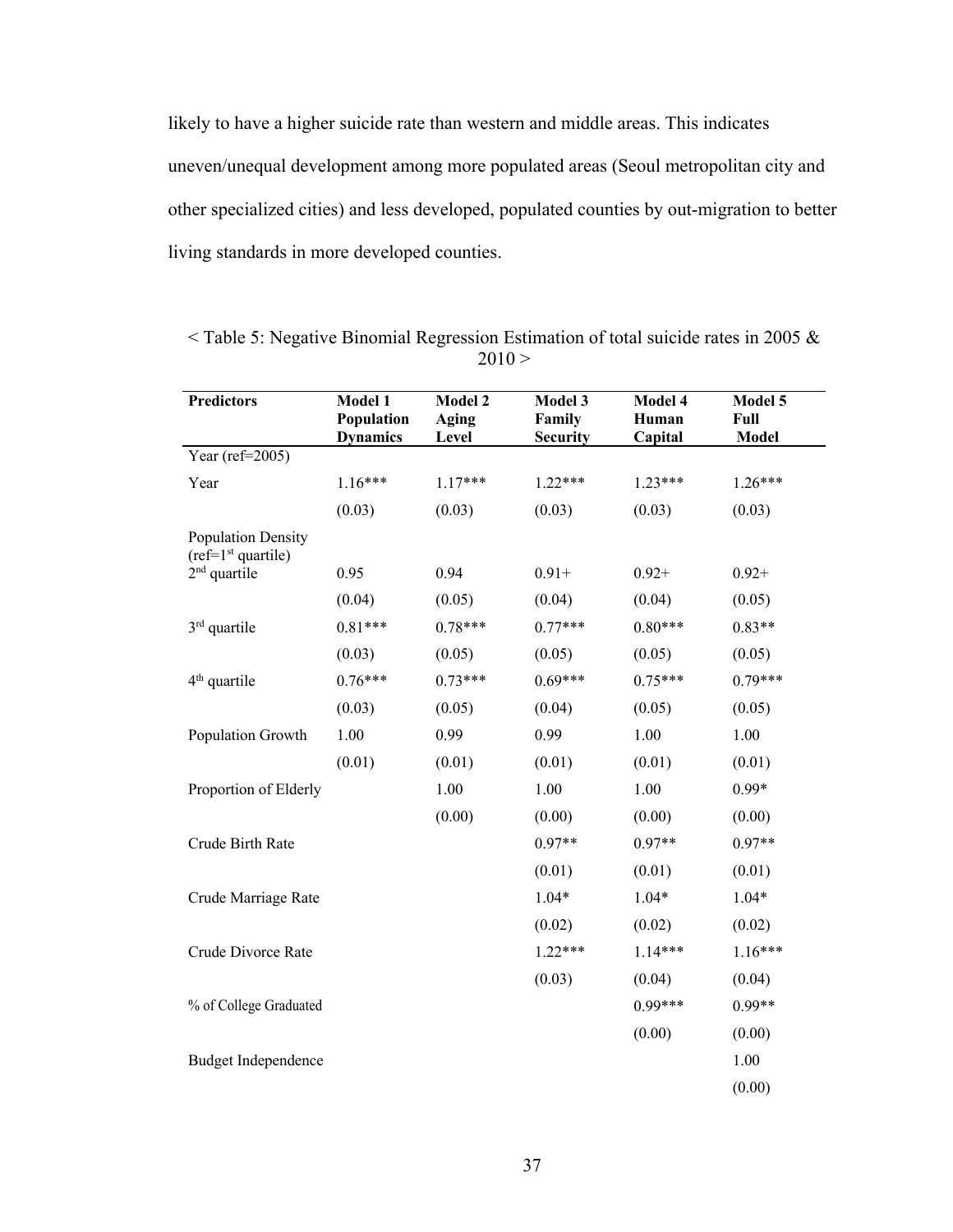| <b>Observations</b>               | 492      | 492      | 492        | 492      | 492      |
|-----------------------------------|----------|----------|------------|----------|----------|
|                                   | (1.02)   | (2.83)   | (2.95)     | (4.80)   | (6.98)   |
| Constant                          | 30.88*** | 32.66*** | $20.00***$ | 27.86*** | 33.59*** |
|                                   |          |          |            |          | (0.00)   |
| Number of Hospital Beds per 1,000 |          |          |            |          | 1.00     |
|                                   |          |          |            |          | (0.00)   |
| Social Infrastructure             |          |          |            |          | $1.00*$  |

Robust Standard Errors in parentheses \*\*\* p<0.001, \*\* p<0.01, \* p<0.05, + p<0.10

The table 5 presents estimated results of incident rate ratio of suicide rates by negative binomial regression in 2005 and 2010. After checking the standard negative binomial regression and zero-inflated model, the test statistic indicated that the negative binomial regression fits better.

In model 1, only with population dynamics model as population density and population growth, the suicide rate of 2010 was expected to have significantly increased the incident rate ratio compared with 2005 by a factor of 1.16, holding all other variables constant. It is consistent with the expectation of hypothesis 1, showing higher suicide rate in 2010 than in 2005. Also, in counties with  $3<sup>rd</sup>$  and  $4<sup>th</sup>$  quartiles of population density, the incident rate ratio of suicide rates was expected to decrease by a factor of 0.81, 0.76 respectively, compared with the  $1<sup>st</sup>$  quartile of population density. It's also consistent with the expectation of hypothesis 2(a). However, there was no significant association related to population growth. In model 2, the aging level was added but there was no significant association as well.

In model 3, county-level family security measures were added, and the measures were significantly associated with an incident rate ratio of county-level suicide rates. After holding all other variables constant, each additional crude birth rate was associated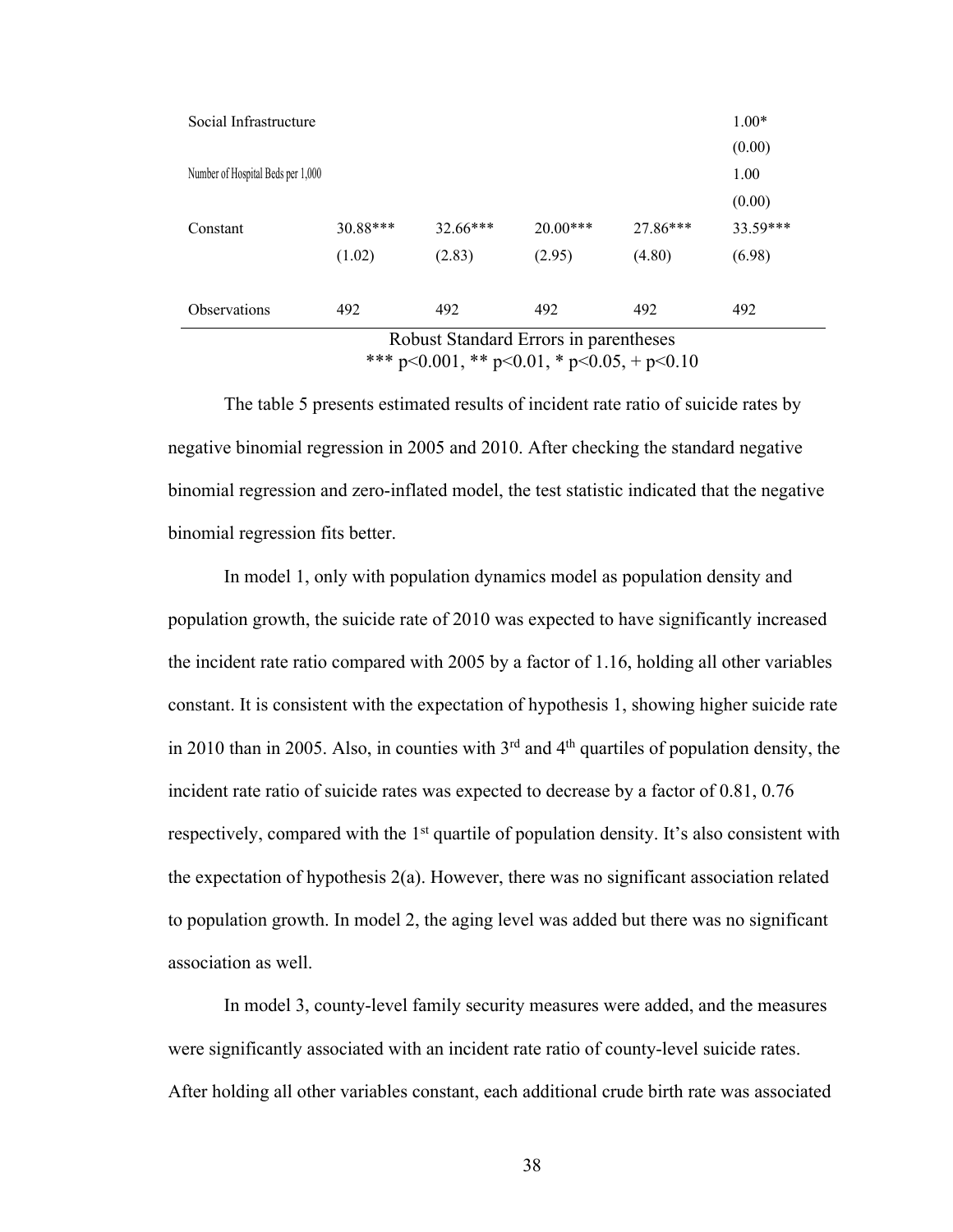with the decrease in the incident rate ratio of county-level suicide, by a factor of 0.97. Also, with each additional crude marriage rate and crude divorce rate, the incident rate ratio of county-level suicide was expected to increase by a factor of 1.04 and 1.22 respectively, holding all other variables constant. The hypothesis 4(a) was supported by the estimation result, but  $3(c)$  was not supported. In model 4, human capital measure was added, and holding all other variables constant, the incident rate ratio of suicide rate was expected to decrease significantly by a factor of 0.99, as expected in hypothesis 5.

In model 5, the full model with social infrastructure measures indicated interesting findings. Most predictors remain the same in terms of the direction of relationship and significance, but the proportion of the elderly became significantly associated with the suicide rate. In other words, the incident rate ratio of suicide rate was expected to decrease with each percent of the proportion of elderly in the county by a factor of 0.99. It is not consistent with hypothesis 3(a), and conventional findings that the suicide rate of rural areas with a higher proportion of elderly is high, due to high level of elderly suicide. However, it indicates that after controlling population dynamics, family security, human capital, social infrastructure level of the counties, the proportion of elderly can be associated with a decreased level of suicide rate for all ages and gender.

In summary, many predictors showed consistent relationships with the total suicide rates (population density, crude birth and divorce rate, education level and social infrastructure) compared to previous studies. However, some predictors such as aging levels measured by the proportion of elderly crude marriage rate contradicted other studies. Regarding gender differences, I divided the group into male and female and ran multiple regression models on suicide rates of males and females separately.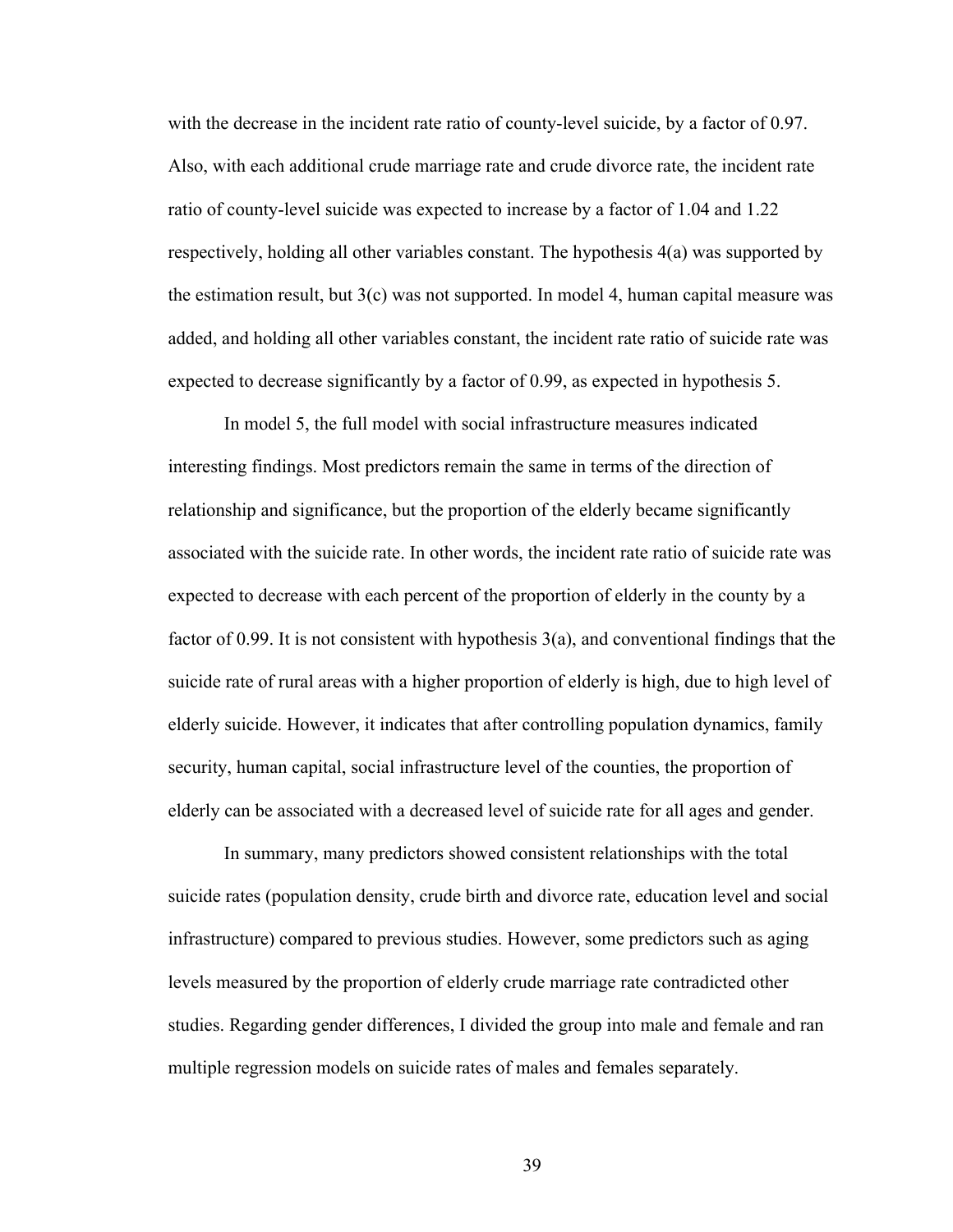| <b>Predictors</b>                          | Model 1<br>Male | Model 2<br>Female | Model 3<br>Male | Model 4<br>Female |
|--------------------------------------------|-----------------|-------------------|-----------------|-------------------|
| Year (ref=2005)                            |                 |                   |                 |                   |
| Year                                       | $1.27***$       | $1.34***$         | $1.33***$       | 1.44***           |
|                                            | (0.03)          | (0.05)            | (0.05)          | (0.06)            |
| Population Density<br>$(ref=1st quartile)$ |                 |                   |                 |                   |
| $2nd$ quartile                             | $0.86**$        | 0.95              | $0.87*$         | 1.06              |
|                                            | (0.04)          | (0.06)            | (0.05)          | (0.08)            |
| $3rd$ quartile                             | $0.60***$       | $0.72***$         | $0.70***$       | 0.99              |
|                                            | (0.03)          | (0.05)            | (0.06)          | (0.10)            |
| $4th$ quartile                             | $0.57***$       | $0.68***$         | $0.69***$       | 0.95              |
|                                            | (0.03)          | (0.04)            | (0.06)          | (0.11)            |
| Population Growth                          | $0.98**$        | $0.98*$           | 0.99            | 0.99              |
|                                            | (0.01)          | (0.01)            | (0.01)          | (0.01)            |
| Proportion of Elderly                      |                 |                   | 1.00            | 1.00              |
|                                            |                 |                   | (0.00)          | (0.00)            |
| Crude Birth Rate                           |                 |                   | $0.95**$        | $0.95**$          |
|                                            |                 |                   | (0.02)          | (0.02)            |
| Crude Marriage Rate                        |                 |                   | $1.06*$         | $1.05+$           |
|                                            |                 |                   | (0.02)          | (0.03)            |
| Crude Divorce Rate                         |                 |                   | $1.17***$       | $1.16**$          |
|                                            |                 |                   | (0.05)          | (0.06)            |
| % of College Graduated                     |                 |                   | $0.99***$       | 1.00              |
|                                            |                 |                   | (0.00)          | (0.00)            |
| Budget Independence                        |                 |                   | 1.00            | 1.00              |
|                                            |                 |                   | (0.00)          | (0.00)            |
| Social Infrastructure                      |                 |                   | 1.00            | $0.99*$           |
|                                            |                 |                   | (0.00)          | (0.00)            |
| Number of Hospital Beds<br>per 1,000       |                 |                   | 1.00            | $0.99 +$          |
|                                            |                 |                   | (0.00)          | (0.00)            |
| Constant                                   | 52.32***        | 22.08***          | 47.48***        | 23.81***          |
|                                            | (1.93)          | (1.25)            | (12.71)         | (8.15)            |
| Observations                               | 492             | 492               | 492             | 492               |

 $<$  Table 6: Negative Binomial Regression Estimation of total suicide rates in 2005 & 2010>

> Robust Standard Errors in parentheses \*\*\* p<0.001, \*\* p<0.01, \* p<0.05, + p<0.10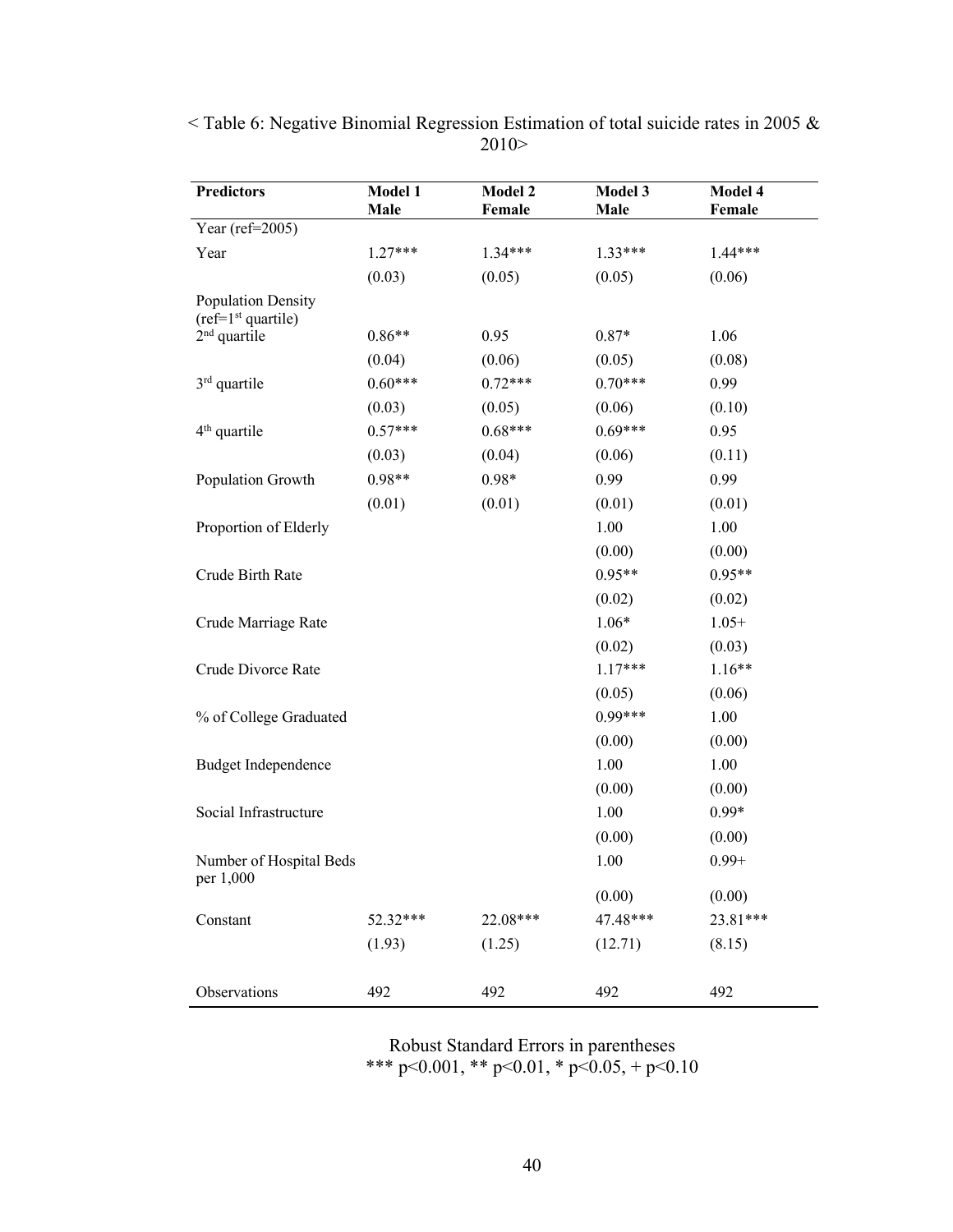Table-6 presents negative binomial regression results of incident rate ratios of county-level male and female suicide rates in 2005 and 2010. I also checked the test statistic to check the standard negative binomial regression versus zero-inflated regression to see which model fits better. For the total suicide rates of male and female, the negative binomial regression model fitted better than the zero-inflated regression.

Model 1 and Model 2 indicates the total suicide rates of male and female only with population dynamics variables. Consistent with the previous model with the total suicide rate of all age groups and gender, the incident rate ratio of male suicide rate in 2010 was expected to increase by a factor of 1.27, supporting hypothesis 1. For males, the  $2<sup>nd</sup>$ ,  $3<sup>rd</sup>$ , and  $4<sup>th</sup>$  population density quartile counties were expected to have decreased incident rate ratio of male suicide rate by a factor of 0.86, 0.6 and 0.57, respectively, holding all other variables constant. Also, for each additional population growth percent, the incident rate ratio of the male suicide rate was expected to decrease by a factor of 0.98, holding all other variables constant. The incident rate ratio of the female suicide rate in 2010 was expected to increase by a factor of 1.34, supporting hypothesis 1. For females, only  $3<sup>rd</sup>$  and  $4<sup>th</sup>$  population density quartile counties were expected to have decreased the incident rate ratio of the female suicide rate by a factor of 0.72 and 0.68, respectively, holding all other variables constant. Also, for each additional population growth percent, the incident rate ratio of the female suicide rate was expected to decrease by a factor of 0.98, holding all other variables constant.

Model 3 and Model 4 indicates the full model for male and female suicide rates in the counties. After adding the aging level, family security, human capital and social infrastructure, population growth was no more significant. After holding all other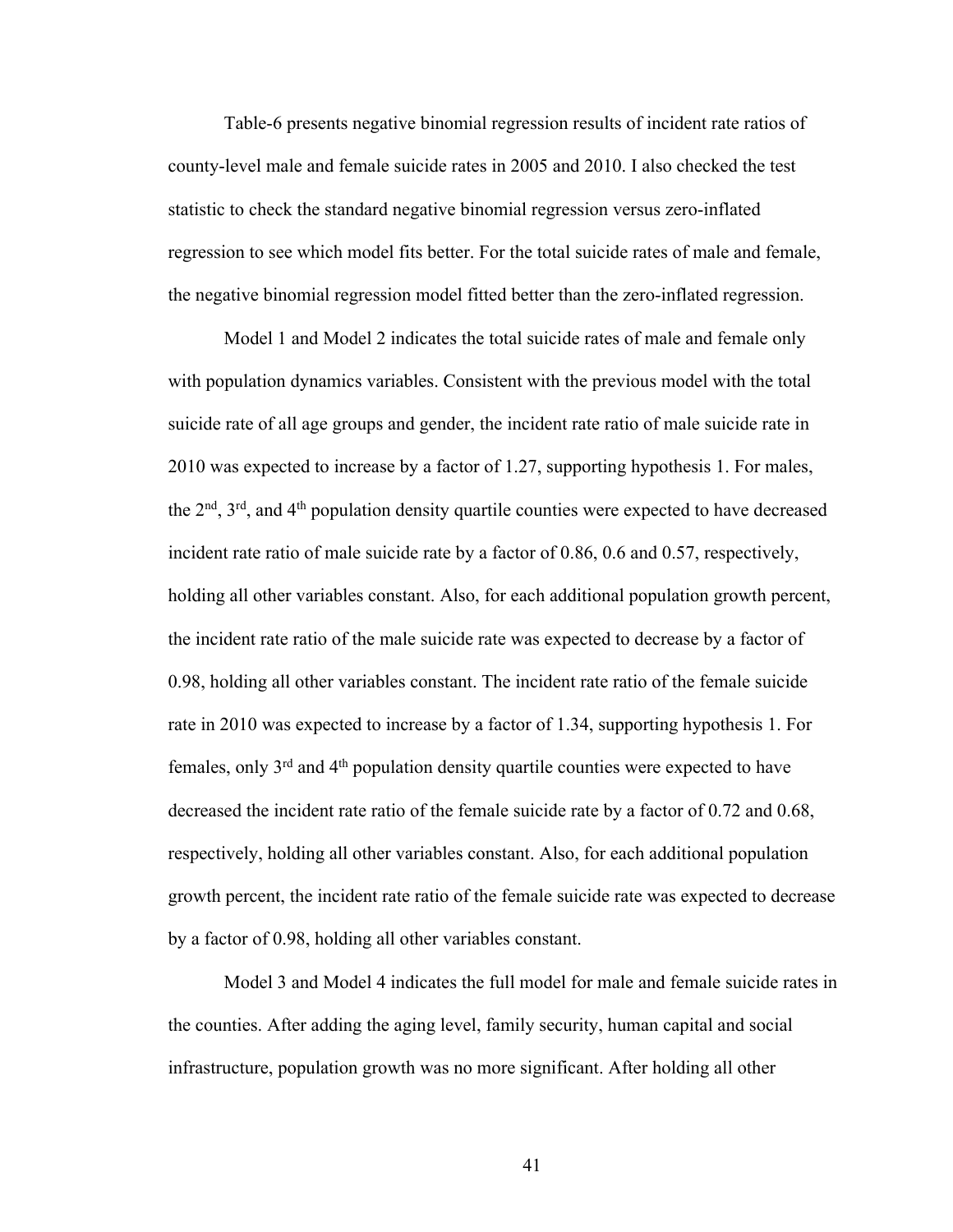variables constant, the incident rate ratio of the male suicide rate was expected to decrease by a factor of 0.95 with each additional crude birth rate. In addition, after holding all other variables constant, the incident rate ratio of the male suicide rate was expected to increase by a factor of 1.06 and 1.17 respectively with each additional crude marriage rate and crude divorce rate. Interestingly, if the counties have higher human capital, in terms of the proportion of college degree holders, the incident rate ratio of male suicide was expected to decrease by a factor of 0.99, with each additional percent of college degree holders. But the social infrastructure measures were not significantly associated with the incident rate ratio of the male suicide rate. In contrast, after adding the other variables in the full model, population dynamics measures were no more significantly associated with the incident rate ratio of the female suicide rate. Family security measures remained very similar to male (factors as 0.95 of each additional crude birth rate, 1.05 of crude marriage rate, and 1.16 of crude divorce rate), the better social infrastructure was associated with a decreased incident rate ratio of female suicide rate. After holding all variables constant, the incident rate of the female suicide rate was expected to decrease significantly with each additional percent of social infrastructure, by a factor of 0.99. The number of beds was also marginally  $(p<0.10)$  associated with the expected decrease in the incident rate ratio of the female suicide rate by a factor of 0.99, after holding all other variables constant.

For males, population dynamics and the human capital model showed consistent results with previous studies and hypotheses of this article. Interestingly, those models were not significant for female suicide rates. Instead, the living condition model was significantly associated with females, with the exception of a lower suicide rate in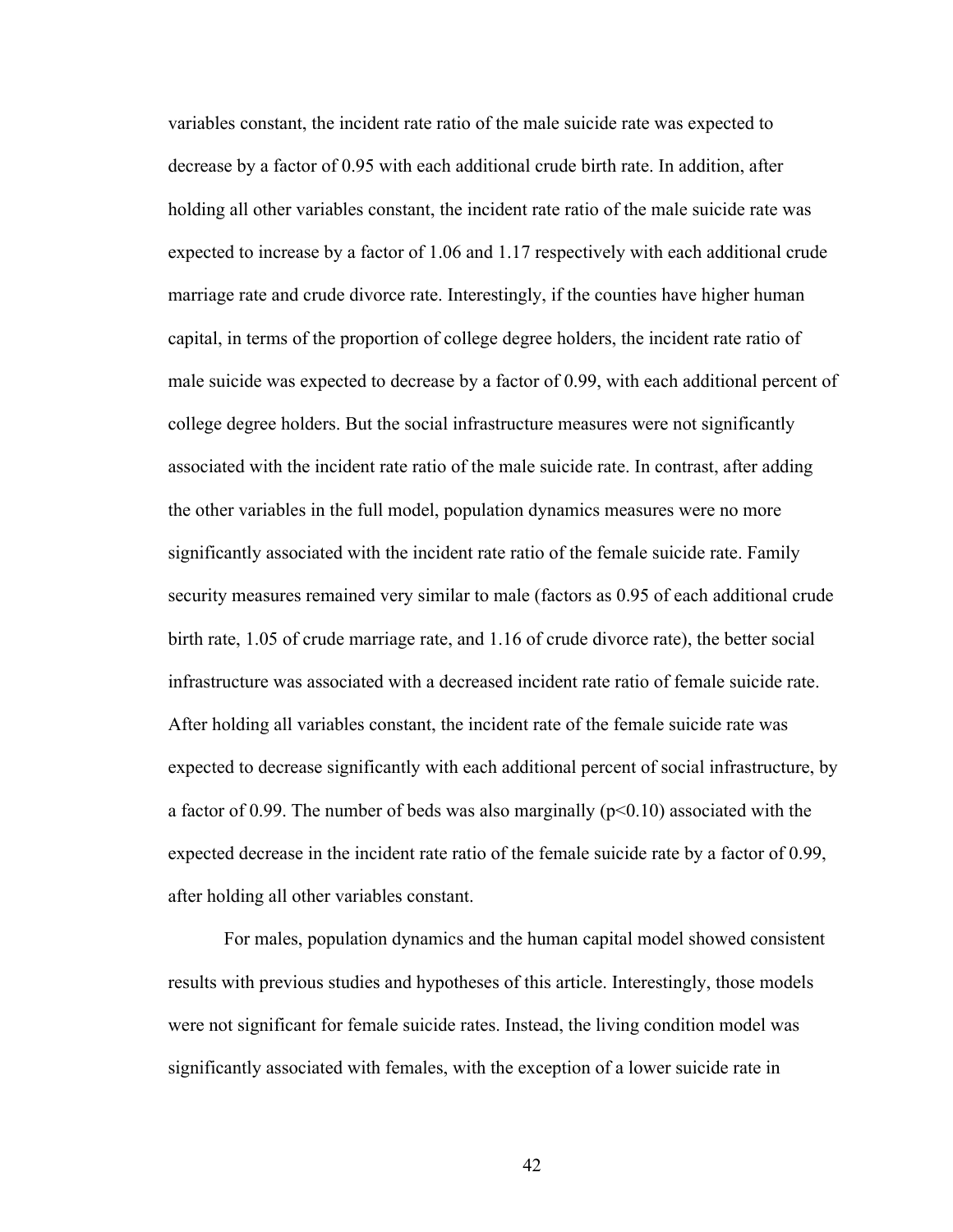counties with better living conditions. For both male and female, family security was a meaningful measure for suicide rates. But the crude marriage rate was positively associated with suicide rates of male and female, same as in my previous analysis on the total suicide rate.

| Predictors                           | Young Male | Young<br>Female | Middle Male | Middle<br>Female | Old Male  | Old Female |
|--------------------------------------|------------|-----------------|-------------|------------------|-----------|------------|
| Year                                 |            |                 |             |                  |           |            |
| $(ref=2005)$                         |            |                 |             |                  |           |            |
| Year                                 | $1.40***$  | $1.41***$       | $1.17***$   | $1.24***$        | $1.20***$ | $1.22***$  |
|                                      | (0.08)     | (0.08)          | (0.06)      | (0.08)           | (0.06)    | (0.07)     |
| Population<br>Density<br>$(ref=1st)$ |            |                 |             |                  |           |            |
| quartile)                            |            |                 |             |                  |           |            |
| $2nd$ quartile                       | 0.91       | $0.76**$        | $0.80***$   | 0.92             | 0.95      | 1.06       |
|                                      | (0.06)     | (0.07)          | (0.05)      | (0.08)           | (0.06)    | (0.08)     |
| $3rd$ quartile                       | 0.86       | 0.91            | $0.65***$   | 0.92             | $0.78**$  | 0.90       |
|                                      | (0.09)     | (0.11)          | (0.06)      | (0.11)           | (0.07)    | (0.10)     |
| 4 <sup>th</sup> quartile             | $0.75*$    | $0.79 +$        | $0.63***$   | 0.83             | $0.72**$  | 0.89       |
|                                      | (0.08)     | (0.11)          | (0.06)      | (0.11)           | (0.07)    | (0.11)     |
| Population<br>Growth                 | $0.98 +$   | 0.99            | 1.00        | 1.00             | 1.01      | 1.02       |
|                                      | (0.01)     | (0.01)          | (0.01)      | (0.01)           | (0.01)    | (0.01)     |
| Proportion of<br>Elderly             | 1.00       | $1.01*$         | $0.99*$     | 1.01             | $0.99**$  | $0.99*$    |
|                                      | (0.00)     | (0.01)          | (0.00)      | (0.01)           | (0.00)    | (0.01)     |
| Crude Birth<br>Rate                  | $0.96*$    | $0.94***$       | $0.96**$    | $0.95*$          | 0.99      | 0.99       |
|                                      | (0.02)     | (0.02)          | (0.01)      | (0.02)           | (0.02)    | (0.02)     |
| Crude<br>Marriage<br>Rate            | $1.08*$    | $1.11**$        | $1.06*$     | $1.09*$          | 0.97      | $0.94 +$   |
|                                      | (0.03)     | (0.04)          | (0.03)      | (0.04)           | (0.03)    | (0.03)     |
| Crude<br>Divorce Rate                | 1.07       | 1.11            | $1.12*$     | 0.97             | $1.24***$ | $1.23**$   |
|                                      | (0.06)     | (0.07)          | (0.06)      | (0.07)           | (0.07)    | (0.08)     |
| % of College<br>Graduated            | 0.99       | 1.00            | $0.99***$   | $0.99 +$         | 0.99      | 1.00       |
|                                      | (0.00)     | (0.00)          | (0.00)      | (0.00)           | (0.00)    | (0.00)     |
| <b>Budget</b><br>Independence        | $1.00*$    | 1.00            | 1.00        | 1.00             | 1.00      | 1.00       |
|                                      | (0.00)     | (0.00)          | (0.00)      | (0.00)           | (0.00)    | (0.00)     |
| Social<br>Infrastructure             | 1.00       | 1.00            | 1.00        | $1.00+$          | $1.00*$   | $0.99**$   |
|                                      | (0.00)     | (0.00)          | (0.00)      | (0.00)           | (0.00)    | (0.00)     |

< Table 7: Zero-inflated Regression Estimation of age-group, gender specific suicide rates in 2005 & 2010>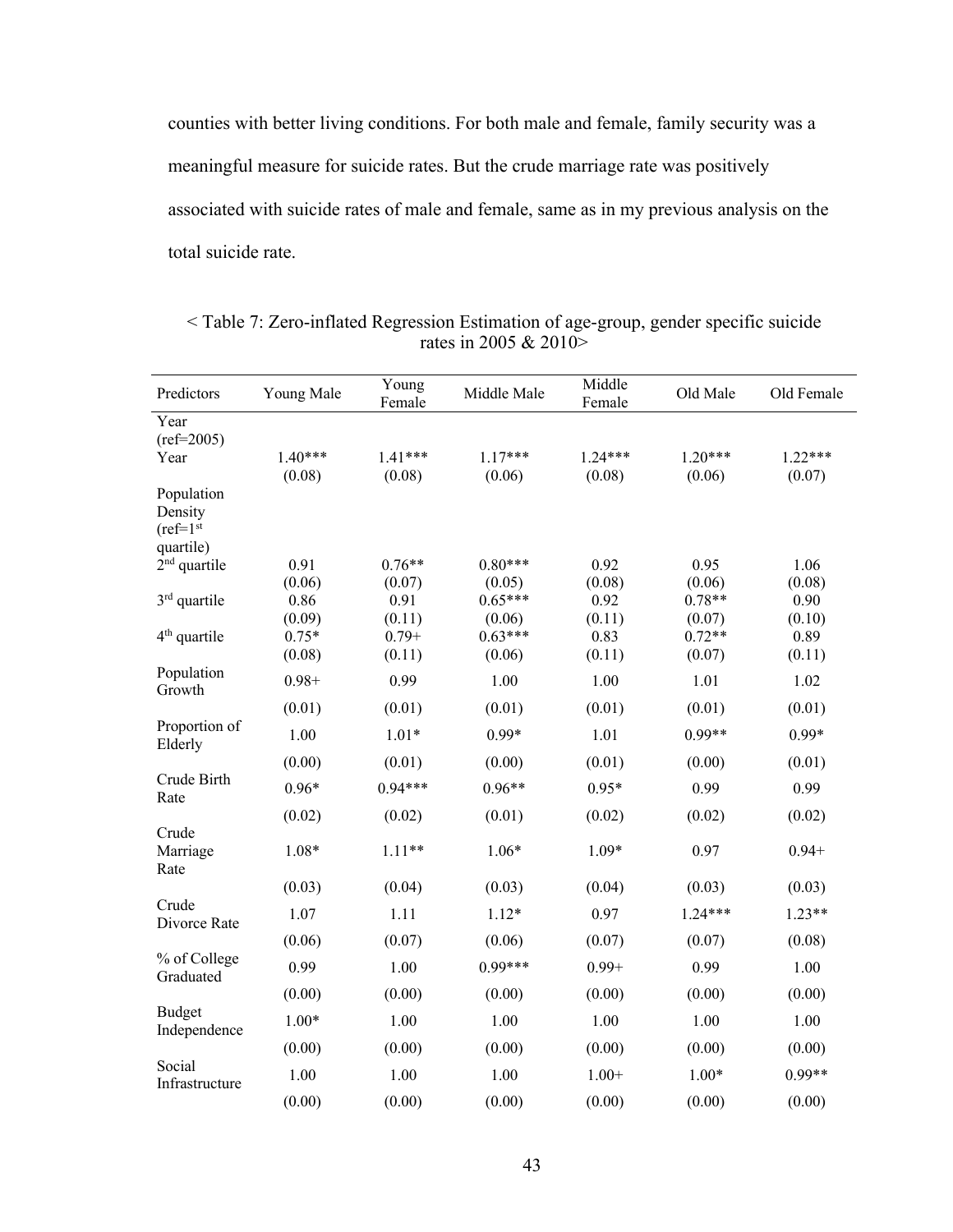| Number of            |                  |                  |                  |          |                  |           |
|----------------------|------------------|------------------|------------------|----------|------------------|-----------|
| <b>Hospital Beds</b> | 1.00             | $0.99 +$         | $1.01**$         | 0.99     | $0.99 +$         | $0.98***$ |
| per 1,000            |                  |                  |                  |          |                  |           |
|                      | (0.00)           | (0.00)           | (0.00)           | (0.00)   | (0.00)           | (0.00)    |
| Constant             | 34.52***         | $15.51***$       | 64.61***         | 32.33*** | 184.11***        | 121.12*** |
|                      | (12.12)          | (6.14)           | (19.68)          | (13.70)  | (59.66)          | (47.84)   |
| Inflated             |                  |                  |                  |          |                  |           |
| Year                 |                  |                  |                  |          |                  |           |
|                      |                  |                  |                  |          |                  |           |
| $(ref=2005)$         |                  |                  |                  |          |                  |           |
| Year                 | 0.91             | 0.71             | $\boldsymbol{0}$ | 0.45     | 0.36             | $0.09*$   |
| Population           |                  |                  |                  |          |                  |           |
| Density              |                  |                  |                  |          |                  |           |
| $(ref=1st$           |                  |                  |                  |          |                  |           |
| quartile)            |                  |                  |                  |          |                  |           |
| 2nd quartile         | 0.51             | 0.6              | 1489.05          | $0.44+$  | 349.88+          | 0.36      |
| 3rd quartile         | 0.24             | $0.08*$          | $\boldsymbol{0}$ | 0.26     | $\boldsymbol{0}$ | 0.54      |
| 4th quartile         | $\boldsymbol{0}$ | $\boldsymbol{0}$ | $\mathbf{0}$     | $0.03*$  | $\boldsymbol{0}$ | 0.19      |
| Population           | 1.19             | $1.28*$          | 4430.37          | 0.93     | 1.03             | $1.30+$   |
| Growth               |                  |                  |                  |          |                  |           |
| Proportion of        | 1.03             | 1.02             | 0.6              | 1.04     | 0.83             | 1         |
| Elderly              |                  |                  |                  |          |                  |           |
| Crude Birth          | 0.79             | 0.99             | 1.67             | 0.89     | $0.36+$          | $0.47*$   |
| Rate                 |                  |                  |                  |          |                  |           |
| Crude                |                  |                  |                  |          |                  |           |
| Marriage             | 1.1              | 0.9              | $\boldsymbol{0}$ | 1.29     | 150.03           | 1.55      |
| Rate                 |                  |                  |                  |          |                  |           |
| Crude                | 0.59             | 2.19             | 79220051.48      | 1.03     | 0.03             | 1.38      |
| Divorce Rate         |                  |                  |                  |          |                  |           |
| % of College         | 1.12             | 0.96             | 196.54           | 1.03     | 0.75             | 0.97      |
| Graduated            |                  |                  |                  |          |                  |           |
| <b>Budget</b>        | $0.91 +$         | $0.92*$          | 0.13             | 0.98     | $0.70+$          | 0.97      |
| Independence         |                  |                  |                  |          |                  |           |
| Social               |                  |                  |                  |          |                  |           |
| Infrastructure       | 1.01             | 0.99             | 1.06             | 1.01     | 1.04             | 1.01      |
| Number of            |                  |                  |                  |          |                  |           |
| Hospital Beds        | $0.79***$        | 0.96             | $\boldsymbol{0}$ | $0.94*$  | $0.38 +$         | 0.97      |
| per 1,000            |                  |                  |                  |          |                  |           |
| Alpha                | 0.13             | 0.14             | 0.11             | 0.17     | 0.14             | 0.19      |
| Observations         | 492              | 492              | 492              | 492      | 492              | 492       |

Results indicates Incident Rate Ratio of zero-inflated regression estimation. The inflated part only contains exponentiated values calculated from coefficients as Stata only calculates e-transformation for first part of equation, not inflated part

> Robust Standard Errors in parentheses \*\*\* p<0.001, \*\* p<0.01, \* p<0.05, + p<0.10

Results for age group- and gender-specific suicide rates in South Korea from 2005 and 2010 are displayed in Table-7. Each age group indicates 1) Young: 20–29, 2) Middle: 40–59, and 3) Old: 60 and over. After testing the model fit, I found that the zero-inflated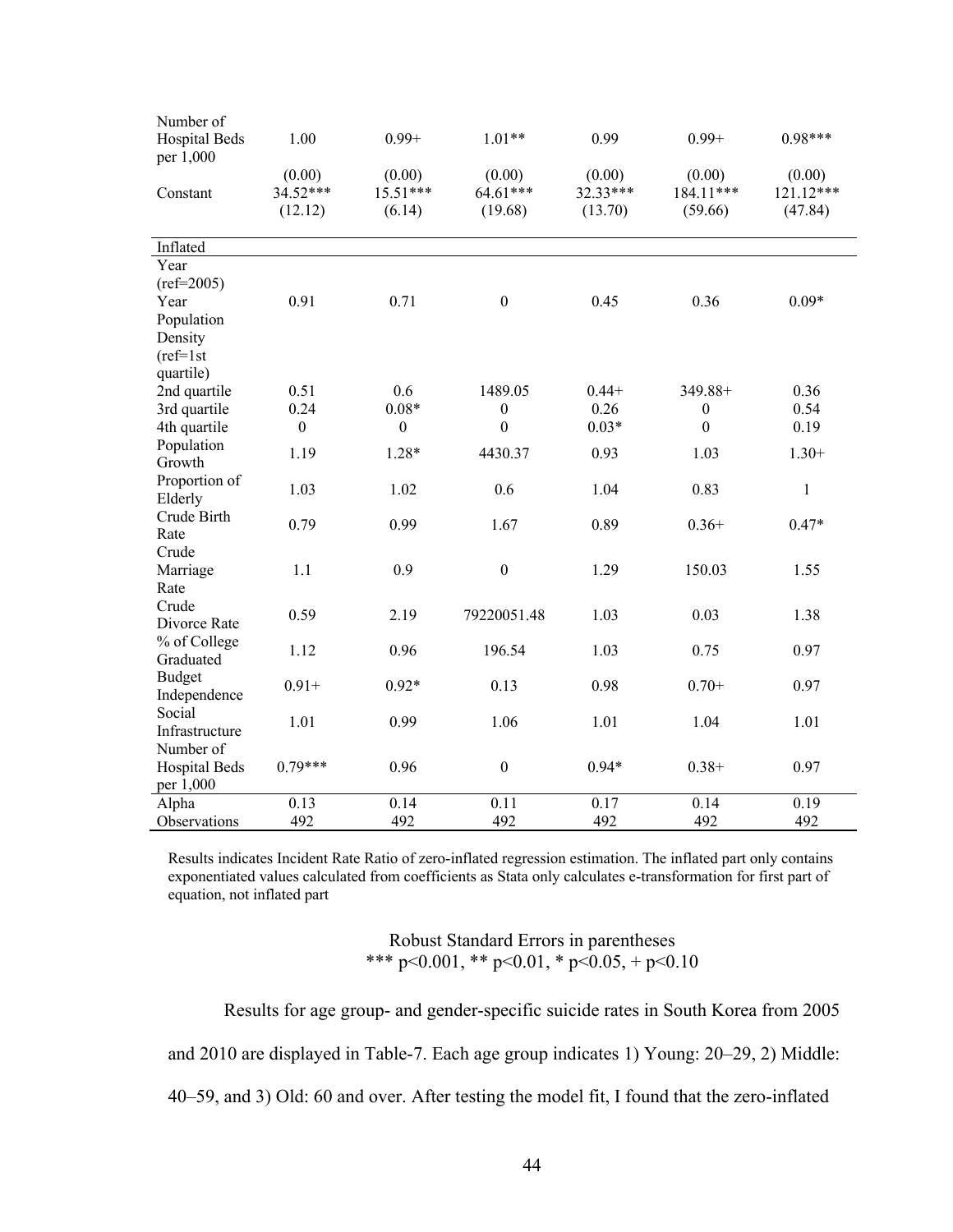regression model fits better than the negative binomial regression. Therefore, I included the results of zero-inflated regression and interpreted only significant inflated variables that how the variables are associated with the chance of the counties to have excessive certain 'zero' as their age group-gender specific suicide rates.

For the young male group, counties were expected to have a higher suicide rate by a factor of 1.40 in 2010 compared with 2005. Only  $4<sup>th</sup>$  quartile counties, the most populous counties, were expected to have a decreased incident rate of young male suicide rates compared with 1<sup>st</sup> quartile population density counties. Each additional crude birth rate as associated with decreased (IRR=0.96, p<0.05) male suicide rate, was compared with an increased male suicide rate with each additional crude marriage rate (IRR=1.08,  $p<0.05$ ).

For the young female group, counties were expected to have a higher incident rate ratio of suicide rate by a factor of 1.41 compared with 2005, holding all other variables constant. The more populated counties were expected to have decreased incident ratio rate of female suicide rate in the  $2<sup>nd</sup>$  quartile (IRR=0.76, p<0.01) and  $4<sup>th</sup>$  quartile  $(IRR=0.79, p<0.10)$ . Interestingly, each additional percent of the elderly of the county was associated with the expected increase in the young female suicide rate (IRR=1.01, p<0.05), holding all other variables constant. Similar to the young male suicide rate, each additional crude birth rate was associated with decreased (IRR= $0.94$ , p< $0.001$ ) young female suicide rate, compared with increased young female suicide rate with each additional crude marriage rate (IRR=1.11,  $p<0.05$ ), holding all other variables constant. In addition, only the number of hospital beds was marginally associated with the expected decrease in the young female suicide rate (IRR= $0.99$ ,  $p<0.10$ ).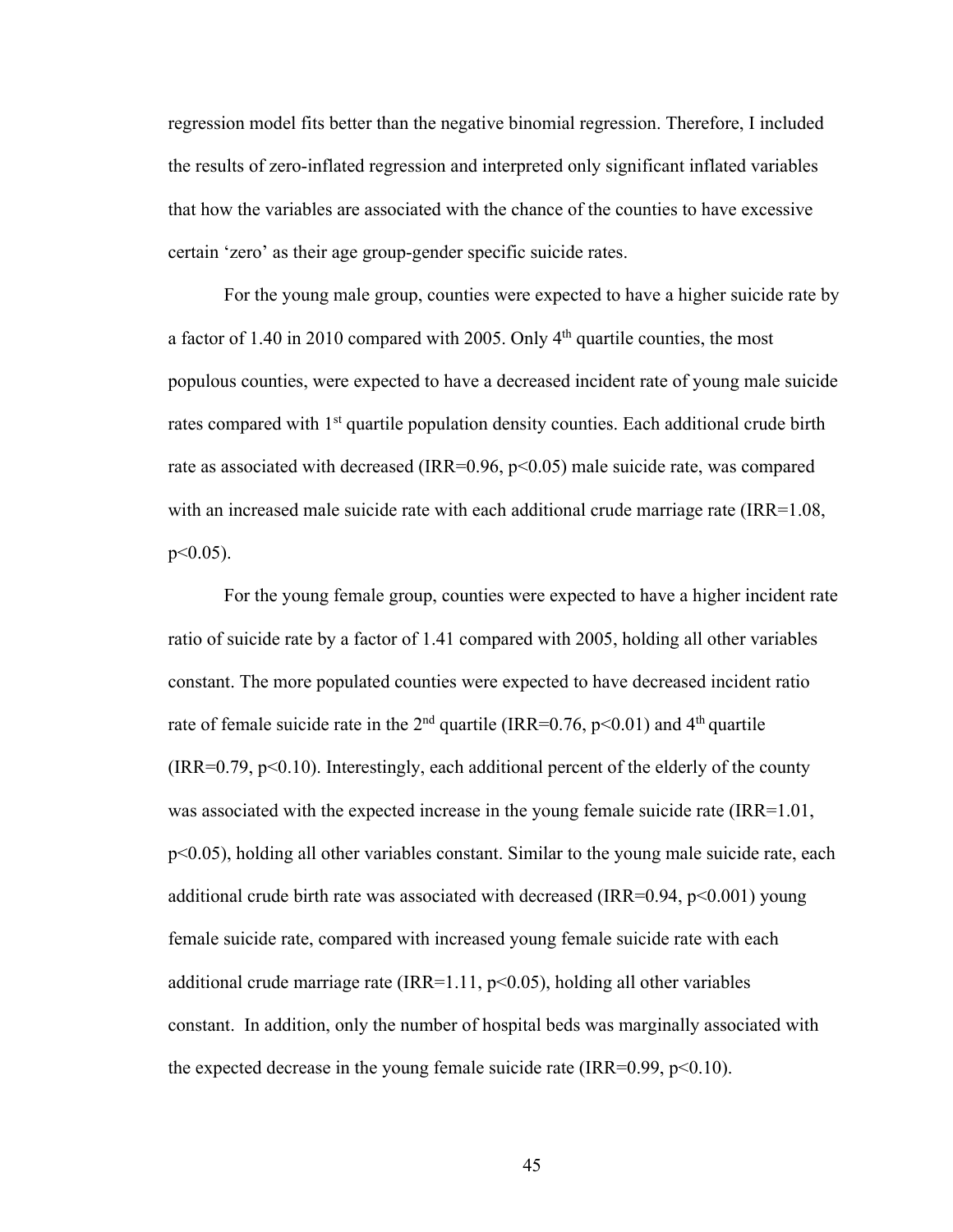For middle-age male suicide rates, after holding all other variables constant, counties were expected to have increased middle-age male suicides rates in 2010 compared with  $2005$  (IRR=1.17, p<0.001), each additional crude marriage rate (IRR=1.06,  $p<0.05$ ), crude divorce rate (IRR=1.12,  $p<0.05$ ), and the number of hospital beds (IRR=1.01,  $p<0.01$ ). In contrast, counties were expected to have decreased middleage suicide rates when there were more populous areas as population density quartiles of 2<sup>nd</sup> (IRR=0.80, p<0.001), 3<sup>rd</sup> (IRR=0.65, p<0.001), and 4<sup>th</sup> (IRR=0.63, p<0.001), each additional proportion of elderly (IRR=0.99, p<0.05), crude birth rate (IRR=0.96, p<0.01), college educated (IRR= $0.99$ ,  $p<0.001$ ).

For middle-age females, after holding all other variables constant, counties were expected to have an increased middle-age female suicides rates in 2010 compared with 2005 (IRR=1.24, p<0.001), each additional crude marriage rate (IRR=1.09, p<0.05). In contrast, counties were expected to have decreases in middle-age female suicide with each additional crude birth rate (IRR=0.95, p<0.05), college educated (IRR=0.99,  $p<0.10$ ).

For elderly male suicide rates, after holding all other variables constant, counties were expected to have increased elderly male suicides rates in 2010 compared with 2005 (IRR=1.20, p<0.001), each additional crude divorce rate (IRR=1.24, p<0.001). In contrast, counties were expected to have decreased elderly age suicide rates when there were more populous areas as population density quartiles of  $3<sup>rd</sup>$  (IRR=0.78, p<0.01), 4<sup>th</sup> (IRR=0.72,  $p<0.01$ ), each additional proportion of elderly (IRR=0.99,  $p<0.05$ ), number of hospital beds (IRR= $0.99$ ,  $p<0.10$ ). No single variable was significantly associated with the odds of having certain zeros as young male suicide rates of the counties.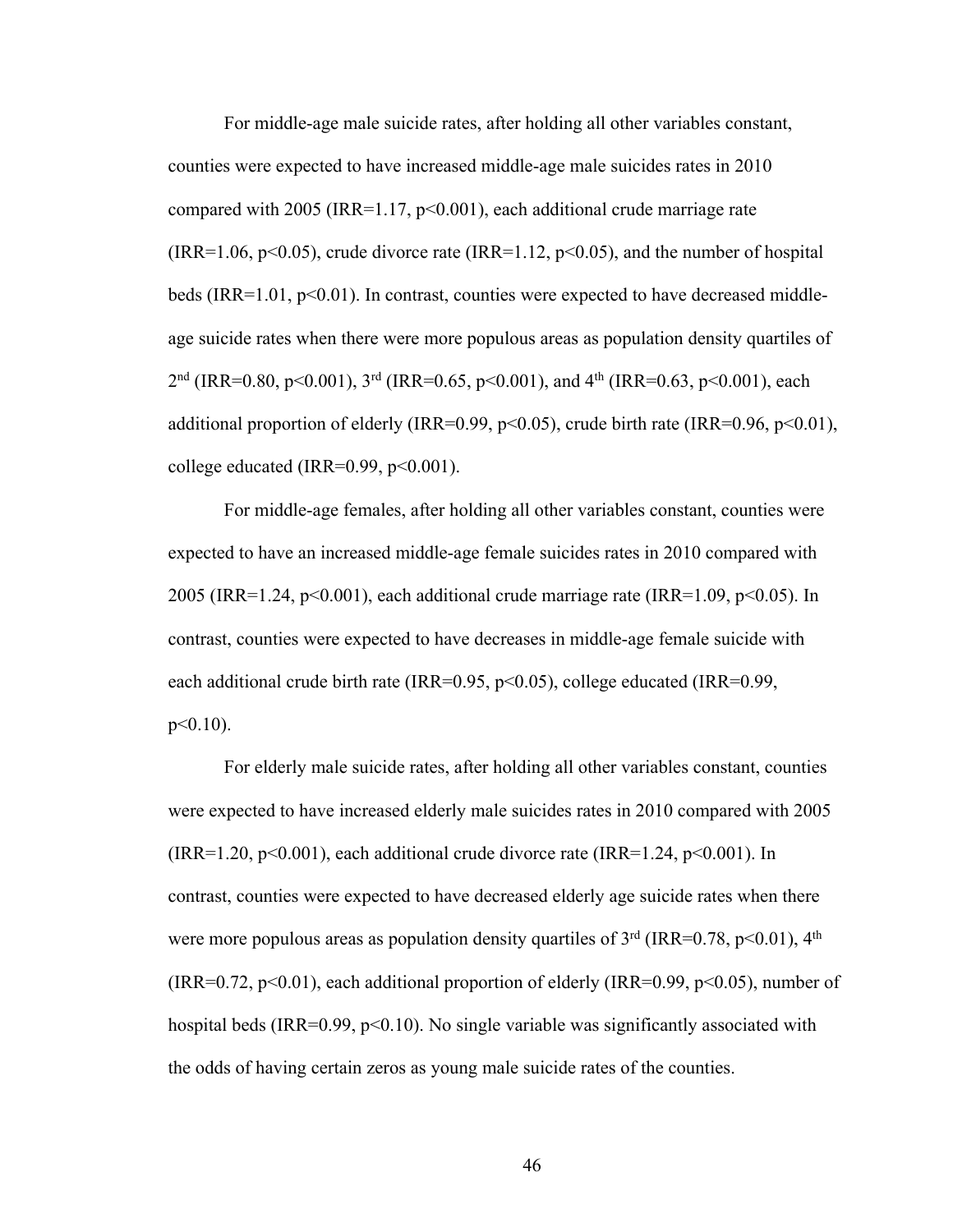Lastly, for elderly female suicide rates, holding all other variables constant, counties were expected to have increased elderly female suicides rates in 2010 compared with 2005 (IRR=1.24, p<0.001), each additional crude divorce rate (IRR=1.23, p<0.05). In contrast, counties were expected to have decreases elderly female suicide with each additional percentage of the elderly population (IRR=0.99, p<0.05), crude marriage rate  $(IRR=0.99, p<0.10)$ , each additional percentage of social infrastructure (IRR=0.99,  $p<0.01$ ) and the number of hospital beds (IRR= 0.98,  $p<0.01$ ). No single variable was significantly associated with the odds of having certain zeros as young male suicide rates of the counties.

Each age-group, gender-specific models had alpha values bigger than 0, which indicates that there were over-dispersion issues and Poisson regression would not be appropriate. In the inflated results indicating the likelihood of having certain zeros as the county level age-group, gender-specific rates, most of the variables were not significant. For the younger male group, the counties with more budget independent rate and number of hospital beds are less likely to have zeros as male suicide rates. Compared with the young male group, the young female group presented a different pattern. The higher population density (only between  $1<sup>st</sup>$  vs  $3<sup>rd</sup>$  quartile), more hospital beds, the counties are less likely to have a certain zero as young female suicide rates. In contrast, the higher the growth rate the counties had, they are more likely to have certain zeros of the young female suicide rate. For the middle-age male group, no single variable was significantly associated with the odds of having certain zeros as young male suicide rates of the counties. For the middle-age female group, the higher the population density and more hospital beds, the less likely the counties were to have certain zero as middle age female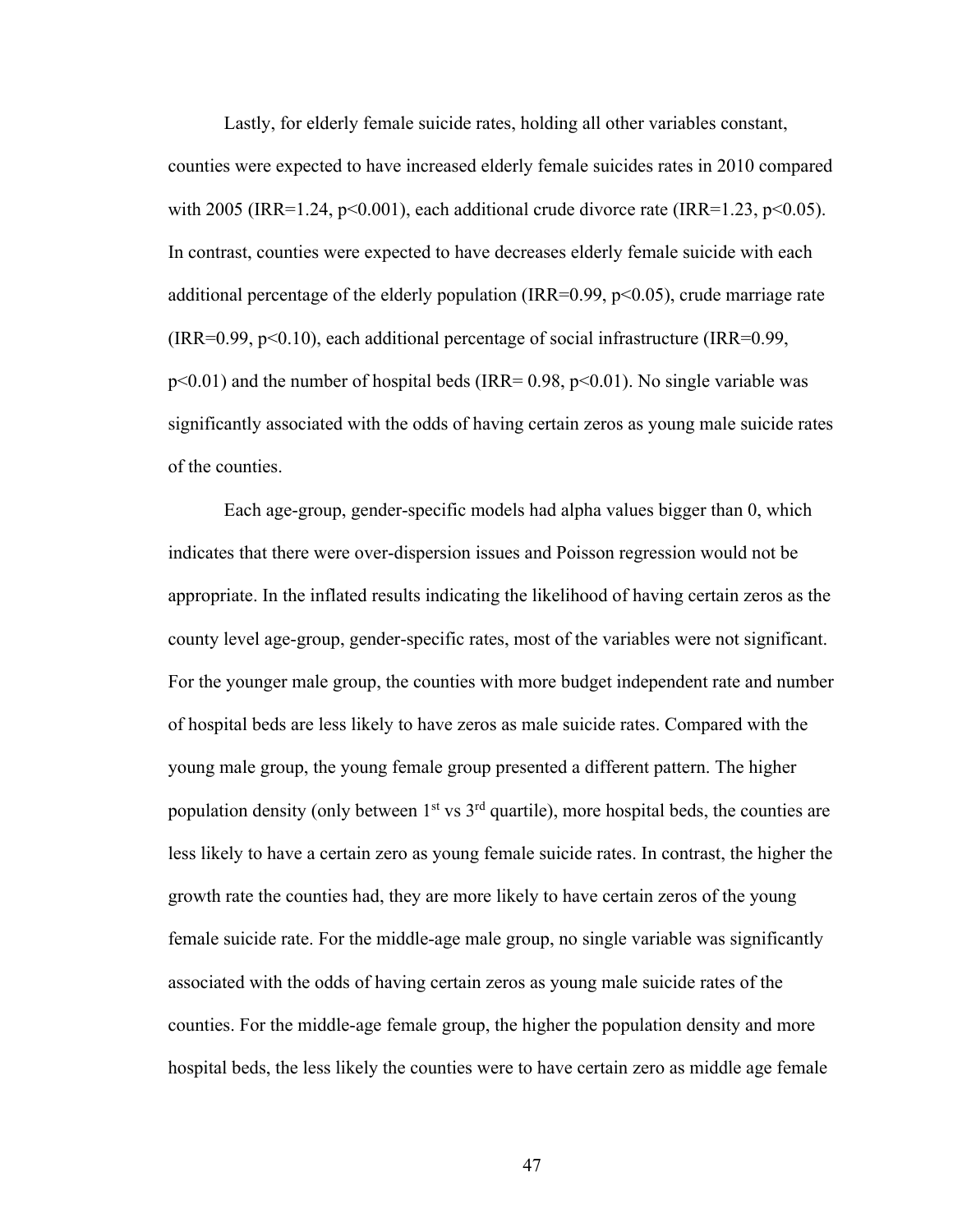suicide rates. Elderly male group model only had a marginal significance that the higher population density (only  $1<sup>st</sup>$  vs  $2<sup>nd</sup>$  quartile) was associated with a higher likelihood of having zeros as the elderly male suicide rates. In contrast to more hospital beds, the counties were less likely to have certain zero as elderly male suicide rates. For elderly females, compared with 2005, counties were less likely to have certain zeros as the elderly female suicide rate ( $p<0.05$ ), and when they have higher crude birth rates  $(p<0.05)$ . In contrast, if the county has higher population growth rates  $(p<0.10)$ , the counties are more likely to have zeros as certain elderly female suicide rates. Controlling all other variables, suicide rates in 2010 were higher than those in 2005. For young adults (20–39 years old), the population dynamics model has a limited relationship with suicide rates. For young adult males, only the  $4<sup>th</sup>$  quartile in population density was significantly associated with suicide rates. Similarly, only the  $2<sup>nd</sup>$  quartile in population density was significantly related to suicide rates of young adult females. The population growth rate was not a meaningful predictor of suicide rates of young adults. However, the population dynamics model is still relevant to suicide rates of middle-age (40–59 years old) and elderly (60 years old or older) males, showing negative relationships with population density and suicide rates. It may imply that social isolation by frequent migration would not be applied to trends of suicide in South Korea. But population density and population growth rate were not relevant to suicide rates of middle age and elderly females. Therefore, Hypothesis 1 is hardly supported in age group- and gender-specific suicide rates.

In summary, most models were marginally associated with suicide rates among young adult males. But the aging and family security models were statistically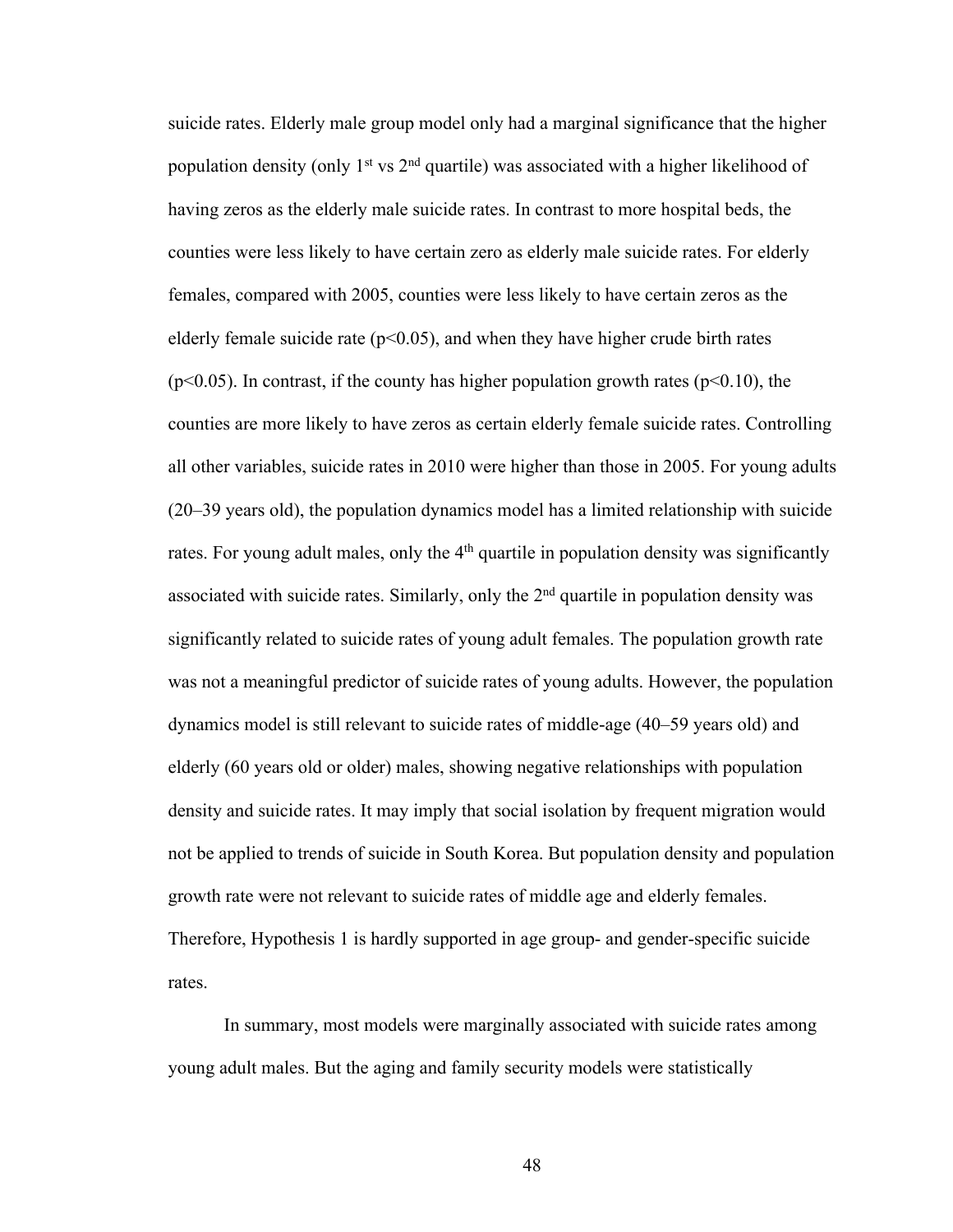significantly associated with suicide rates of young adult females. For middle-age and elderly males, the population density was significantly related to suicide rates but population growth was not a relevant measure for them. Interestingly, a higher elder population in counties were significantly associated with lower suicide rates of the elderly, implying the positive effects of social network and reduction of social isolation. Still, crude divorce and marriage rates showed consistent relationships with previous studies and crude marriage rates were positively associated with suicide rates, indicating that more frequent marriages are related to higher suicide rates of counties.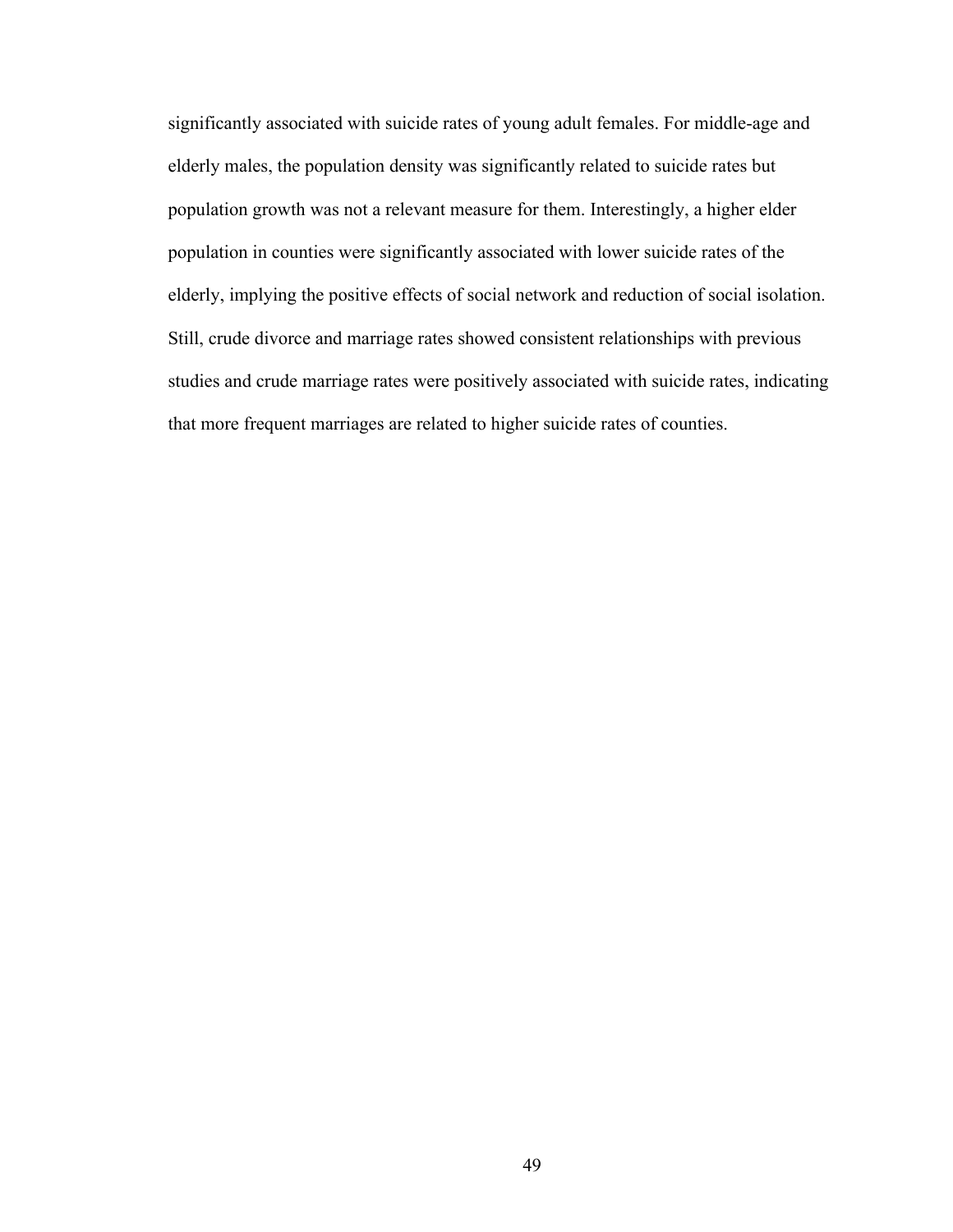# **CHAPTER 3: INDIVIDUAL LEVEL VARIATIONS OF SUICIDAL IDEATION Literature review**

Another major approach of suicidal study is psychiatric studies, emphasizing the psychological matters that increase suicidal risks. Those studies generally measure the level of suicidal ideation or having thoughts of suicide, affected by individual and social factors (Choi et al. 2009, Ha, Kim, Jeong et al. 2013, Kim-Yu-Jin 2011, Stepakoff 1998). Many scholars realize that the social and psychopathological studies of suicide do not conflict with each other. They are rather complementary in many aspects (Evans and Farberow, 2003). Although he doesn't agree that mental disorders are definite causes for suicide, even Durkheim himself doesn't deny the impact of mental disorders in the suicidal ideation of suicidal people (Durkheim 1951). A basic notion of suicide is that people tend to easily commit suicide under risk factors of suicidal ideations that are considered as being socially and psychologically disordered. According to Durkheim's point of view, which stresses the social dimensions of life, the risk of suicide also increased under certain bad conditions of live we can suffer from: when social solidarity, cohesion or collective consciousness was not working accordingly (Wu, 2010). Therefore, one commits suicide when either the individual or the society is in extremely marginalized, vulnerable situation.

The central idea in suicidal ideation theories is that when an individual has mental health disorders, they are also affected by social structural and environmental factors (Beck, Steer, Beck et al. 1993a). Therefore, they are more likely to have suicidal ideation, leading to a higher chance of committing suicide (Gan et al. 2009, Kim-Yu-Jin 2011). Long before the release of Durkheim's study, suicide was considered to be a result of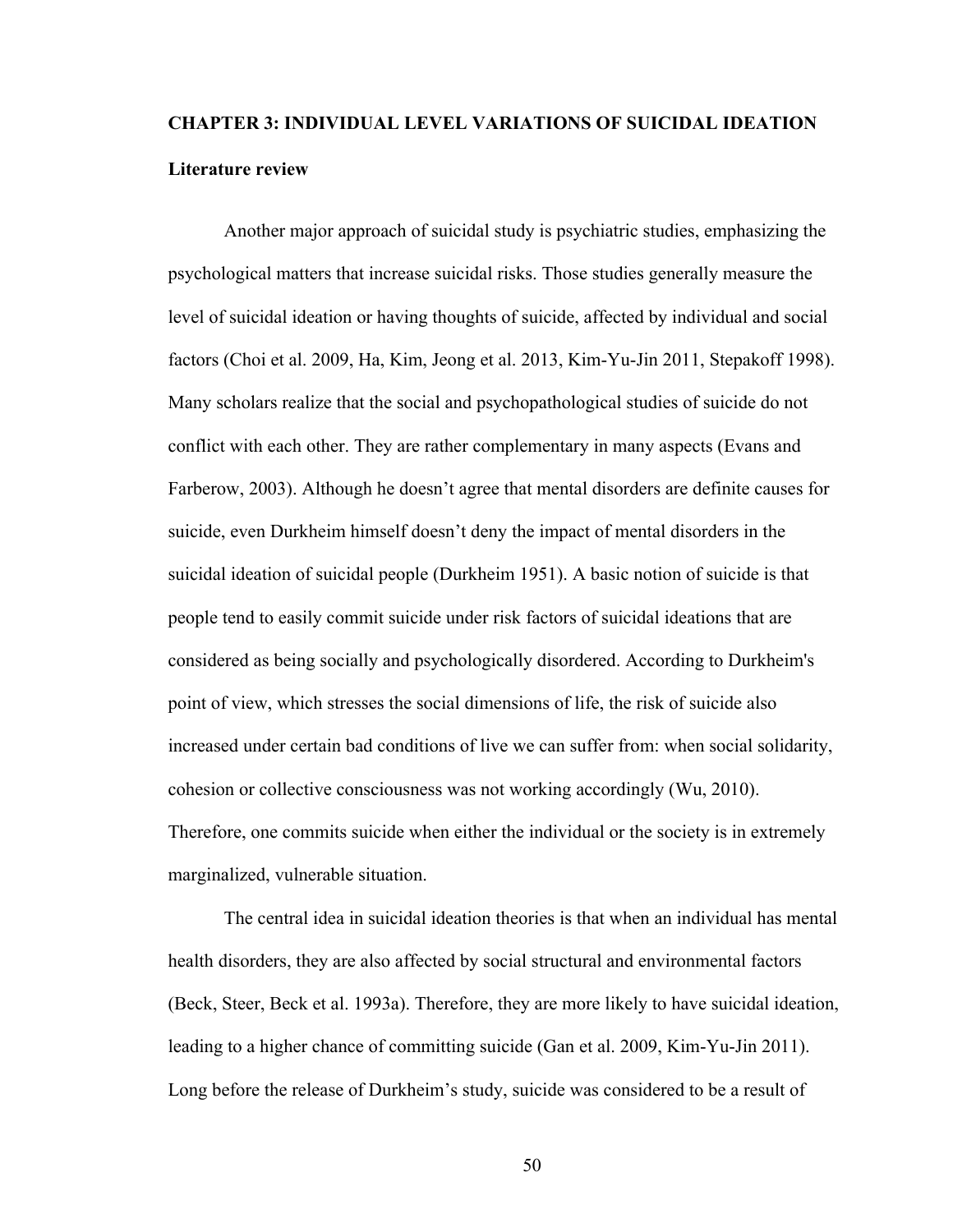emotional problems such as melancholy (Wu, 2010). Studies found that suicide is caused by depression and other mental illnesses (Beck, Steer, Beck et al. 1993b, Gupta and Gupta 1998, Hovey and King 1996). This is because suicidal ideation levels increase in the cases of people with major depressive and psychological disorders. The epidemiological correlation of suicide and mental illnesses is well tested by numerous scholars (Wu, 2010); this debate is one about how mental illness and problems should be considered a distal influential factors, an immediate cause, or even an outcome of some other health problems (Batchelor and Napier, 1953).

Suicide has been explained as a continuum of the behavioral process, initiated with pressures increasing the likelihood of suicidal ideation, leads suicidal attempts to result in completed and incomplete suicides (Beck et al. 1993a). Pokorny and colleagues (Pokorny, Beck, Resnik et al. 1974) introduced the suicidal model, which shows the process of gradually increasing seriousness in suicidal behavior. It generally begins with a weariness of life, death wishes, suicidal ideation, suicidal attempt, and then to completed suicide (Beck et al, 1979). Their model claimed that frequent suicidal thoughts could be an effective predictor of suicide. Indeed, research has found evidence to support the model. Fawcett and colleagues (1993) reported that 60% of patients who killed themselves expressed suicidal ideation prior to committing suicide. Given that the suicidal ideation is known to be a powerful predictor for attempted and completed suicide, an increasing number of researchers have investigated suicidal ideation and its major risk factors (Eom, 2007). Recently, research has detected several social, psychological factors and health-related stressors associated with suicidal ideation: Physical illness, poor self-perception of health, less social support, stressful life events,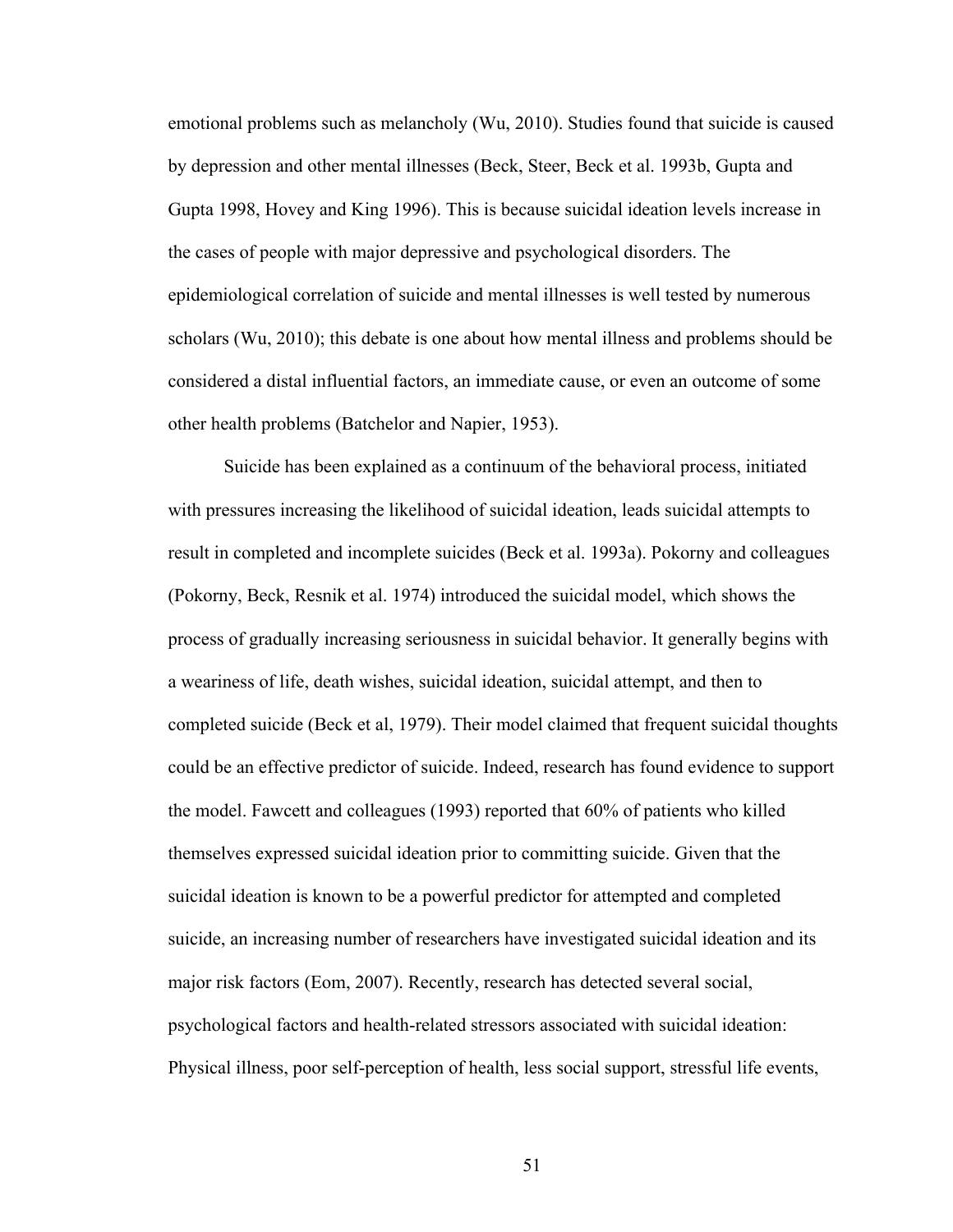financial strain, and depression are important factors of attempted suicide and suicidal ideation (Ahn and Chun, 2009).

#### *Gender and age*

Aging is a very important factor affecting individuals in South Korea. The elderly population of over 65 years makes up 11% of the total population. If this rapid aging tendency is maintained, South Korea will be called an 'aged country' in the near future (Kim and Kim, 2012), and reach the highest proportion of elderly people in 2045, according to the population projection by National Statistics Office of South Korea (NSO 2019b). Therefore, aging will be a severe social phenomenon in the foreseeable future (Bae and Park, 2006). Compared to the rapid incline of aging population, the current social welfare systems for the elderly in Korea do not reflect those statistics. Due to the overall expanded life expectancy, the elderly usually live longer than before. Also, social expenditures related to the elderly such as the demand for health insurance system and long-term care have largely increased. However, combined with changing family systems from an extended to a nuclear family, care for the elderly from families has been decreasing drastically (Choe and Jang, 2009).

As the legally defined retirement age in South Korea is 60, people cannot survive with their own earnings as their main resource. In addition, without sufficient support from the government such as the 'Basic Livelihood Security Program' or 'National Basic Livelihood Security Program,' older people would need to rely on their adult children or relatives. In accordance with relatively weak safety-nets from government and hardship after retirement, the economic status of the elderly has a negative impact on their quality of life. Also according to OECD statistics (OECD, 2008), South Korea has the highest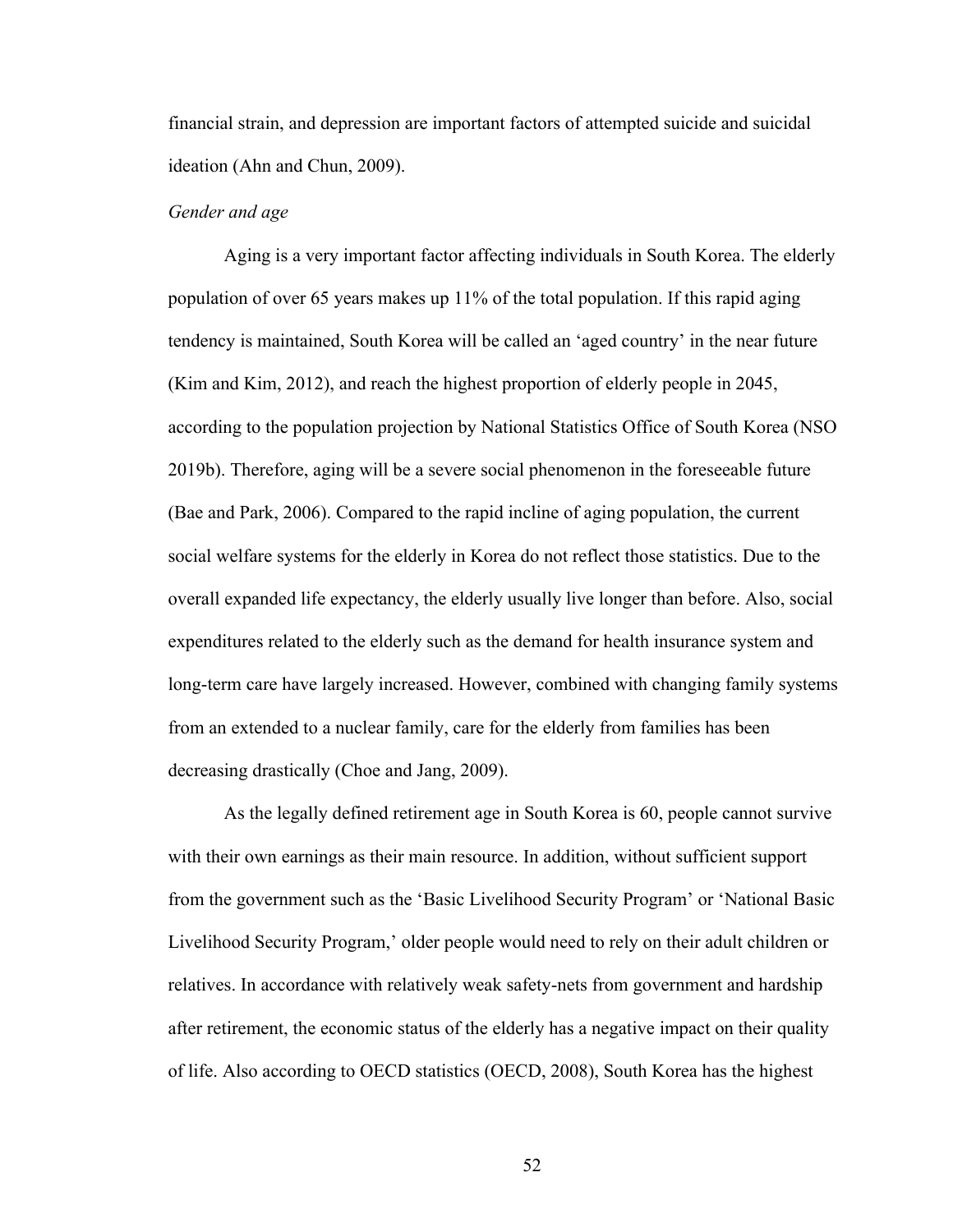poverty rate, which indicates the percentage of people earning below the median household income. This poverty rate is about two times as high as the rate of the U.S.A. Also, it is about 4 times higher than the average rate of OECD countries. It is also about three times as high as the poverty rate of all populations and other age groups (18~64). It means that the elderly are relative, absolutely facing economic hardship in South Korea (Jones and Urasawa 2014).

Furthermore, the elderly lose social support due to retirement, death of their spouse, or negative health conditions. Therefore, they face the problems that they didn't have in their earlier lives (Lee, 2006). If their society doesn't prepare a social supporting system, these hardships will become more serious as they experience a higher amount of isolation compared to younger ages (Atchely, 1994). Moreover, suicide attempts and suicide behaviors in the elderly can be a serious choice to end their life. In contrast, suicidal attempts at a younger age can be a form of expression. Many suicidal attempts of the elderly are relatively fatal or put them in a critical condition. Therefore, prevention of suicide among the elderly is very important because their attempt at suicide can easily result in death (Bae and Park, 2006), and can be considered as a risk factor to suicidal ideation as a whole.

# *Human Capital*

Having a better human capital, in general, plays an important role in a person's whole life. In general, higher income and job status have negative relations with suicidal ideation (McMillan, Enns, Asmundson et al. 2010). In other words, higher social resources with better income and job level could be a buffer from the stresses and other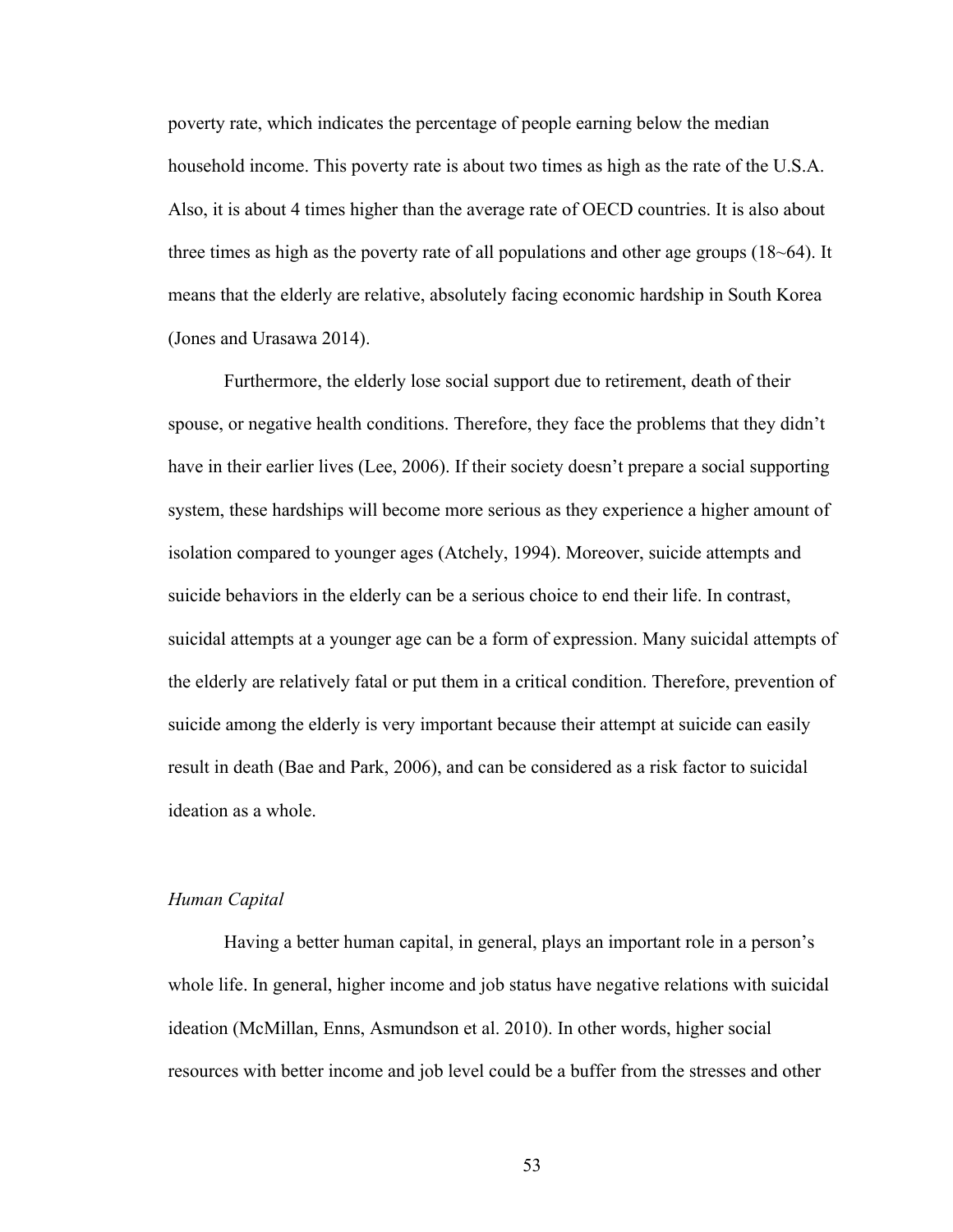negative events in life. Especially, unemployed individuals were reported to have more negative health conditions, including anxiety, depression and suicidal ideation in South Korea (Kim and Choi 2012). Studies found that the uncertainty and hopelessness without appropriate support lead hardships of well-being lead to a higher chance of having suicidal ideation (Beak 2013, Lee and Ha 2011). However, if the job demands too much, in terms of time and energy, some occupations would have a higher risk of having suicidal ideation than other workers. Yoon and his colleagues (2016) found that high emotional demand and low job control were associated with a high risk of suicidal ideation among service and sales workers, from a survey of 1,995 participants in the survey. The authors pointed out that emotional demands and stress influenced by a low level of job control lead to a higher risk of suicidal ideation (Yoon, Jeung and Chang 2016).

In many studies, residential classification such as urban and rural areas can be considered influential variables. There are various debates about the significance of urbanism or the level of development. In the early stages of urbanization, that region would have a very high suicide rate influenced by social disruptions (Stack, 2000). But better social infrastructure such as better environments has been reported as the factor of reducing the regional suicide rate. Region-specific characteristics can be applied in sociological studies about suicide (Kowalski et al, 1987). In cities, the robust infrastructures that are provided allow for people to live in better conditions.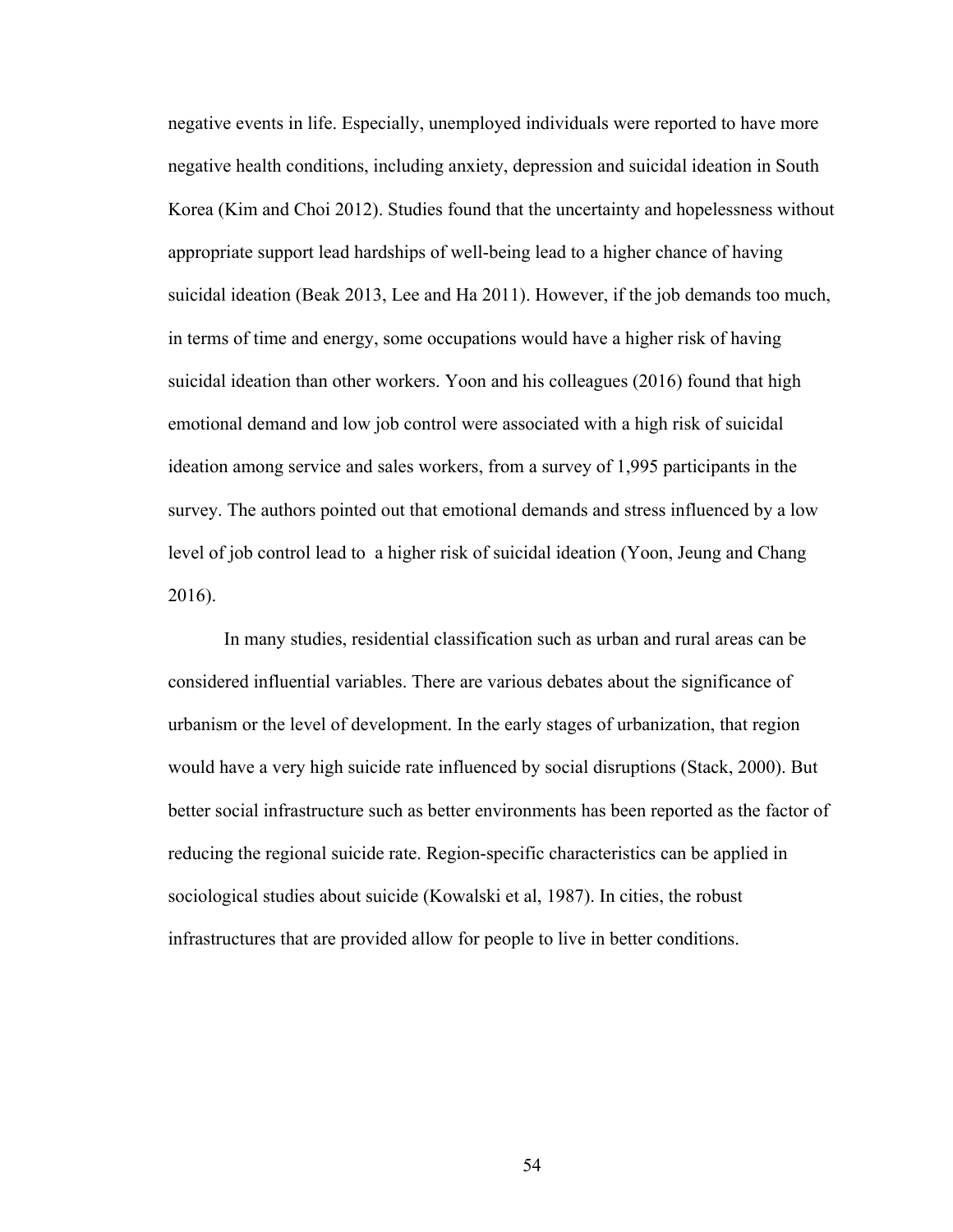#### *Family Structure*

Social isolation increases the risk of losing life satisfaction, which also means an increased risk of suicidal ideation (Kim and Yoo, 2009; Jung, 2010; Lee et al, 2011). Low levels of social activities and social relationships would increase the tendency of psychological depression and stress, resulting in more severe psychological disorders, such as suicidal ideation (Jo and Kim, 2008). In contrast to being socially isolated, participating in more frequent meetings such as an association, religious services, leisure groups, and volunteer work were positively related to higher life satisfaction and lowered risk of suicidal ideation (Park and Chung, 2006). Also, having more participating groups brings social support, reduces the level of negative effects from decreased family functions and provides an alternative source of emotional support (Lee et al, 2011).

Living alone is also perceived to be a risk factor for suicide. Those who are living alone can be considered to be part of a high-risk group of suicide. It is because they cannot be supported by other family and household members in unexpected situations (Jung, 2010). According to the 'Statistics of Elderly', produced by National Statistics Office (2011), 34.2% of older adults live alone. Older adults living alone are more likely to have underlying medical issues, low social-economic status, and depression. Those are strong risk factors of suicidal attempts and completed suicides, especially for disadvantaged, solitary elders (Jo and Kim; Kim and Yoo, 2009).

#### *Health Status*

Bad health status leads to various life restrictions and even worse life conditions (Chochinov, Wilson, Enns et al. 1998). Especially when individuals have disease and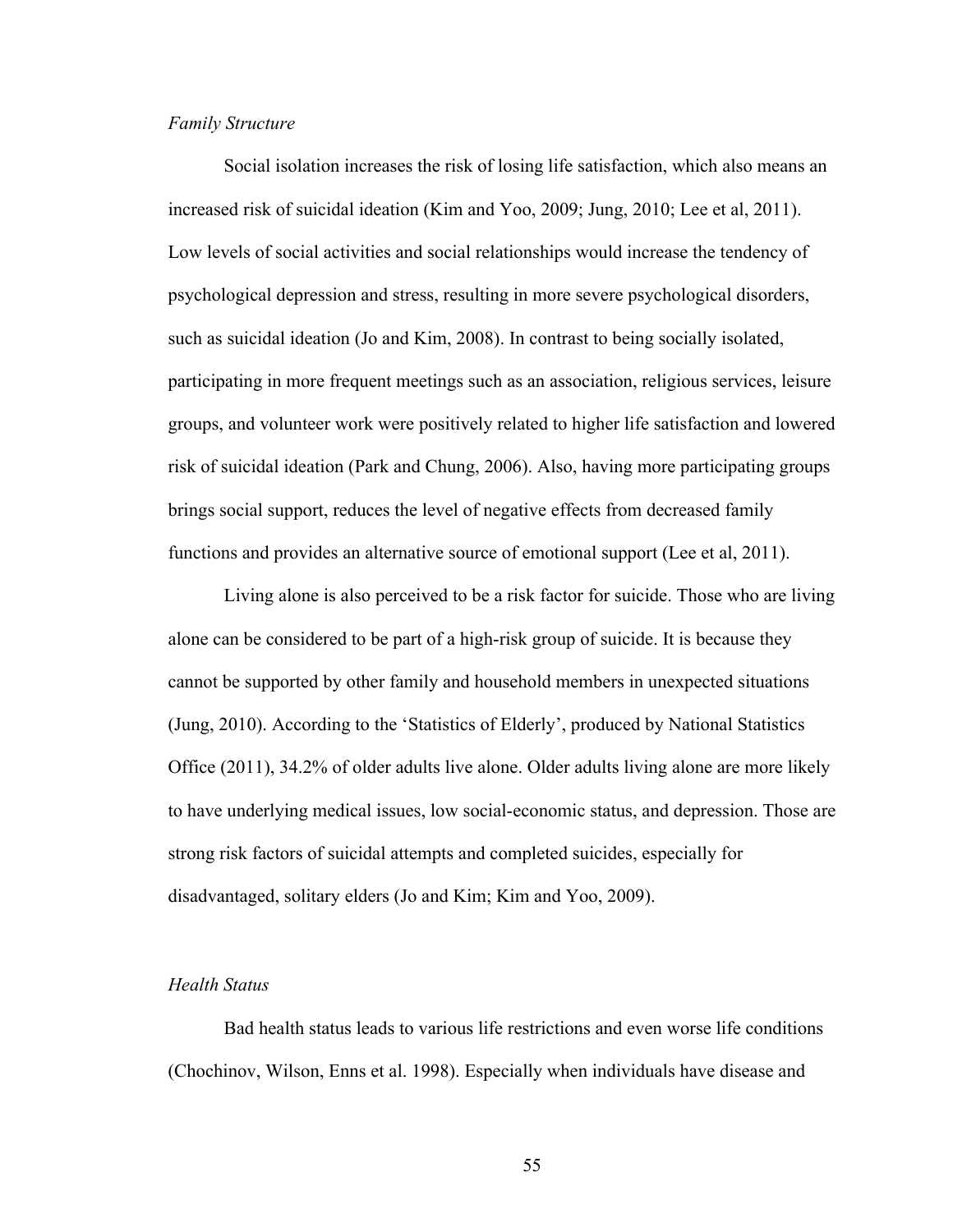illness, they would have a higher chance of suicidal ideation than others without bad health conditions (Marusic and Goodwin 2006). If they have some serious diseases impact on health, such as Darier's, Parkinson's and Alzheimer's disease, their suicidal ideation level was much higher than others without the bad health conditions (Denicoff, Lehman, Rubinow et al. 1990, Kummer, Cardoso and Teixeira 2009). Also at risk are those who have other bad health conditions such as cancer (Recklitis, Lockwood, Rothwell et al. 2006), physical illness (Goodwin, Kroenke, Hoven et al. 2003), and other general bad health indicators (Russell, Turner and Joiner 2009).

Depression is a well-known singular factor associated with a higher level of suicidal tendencies in all age groups, from young generations in college (Garlow, Rosenberg, Moore et al. 2008), to the elderly (Szanto, Mulsant, Houck et al. 2007). Depression leads to high level of stress, hopelessness and anxiety which often accompanies risky self-harm behaviors after having a high chance of suicidal ideation (McKelvey, Pfaff and Acres 2001). Also, individual and social factors impact the increased risk of depression, such as economic hardships, bad health conditions, and stress (Kim and Choi 2012, Lee, Pak and Kim 2017, Shin, Lee, Seol et al. 2017)

Studies found that patients with depression symptoms would suffer from a high level of suicidal ideation and attractions to engage in self-harm behaviors (Bartels, Coakley, Oxman et al. 2002). Even for professionals with high income and job security, higher demands and stress lead to symptoms of depression and often lead to higher levels of risks of suicidal ideation. In a special report of Shanafelt and his colleagues (2011) regarding the suicidal ideation of American surgeons, even though the rate of having suicidal ideation was rare (6.3%), they had a higher chance of suicidal ideation than the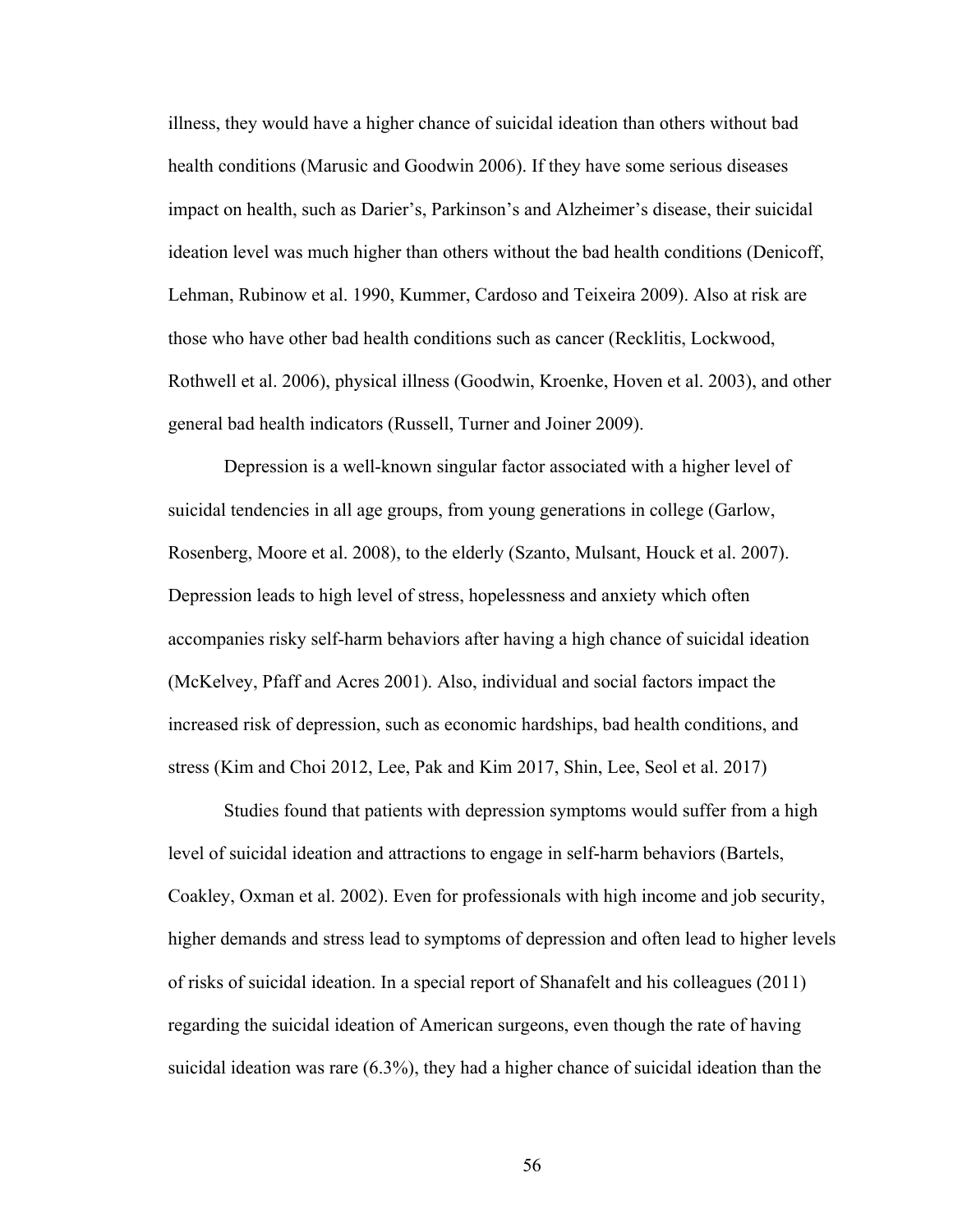general population if they didn't seek professional help due to time restrictions and concerns that it might impact their medical licenses (Shanafelt, Balch, Dyrbye et al. 2011). This type of stigma of mental illness is very prevalent in South Korea (Park and Jeon 2016), and often leads patients to hesitate to have services from mental health professionals. However, individuals without mental professional care services are more likely to think about committing suicide and suffer from a higher risk of committing suicide (Moon, Lee, Park et al. 2008), which leads to serious concerns regarding lifethreatening self-harm behaviors who are without appropriate care of depression.

# **Data and Methods**

#### *Data: Korean National Health and Nutrition Examination Survey*

For this study, I utilized the Korea National Health and Nutrition Examination Survey (KNHANE hereafter) conducted by the Korea Centers for Disease Control and Prevention every year by the Ministry of Health and Welfare. This data was designed to build statistical materials about health conditions, behaviors, and consciousness about health, type of food consumption in the national, regional level. This dataset was collected through the stratified multistage probability sampling design as a repeated cross-sectional study. Survey response rates were 88.5–95.3%. I chose this data (KNHANES) as it is useful to explore the social contexts of respondents who have had suicidal ideation. The data contains questionnaires about the subjective quality of life and stressors of their life. I pooled all the waves from 2007–2017 that have the same survey questions format. Only 46,786 cases over 20 years old are included in the analysis to 1)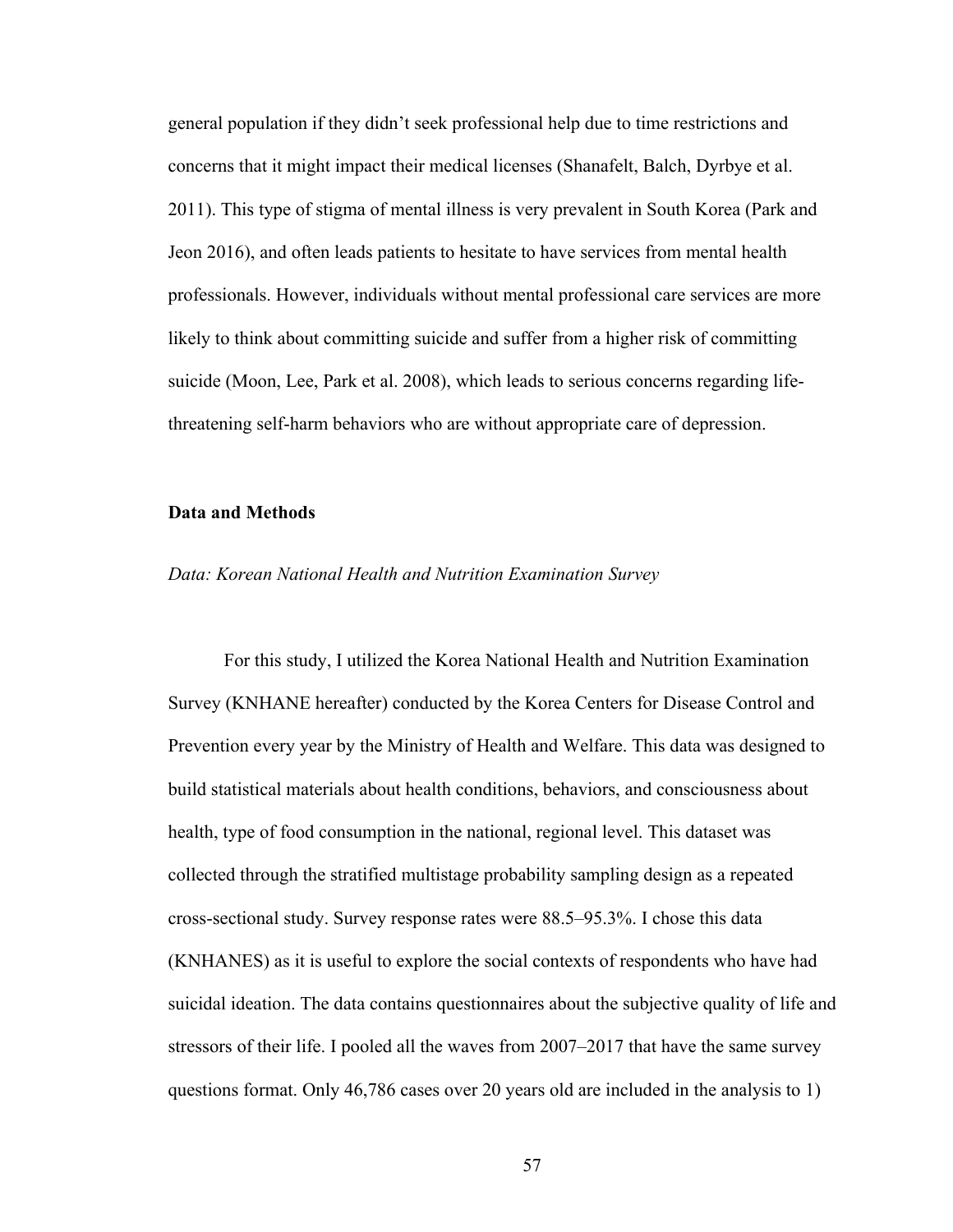have consistent age range with the age group-, gender-specific suicide rate analysis, 2) utilize occupational and educational information as predictors, 3) particularly rare cases in teenage suicide rates. Therefore, only adults are included in the suicidal ideation analysis part of this paper.

In accordance with the theoretical background, the dependent variable is 'Suicidal Ideation', thoughts about committing suicide in the last year. The aim of this study was to explore the impact of major determinants of suicidal ideation. Therefore, I selected suicidal ideation, measured dichotomous variables for logistic regression analysis to check association among related variables affecting suicidal ideation.

To test the models of previous studies, I divided models by inputting specific variables. The first model was the baseline model, only including age, period and gender. The second model included human capital, educational degree, individual income measured by quartile, living environment (rural vs urban area). In the third model, I added health status to test the effect of physical and mental health conditions, while controlling other factors. In the fourth model, I also added living arrangements and marital status, to measure social support. I plan to use those hypotheses to see the relationship between social isolation and suicidal ideation.

# *Dependent variable*

The dependent variable is a dichotomous variable, whether the respondent thought about committing suicide last year. Having no suicidal ideation is coded as 0, and 1 is coded as had suicidal ideation. Therefore, the dependent variable indicates the likelihood of having suicidal thoughts in the last year.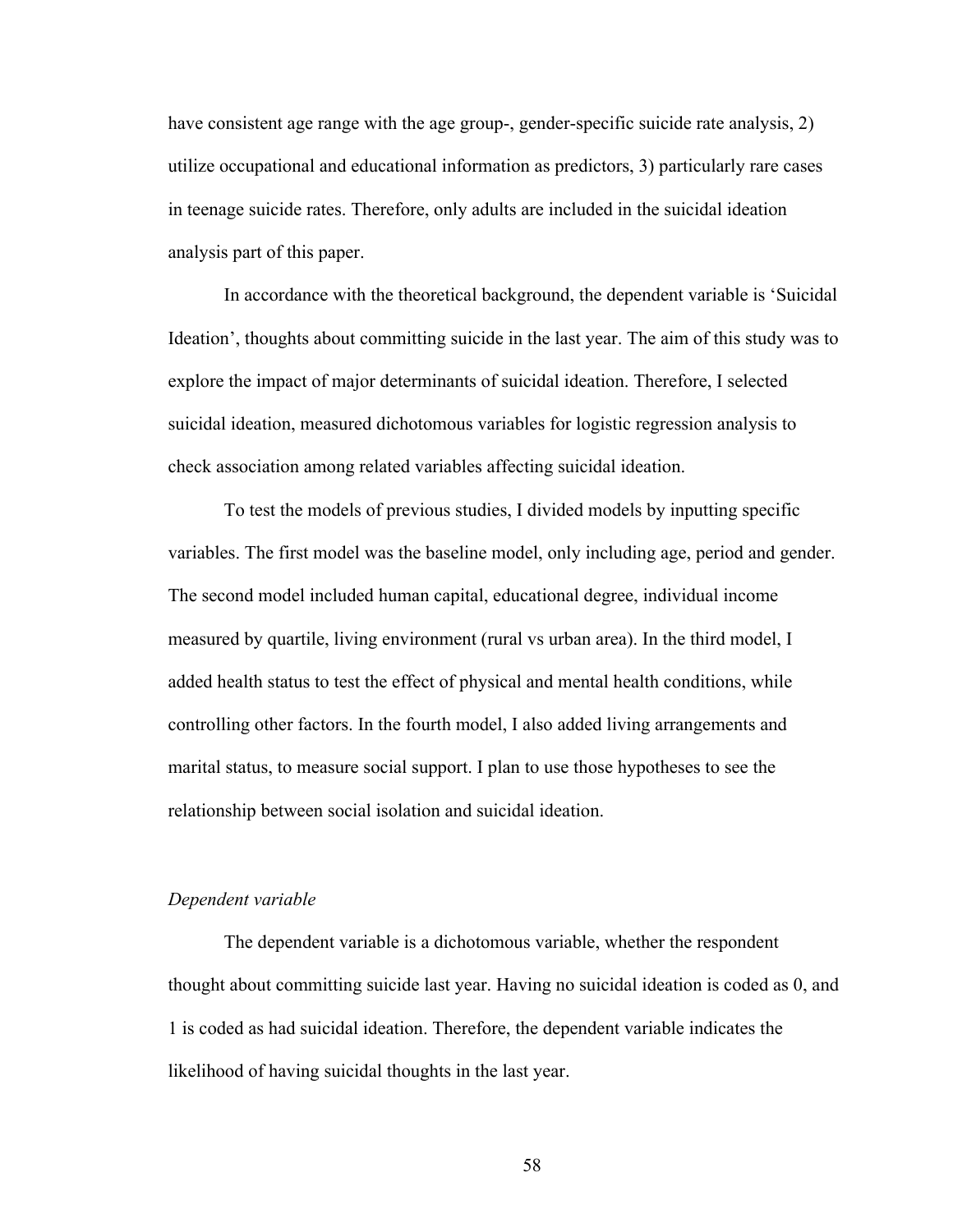#### *Independent variable*

Basic demographic variables including age group in 10 years interval (from 20 years old) and gender were included for the baseline model with years as time trend and 17 regions including special cities and provinces. The time (year) includes 2007–2017, but excluding 2014, 2016 and 2018 only asked suicidal ideation questions to the young population under 20. The 17 regions include Seoul, Pusan, Daegu, Incheon, Ghwangju, Daejeon, Ulsan, Sejong, Kyounggi, Gangwon, Chungbuk, Chungnam, Chheonbuk, Cheonnam, Kyoungbuk, Kyungnam and Jeju. As for human capital measures, individual annual income quartile, occupation, whether living in the rural or urban area was included. Due to the high correlation between income and education degree category, and with a better model fit, personal income was included in the models. Occupation category is classified as 'official standard occupation classification' guide, as 1) Manager, Professionals, 2) Unemployed, 3) White Collar, 4) Sales, Service, 5) Farmer, Fisher, 6) Blue Collar workers. Unemployed refers to students, job seekers, housewives and all other people who are not actively involved in paid work. Living in urban and rural areas is an indicator of their living condition, due to the highly unbalanced development of South Korea. The rural area indicates the official regional categories as 'Eup', 'Meon' and 'Ri' referring to regions with a small number of populations. Those regions with more than 20,000 individuals are transitioned to 'Gu,' the higher official unit of regions, as the unit of analysis in the county-level suicide analysis. So the 'Eup', 'Meon' and 'Ri' areas are very less populated, people are not living in the city area with around or under 20,000 individuals mostly underdeveloped and do not have the sufficient level of social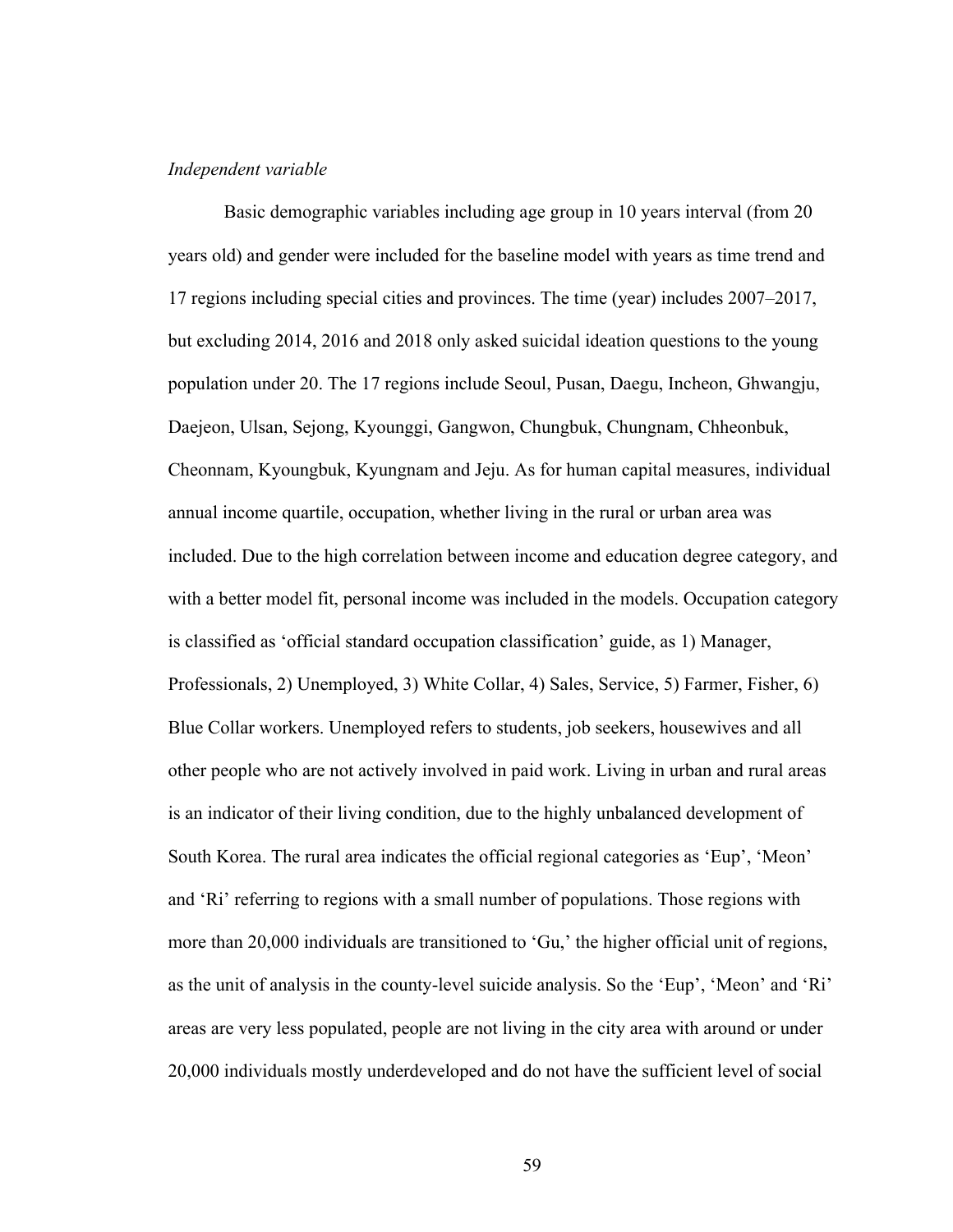and cultural infrastructure. For family structure measure, living arrangements (living alone or not living alone), marital status (currently married, never married, divorced, widowed, separated) were included. Cohabitation is too rare in South Korea and there are no population-level cohabitation statistics.

Personal health status measures were also included as stress level (rarely stressed, frequently stressed), self-rated health (bad, normal, and good) and depression status. The depression status is measured in a detailed category based on their diagnosis experience as 1) Never diagnosed and experienced depression, 2) Diagnosed as depression in the past, but no more suffer from depression, 3) Diagnosed as depression and still suffering from depression, but having medical professionals' care 4) Diagnosed as depression and still suffering from depression, and do not have any medical professionals' care. This detailed differentiation could lead to better understand whether depression without care would be different from other depression categories. The region-level statistics were also merged from publicly released data from the National Statistics Office website. The regional statistics were selected corresponding to the previous parts of this dissertation, county-level suicide rates. The regional statistics includes the crude rates (divorce, marriage, and birth), the proportion of elderly over 65, the unemployment rate in actively working age, non-regular job rate based on the employed individuals, age-standardized total suicide rate, budget independence, number of hospital beds, social infrastructure (calculated average percentage of area installed paved road, water disposal, and supply system), and the population in millions.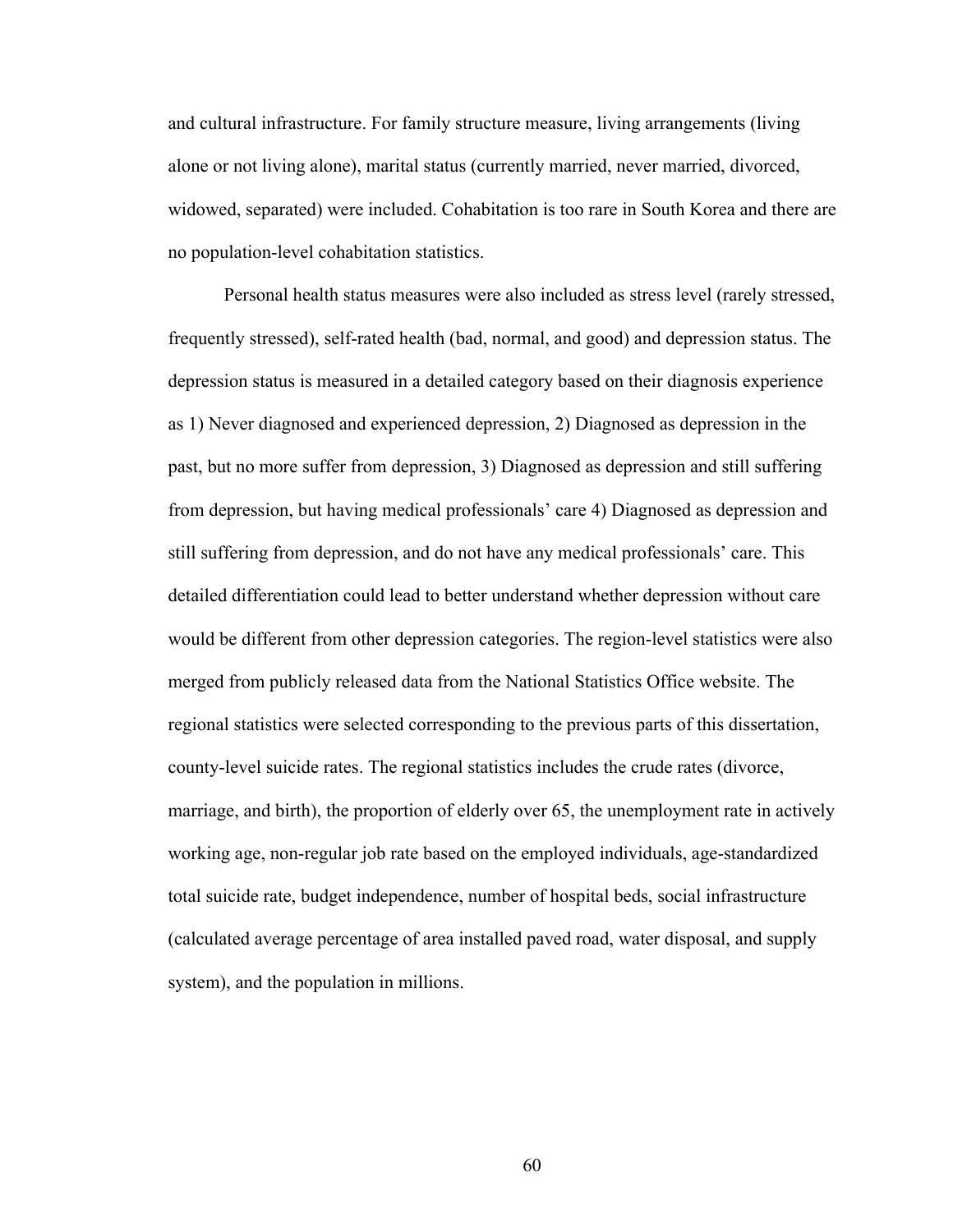# *Hypotheses*

- *H1: If R has more human capital, he (she) is less likely to think about committing suicide.*
- *H2: If R has a negative health condition, he (she) will be more likely to think about committing suicide.*
- *H3: If R lives alone, he (she) will be more likely to think about committing suicide.*
- *H4: If R has disrupted marital status other than married, he (she) will be more likely to think about committing suicide.*
- *H5: If R gets older, he (she) will be more likely to think about committing suicide.*
- *H6: If R is male, he will be more likely to think about committing suicide.*
- *H7: As surveyed year increases, he (she) will be more likely to think about committing suicide.*
- *H8: If R is suffering from depression and without care, he(she) will be more likely to think about coming suicide compared with other counterparts.*

*Analytic Method*

As the dependent variable is a dichotomous variable with only two categories: have had suicidal ideation or not, therefore, I utilized logistic regression with nested models as a baseline (only years, regions, gender and age groups), human capital (occupation, income, and living area), family structure (living arrangement, marital status), and health status (self-rated health, stress level and depression status). As the final model, I included all the variables including regional statistics.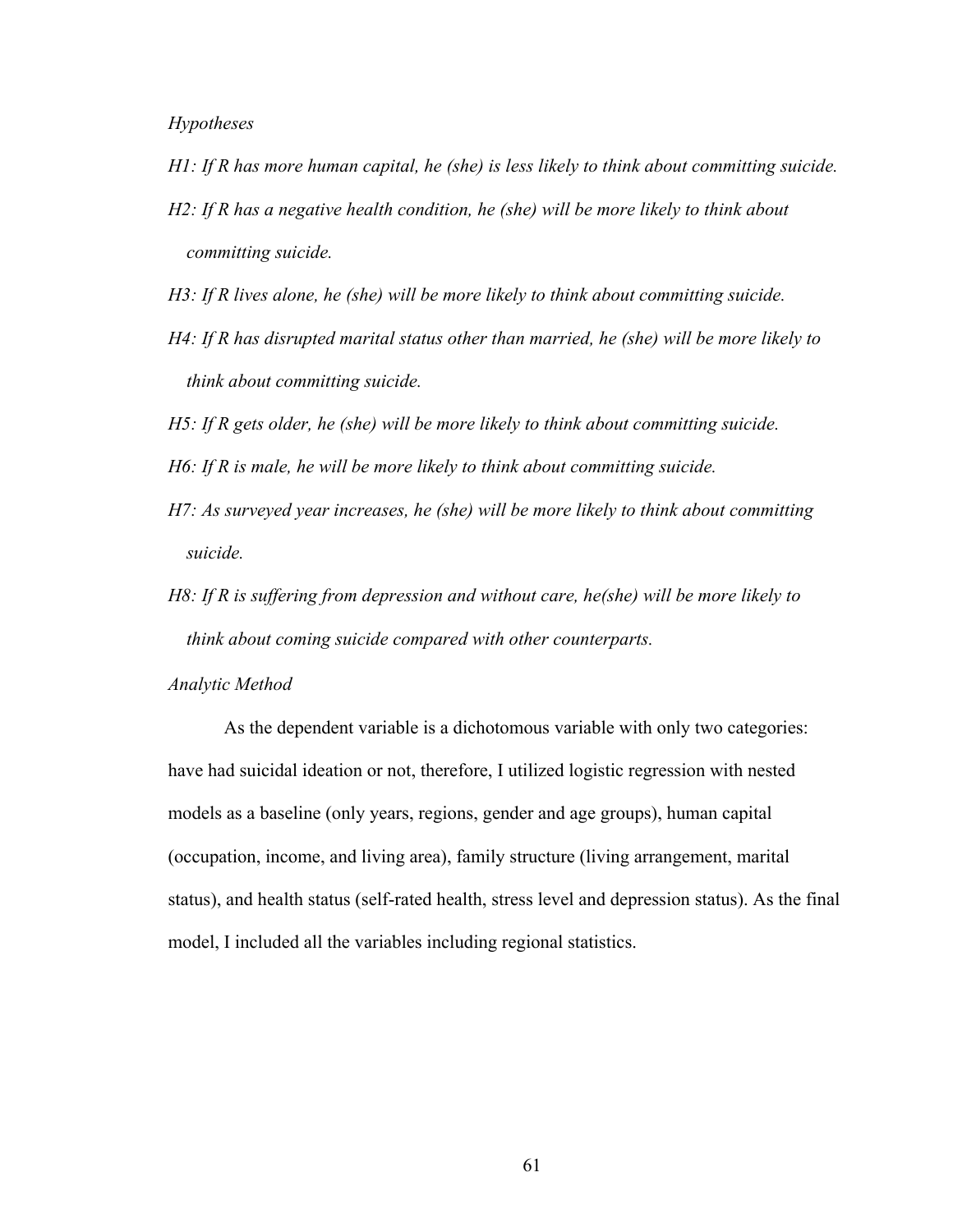| Predictors               | Mean <sup>17</sup> | $S.\overline{D^{18}}$ |
|--------------------------|--------------------|-----------------------|
| Suicidal Ideation        |                    |                       |
| No                       | 0.89               |                       |
| Yes                      | 0.11               |                       |
| Gender                   |                    |                       |
| Male                     | 0.51               |                       |
| Female                   | 0.49               |                       |
| Age group                |                    |                       |
| 20-29                    | 0.18               |                       |
| 30-39                    | 0.21               |                       |
| 40-49                    | 0.22               |                       |
| 50-59                    | 0.18               |                       |
| 60-69                    | 0.11               |                       |
| Over <sub>70</sub>       | 0.09               |                       |
| Income Quartile          |                    |                       |
| 1 <sup>st</sup> Quartile | 0.25               |                       |
| 2 <sup>nd</sup> Quartile | 0.25               |                       |
| 3rd Quartile             | 0.25               |                       |
| 4 <sup>th</sup> Quartile | 0.25               |                       |
| Occupation Category      |                    |                       |
| Manager, Professional    | 0.15               |                       |
| Unemployed               | 0.37               |                       |
| White Collar             | 0.10               |                       |
| Sales, Service           | 0.14               |                       |
| Famer, Fisher            | 0.05               |                       |
| <b>Blue Collar</b>       | 0.20               |                       |
| Rural Area               |                    |                       |
| Living in rural area     | 0.18               |                       |
| Living in urban area     | 0.82               |                       |
| Living alone             |                    |                       |
| Living alone             | 0.08               |                       |
| Not living alone         | 0.92               |                       |
| <b>Marital Status</b>    |                    |                       |
| <b>Currently Married</b> | 0.69               |                       |
| Never Married            | 0.21               |                       |
| Divorced                 | 0.03               |                       |
| Widowed                  | 0.07               |                       |
| Separated                | 0.01               |                       |
| Stress level             |                    |                       |

 $\leq$  Table 8: Descriptive Statistics<sup>16</sup>: Suicidal Ideation in 2007-2017  $>$ 

<sup>&</sup>lt;sup>16</sup> All the descriptive results are weighted as directed by Korean National Health and Nutrition Survey

<sup>&</sup>lt;sup>17</sup> Proportion of each category for categorical variables (1=100%, 0=0%)

<sup>&</sup>lt;sup>18</sup> Only for continuous independent variables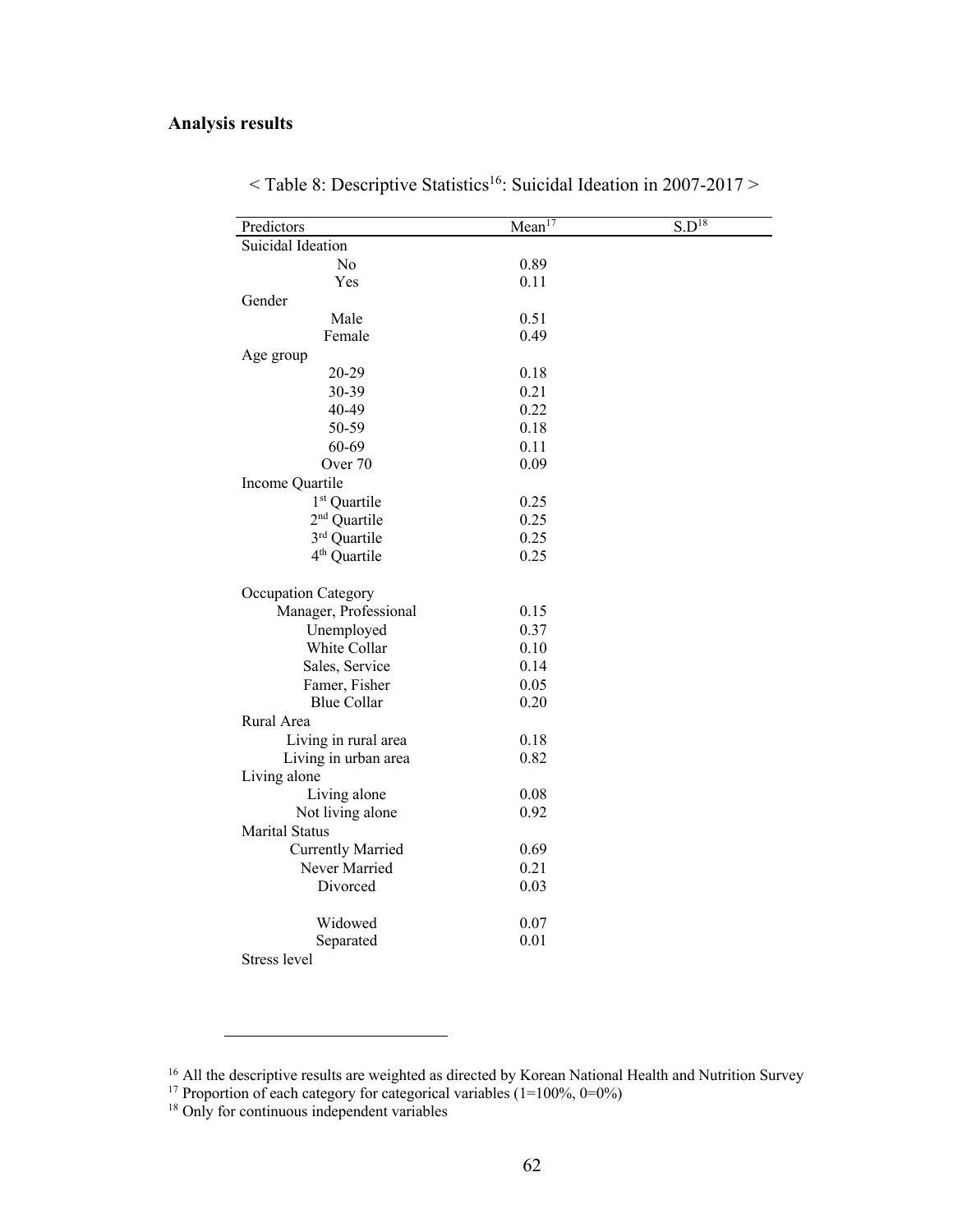| <b>Rarely Stressed</b>     | 0.72   |       |
|----------------------------|--------|-------|
| <b>Stressed Frequently</b> | 0.28   |       |
| Subjective Health          |        |       |
| Bad                        | 0.18   |       |
| Normal                     | 0.47   |       |
| Good                       | 0.35   |       |
| Depression care            |        |       |
| Never experienced          | 0.96   |       |
| No more depression         | 0.02   |       |
| Depression with care       | 0.01   |       |
| Depression without care    | 0.01   |       |
| Year                       |        |       |
| 2007                       | 0.10   |       |
| 2008                       | 0.11   |       |
| 2009                       | 0.11   |       |
| 2010                       | 0.11   |       |
| 2011                       | 0.11   |       |
| 2012                       | 0.11   |       |
| 2013                       | 0.11   |       |
| 2015                       | 0.11   |       |
| 2017                       | 0.12   |       |
| <b>Regional Statistics</b> |        |       |
| Crude divorce rate         | 2.23   | 0.23  |
| Crude marriage rate        | 6.17   | 0.70  |
| Crude birth rate           | 9.00   | 1.14  |
| Proportion of elderly      | 11.51  | 3.09  |
| Unemployment rate          | 3.43   | 0.88  |
| Non-regular job rate       | 33.72  | 3.95  |
| Suicide rate               | 27.97  | 5.13  |
| Budget independence        | 60.86  | 22.23 |
| Number of hospital beds    | 11.20  | 3.64  |
| Social infrastructure      | 92.95  | 8.73  |
| Population in millions     | 6.27   | 4.44  |
| Region                     |        |       |
| Seoul-si                   | 0.21   |       |
| Pusan-si                   | 0.07   |       |
| Daegu-si                   | 0.05   |       |
| Incheon-si                 | 0.06   |       |
| Ghwangju-si                | 0.03   |       |
| Daejeon-si                 | 0.03   |       |
| Ulsan-si                   | 0.02   |       |
| Sejong-si                  | 0.00   |       |
| Kyounggi-do                | 0.24   |       |
| Gangwon-do                 | 0.03   |       |
| Chungbuk-do                | 0.03   |       |
| Chungnam-do                | 0.04   |       |
| Cheonbuk-do                | 0.03   |       |
| Cheonnam-do                | 0.03   |       |
| Kyungbuk-do                | 0.06   |       |
| Kyungnam-do                | 0.06   |       |
| Jeju-do                    | 0.02   |       |
|                            |        |       |
| Observations               | 49,711 |       |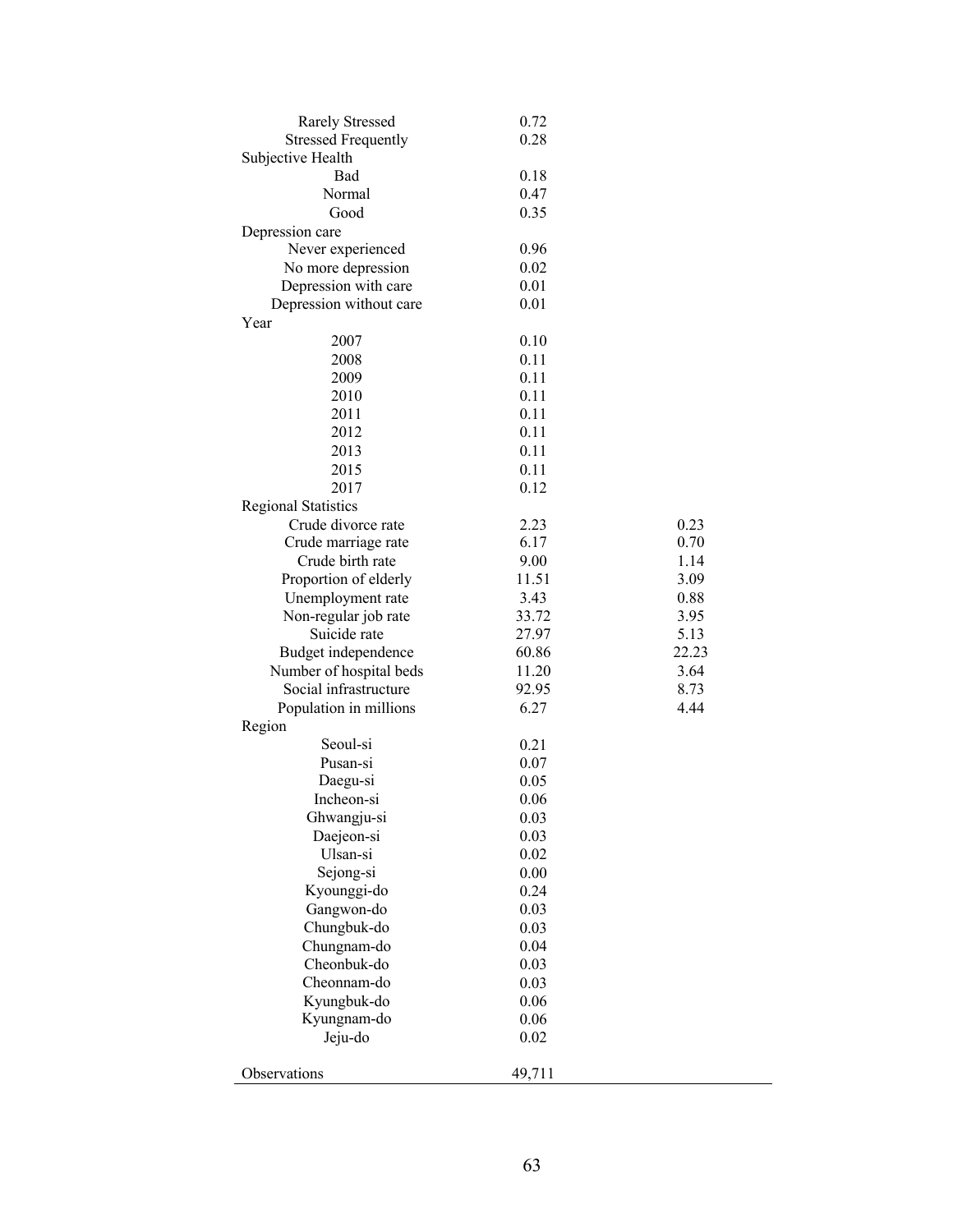Descriptive statistics of weighted mean and standard deviations (for continuous independent variables only), and proportions of each category (for categorical variables) are presented in Table 8. Overall, 11% of the analytic sample thought about committing suicide in the last year. In the occupation category, other than common job categories such as white collar, blue collar (manual workers) and professionals, farmers and fishers are included to check individuals living in mostly rural and sea areas and those who work in relatively small businesses or own businesses who are in a relatively marginalized area. 82% of the sample lived in urban areas, representing a high concentration of population in city areas in South Korea. Only 8% of the analytic sample live alone without any family members. Regarding marital status, a very small proportion of people were divorced (3%), widowed (7%) and separated (1%) categories, compared with currently married (69%) and never married (21%). 28% of the sample replied that they were stressed frequently, and only 18% of the sample rated their health was bad, compared with 47%, and 35% of the sample rated their health as normal and good health respectively.

The depression status revealed that only 4% of the sample had a doctor's diagnosis of depression. 96% of the sample answered that they never experienced and were not diagnosed as depression in their life. 2% was diagnosed with depression, but they do not have depression symptoms any longer, compared with 1% of the sample that was undergoing care for the depression and 1% of the sample that had not had any depression care. In this pooled model, the weighted mean and standard deviations of regional statistics were also included. The regions include the special cities of South Korea (indicated as -si, means city in Korean) and provinces (indicated as -do, means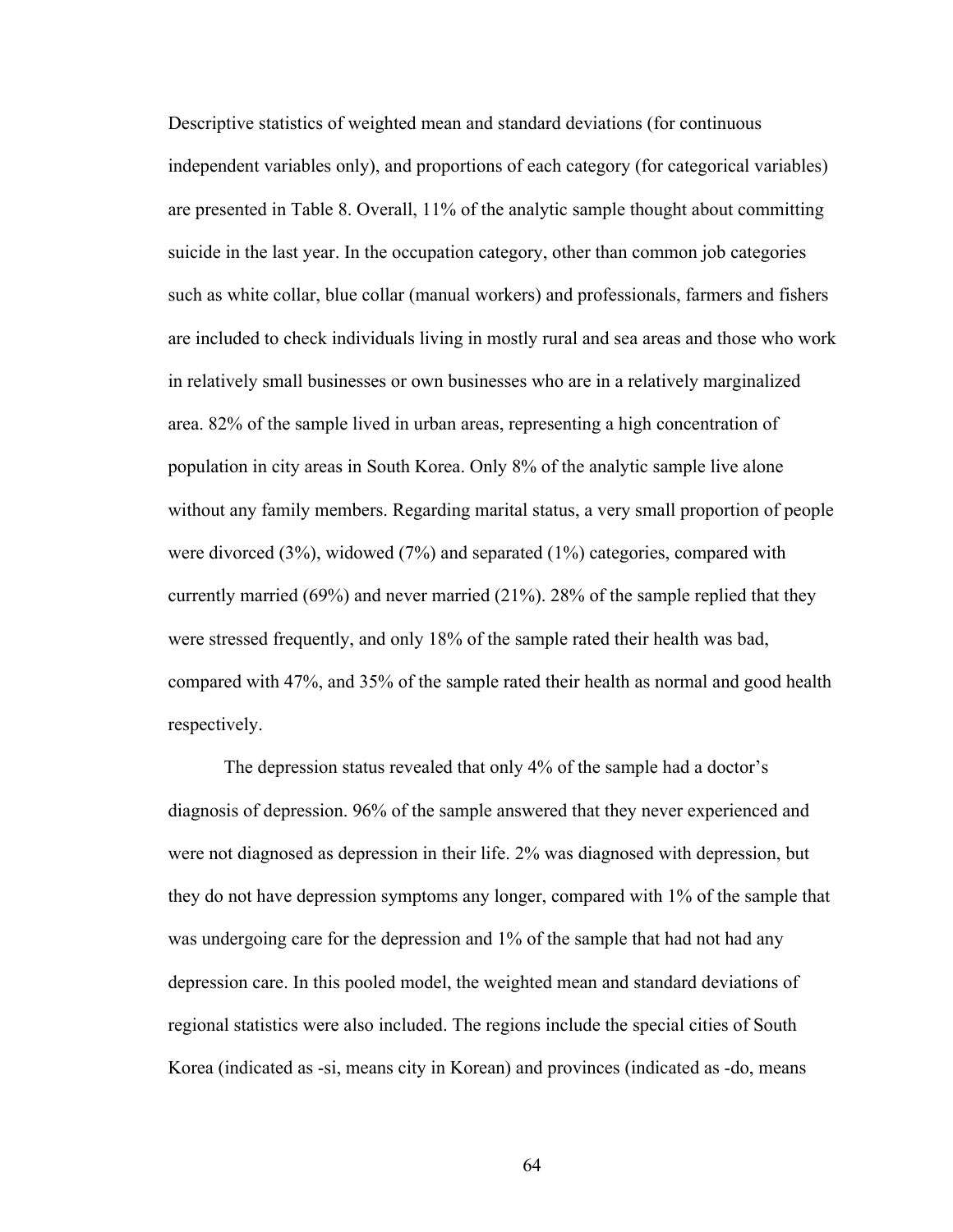province in Korean) as mostly divided as north and south provinces (buk means north, and nam means south in Korean). Seoul had the largest proportion out of 17 regions, as 21% of the total analytic sample. It's reasonable that the population of South Korea is around 25% of the total population in South Korea.

Crude rates of divorce, marriage, and birth (2.23, 6.17 and 9.00) were included for the consistency of family security models in the earlier part of the dissertation. There were 11.51% of elderly who were over 65, and the employment status was relatively stable in the mean (3.43% of unemployment) though 33.72% of the employed had nonregular jobs on average. The mean suicide rate of regions was 27.97 per 100,000, as well as 60.86% of the budget independence rate of the regions. The mean number of hospital beds was 11.2, and regions had 92.95% of the area covered with paved road, installed water supply and disposal system. The mean population of the regions was 6.27 million.

| Predictors                              | Model 1         | Model 2   | Model 3   | Model 4       | Model 5   |
|-----------------------------------------|-----------------|-----------|-----------|---------------|-----------|
|                                         | <b>Baseline</b> | Human     | Family    | Health        | Region    |
|                                         |                 | Capital   | Structure | <b>Status</b> | Data      |
| Gender (ref=Female)                     |                 |           |           |               |           |
| Male                                    | $0.50***$       | $0.52***$ | $0.52***$ | $0.61***$     | $0.61***$ |
|                                         | (0.02)          | (0.02)    | (0.02)    | (0.03)        | (0.03)    |
| Age group ( $ref=20-29$ )               |                 |           |           |               |           |
| 30-39                                   | $0.84*$         | $0.85*$   | 1.13      | 1.16          | 1.16      |
|                                         | (0.06)          | (0.06)    | (0.10)    | (0.11)        | (0.11)    |
| 40-49                                   | 0.94            | 0.94      | $1.30**$  | $1.40***$     | $1.40***$ |
|                                         | (0.06)          | (0.06)    | (0.13)    | (0.13)        | (0.13)    |
| 50-59                                   | 1.18*           | $1.16*$   | $1.56***$ | $1.65***$     | $1.65***$ |
|                                         | (0.08)          | (0.08)    | (0.16)    | (0.16)        | (0.16)    |
| 60-69                                   | $1.50***$       | $1.42***$ | 1.91***   | $1.95***$     | $1.95***$ |
|                                         | (0.10)          | (0.10)    | (0.20)    | (0.20)        | (0.20)    |
| Over 70                                 | 2.25***         | $2.07***$ | $2.61***$ | $2.70***$     | $2.70***$ |
|                                         | (0.14)          | (0.14)    | (0.27)    | (0.29)        | (0.28)    |
| Income Quartile<br>$(ref=1st quartile)$ |                 |           |           |               |           |
| 2 <sup>nd</sup><br>Quartile             |                 | $0.73***$ | $0.78***$ | $0.84***$     | $0.84***$ |

< Table 9: Logistic Regression Estimation of suicidal ideation in 2007-2017>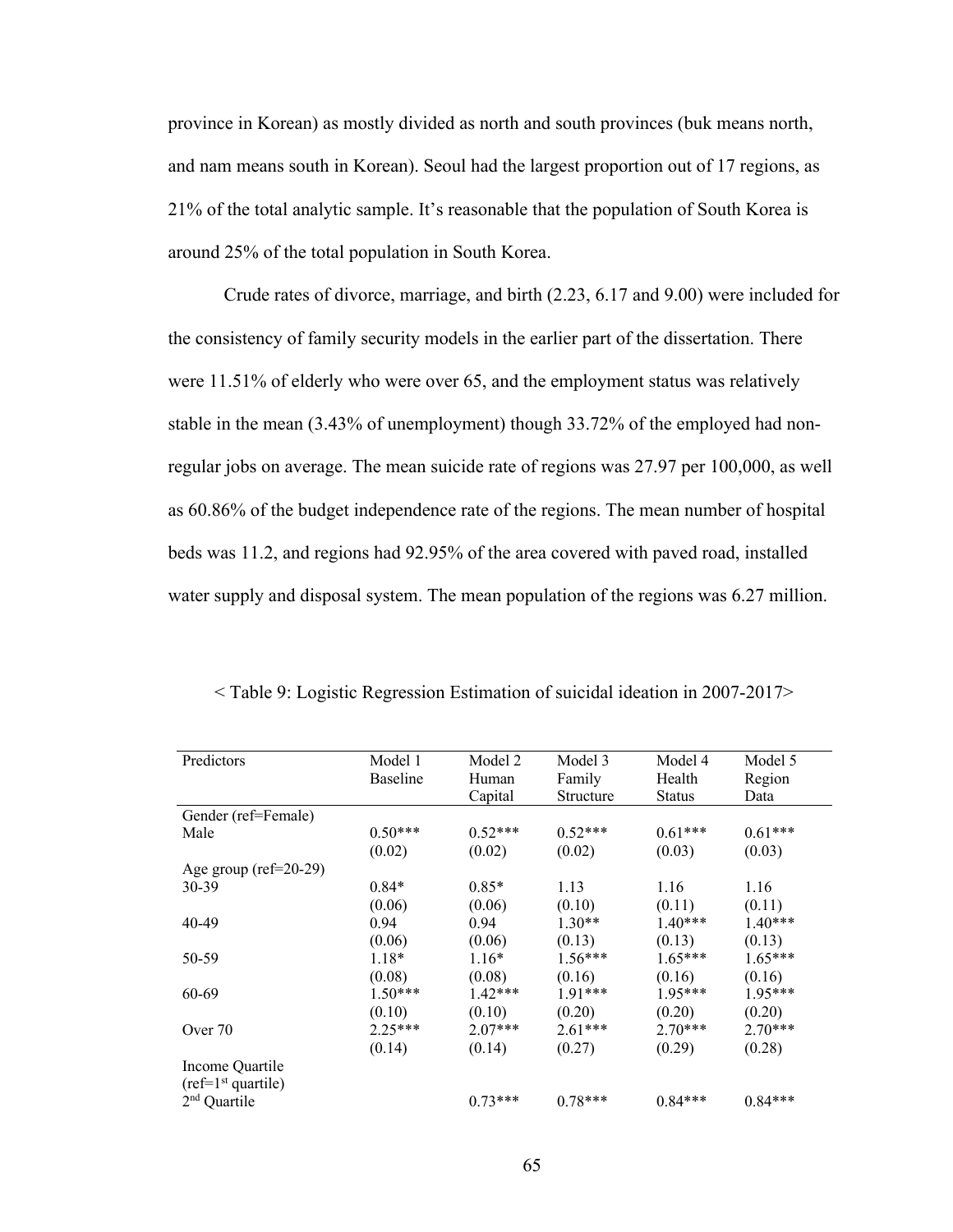|                            |          | (0.03)    | (0.04)    | (0.04)              | (0.04)              |
|----------------------------|----------|-----------|-----------|---------------------|---------------------|
| 3rd Quartile               |          | $0.58***$ | $0.63***$ | $0.71***$           | $0.71***$           |
|                            |          | (0.03)    | (0.03)    | (0.04)              | (0.04)              |
| 4 <sup>th</sup> Quartile   |          | $0.48***$ | $0.52***$ | $0.61***$           | $0.60***$           |
|                            |          | (0.03)    | (0.03)    | (0.04)              | (0.04)              |
| <b>Occupation Category</b> |          |           |           |                     |                     |
| (ref=unemployed)           |          |           |           |                     |                     |
| Manager, Professional      |          | $0.69***$ | $0.67***$ | $0.61***$           | $0.61***$           |
|                            |          | (0.05)    | (0.05)    | (0.05)              | (0.05)              |
| White Collar               |          | $0.73***$ | $0.71***$ | $0.62***$           | $0.62***$           |
|                            |          | (0.06)    | (0.06)    | (0.06)              | (0.06)              |
| Sales, Service             |          | $0.86**$  | $0.84**$  | $0.81***$           | $0.81***$           |
|                            |          | (0.05)    | (0.05)    | (0.05)              | (0.05)              |
| Famer, Fisher              |          | 0.91      | 0.94      | 0.99                | 0.99                |
|                            |          | (0.07)    | (0.08)    | (0.08)              | (0.08)              |
| <b>Blue Collar</b>         |          | $0.91 +$  | $0.89*$   | 0.94                | 0.94                |
|                            |          | (0.05)    | (0.05)    | (0.05)              | (0.05)              |
|                            |          |           |           |                     |                     |
| Rural Area                 |          |           |           |                     |                     |
| (ref=urban area)           |          |           |           |                     |                     |
| Living in rural area       |          | 1.00      | 1.01      | 1.03                | 1.03                |
|                            |          | (0.06)    | (0.06)    | (0.06)              | (0.06)              |
| Living alone               |          |           |           |                     |                     |
| (ref=Not living alone)     |          |           |           |                     |                     |
| Living alone               |          |           | 1.06      | 1.06                | 1.06                |
|                            |          |           | (0.07)    | (0.08)              | (0.08)              |
| Marital Status             |          |           |           |                     |                     |
| (ref=currently married)    |          |           |           |                     |                     |
| Never Married              |          |           | 1.66***   | $1.67***$           | $1.67***$           |
|                            |          |           | (0.14)    | (0.14)              | (0.14)              |
| Divorced                   |          |           | $2.25***$ | 1.92***             | 1.92***             |
|                            |          |           | (0.19)    | (0.18)              | (0.18)              |
| Widowed                    |          |           | $1.30***$ | $1.30***$           | $1.30***$           |
|                            |          |           | (0.09)    | (0.09)              | (0.09)              |
| Separated                  |          |           | $1.43*$   | $1.40*$             | $1.39*$             |
|                            |          |           | (0.23)    | (0.23)              | (0.23)              |
| Stress level               |          |           |           |                     |                     |
| (ref=rarely stressed)      |          |           |           |                     |                     |
| <b>Stressed Frequently</b> |          |           |           | $4.77***$           | $4.77***$           |
|                            |          |           |           | (0.19)              | (0.19)              |
| Subjective Health          |          |           |           |                     |                     |
| (ref=bad health)           |          |           |           |                     |                     |
| Normal                     |          |           |           | $0.53***$           | $0.53***$           |
|                            |          |           |           |                     |                     |
|                            |          |           |           | (0.02)<br>$0.44***$ | (0.02)<br>$0.44***$ |
| Good                       |          |           |           |                     |                     |
|                            |          |           |           | (0.02)              | (0.02)              |
| Depression care            |          |           |           |                     |                     |
| (ref=never experienced and |          |           |           |                     |                     |
| diagnosed depression)      |          |           |           |                     |                     |
| No more depression         |          |           |           | $2.24***$           | 2.24***             |
|                            |          |           |           | (0.25)              | (0.25)              |
| Depression with care       |          |           |           | $3.91***$           | 3.90***             |
|                            |          |           |           | (0.46)              | (0.46)              |
| Depression without care    |          |           |           | 6.98***             | 6.93***             |
|                            |          |           |           | (1.09)              | (1.08)              |
| Year (ref= $2007$ )        |          |           |           |                     |                     |
| 2008                       | $1.18 +$ | $1.19*$   | $1.18*$   | $1.16+$             | 1.23                |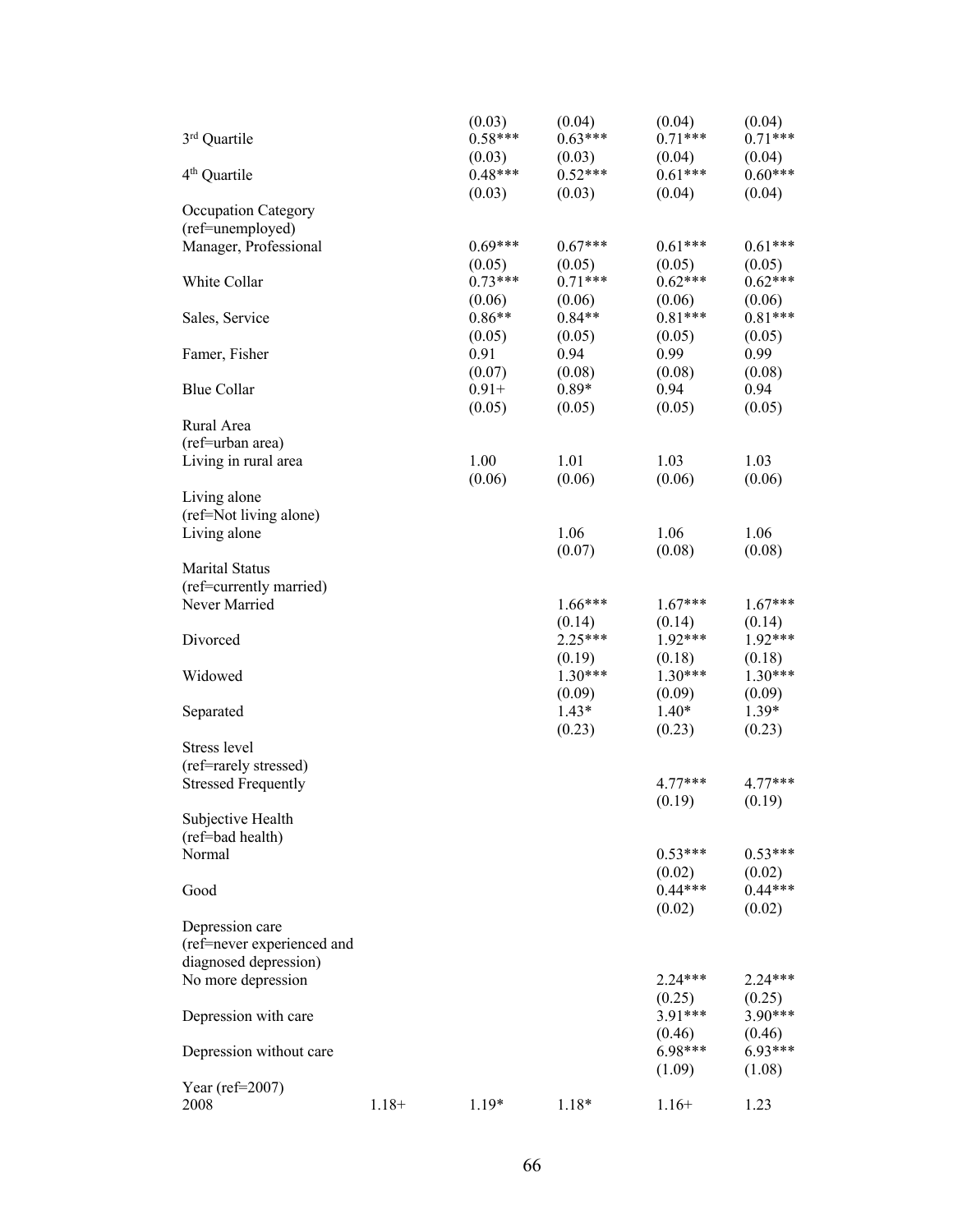| 2009<br>2010<br>2011<br>2012<br>2013<br>2015<br>2017 | (0.10)<br>1.11<br>(0.10)<br>1.00<br>(0.09)<br>0.90<br>(0.08)<br>$0.86 +$<br>(0.08)<br>$0.26***$<br>(0.03)<br>$0.29***$<br>(0.03)<br>$0.26***$<br>(0.03) | (0.10)<br>1.11<br>(0.09)<br>0.99<br>(0.09)<br>0.89<br>(0.08)<br>$0.85+$<br>(0.07)<br>$0.26***$<br>(0.03)<br>$0.29***$<br>(0.03)<br>$0.27***$<br>(0.03) | (0.10)<br>1.10<br>(0.09)<br>0.98<br>(0.08)<br>0.89<br>(0.08)<br>$0.83*$<br>(0.07)<br>$0.25***$<br>(0.03)<br>$0.28***$<br>(0.03)<br>$0.25***$<br>(0.03) | (0.10)<br>1.02<br>(0.08)<br>0.96<br>(0.08)<br>$0.86 +$<br>(0.07)<br>$0.81*$<br>(0.07)<br>$0.22***$<br>(0.02)<br>$0.22***$<br>(0.02)<br>$0.20***$<br>(0.02) | (0.18)<br>1.03<br>(0.24)<br>1.18<br>(0.25)<br>1.04<br>(0.27)<br>1.08<br>(0.33)<br>$0.23**$<br>(0.10)<br>$0.30*$<br>(0.17)<br>$0.21 +$<br>(0.18) |
|------------------------------------------------------|---------------------------------------------------------------------------------------------------------------------------------------------------------|--------------------------------------------------------------------------------------------------------------------------------------------------------|--------------------------------------------------------------------------------------------------------------------------------------------------------|------------------------------------------------------------------------------------------------------------------------------------------------------------|-------------------------------------------------------------------------------------------------------------------------------------------------|
| <b>Regional Statistics</b><br>Crude divorce rate     |                                                                                                                                                         |                                                                                                                                                        |                                                                                                                                                        |                                                                                                                                                            | 1.68<br>(0.60)                                                                                                                                  |
| Crude marriage rate                                  |                                                                                                                                                         |                                                                                                                                                        |                                                                                                                                                        |                                                                                                                                                            | 1.36<br>(0.30)                                                                                                                                  |
| Crude birth rate                                     |                                                                                                                                                         |                                                                                                                                                        |                                                                                                                                                        |                                                                                                                                                            | $0.74+$<br>(0.13)                                                                                                                               |
| Proportion of elderly                                |                                                                                                                                                         |                                                                                                                                                        |                                                                                                                                                        |                                                                                                                                                            | 1.04                                                                                                                                            |
| Unemployment rate                                    |                                                                                                                                                         |                                                                                                                                                        |                                                                                                                                                        |                                                                                                                                                            | (0.15)<br>0.92                                                                                                                                  |
| Non-regular job rate                                 |                                                                                                                                                         |                                                                                                                                                        |                                                                                                                                                        |                                                                                                                                                            | (0.08)<br>1.01                                                                                                                                  |
| Suicide rate                                         |                                                                                                                                                         |                                                                                                                                                        |                                                                                                                                                        |                                                                                                                                                            | (0.01)<br>1.00                                                                                                                                  |
| Budget independence                                  |                                                                                                                                                         |                                                                                                                                                        |                                                                                                                                                        |                                                                                                                                                            | (0.02)<br>1.01<br>(0.01)                                                                                                                        |
| Number of hospital beds                              |                                                                                                                                                         |                                                                                                                                                        |                                                                                                                                                        |                                                                                                                                                            | 0.97<br>(0.02)                                                                                                                                  |
| Social infrastructure                                |                                                                                                                                                         |                                                                                                                                                        |                                                                                                                                                        |                                                                                                                                                            | 0.97<br>(0.02)                                                                                                                                  |
| Population in millions                               |                                                                                                                                                         |                                                                                                                                                        |                                                                                                                                                        |                                                                                                                                                            | 0.99<br>(0.16)                                                                                                                                  |
| Region (ref=Seoul)                                   |                                                                                                                                                         |                                                                                                                                                        |                                                                                                                                                        |                                                                                                                                                            |                                                                                                                                                 |
| Pusan-si                                             | 1.12<br>(0.10)                                                                                                                                          | 1.01<br>(0.08)                                                                                                                                         | 1.01<br>(0.08)                                                                                                                                         | 1.07<br>(0.10)                                                                                                                                             | 1.47<br>(1.87)                                                                                                                                  |
| Daegu-si                                             | 0.98                                                                                                                                                    | 0.92                                                                                                                                                   | 0.93                                                                                                                                                   | 1.00                                                                                                                                                       | 1.85                                                                                                                                            |
| Incheon-si                                           | (0.09)<br>1.11                                                                                                                                          | (0.08)<br>1.04                                                                                                                                         | (0.08)<br>1.05                                                                                                                                         | (0.09)<br>1.03                                                                                                                                             | (2.67)<br>1.14                                                                                                                                  |
| Ghwangju-si                                          | (0.13)<br>0.93                                                                                                                                          | (0.11)<br>0.94                                                                                                                                         | (0.11)<br>0.96                                                                                                                                         | (0.11)<br>1.00                                                                                                                                             | (1.52)<br>2.56                                                                                                                                  |
| Daejeon-si                                           | (0.10)<br>1.08                                                                                                                                          | (0.10)<br>1.10                                                                                                                                         | (0.10)<br>1.10                                                                                                                                         | (0.10)<br>1.04                                                                                                                                             | (4.21)<br>2.12                                                                                                                                  |
| Ulsan-si                                             | (0.11)<br>1.10                                                                                                                                          | (0.11)<br>1.08                                                                                                                                         | (0.11)<br>1.10                                                                                                                                         | (0.11)<br>1.21                                                                                                                                             | (3.36)<br>1.98                                                                                                                                  |
| Sejong-si                                            | (0.17)<br>$0.69 +$                                                                                                                                      | (0.17)<br>0.79                                                                                                                                         | (0.17)<br>0.86                                                                                                                                         | (0.19)<br>0.91                                                                                                                                             | (3.37)<br>3.82                                                                                                                                  |
| Kyounggi-do                                          | (0.15)<br>$1.14*$<br>(0.07)                                                                                                                             | (0.22)<br>1.10<br>(0.07)                                                                                                                               | (0.24)<br>$1.12+$<br>(0.07)                                                                                                                            | (0.21)<br>$1.11+$<br>(0.07)                                                                                                                                | (7.47)<br>1.51<br>(0.75)                                                                                                                        |
| Gangwon-do                                           | 1.04                                                                                                                                                    | 0.96                                                                                                                                                   | 0.97                                                                                                                                                   | 1.00                                                                                                                                                       | 0.78                                                                                                                                            |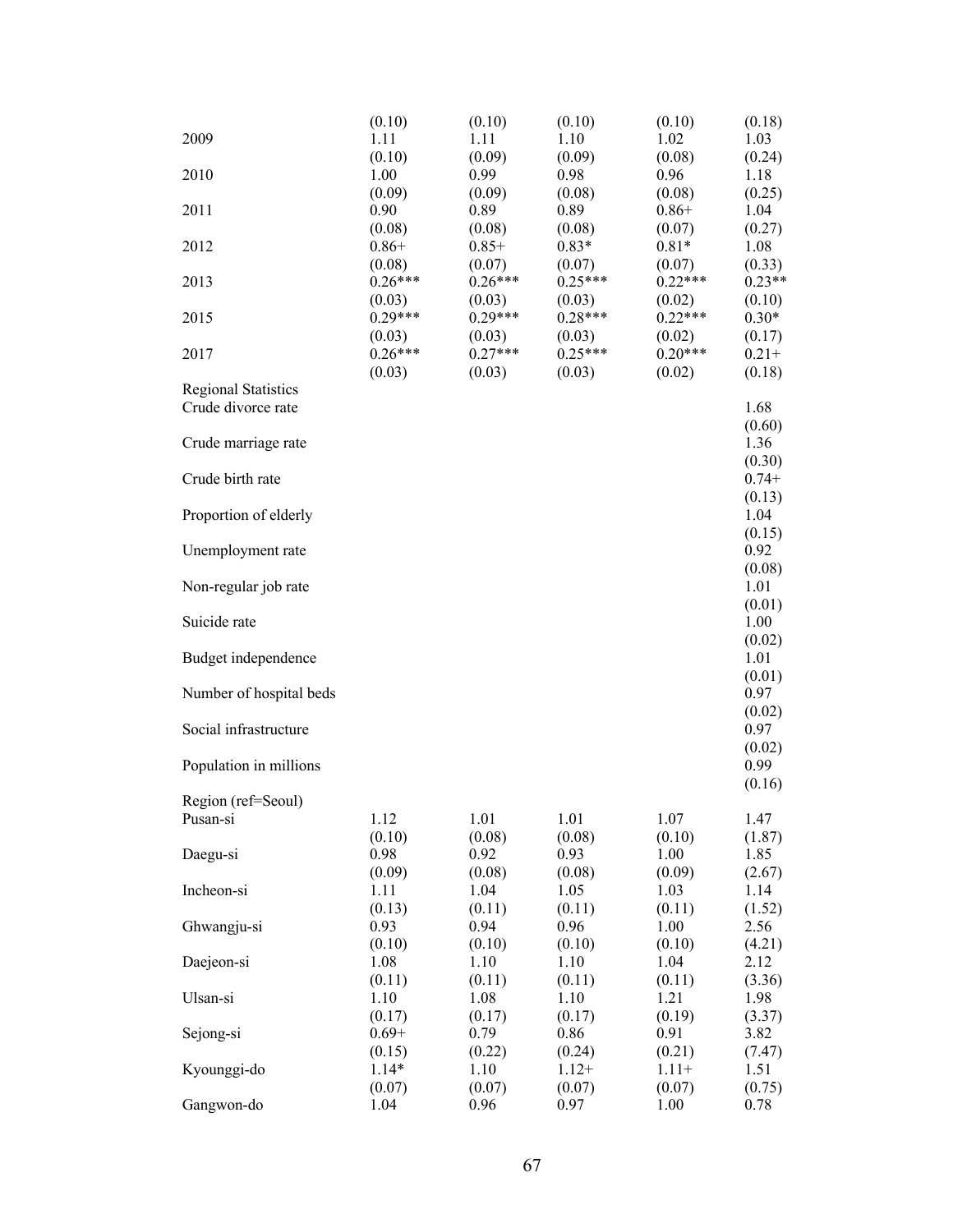|                     | (0.17)    | (0.15)    | (0.16)    | (0.16)    | (1.29) |
|---------------------|-----------|-----------|-----------|-----------|--------|
| Chungbuk-do         | $1.22+$   | 1.09      | 1.11      | 1.05      | 1.15   |
|                     | (0.13)    | (0.12)    | (0.13)    | (0.12)    | (1.69) |
| Chungnam-do         | 1.11      | 1.04      | 1.08      | 0.99      | 0.70   |
|                     | (0.10)    | (0.10)    | (0.10)    | (0.10)    | (0.95) |
| Cheonbuk-do         | 1.05      | 0.95      | 0.98      | 0.97      | 1.23   |
|                     | (0.11)    | (0.10)    | (0.10)    | (0.10)    | (1.86) |
| Cheonnam-do         | 1.11      | 1.01      | 1.03      | 1.00      | 0.84   |
|                     | (0.12)    | (0.11)    | (0.12)    | (0.12)    | (1.32) |
| Kyungbuk-do         | $1.15+$   | 1.07      | 1.11      | 1.10      | 1.18   |
|                     | (0.10)    | (0.10)    | (0.10)    | (0.10)    | (1.58) |
| Kyungnam-do         | 1.11      | 1.04      | 1.05      | 1.08      | 1.67   |
|                     | (0.09)    | (0.09)    | (0.09)    | (0.10)    | (1.99) |
| Jeju-do             | 1.02      | 1.04      | 1.05      | 0.95      | 1.26   |
|                     | (0.14)    | (0.14)    | (0.14)    | (0.15)    | (2.06) |
| Constant            | $0.19***$ | $0.33***$ | $0.21***$ | $0.15***$ | 0.51   |
|                     | (0.02)    | (0.03)    | (0.03)    | (0.02)    | (2.14) |
| <b>Observations</b> | 49,711    | 49,711    | 49,711    | 49,711    | 49,711 |

Estimation results of logistic regression models are presented in Table 9. Model 1 indicates the baseline model, only including time (years), region (not regional controls but distinguishing regions), and simple demographic information such as gender and age groups. In the baseline model, males were less likely to have suicidal thoughts than females ( $OR=0.50$ ,  $p<0.001$ ), holding all other variables constant. Compared with the 20s, 30s were less likely to have suicidal ideation (OR=0.84,  $p$ <0.05), but older groups had a higher chance of thought about committing suicides. The oldest group had the most increased odds ratio of having suicidal ideation in the last year compared with the 20s  $(OR = 2.25, p < 0.001)$ . In summary, the baseline model indicated female and older (except 30s) groups that are more likely to have suicidal ideation than their counterparts (male, 20s), as expected and tested in the conventional studies of suicidal ideation.

In model 2, human capital measures are included. If he (she) was in the higher income quartile, they were less likely to have suicidal ideation. Compared with the 1<sup>st</sup> quartile, the higher quartile income groups were expected to have decreased odds ratio of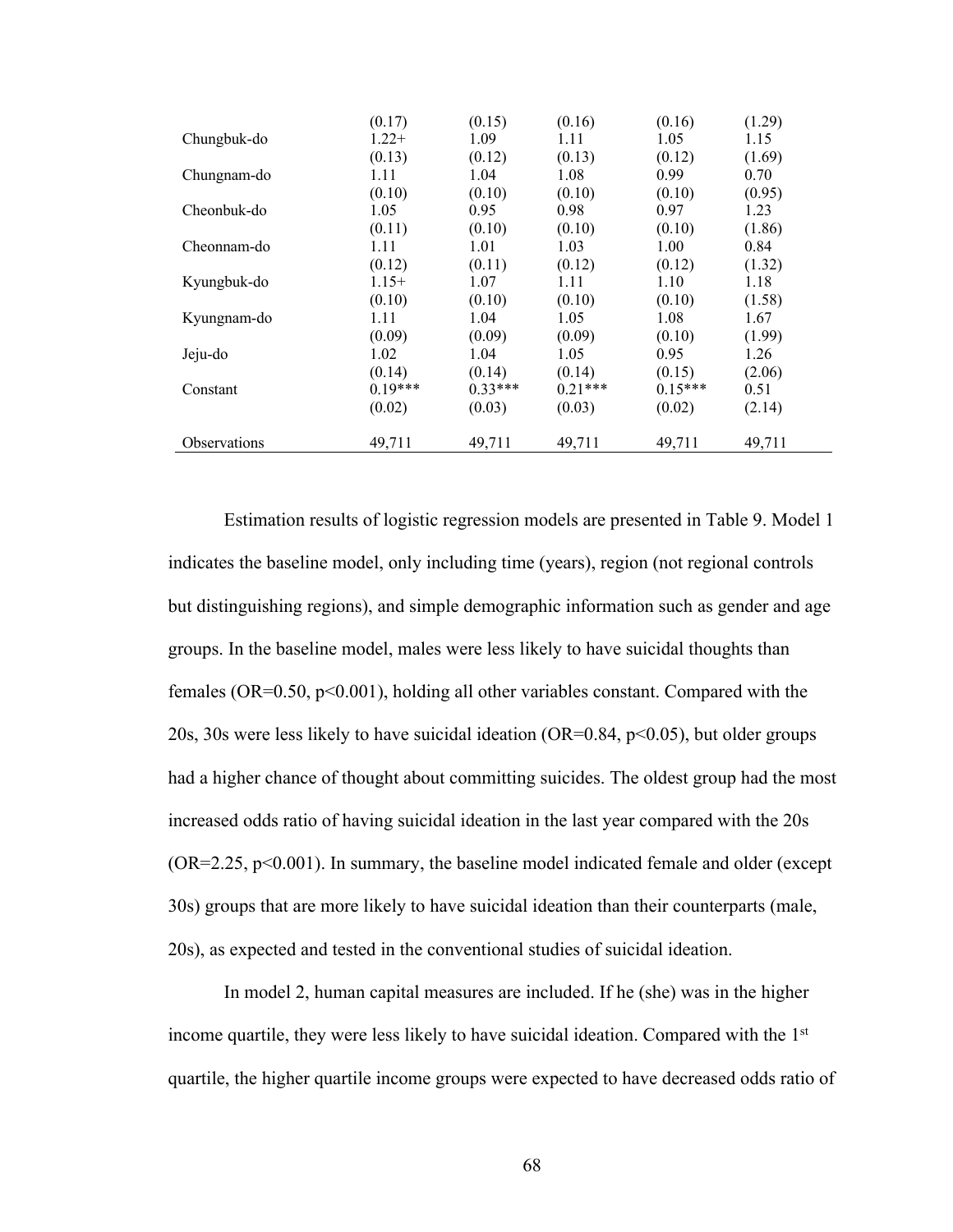suicidal ideation by a factor of 0.73 ( $2<sup>nd</sup>$  quartile, p<0.001), 0.58 ( $3<sup>rd</sup>$  quartile, p<0.001) and 0.48 ( $4<sup>th</sup>$  quartile,  $p<0.001$ ). Compared with unemployed individuals, managers and professionals (OR=0.69,  $p<0.001$ ), white collar (OR=0.73,  $p<0.001$ ), sale and service  $(OR=0.86, p<0.05)$  were less likely to have suicidal ideation. Farmer and fishers were also less likely to have suicidal ideation in the last year, but that was marginal (OR=0.91, p<0.10). Living in rural or urban areas was not associated with the odds ratio of suicidal ideation, holding all other variables constant. In summary, the higher human capital was associated with a lower chance of suicidal ideation in general, but the blue collar worker didn't have a significant difference with unemployed, indicating their marginalized working and living conditions.

In model 3, family structure measures were included. After adding the family security measure, except the 30s, all the older age groups were more likely to have suicidal ideation significantly than the 20s. The oldest group, the 70s, had the highest factor of increase in the odds ratio of having suicidal ideation, as  $2.61$  (p $\leq 0.001$ ). After holding all other variables constant, compared with currently married individuals, all other marital status individuals had a higher chance of having suicidal ideation in the last year, especially divorced (OR=2.25,  $p<0.001$ ). Living alone was not significantly associated with suicidal ideation. In summary, married individuals would have the least chance of having thoughts about suicide.

In model 4, the health indicators were included. The frequently stressed  $(OR=4.77, p<0.001)$  were highly likely to have a higher chance of having suicidal thoughts last year, compared with rarely stressed ones. Better health individuals had a lower chance of having suicidal thoughts compared with individuals who rated their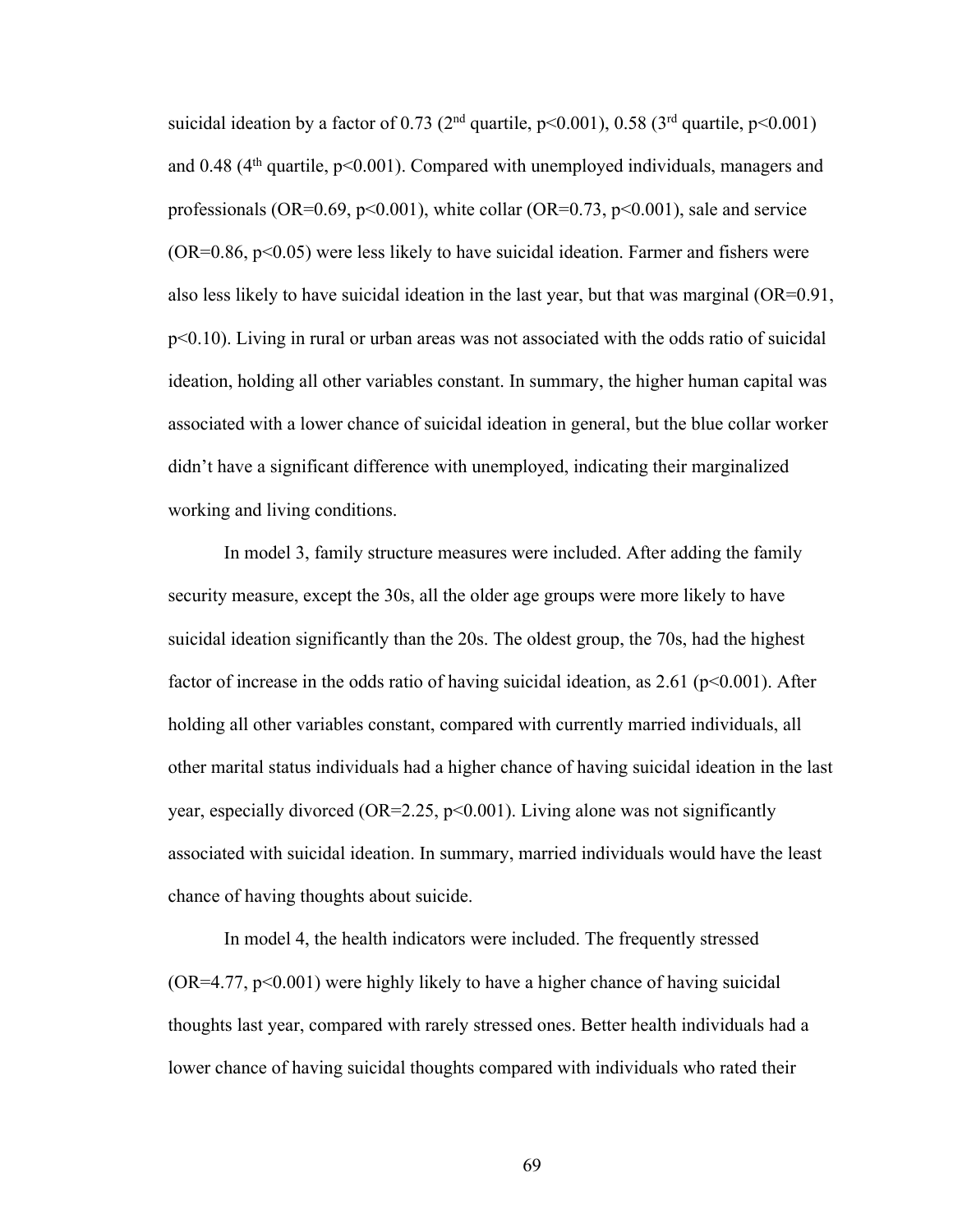health as bad (normal:  $OR=0.53$ ,  $p<0.001$ , good:  $OR=0.44$ ,  $p<0.001$ ). Compared with people who never experienced depression, all the individuals who had diagnosed depression but do not suffer from depression anymore ( $OR=2.24$ ,  $p<0.001$ ), or those who are suffering from depression but are in care  $(OR=3.91, p<0.001)$  and without care  $(OR=6.98, p<0.001)$  had a higher chance of having suicidal ideation. Especially, those who are having depression but were without care had the highest odds ratio of having suicidal thoughts, which could be a red alert for their safety and a higher chance of committing suicides than other categories of depression, holding all other variables constant. In model 5, I included regional statistics to check if the macro factors impact the chance of suicidal ideation of individuals, but only region-level crude marriage rate was marginally associated with decreases chance of having suicidal ideation (OR=0.74, p<0.10). All other variables remained about the same, in terms of the direction of the relationship (whether  $OR>1$  or  $OR<1$ ) and significance.

In summary, except the 30s age group, all other age groups were more likely to have a higher chance of suicidal thoughts than the 20s. Those who had higher income were less likely to have a lower chance of thinking about committing suicide. Compared with unemployed, manager, professional, white-collar, sales and service employees were less likely to think about suicide. But there were no significant differences with farmers, fishers, and blue-collar workers. Compared with currently married, all other marital status individuals had a higher chance of thinking about suicide. The more stressed individuals who rated their health condition as worse were more likely to have suicidal thoughts. In terms of depression status, all other depression status compared with never experienced depression had a higher chance of suicidal ideation. Among individuals who currently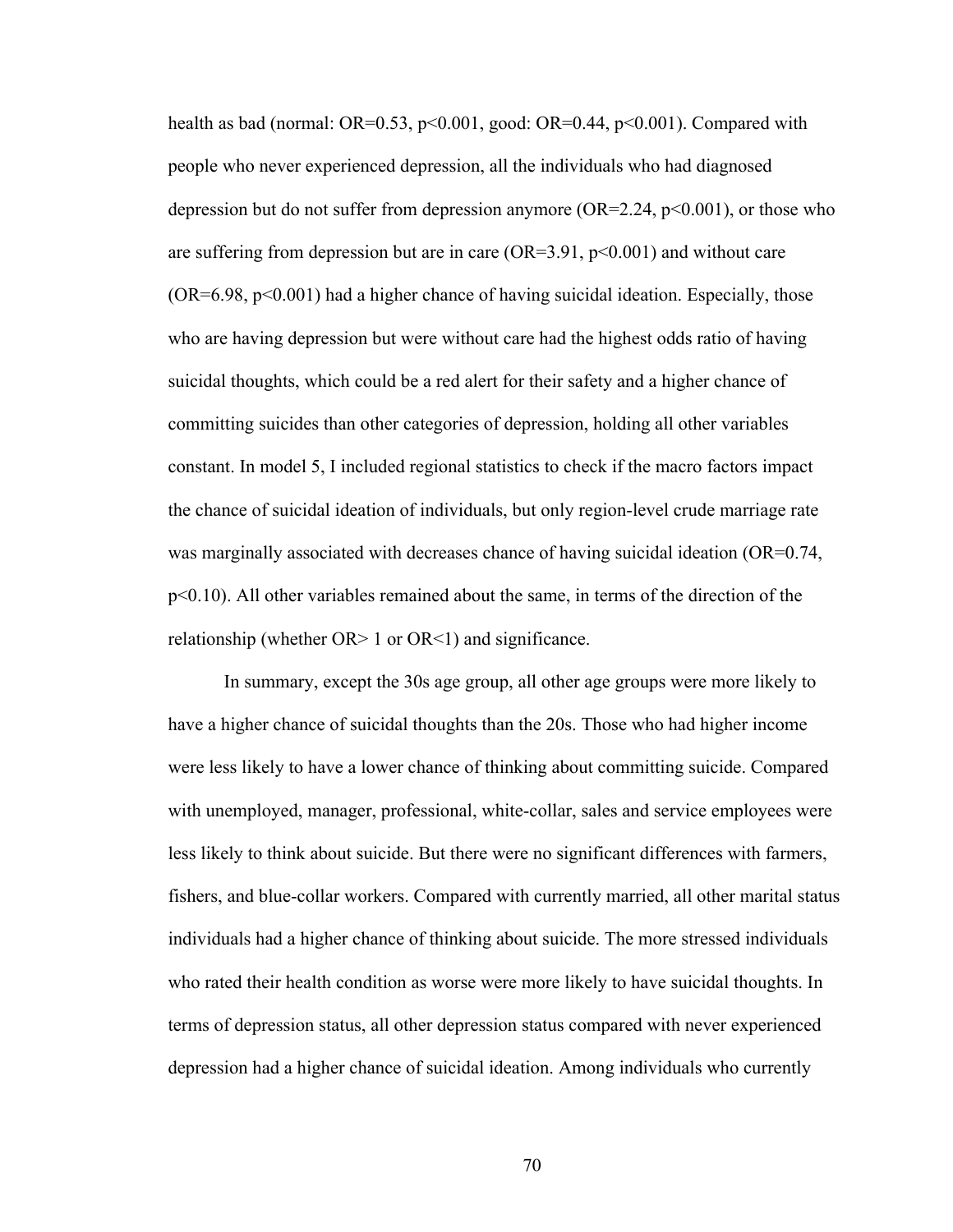suffer from depression, not having mental care was associated with high odds ratio of thinking about suicide last year.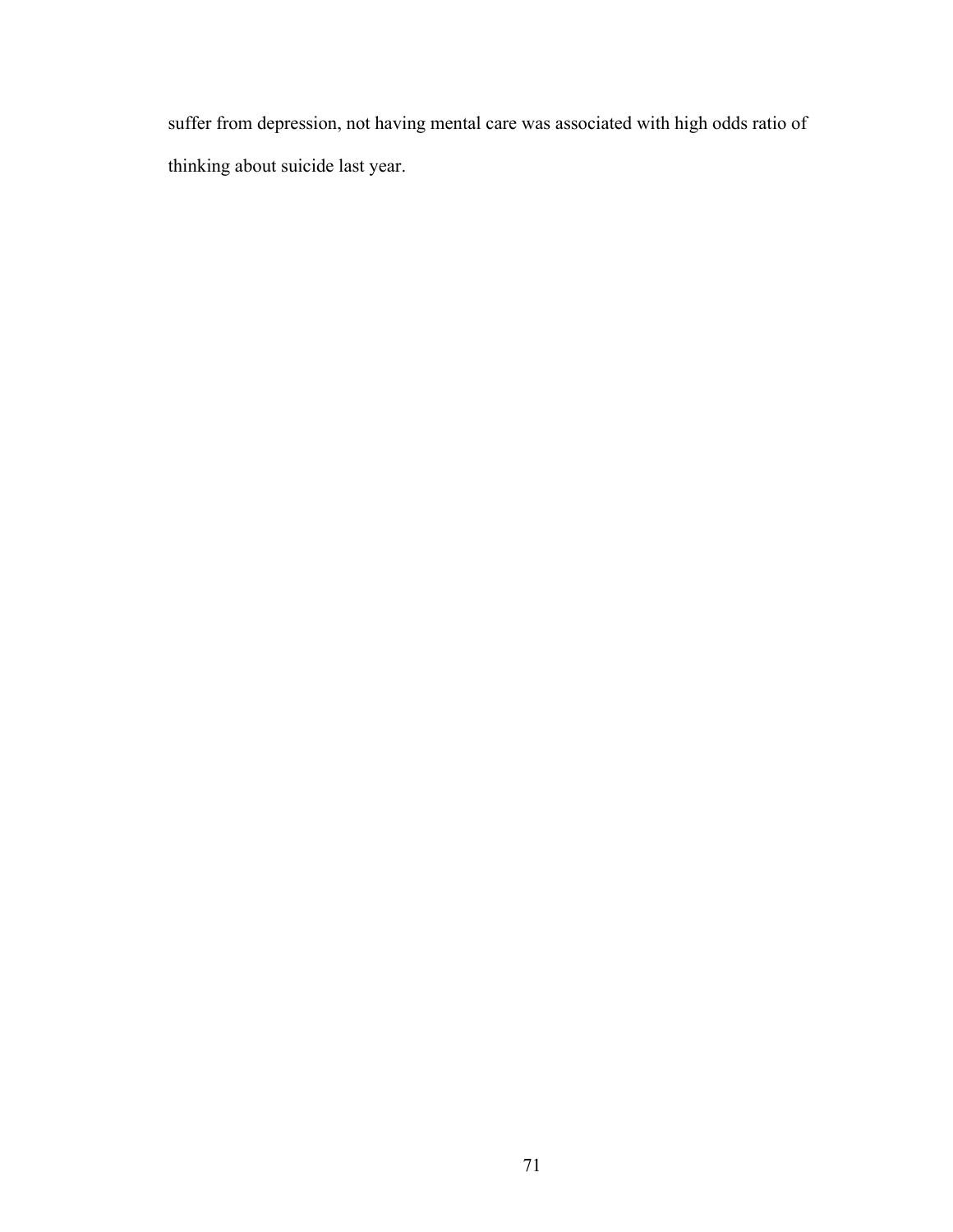## **CHAPTER 4: DISCUSSION, LIMITATIONS**

## **Discussion**

Recently, suicide has been one of the top leading causes of death in middle and old ages, especially for elderly males in South Korea (Kim-Yu-Jin 2011, Kim and Kim 2011, Lee 2006, NSO 2016). However, most studies concentrated on limited aspects of suicidal deaths with limited time scopes, non-representative small sample data, regardless of age-group and gender, resulting in limited understanding of suicides in South Korea. In contrast, my dissertation project, I attempted to find influential social factors to county-level suicide rates of South Korean counties in investigated county-level total suicide rates in 2005–2013, and county level age-gender specific suicide rates in 2005 and 2010, and risks of suicidal ideations in South Korea to provide more comprehensive understanding of suicide with macro-micro perspectives in the risk of suicides in South Korea.

As various studies investigated and tested, less/weaker social integration with higher social isolation was associated with higher suicide rates (Durkheim 2006 [1897], Kwon, Um and Kim-Yu-Jin 2012, Maris 1969, Park 2010, Sainsbury 1955, Walker 2009) in most of age groups and gender. However, the less populous counties were expected to show higher suicide rate in the contrary to the previous theories that rural area with higher social integration would have lower suicide rate in most age groups and gender (Hirsch and Cukrowicz 2014). It is possibly due to higher risk of usage of pesticides and other lethal products to commit suicide (e.g., sharp farming tools), and relatively disadvantaged situations in medical services people can have to prevent suicidal risks (Li 2020)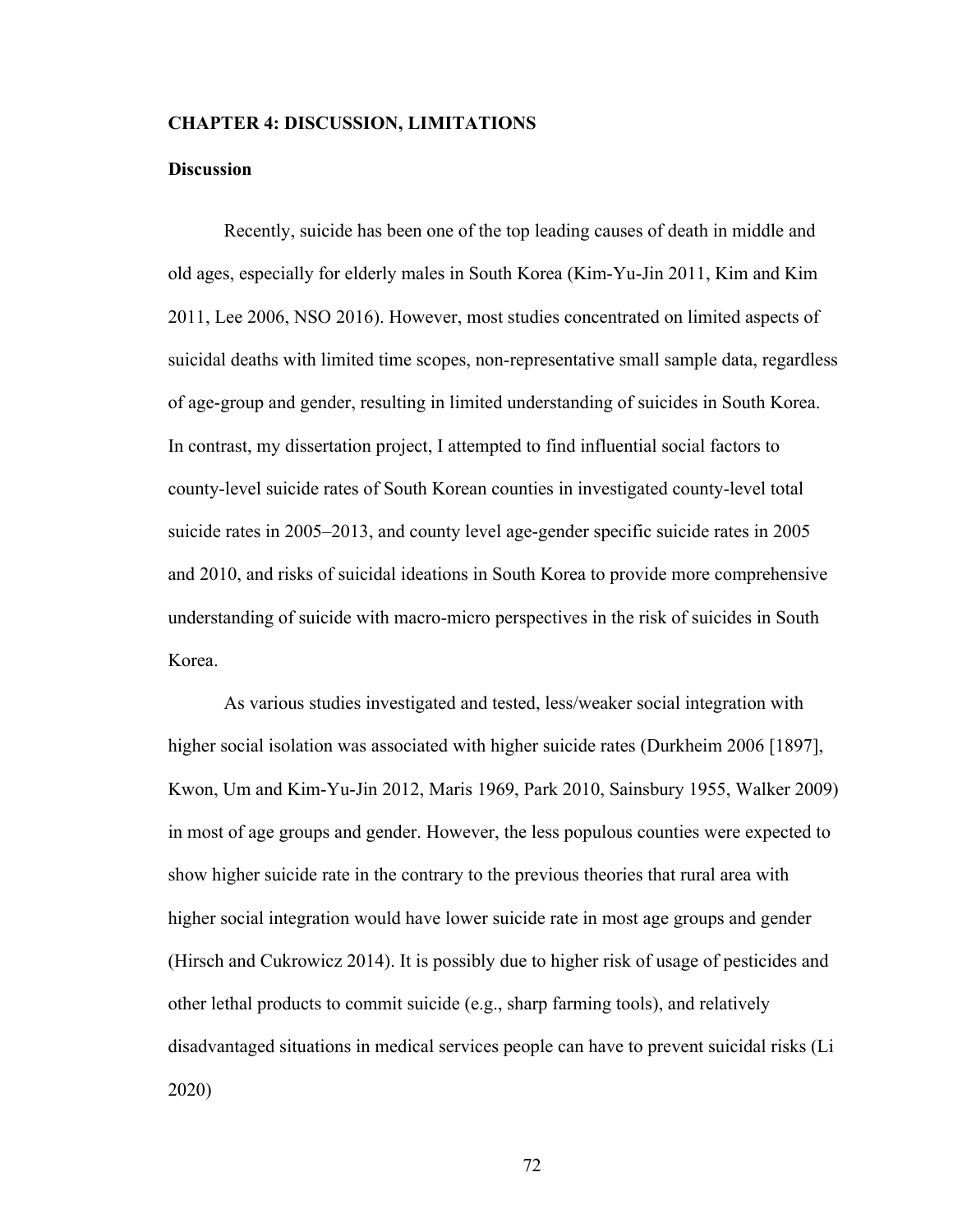Higher social isolation with less secure families (higher crude divorce rate, lower crude birth rate) predicted higher suicide rates, which were consistent with previous studies (Bengtson et al. 2000, Judith and Melinda 2011, Kang 2013, Mishara 1995, Ryu 2008, Stack 1990). Especially, Korean crude divorce rate has reached high as 2.2 in 2019 (NSO 2020) and it's lower than rates of many western countries, such as US, reported 2.9 divorces per 1,000 people in 2018 (CDC 2019). However, divorce in South Korea is higher than other Asian countries such as China, Singapore and other European countries such as Spain, and the rate has been increased (Park and Raymo 2013). As the divorce trend shows general increase in recent days, the higher chance of suicide rate can be expected based on the analysis results of this dissertation, and theories indicating trends of positive associations between crude divorce rates and suicide rates (Eun 2005, Ryu 2008)

However, the crude marriage rate was positively associated with a higher suicide rate, which was not expected in the research question and hypothesis. Also, living in less developed areas with less human capital and living standards was generally associated with higher suicide rates, especially for the elderly. It would imply that less developed areas with more disadvantageous living conditions would be harmful to residents associated wit (Bruce, Bloome, Sosnaud et al. 2012, Chuang and Huang 1997, Kim and Kwon 2013, Kim and Kim 2011, Lee and Ha 2011, Pritchard 1967).

Relatively, the elderly suicide rates were a more severe issue in South Korea. The rate has skyrocketed from 2000 to 2010. Although the uprising trend was stalled after 2005, it started to rise again from 2009. In contrast to some western countries (Gunnell et al. 2003), suicide rates of the elderly in South Korea remain the highest. Because South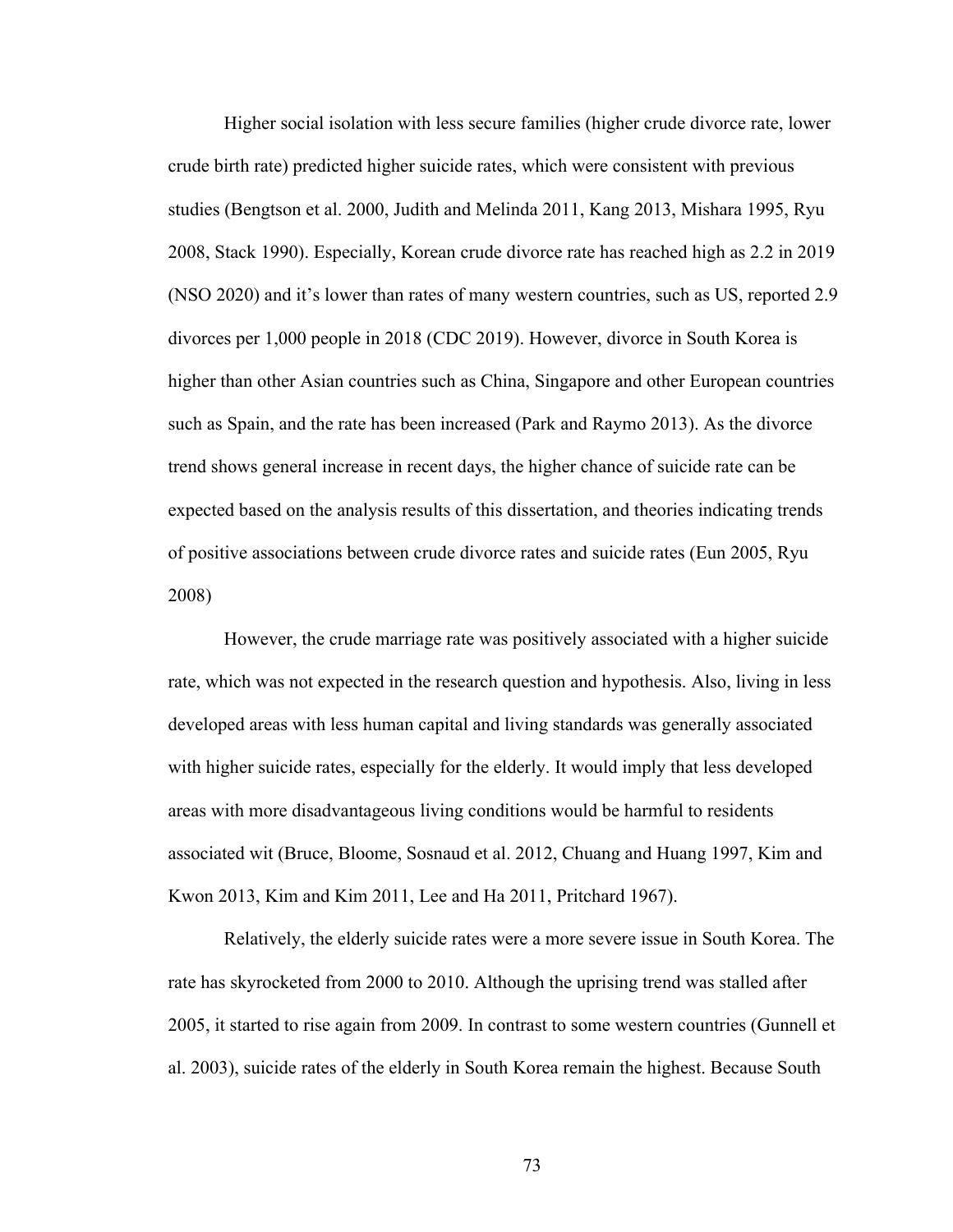Korea's social welfare policy systems and policies for the elderly are not well managed and organized, the elderly easily lose their sources of support, such as devaluated assets and requiring informal kin support for their adult children and relatives (Lee 2006). One another possible reason of high elderly suicide rate would be the war situation experience of elderly. In 1950s, Korea had civil war between South and North Korea, and most of the population in Korea experienced war situation, forced migration due to battles all around the country. Aged individuals in their 60s or older directly and indirectly experienced the war situations, possibly leading them into the risks of PTSD or other trauma, leading to higher risk of suicides (Koven 2017). This is a more serious problem as elderly population has been increased so quickly, compared with other countries. According to the recent study of aging in South Korea (Kim and Kim 2020), South Korea had shorter period of time to join aged society (over 14% of elderly population of 65 years old or older) than Japan, taking only 14 years for the transition from aging society to aged society. They projected South Korea will transition to super-aged society (over 21% of elderly population), and this will be further problem combined with lowest-low fertility rate in South Korea, facing relatively shorter resources to support elderly generations based on taxes, financial aids from younger generations.

In contrast to other age groups, the high population of elderly people in that county was negatively associated with the suicide rate of the elderly in both genders. It may imply that larger homogeneous age groups, after controlling other social factors, can prevent higher suicide rates in older adults compared to other counties with a small elderly population, which can imply higher social isolation levels. Therefore, increasing the social support system for networking activities for the elderly could be a possible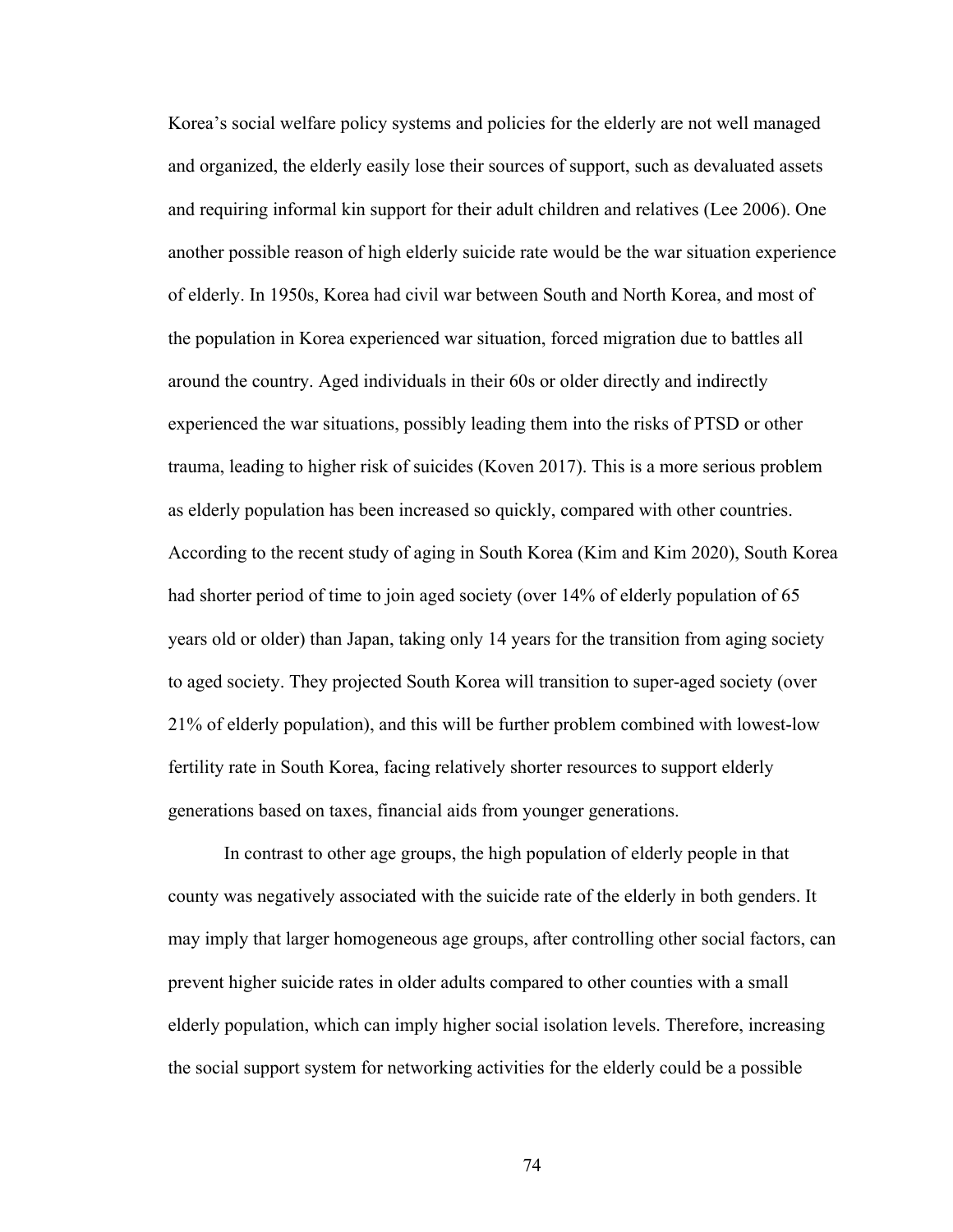policy implication to ameliorate the disadvantageous social demographic characteristics of the elderly in South Korea.

Even after controlling the regional level covariates, there are still variations of county-level suicide rates. It indicates the other unexplained factors impacting suicide rates, such as economic condition in general, social and cultural trends and social policies. It is found that banning purchase, selling fatal pesticides contributed to decreased suicide rates after 2011. The South Korean government decided to ban one of the most-used pesticides, Gramoxone (Paraquat), and scholars found that contributed to decreasing suicide rates, especially among the elderly in rural areas who used to have easier access to the pesticide (Myung, Lee, Won et al. 2015). As other alternative pesticides has a lower chance of successful death than Gramoxone (Kyu-Yoon, Eun-Young and Sae-Yong 2002), it could be reasonable to ban the utilization of that type of pesticides as it attracts people who are in danger of suicidal ideation and suicidal death. Cha and her colleagues (2016) analyzed the impact of paraquat regulation on suicide rate changes, and they found 37% of decrease in suicidal deaths by pesticides after cancellation of paraquat (Gramoxone) re-registration in 2011 (Cha, Chang, Gunnell et al. 2016), indicating very significant impact of banning a specific poisonous pesticide in South Korea. The banning of pesticide was reported as a success story to prevent risks of suicide (Organization 2016)

Regarding suicidal ideation, I found that females and older generations were suffering from more risks of suicidal ideation. It is a well-known dilemma and paradox: females tend to have a higher chance of having suicidal ideation but have a lower rate of completed suicide in reality. A well-known scholar in suicide studies in the U.S., Thomas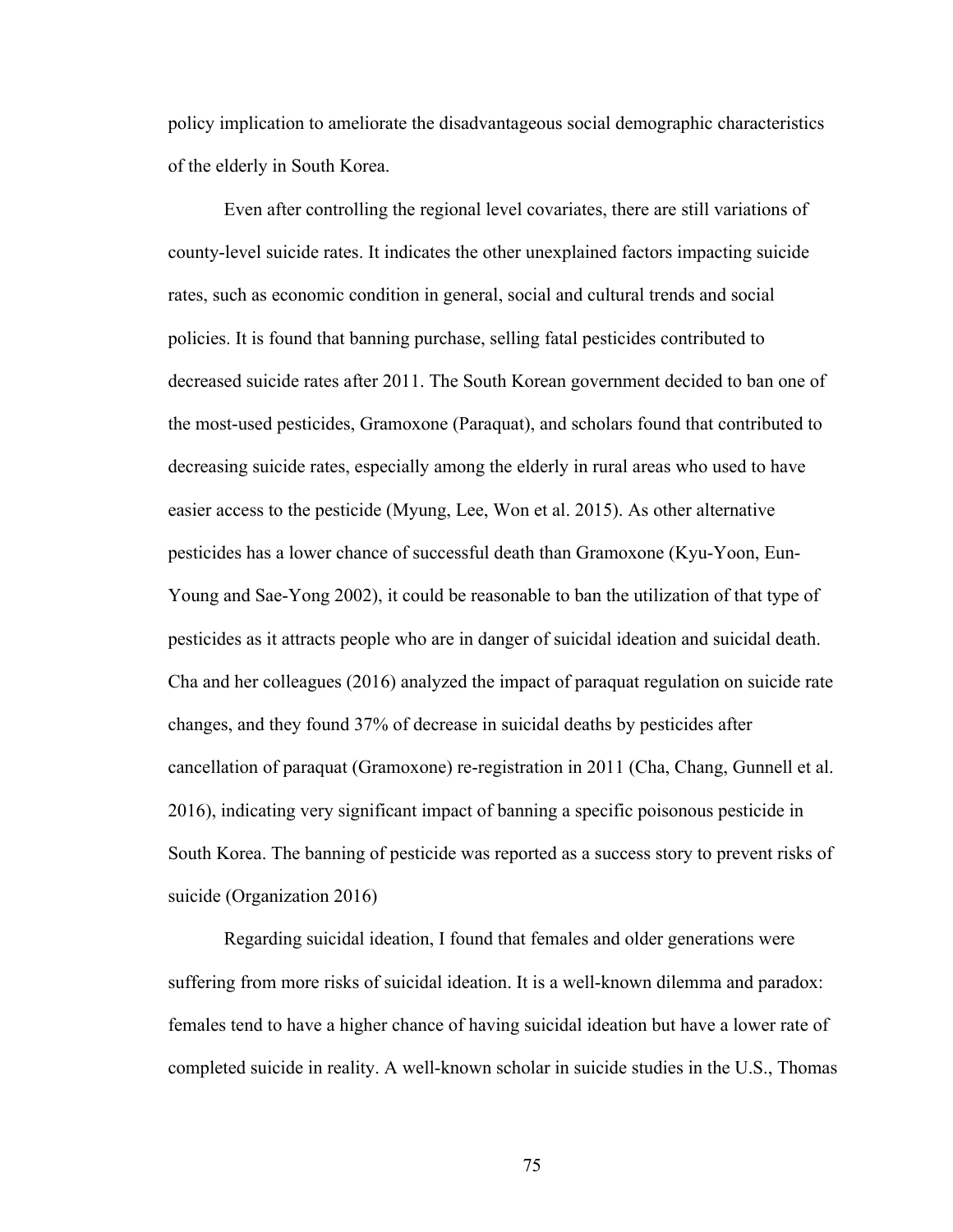Joiner, pointed out that males are more likely to use brutal ways of self-harm behaviors such as gunshot, jumping, cutting neck, and stabbing compared with relatively mild methods of women (Joiner 2007). It is consistent with findings in South Korea, that Korean males use pesticides, jumping, and other brutal ways that successfully lead to death in a short time (Im, Choi, Hong et al. 2011), compared with women who do use hanging, cutting wrists and others (Ahn, Park, Ha et al. 2012). Having a better job would be associated with a lower chance of suicidal ideation risks, but the manual workers including fishers, famers, and other blue-collar workers did not have a better condition in the risk of suicidal ideation than unemployed individuals. Currently, married people had the lowest chance of suicidal ideation, compared with others. In terms of health condition, better health individuals had a lower chance of suicidal ideation, but the people who are stressed frequently, and suffer from depression but without care had a very high chance of having suicidal ideation. As the risk of stress and depression can be increased with marginalized economic conditions, worse health status, and other social factors (Garlow et al. 2008, Goodwin et al. 2003, Gupta and Gupta 1998, Lee et al. 2017, Shin et al. 2017), these mental health indicators would need to be considered as red alerts to prevent the risk of suicidal deaths(Yook et al. 2011).

Along with a sharp increase in total suicide rates in South Korea within the last decade (OECD 2016), many researchers tried to examine influential factors of suicide rates. However, due to the lack of qualified dataset of individuals who committed suicides, most of the studies concentrated on solely on psychological factors of risk behaviors such as suicidal ideation and attempts (Choi et al. 2009, Gan et al. 2009, Innamorati et al. 2009, Lee and Lee 2009, Walker 2009) or used a limited number of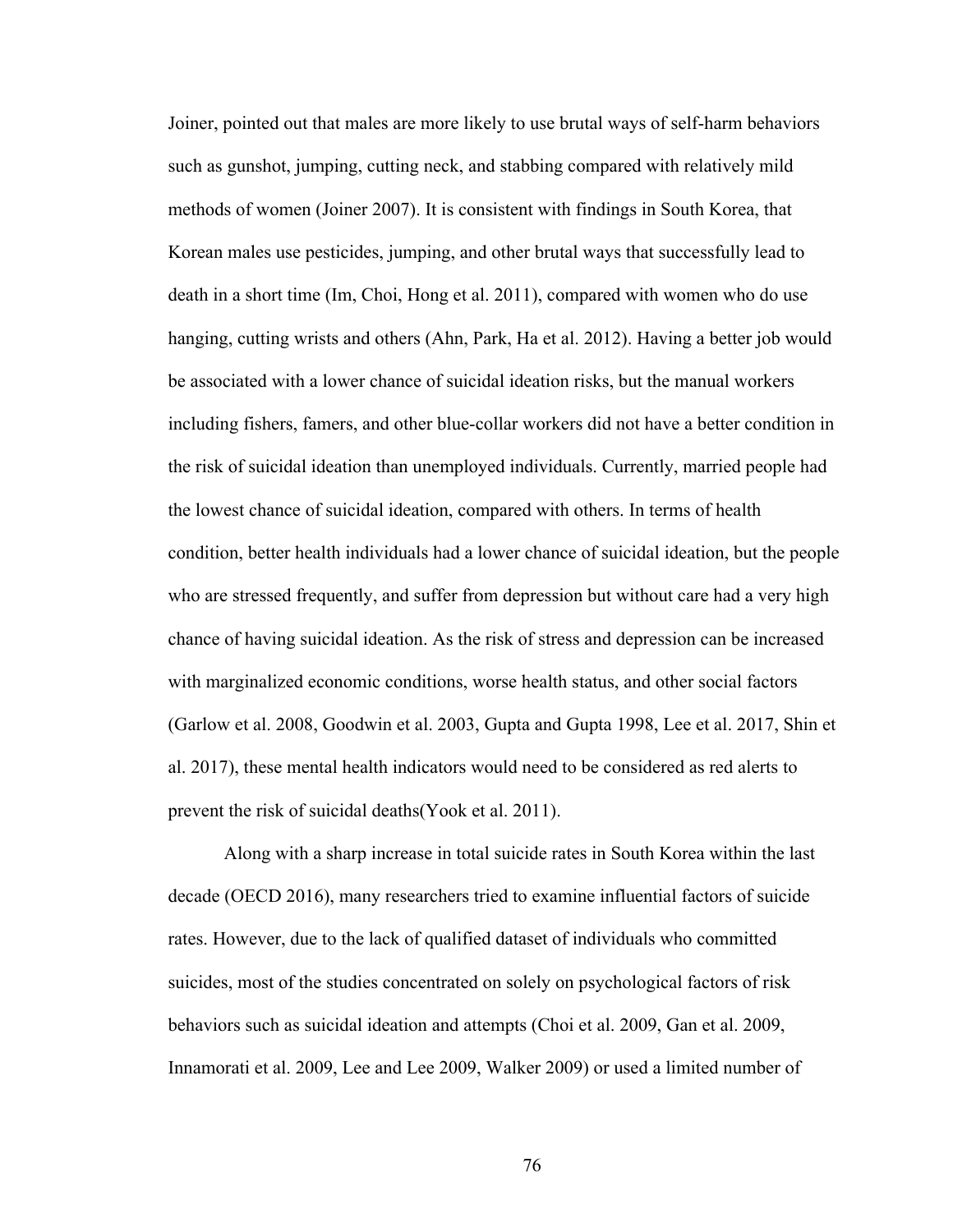variables. Compared with previous studies, I tried to use macro factors with differentiated age group-, gender-specific suicide rate with more diverse categories of indicators, even for suicidal ideation study. By incorporating community-level statistics as indicators, I expected to contribute knowledge of trends and differentials of age groups and genderspecific suicide rates in South Korea.

## **Limitations**

Although this study could contribute to the understanding of the recent trend of differentials in South Korea's completed suicide rate, there are several important limitations. Most of all, as Durkheim was criticized by other prominent scholars toward his study of suicide by regional statistics, this study also has a high risk of ecological fallacy. Assuming the homogeneity of individuals living in the area, counties must be used as the basic unit of analysis because the county level is the smallest unit of analysis provided by the Korean government and institutions. However, as counties are still too large and spacious units to assume the same characteristic of individuals, it is challenging for one to overcome the possibility of ecological fallacy. To improve the quality of project, I checked the availability of more detailed information on county-level statistics. As South Korea has a strong government-provided general health insurance system, the Korean government has rich information of patients who are covered by health insurance, providing well-qualified big data provided on request. However, when I tried to acquire the data to extend my study, the international IP (Internet Protocol) user did not have access to the data (even though I am a Korean citizen), which lead me to the restrictions of the data availability. Therefore, for further research projects regarding suicide rates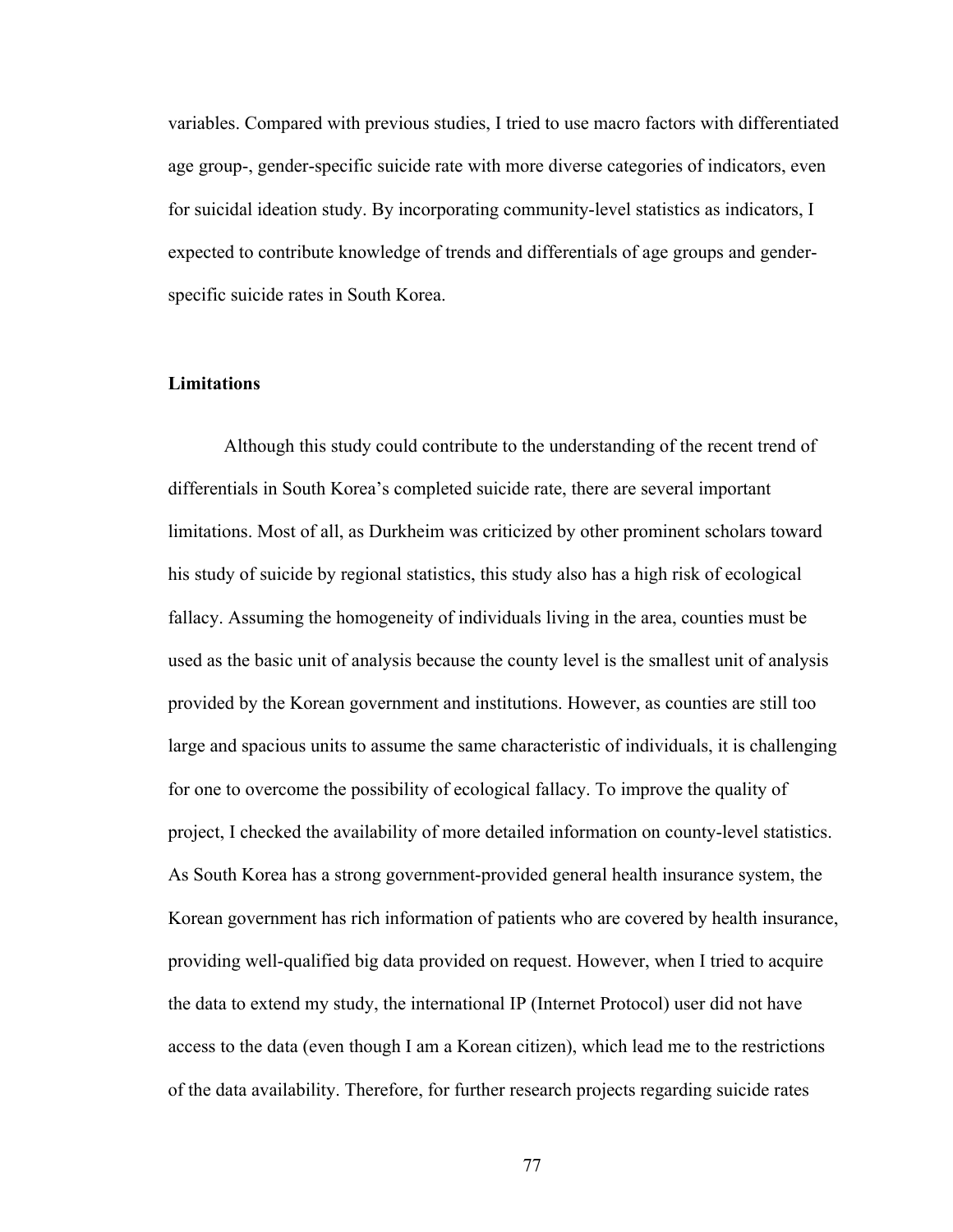and suicidal ideation risks, more qualified data source should be granted with the chance of access to Korean big data resources.

In addition, there are several limitations of using official statistics of South Korea, regarding suicide and suicidal ideation. As mentioned in the previous chapters, suicide is not considered an honorable way of death, and is sometimes mislabeled, leading to underrepresented reporting results of suicidal deaths in death statistics and suicidal ideations. Park (2010) used police report data instead of national death statistics so that he could have more accurate data of suicidal deaths and he found a larger number of cases were recorded when he used the police data. Therefore, it would be greater to have the more accurate sources, though these types of data are very restricted to use.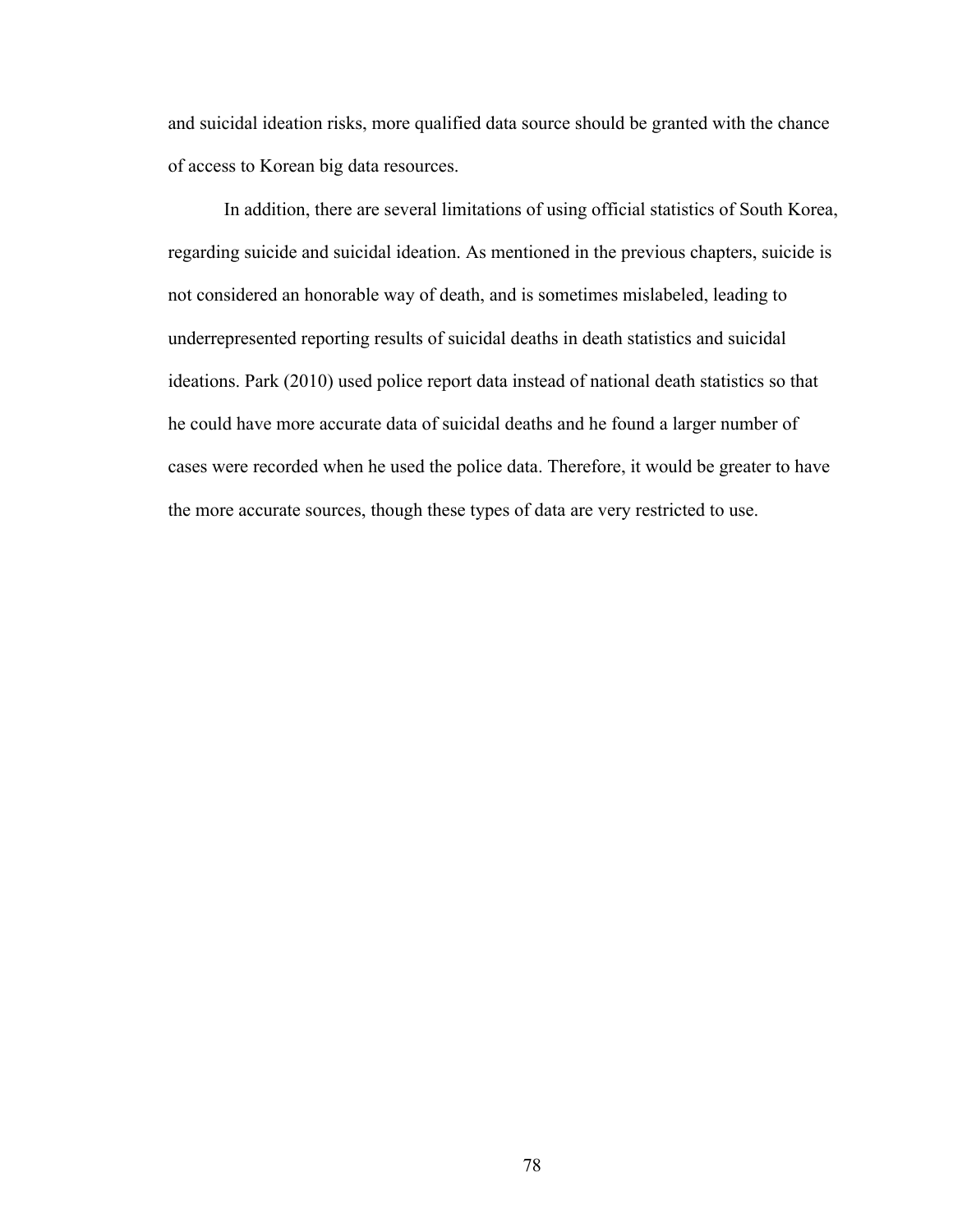## **References**

Abrutyn, Seth and Anna S Mueller. 2014. "Reconsidering Durkheim's Assessment of Tarde: Formalizing a Tardian Theory of Imitation, Contagion, and Suicide Suggestion." Pp. 698-719 in *Sociological Forum*, Vol. 29: Wiley Online Library.

Ahn, Myung Hee, Subin Park, Kyooseob Ha, Soon Ho Choi and Jin Pyo Hong. 2012. "Gender Ratio Comparisons of the Suicide Rates and Methods in Korea, Japan, Australia, and the United States." *Journal of affective disorders* 142(1-3):161-65.

Altergott, Karen. 1988. "Qualities of Daily Life and Suicide in Old Age: A Comparative Perspective." *Journal of cross-cultural gerontology* 3(4):361-76.

Andriolo, Karin R. 1998. "Gender and the Cultural Construction of Good and Bad Suicides." *Suicide and Life-Threatening Behavior* 28(1):37-49. doi: 10.1111/j.1943- 278X.1998.tb00624.x.

Bae, Ji-Yeon and Hyun-Sik Park. 2006. "An Exploratory Study on the Elderly Risk Behaviors." *Journal of the Korean Gerontological Society* 26(4):785-800.

- Baller, Robert D and Kelly K Richardson. 2002. "Social Integration, Imitation, and the Geographic Patterning of Suicide." *American Sociological Review*:873-88.
- Bartels, Stephen J, Eugenie Coakley, Thomas E Oxman, Giuseppe Constantino, David Oslin, Hongtu Chen, Cynthia Zubritsky, Karen Cheal, U Nalla B Durai and Joseph J Gallo. 2002. "Suicidal and Death Ideation in Older Primary Care Patients with Depression, Anxiety, and at-Risk Alcohol Use." *The American Journal of Geriatric Psychiatry* 10(4):417-27.
- Beak, KD. 2013. "A Study on the Impacts of Support from Society and Family on the Suicidal Ideation of the Unemployed." *Unpublished masters thesis, Kyungil University. Gyeongsan*.
- Beck, Aaron T, Robert A Steer, Judith S Beck and Cory F Newman. 1993a. "Hopelessness, Depression, Suicidal Ideation, and Clinical Diagnosis of Depression." *Suicide and Life-Threatening Behavior* 23(2):139-45.
- Beck, Aaron T, Robert A Steer, Judith S Beck and Cory F Newman. 1993b. "Hopelessness, Depression, Suicidal Ideation, and Clinical Diagnosis of Depression." *Suicide and Life-Threatening Behavior* 23(2):139-45.
- Bengtson, Vern L. , Kyong-Dong Kim, George C. Myers and Ki-Soo Eun. 2000. *Aging in East and West: Families, States, and the Elderly*. New Yrok: Springer Publishing Company.
- Berk, Bernard B. 2006. "Macro-Micro Relationships in Durkheim's Analysis of Egoistic Suicide." *Sociological Theory* 24(1):58-80.
- Berkman, Lisa F, Thomas Glass, Ian Brissette and Teresa E Seeman. 2000. "From Social Integration to Health: Durkheim in the New Millennium☆." *Social Science & Medicine* 51(6):843-57.
- Bruce, Western, Deirdre Bloome, Benjamin Sosnaud and Laura Tach. 2012. "Economic Insecurity and Social Stratification." *Annual Review of Sociology* 38:341-59.
- Canetto, Silvia Sara. 1992. "Gender and Suicide in the Elderly." *Suicide and Life-Threatening Behavior* 22(1):80-97.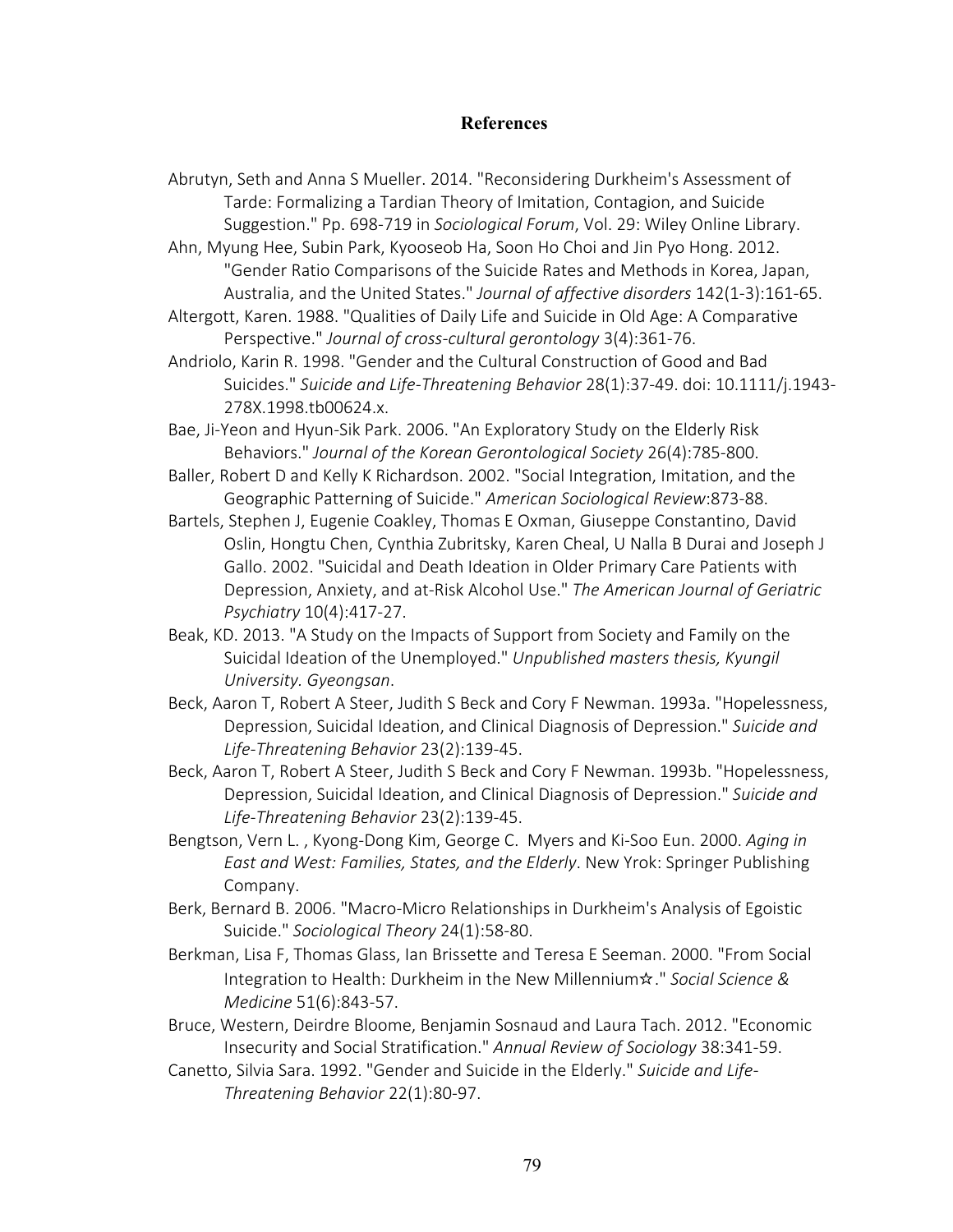CDC. 2019. *National Marriage and Divorce Rate Trends*Congress.

- Cha, Eun Shil, Shu-Sen Chang, David Gunnell, Michael Eddleston, Young-Ho Khang and Won Jin Lee. 2016. "Impact of Paraquat Regulation on Suicide in South Korea." *International journal of epidemiology* 45(2):470-79.
- Chochinov, Harvey Max, Keith G Wilson, Murray Enns and Sheila Lander. 1998. "Depression, Hopelessness, and Suicidal Ideation in the Terminally Ill." *Psychosomatics* 39(4):366-70.
- Choe, Jung-Moon and Sang-Hee Jang. 2009. *Families in Contemporary Society*. Seoul: Acanet.
- Choi, In, Young-Sook Kim and Kyung-Hyun Suh. 2009. "The Psychological Factors Affecting Suicidal Ideation of Elderly." *HEALTH AND SOCIAL SCIENCE* 25.
- Choi, Yong-Hwhan. 2011. "Socio-Economic Analysis of Suicide." *Issue and Diagnosis* 3:1- 25.
- Chuang, Hwei-Lin and Wei-Chiao Huang. 1997. "Economic and Social Correlates of Regional Suicide Rates: A Pooled Cross-Section and Time-Series Analysis." *Journal of Socio-Economics* 26(3):277-89.
- Curtin, Sally C, Margaret Warner and Holly Hedegaard. 2016. "Suicide Rates for Females and Males by Race and Ethnicity: United States, 1999 and 2014." *NCHS Health E-Stat. National Center for Health Statistics*.
- Denicoff, Kirk D, Zachary A Lehman, David R Rubinow, Peter J Schmidt and Gary L Peck. 1990. "Suicidal Ideation in Darier's Disease." *Journal of the American Academy of Dermatology* 22(2):196-98.
- Douglas, Jack D. 2015. *Social Meanings of Suicide*: Princeton University Press.
- Durkheim, Emile. 1951. "Suicide: A Study in Sociology (Ja Spaulding & G. Simpson, Trans.)." *Glencoe, IL: Free Press.(Original work published 1897)*.
- Durkheim, Emile. 2006 [1897]. *Suicide: A Study in Sociology*. London: McMillan.
- Eun, Ki-Soo. 2005. "Socioeconomic Determinants of Suicide Rate in South Korea." *Korean Journal of Population Studies* 28(2):97-129.
- Evans, Glen and Norman L. Farberow. 2003. *The Encyclopedia of Suicide: Second Edition*: Facts on File Inc.
- Finance, Ministry of Strategy and. 2013. *Economic and Environments Report*. Seoul: Ministry of Strategy and Finance of Korea.
- Gage, Frances Boland. 1971. "Suicide in the Aged." *The American Journal of Nursing* 71(11):2153-55.
- Gan, Sam-Sung, Wang-Keun Yoo, Sung-Wook Kang and Young-Gyu Phee. 2009. "A Study of the Determinants of Suicidal Ideation among the Elderly in Korea." *Health and Social Welfare Review* 29(1).
- Garlow, Steven J, Jill Rosenberg, J David Moore, Ann P Haas, Bethany Koestner, Herbert Hendin and Charles B Nemeroff. 2008. "Depression, Desperation, and Suicidal Ideation in College Students: Results from the American Foundation for Suicide Prevention College Screening Project at Emory University." *Depression and anxiety* 25(6):482-88.
- Gibbs, Jack P and Walter T Martin. 1958. "A Theory of Status Integration and Its Relationship to Suicide." *American Sociological Review*:140-47.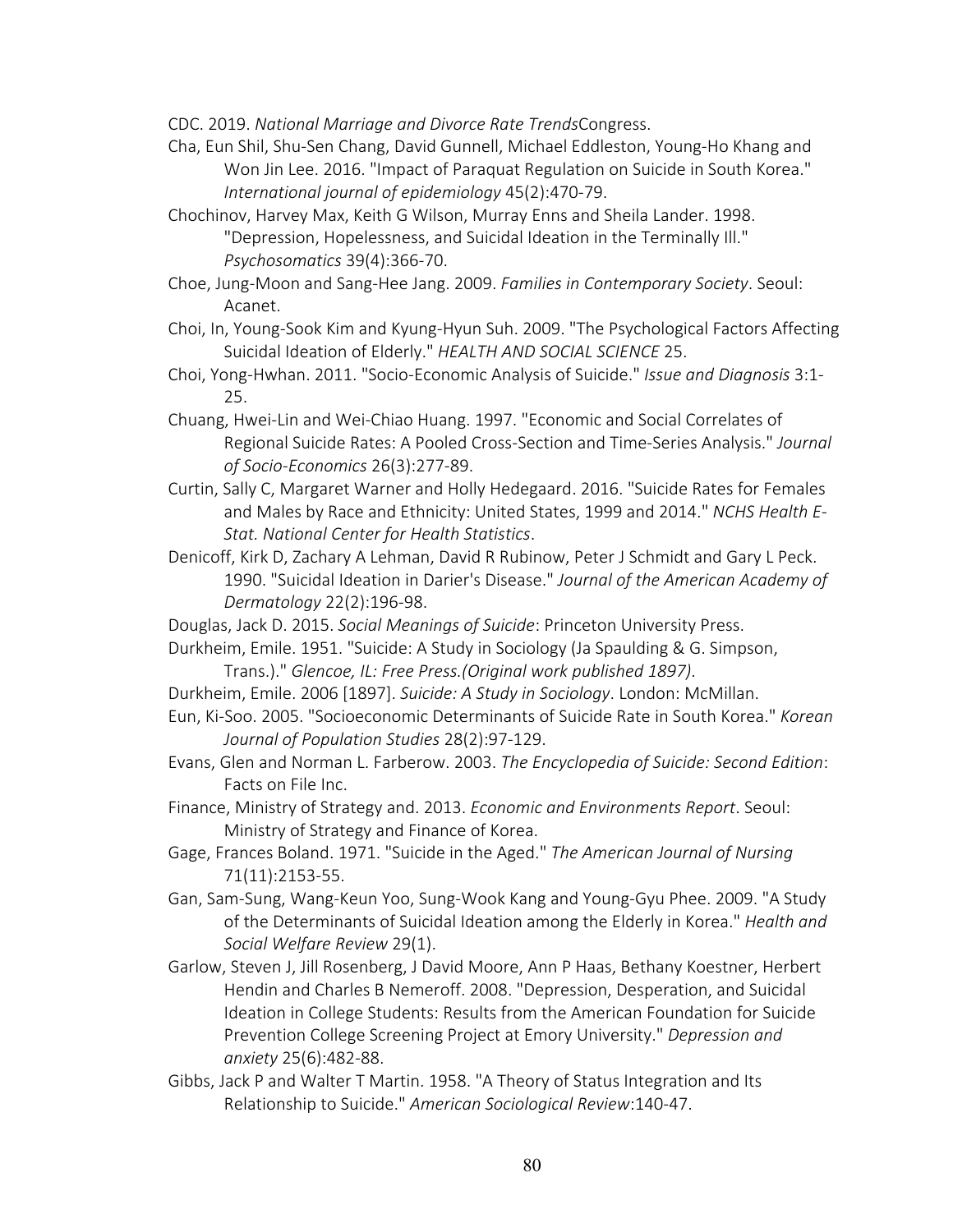- Gibbs, Jack P and Walter T Martin. 1964. *Status Integration and Suicide: A Sociological Study*: University of Oregon books.
- Gibbs, Jack P. 1982. "Testing the Theory of Status Integration and Suicide Rates." *American Sociological Review*:227-37.
- Girard, Chris. 1993. "Age, Gender, and Suicide: A Cross-National Analysis." *American Sociological Review*:553-74.
- Goodwin, Renee D, Kurt Kroenke, Christina W Hoven and Robert L Spitzer. 2003. "Major Depression, Physical Illness, and Suicidal Ideation in Primary Care." *Psychosomatic Medicine* 65(4):501-05.
- Gunnell, David, Nicos Middleton, Elise Whitley, Daniel Dorling and Stephen Franke. 2003. "Why Are Suicide Rates Rising in Young Men but Falling in the Elderly? A Time Series Analysis of Trends in England and Wales 1950-1998." *Social Science & Medicine* 53:595-661.
- Gupta, Madhulika A and Aditya K Gupta. 1998. "Depression and Suicidal Ideation in Dermatology Patients with Acne, Alopecia Areata, Atopic Dermatitis and Psoriasis." *British Journal of Dermatology* 139(5):846-50.
- Ha, Mi-Oak, Jang-Rak Kim, Baekgeun Jeong, Yune-Sik Kang and Ki-Soo Park. 2013. "Associations of Social Participation and Trust with Suicidal Ideation and Attempt in Communities with High Mortality." *Journal of agricultural medicine and community health* 38(2):116-29. doi: 10.5393/jamch.2013.38.2.116.
- Harris, Tammy, Zhao Yang and James W Hardin. 2012. "Modeling Underdispersed Count Data with Generalized Poisson Regression." *The Stata Journal* 12(4):736-47.
- Headley, Lee A. 1983. *Suicide in Asia and the near East*: Univ of California Press.
- Hedstrom, Peter, Ka-Yuet Liu and Monica K. Nordvik. 2008. "Interaction Domains and Suicide: A Population-Based Panel Study of Suicides in Stockholm, 1991-1999." *Social Forces* 87(2).
- Hilbe, Joseph M. 2011. *Negative Binomial Regression*: Cambridge University Press.
- Hirsch, Jameson K and Kelly C Cukrowicz. 2014. "Suicide in Rural Areas: An Updated Review of the Literature." *Journal of Rural Mental Health* 38(2):65.
- Hovey, Joseph D and Cheryl A King. 1996. "Acculturative Stress, Depression, and Suicidal Ideation among Immigrant and Second-Generation Latino Adolescents." *Journal of the American Academy of Child & Adolescent Psychiatry* 35(9):1183-92.
- Hummer, Robert A., Richard G. Rogers and Issac W. Eberstein. 1982. "Sociodemographic Differentials in Adult Mortality: A Review of Analytic Approaches." *Population and Development Review* 24(3):553-78.
- Im, Jeong-Soo, Soon Ho Choi, Duho Hong, Hwa Jeong Seo, Subin Park and Jin Pyo Hong. 2011. "Proximal Risk Factors and Suicide Methods among Suicide Completers from National Suicide Mortality Data 2004-2006 in Korea." *Comprehensive psychiatry* 52(3):231-37.
- Im, Mi-Young and Jeong Yun Kim. 2011. "A Phenomenological Study of Suicide Attempts in Elders." *Journal of Korean Academy of Nursing* 41(1).
- Innamorati, Marco, Antonio Tamburello, David Lester, Silvia Rigucci, Mario Amore, Cristina Di Vittorio, Paolo Girardi, Roberto Tatarelli and Maurizio Pompili. 2009.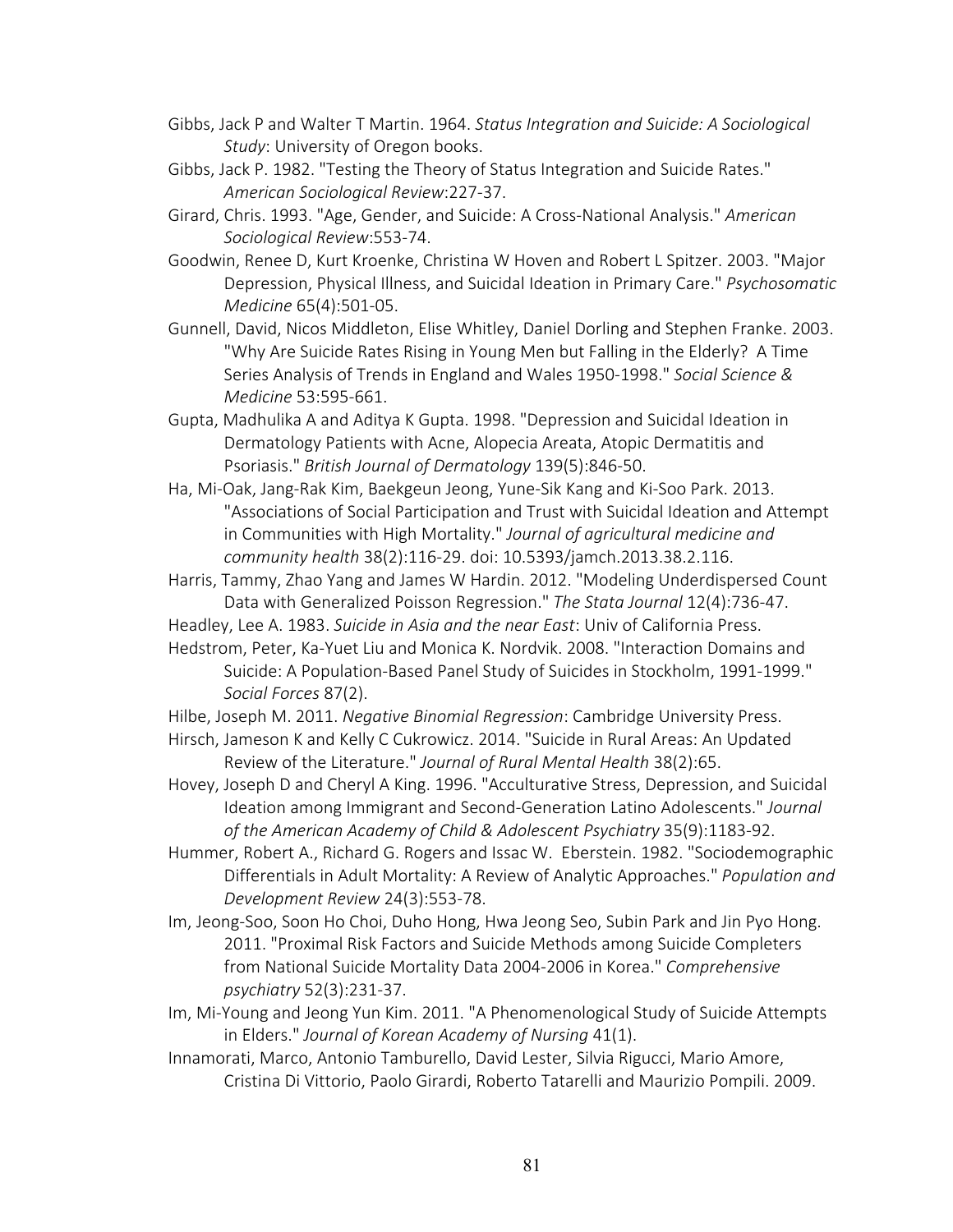"Socioeconomic Risk Factors in the Precipitation of Suicide in the Elderly." *The Open Geriatric Medicine Journal* 2:28-33.

- Ismail, Noriszura and Hossein Zamani. 2013. "Estimation of Claim Count Data Using Negative Binomial, Generalized Poisson, Zero-Inflated Negative Binomial and Zero-Inflated Generalized Poisson Regression Models." Pp. 1-28 in *Casualty Actuarial Society E-Forum*, Vol. 41.
- JeoungHee, Kim. 2011. "Concerning Suicide Rates in Korea: An Expected Role of Korean Scholarly World." *HEALTH AND SOCIAL SCIENCE* 30:5-28.
- Joiner, Thomas. 2007. *Why People Die by Suicide*: Harvard University Press.
- Jones, Randall S and Satoshi Urasawa. 2014. "Reducing the High Rate of Poverty among the Elderly in Korea."
- Judith, K. Hellerstein and Sandler Morrill Melinda. 2011. "Booms, Busts, and Divorce." *The B.E. Journal of Economic Analysis & Policy* 11(1).
- Kang, Eun-Jeong 2013. "Compositional and Contextual Factors Related to Area Differentials in Suicide." *Korean Journal of Health Education Promotions* 30(1):41- 52.
- Khan, Murad Moosa and Hashim Reza. 1998. "Gender Differences in Nonfatal Suicidal Behavior in Pakistan: Significance of Sociocultural Factors." *Suicide and Life-Threatening Behavior* 28(1):62-68. doi: 10.1111/j.1943-278X.1998.tb00626.x.
- Kim-Yu-Jin. 2011. "Moderating Effects of Life Problems, Social Support on Relationship between Depression and Suicidal Ideation of Older People." *Health and Social Welfare Review* 31(4).
- Kim, Eun Joo and Kyung Won Choi. 2012. "The Relationships among Job-Seeking Anxiety, Depression and Suicidal Ideation of University Students." Pp. 351-52 in *Proceedings of the Korea Contents Association Conference*: The Korea Contents Association.
- Kim, Hun Soo and Hyun Sil Kim. 2008. "Risk Factors for Suicide Attempts among Korean Adolescents." *Child psychiatry and human development* 39(3):221-35.
- Kim, Hyoung-Soo and Lee-Kyung Kwon. 2013. "Relationship between Elderly Suicide Rates and Socio-Economic Factors in Korea: Centering around the Trend of Changes in 1990-2010." *The Journal of the Korea Contents Association* 13(6):236- 45. doi: 10.5392/jkca.2013.13.06.236.
- Kim, Kee Whan and Oh Seok Kim. 2020. "Super Aging in South Korea Unstoppable but Mitigatable: A Sub-National Scale Population Projection for Best Policy Planning." *Spatial Demography*. doi: 10.1007/s40980-020-00061-8.
- Kim, Ki-Won and Han-Gon Kim. 2011. "Macro Analysis of Factors Impacting on the Elderly's Suicide Rates in the Republic of Korea." *Korean Journal of Population Studies* 34(3):31-54.
- Kim, Wang-bae. 2010. "Suicide and the Breakdown of Society." *Korean Studies Quarterly* 33(2):195-224.
- KOSSDA. 2013. *Regional Statistics of South Korea 2005-2010*. Seoul: Korea Social Science Data Archive.
- Koven, Steven G. 2017. "Ptsd and Suicides among Veterans—Recent Findings." *Public Integrity* 19(5):500-12.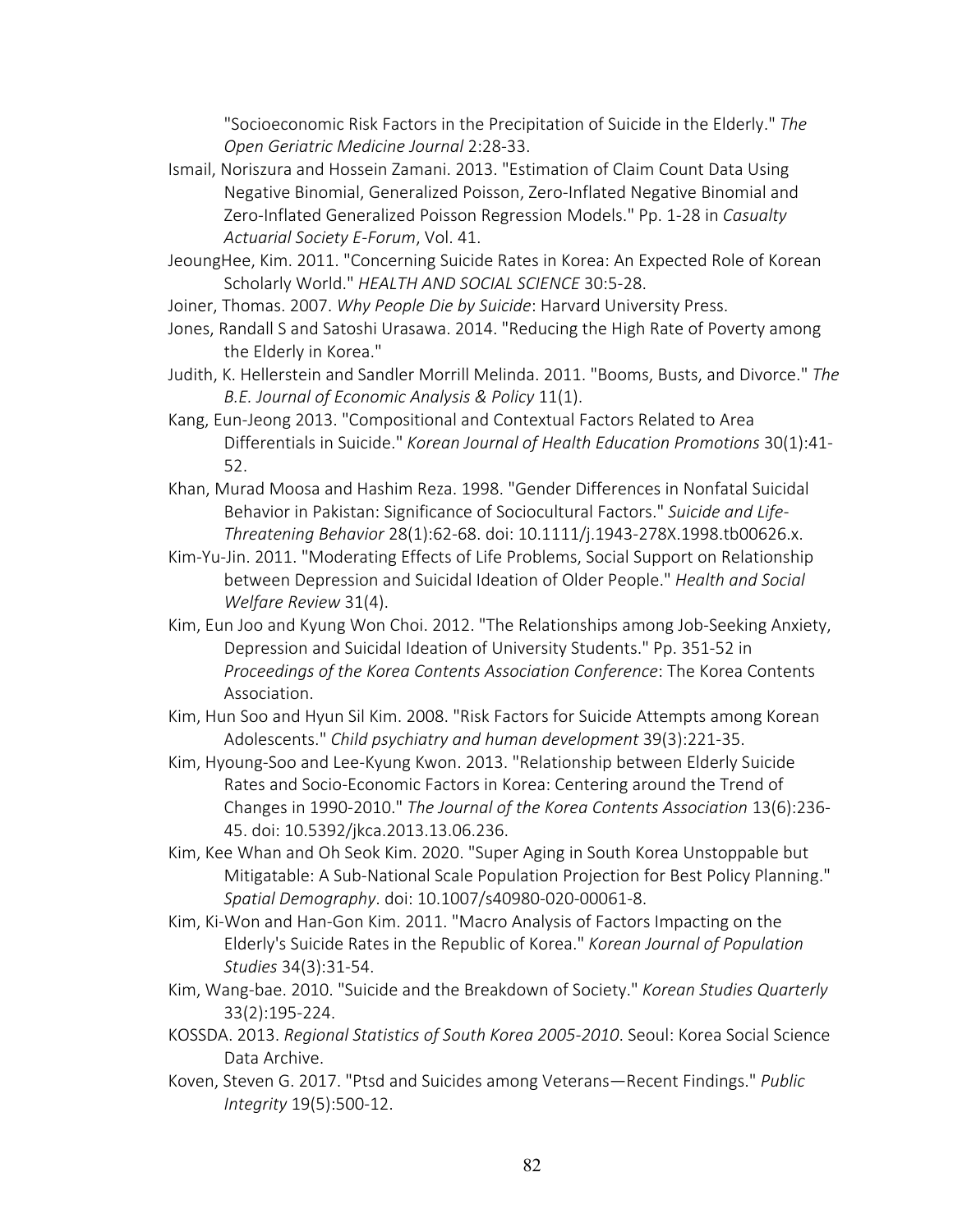- Kowalski, Gregory S., Charles E. Faupel and Paul D. Starr. 1987. "Urbanism and Suicide: A Study of American Countries." *Social Forces* 66(1):85-101.
- Kummer, Arthur, Francisco Cardoso and Antonio Lucio Teixeira. 2009. "Suicidal Ideation in Parkinson's Disease." *CNS spectrums* 14(8):431-36.
- Kwon, Jung-Don, Tae-Young Um and Kim-Yu-Jin. 2012. "A Study on Factors Affeecting Suicide Risk among Seniors Who Live Alone : The Effect of Loneliness and the Mediating Effect of Hopelessness." *Health and Social Welfare Review* 32(1):89- 144.
- Kyu-Yoon, Hwang, Lee Eun-Young and Hong Sae-Yong. 2002. "Paraquat Intoxication in Korea." *Archives of Environmental & Occupational Health* 57(2):162.
- Lawless, Jerald F. 1987. "Negative Binomial and Mixed Poisson Regression." *Canadian Journal of Statistics* 15(3):209-25.
- Lee, Cheol-Woo. 2006. *The Aging and Elderly Policy in Korean Society*. Seoul: Korean Academic Research Information.
- Lee, MA and JH Kang. 2014. "Changes in Suicide Rates and Social Integration in Korea: A Community-Level Panel Data Analysis." *Korean Journal of Population Association* 37(2):1-19.
- Lee, So-Jung and Soo-Hyuong Lee. 2009. "A Study of Elderly Suicide Preventive Measures." *HEALTH·WELFARE POLICYFORUM*:32-42.
- Lee, Won-Cheol and Jae-Hyeok Ha. 2011. "The Association between Nonstandard Employment and Suicidal Ideation: Data from the First~Forth Korea National Health and Nutrition Examination Surveys." *Korean Journal of Occupation, Environment and Medicine* 23(1).
- Lee, Yongmi, So Young Pak and Mi Jeong Kim. 2017. "Economic Stress, Depression, Suicidal Ideation, Resilience, and Social Support in College Students." *Journal of Korean Academy of Psychiatric and Mental Health Nursing* 26(2):151-62.
- Li, Jianjun. 2020. *A Study on Suicide*: Springer.
- Liu, W and Jimmy Cela. 2008. "Count Data Models in Sas." Pp. 1-12 in *SAS Global Forum*, Vol. 317.
- Marecek, Jeanne. 1998. "Culture, Gender, and Suicidal Behavior in Sri Lanka." *Suicide and Life-Threatening Behavior* 28(1):69-81. doi: 10.1111/j.1943-278X.1998.tb00627.x.
- Maris, Ronald W. 1981. *Pathways to Suicide: A Survey of Self-Destructive Behaviors*: Johns Hopkins University Press.
- Maris, Ronald W. 1969. *Social Forces in Urban Suicide*. Dorsey: Homewood.

Marusic, Andrej and Renee D Goodwin. 2006. "Suicidal and Deliberate Self-Harm Ideation among Patients with Physical Illness: The Role of Coping Styles." *Suicide and Life-Threatening Behavior* 36(3):323-28.

Masaryk, Thomas G. 1970. "Suicide and the Meaning of Civilization. 1881." *Reprint. Trans*.

- Matt, Wray, Colen Cynthia and Pescosolido Bernice. 2011. "The Sociology of Suicide." *Annual Review of Sociology* 37:1-24.
- McIntosh, John L. 1991. "Epidemiology of Suicide in the United States." Pp. 55-69 in *Life Span Perspectives of Suicide*: Springer.
- McKelvey, Robert S, Jon J Pfaff and John G Acres. 2001. "The Relationship between Chief Complaints, Psychological Distress, and Suicidal Ideation in 15–24-Year-Old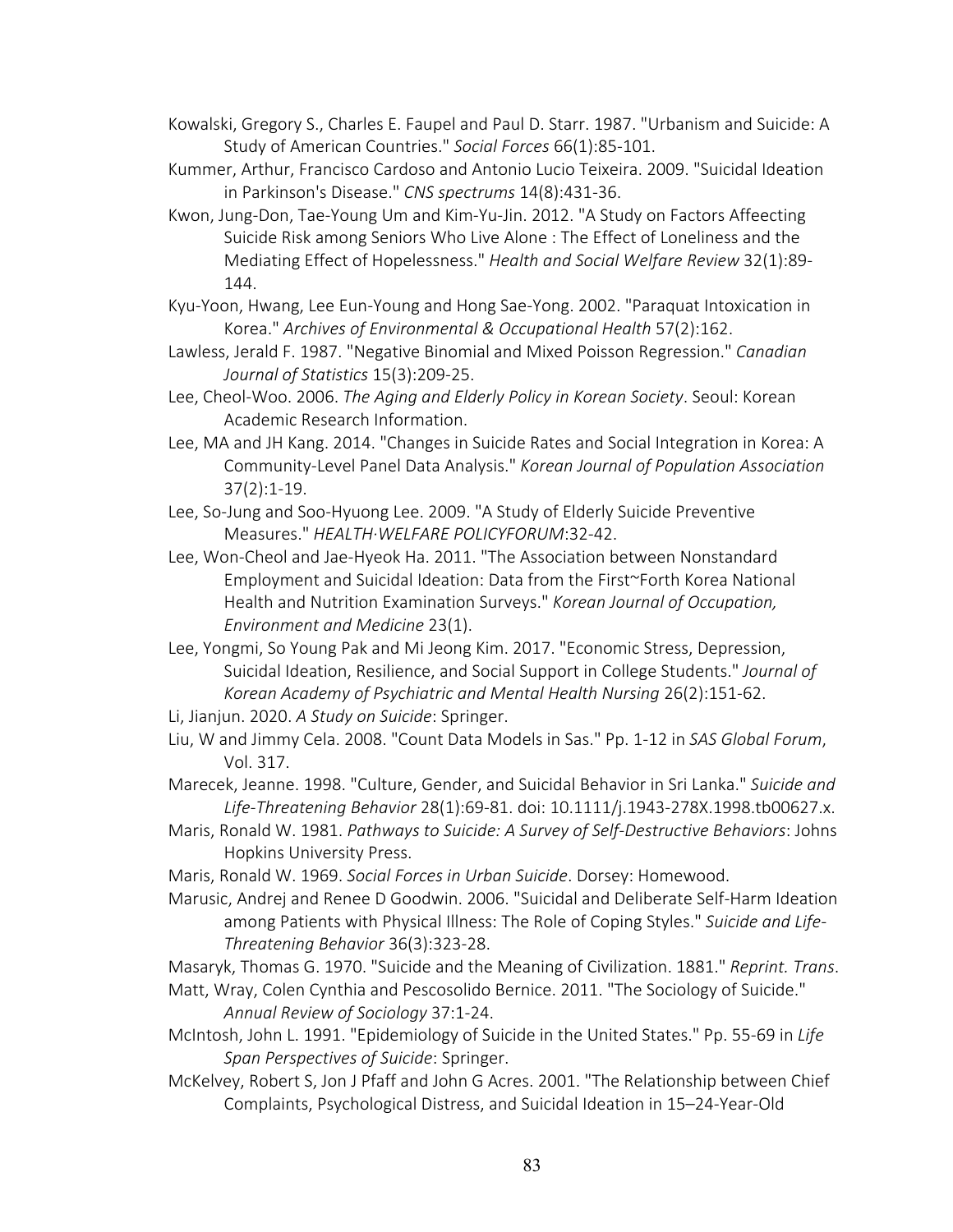Patients Presenting to General Practitioners." *Medical Journal of Australia* 175(10):550-52.

- McMillan, Katherine A, Murray W Enns, GJ Asmundson and Jitender Sareen. 2010. "The Association between Income and Distress, Mental Disorders, and Suicidal Ideation and Attempts: Findings from the Collaborative Psychiatric Epidemiology Surveys." *The Journal of clinical psychiatry* 71(9):1168-75.
- Minami, Mihoko, Cleridy E Lennert-Cody, Wei Gao and M Román-Verdesoto. 2007. "Modeling Shark Bycatch: The Zero-Inflated Negative Binomial Regression Model with Smoothing." *Fisheries Research* 84(2):210-21.
- Mishara, Brian L. 1995. *Beyond Suicide: The Impact on Family and Friends, Helpers, Indiivduals and Society*, Edited by B. L. Mishara. New York: Springer.
- Moksony, Ferenc and Rita Hegedűs. 2015. "The Use of Poisson Regression in the Sociological Study of Suicide." *Corvinus Journal of Sociology and Social Policy* 5(2).
- Moon, Sangjun, Jin Seok Lee, Sue Kyung Park, Sun Young Lee, Yoon Kim, Yong Ik Kim and Youngsoo Shin. 2008. "Factors Affecting Social Distance toward Mental Illness: A Nationwide Telephone Survey in Korea." *J Prev Med Public Health* 41(6):419-26.
- Myung, Woojae, Geung-Hee Lee, Hong-Hee Won, Maurizio Fava, David Mischoulon, Maren Nyer, Doh Kwan Kim, Jung-Yoon Heo and Hong Jin Jeon. 2015. "Paraquat Prohibition and Change in the Suicide Rate and Methods in South Korea." *PLoS One* 10(6).
- NSO. 2016. *Mortality Statistics of South Korea*: National Statistics Office.
- NSO. 2019a. *Mortality Statistics of South Korea*Congress.
- NSO. 2019b. *Poplation Projection of South Korea and the World*Congress.
- NSO. 2020. *Marriage and Divorce Statistics in 2019*Congress.
- OECD. 2016. *Oecd Factbook*: OECD.
- Oh, Jin-Kyoung, Youngtae Cho and Chang-Yup Kim. 2005. "Socio-Demographic Characteristic of Suicides in South Korea." *HEALTH AND SOCIAL SCIENCE* 15.
- Organization, World Health. 2016. *World Health Statistics 2016: Monitoring Health for the Sdgs Sustainable Development Goals*: World Health Organization.
- Overholser, James, Steven Evans and Anthony Spirito. 1990. "Sex Differences and Their Relevance to Primary Prevention of Adolescent Suicide." *Death Studies* 14(4):391- 402.
- Pampel, Fred C. and John B. Williamson. 2001. "Age Patterns of Suicide and Homicide Mortality Rates in High-Income Nations." *Social Forces* 80(1):251-82.
- Park, Hyung-Min. 2010. *Suicide, a Lesser Evil Choice*. Seoul: Ihaksa publishing company.
- Park, Hyunjoon and James M. Raymo. 2013. "Divorce in Korea: Trends and Educational Differentials." *Journal of marriage and the family* 75(1):110-26. doi: 10.1111/j.1741-3737.2012.01024.x.
- Park, Jong-Ik and Mina Jeon. 2016. "The Stigma of Mental Illness in Korea." *Journal of Korean Neuropsychiatric Association* 55(4):299-309.
- Pescosolido, Bernice and Robert Mendelsohn. 1986. "Social Causation or Social Construction of Suicide? An Investigation into the Social Organization of Official Records." *American Sociological Review* 51(1).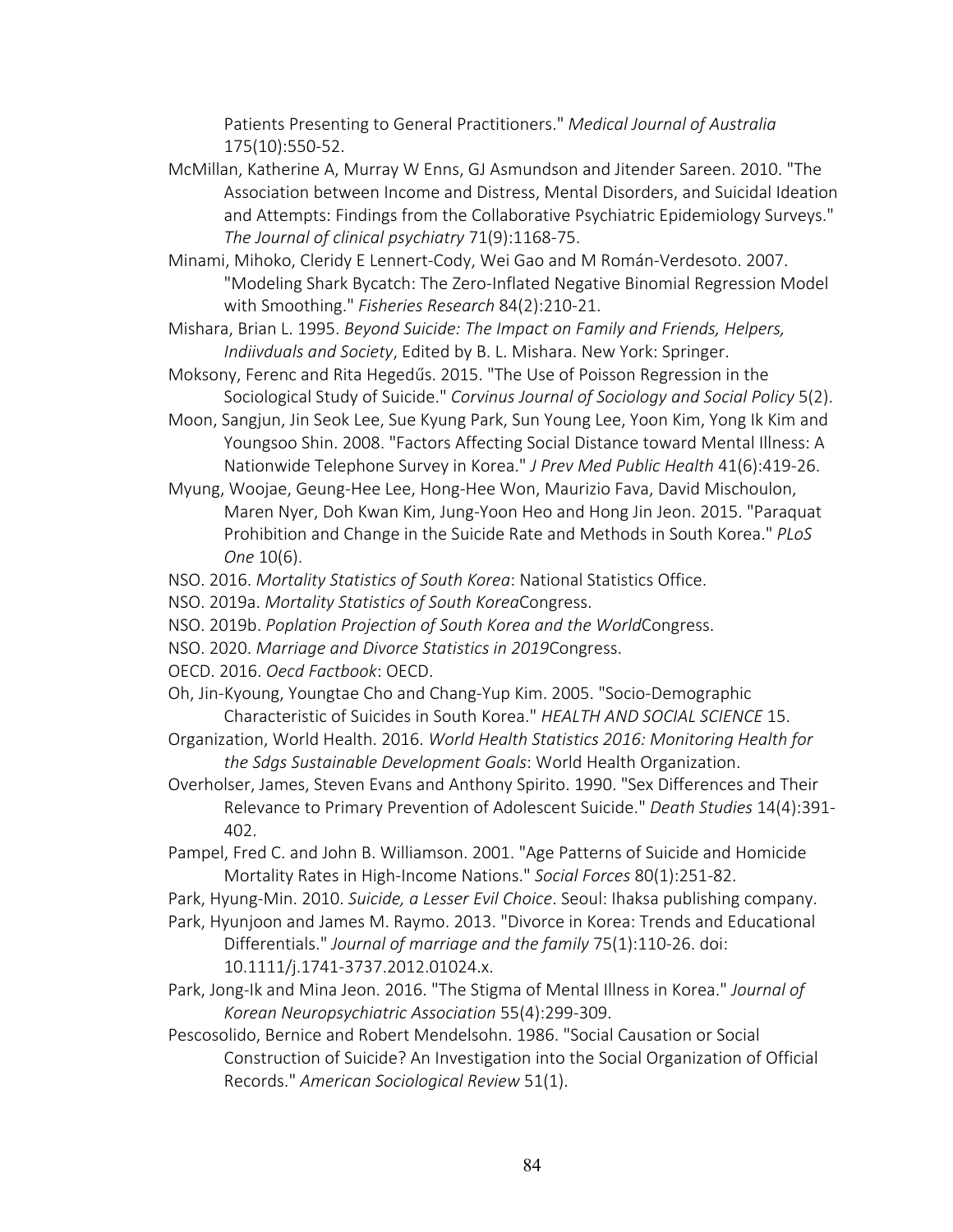- Pescosolido, Bernice and Eric R Wright. 1990. "Suicide and the Role of the Family over the Life Course." *Family Perspective* 24(1):41-60.
- Phillips, David P. 1974. "The Influence of Suggestion on Suicide: Substantive and Theoretical Implications of the Werther Effect." *American Sociological Review*:340-54.
- Phillips, Julie A, Ashley V Robin, Colleen N Nugent and Ellen L Idler. 2010. "Understanding Recent Changes in Suicide Rates among the Middle-Aged: Period or Cohort Effects?". *Public Health Reports* 125(5):680-88.
- Pokorny, AD, AT Beck, HLP Resnik and DJ Lettieri. 1974. "The Prediction of Suicide." Charles Press, Bowrie.
- Pritchard, Colin. 1967. "The Economic Cycle and the Social Suicide Rate." *American Sociological Review* 32(3):457-62.
- Recklitis, Christopher J, Rebecca A Lockwood, Monica A Rothwell and Lisa R Diller. 2006. "Suicidal Ideation and Attempts in Adult Survivors of Childhood Cancer." *Journal of Clinical Oncology* 24(24):3852-57.
- Ridout, Martin, John Hinde and Clarice GB Demétrio. 2001. "A Score Test for Testing a Zero-Inflated Poisson Regression Model against Zero-Inflated Negative Binomial Alternatives." *Biometrics* 57(1):219-23.
- Russell, David, R Jay Turner and Thomas E Joiner. 2009. "Physical Disability and Suicidal Ideation: A Community-Based Study of Risk/Protective Factors for Suicidal Thoughts." *Suicide and Life-Threatening Behavior* 39(4):440-51.
- Ryu, Jung-Kyun 2008. "Regional Differntials in Elderly Suicide Rate: The Focusing on Effects on Family Instability, 1995-2005. ." *Korean Journal of Population Studies* 31(2):21-44.
- Sainsbury, P. . 1955. *Suicide in London: An Ecological Study*. London: Chanmp and Hall.
- Sanborn, Charlotte J. 1990. "Gender Socialization and Suicide: American Association of Suicidology Presidential Address, 1989." *Suicide and Life-Threatening Behavior* 20(2):148-55.
- Shanafelt, Tait D, Charles M Balch, Lotte Dyrbye, Gerald Bechamps, Tom Russell, Daniel Satele, Teresa Rummans, Karen Swartz, Paul J Novotny and Jeff Sloan. 2011. "Special Report: Suicidal Ideation among American Surgeons." *Archives of surgery* 146(1):54-62.
- Shin, Young-Chul, Daeun Lee, Jinmi Seol and Se-Won Lim. 2017. "What Kind of Stress Is Associated with Depression, Anxiety and Suicidal Ideation in Korean Employees?". *Journal of Korean medical science* 32(5):843-49.
- Song, Tae-Min, Jin-Dal-lae, Ju-Young Song, Ji-Young An and Young-Ja Cho. 2013. "A Comparative Analysis of Suicide Characteristics by Age Group in Korea." *Journal of The Korea Society of Health Informatics and Statistics* 38(1):122-42.
- Stack, Steven. 1987. "Celebrities and Suicide: A Taxonomy and Analysis, 1948-1983." *American Sociological Review* 52(3).
- Stack, Steven. 1990. "The Effect of Divorce on Suicide in Denmark, 1951-1980." *The Sociological Quarterly* 31(3):359-70.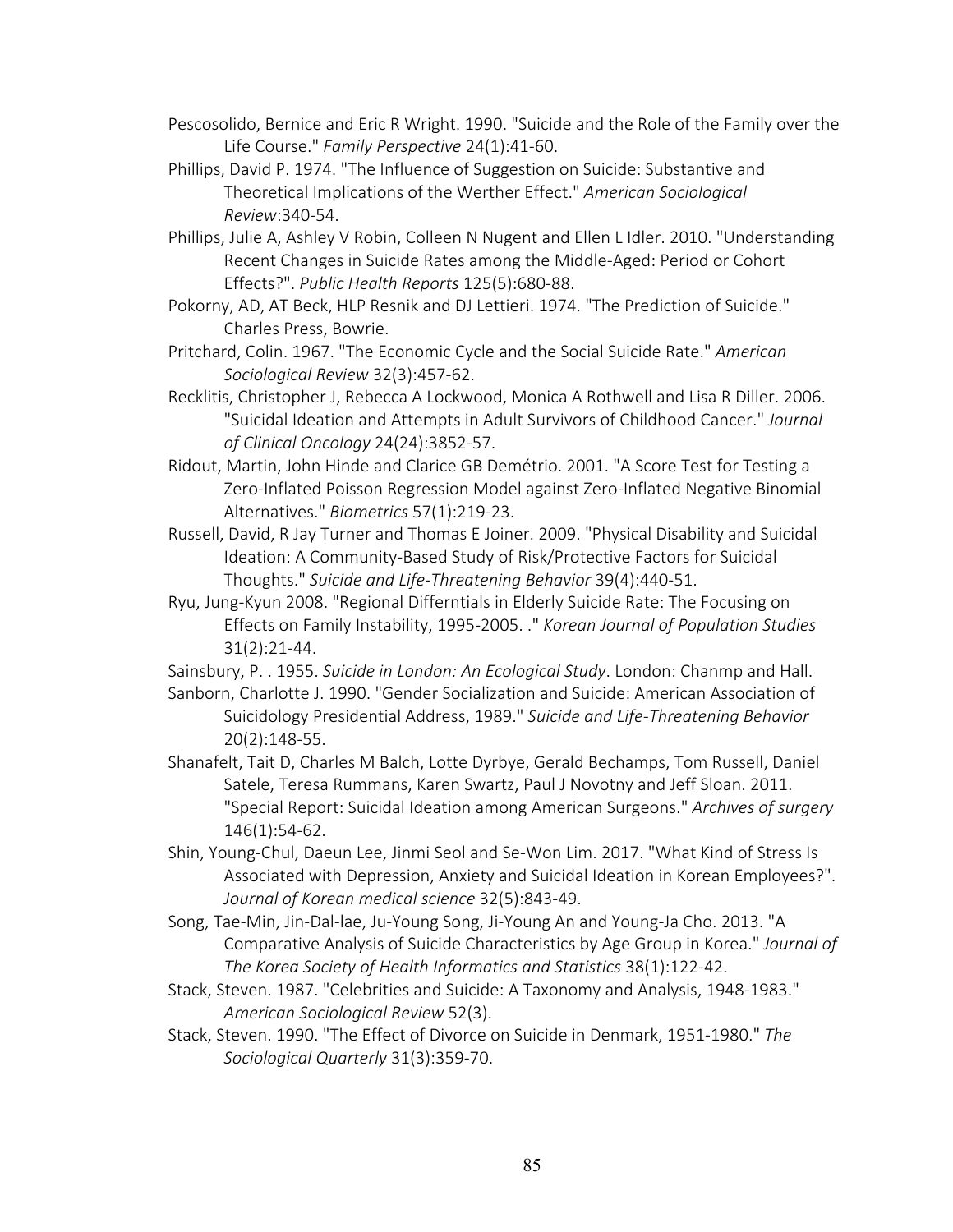- Stack, Steven. 2000. "Suicide: A 15-Year Review of the Sociological Literature Part I: Cultural and Economic Factors." *Suicide and Life-Threatening Behavior* 30(2):145- 62.
- Stepakoff, Susan. 1998. "Effects of Sexual Victimization on Suicidal Ideation and Behavior in U.S. College Women." *Suicide and Life-Threatening Behavior* 28(1):107-26. doi: 10.1111/j.1943-278X.1998.tb00630.x.
- Stillion, Judith M, Eugene E McDowell and Jacque h May. 1984. "Developmental Trends and Sex Differences in Adolescent Attitudes toward Suicide." *Death Education* 8(s1):81-90.
- Stillion, Judith M and Eugene E McDowell. 2015. *Suicide across the Life Span: Premature Exits*: Taylor & Francis.
- Stone, Geo. 1999. *Suicide and Attempted Suicide*. New York: Carroll & Graf Publishers.
- Szanto, Katalin, Benoit H Mulsant, Patricia R Houck, Mary Amanda Dew, Alexandre Dombrovski, Bruce G Pollock and Charles F Reynolds III. 2007. "Emergence, Persistence, and Resolution of Suicidal Ideation During Treatment of Depression in Old Age." *Journal of affective disorders* 98(1-2):153-61.
- Travis, Robert. 1990. "Suicide in Cross-Cultural Perspective." *International Journal of Comparative Sociology* 31(3):237-48.
- Trout, Deborah L. 1980. "The Role of Social Isolation in Suicide." *Suicide and Life-Threatening Behavior* 10(1):10-23.
- Värnik, Peeter. 2012. "Suicide in the World." *International Journal of Environmental Research and Public Health* 9(3):760-71. doi: 10.3390/ijerph9030760.
- Walker, Jacob T. 2008. "County Level Suicide Rates and Social Integration: Urbanicity and Its Role in the Relationship." *Sociological Spectrum* 29(1):101-35. doi: 10.1080/02732170802480568.
- Walker, Jacob T. 2009. "County Level Suicide Rates and Social Integration : Urbanicity and Its Role in the Relationship." *Sociological Spectrum* 29:101-35.
- Wasserman, Ira M. 1984. "Imitation and Suicide: A Reexamination of the Werther Effect." *American Sociological Review*:427-36.
- White, George L, Richard T Murdock, Glenn E Richardson, Gary D Ellis and LJ Schmidt. 1990. "Development of a Tool to Assess Suicide Risk Factors in Urban Adolescents." *Adolescence* 25(99):655.
- WHO. 2017, "Mental Health: Suicide Data": World Health Organization. 2017.
- Wilkinson, Richard G. 1997. "Health Iinequalities: Relative or Absolute Material Standards?". *British Medical Journal* 22(314):591-95.
- Wray, Matt, Cynthia Colen and Bernice Pescosolido. 2011. "The Sociology of Suicide." *Annual Review of Sociology* 37(1):505-28. doi: 10.1146/annurev-soc-081309- 150058.
- Wu, Fei. 2010. *Suicide and Justice: A Chinese Perspective*: Routledge.
- YIP, Paul S.F., ed. 2008. *Suicide in Asia*. Hong Kong: Hong Kong University Press.

Yook, Sung-Phil, Khwang-Hyun Choi, Eun-Joo Kim and He-Sun Lee. 2011. *Elders in Crisis: Suicide Awareness, Prevention, and Intervention for the Elderly*. Seoul: Hakji Publishing Company.